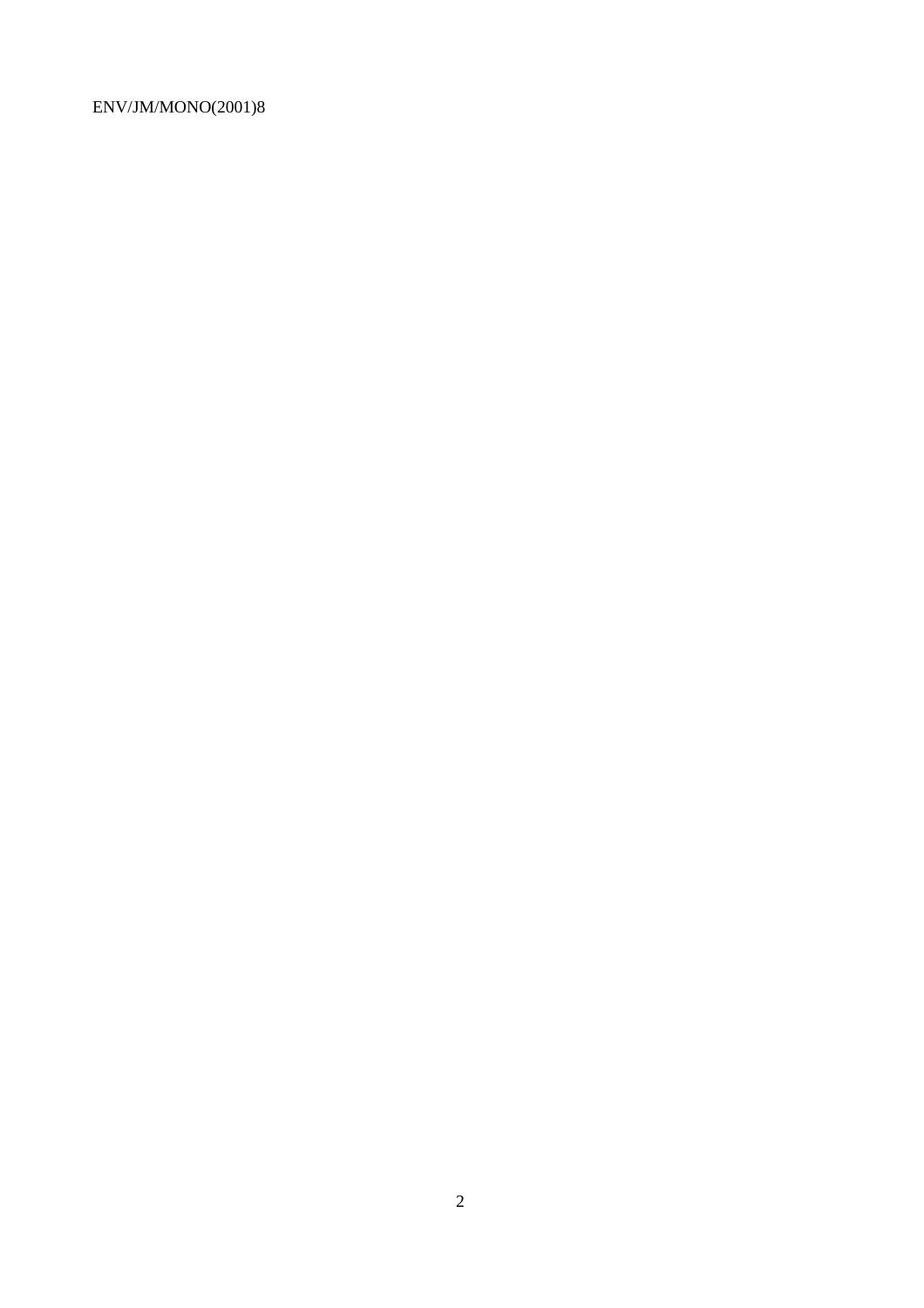## **OECD Environment, Health and Safety Publications**

**Series on Testing and Assessment**

**No. 27**

## **GUIDANCE DOCUMENT ON THE USE OF THE HARMONISED SYSTEM FOR THE CLASSIFICATION OF CHEMICALS WHICH ARE HAZARDOUS FOR THE AQUATIC ENVIRONMENT**

**Environment Directorate**

**Organisation for Economic Co-operation and Development**

**April 2001**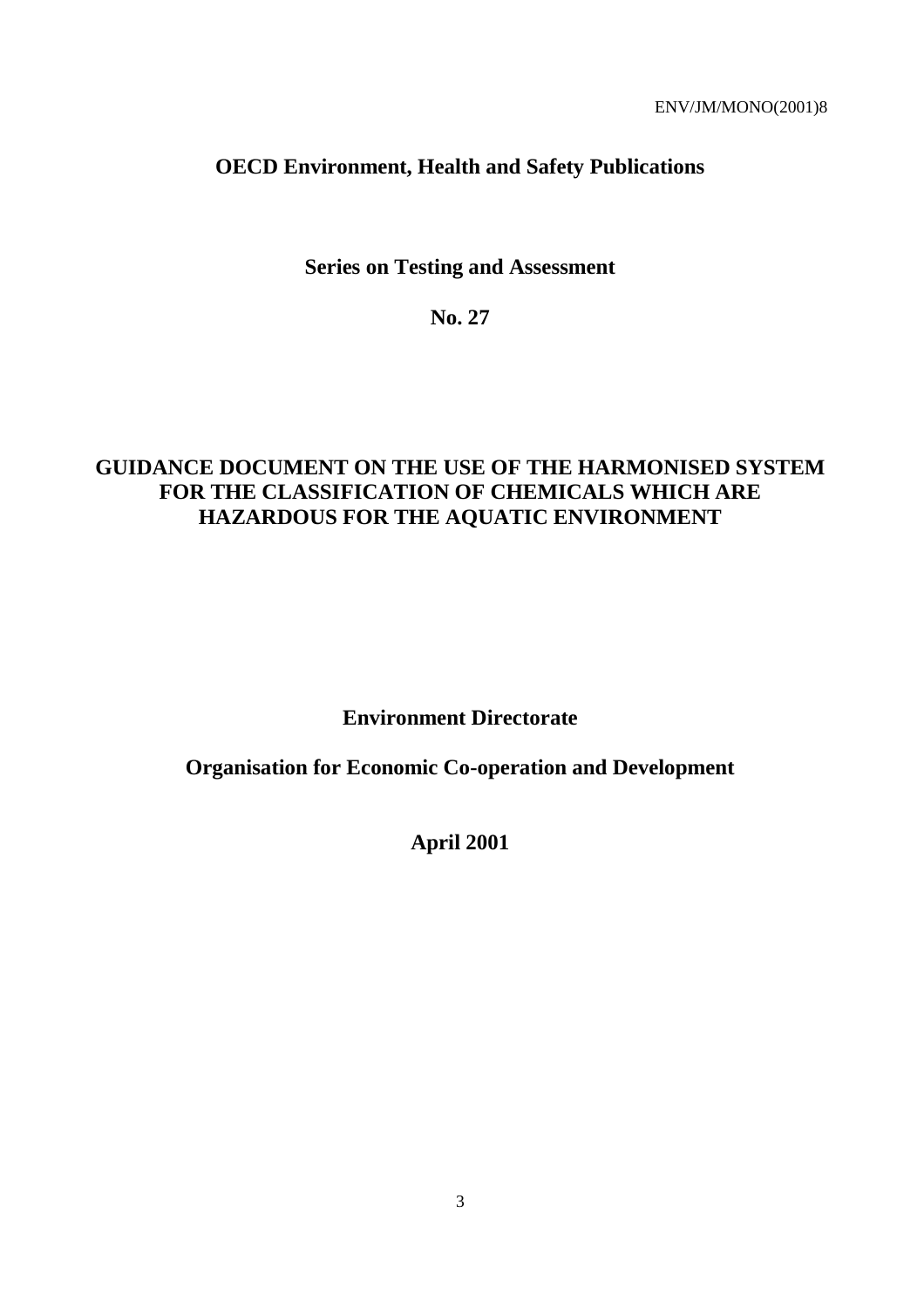#### **Also published in the Series on Testing and Assessment:**

No. 1, *Guidance Document for the Development of OECD Guidelines for Testing of Chemicals (1993; reformatted 1995)*

No. 2, *Detailed Review Paper on Biodegradability Testing (1995)*

No. 3, *Guidance Document for Aquatic Effects Assessment (1995)*

No. 4, *Report of the OECD Workshop on Environmental Hazard/Risk Assessment (1995)*

No. 5, *Report of the SETAC/OECD Workshop on Avian Toxicity Testing (1996)*

No. 6, *Report of the Final Ring-test of the Daphnia magna Reproduction Test (1997)*

No. 7, G*uidance Document on Direct Phototransformation of Chemicals in Water (1997)*

No. 8, *Report of the OECD Workshop on Sharing Information about New Industrial Chemicals Assessment (1997)*

No. 9, *Guidance Document for the Conduct of Studies of Occupational Exposure to Pesticides During Agricultural Application (1997)*

No. 10, *Report of the OECD Workshop on Statistical Analysis of Aquatic Toxicity Data (1998)*

No. 11, *Detailed Review Paper on Aquatic Testing Methods for Pesticides and industrial Chemicals (1998)*

No. 12, *Detailed Review Document on Classification Systems for Germ Cell Mutagenicity in OECD Member Countries (1998)*

No. 13*, Detailed Review Document on Classification Systems for Sensitising Substances in OECD Member Countries 1998)*

No. 14, *Detailed Review Document on Classification Systems for Eye Irritation/Corrosion in OECD Member Countries (1998)*

No. 15, *Detailed Review Document on Classification Systems for Reproductive Toxicity in OECD Member Countries (1998)*

No. 16, *Detailed Review Document on Classification Systems for Skin Irritation/Corrosion in OECD Member Countries(1998)*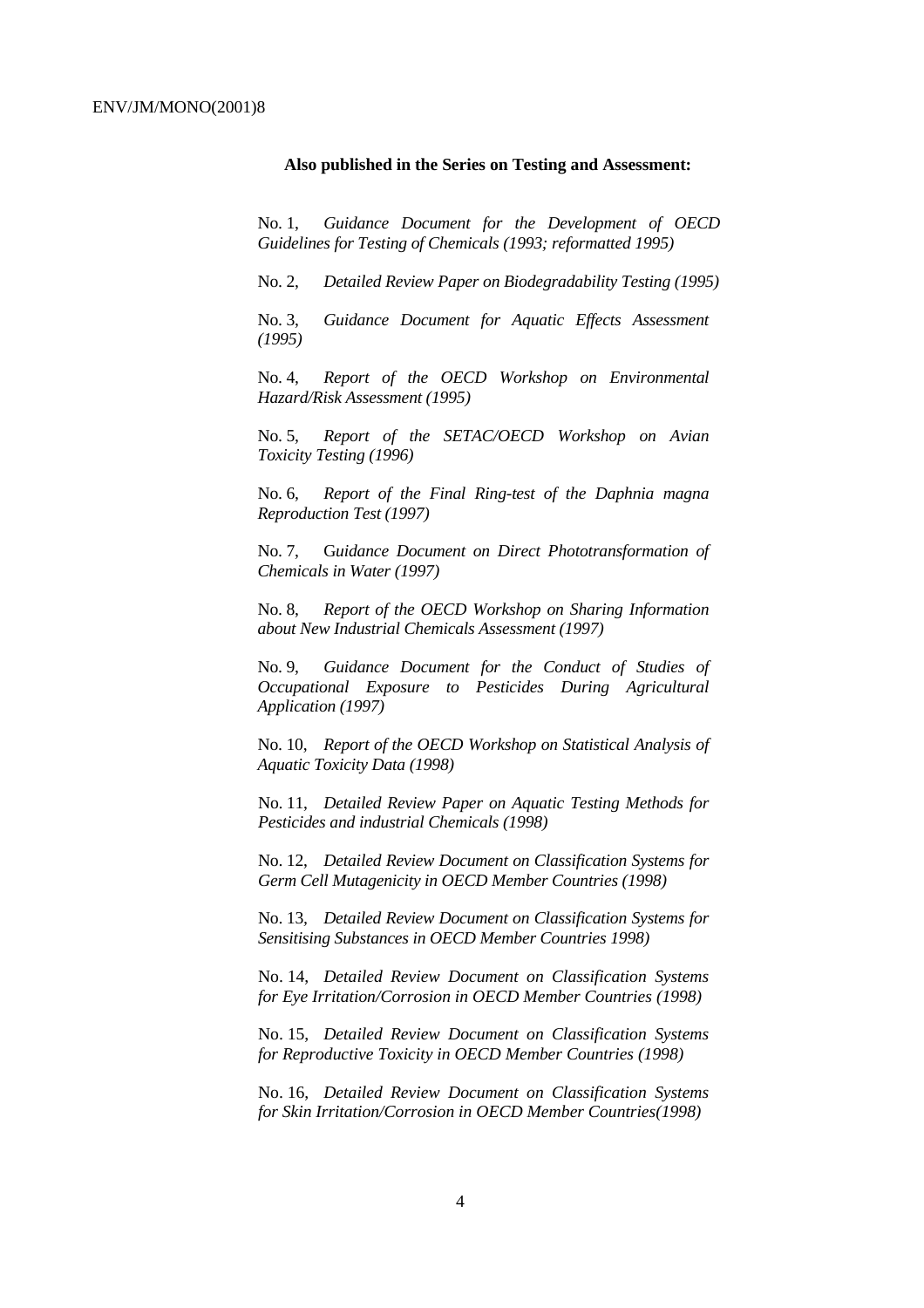No. 17, *Environmental Exposure Assessment Strategies for Existing Industrial Chemicals in OECD Member Countries (1999)*

No. 18, *Report of the OECD Workshop on Improving the Use of Monitoring Data in the Exposure Assessment of Industrial Chemicals (2000)*

No. 19, *Draft Guidance Document on the Recognition, Assessment and Use of Clinical Signs as Humane Endpoints for Experimental Animals used in Safety Evaluation (1999)*

No. 20, *Revised Draft Guidance Document for Neurotoxicity Testing (in preparation)*

No. 21, *Detailed Review Paper: Appraisal of Test Methods For Sex Hormone Disrupting Chemicals (2000)*

No. 22, *Guidance Document for the Performance of Out-door Monolith Lysimeter Studies (2000)*

No. 23, *Guidance Document on Aquatic Toxicity Testing of Difficult Substances and Mixtures (2000)*

No. 24, *Guidance Document on Acute Oral Toxicity Testing(2001)*

No. 25, *Detailed Review Document on Hazard Classification Systems for Specifics Target Organ Systemic Toxicity Repeated Exposure in OECD Member Countries (2001)*

No. 26, *Revised Analysis of Responses Received from Member Countries to the Questionnaire on Regulatory Acute Toxicity Data Needs (2001)*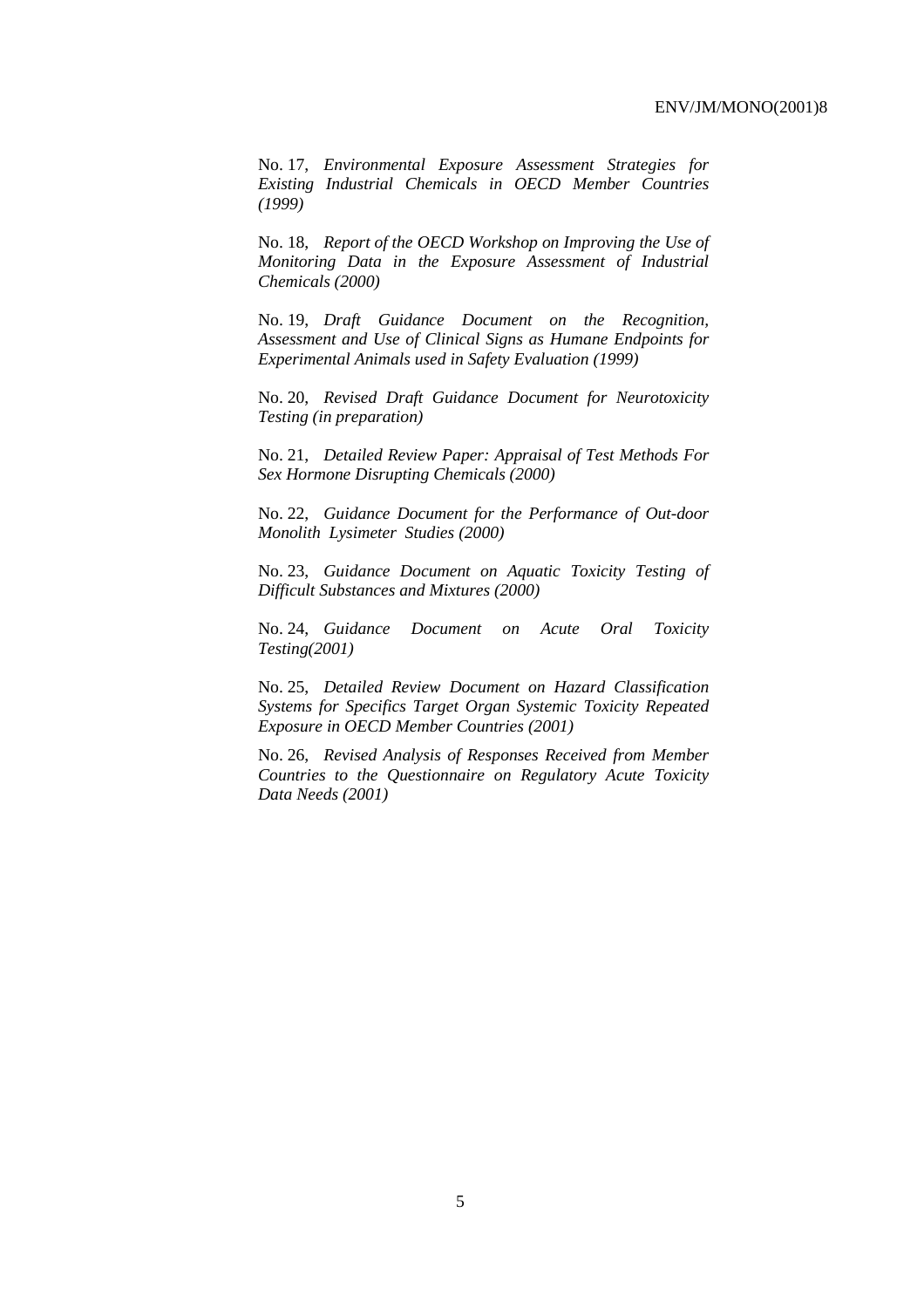## **About the OECD**

The Organisation for Economic Co-operation and Development (OECD) is an intergovernmental organisation in which representatives of 29 industrialised countries in North America, Europe and the Pacific, as well as the European Commission, meet to co-ordinate and harmonise policies, discuss issues of mutual concern, and work together to respond to international problems. Most of the OECD's work is carried out by more than 200 specialised Committees and subsidiary groups composed of Member country delegates. Observers from several countries with special status at the OECD, and from interested international organisations, attend many of the OECD's Workshops and other meetings. Committees and subsidiary groups are served by the OECD Secretariat, located in Paris, France, which is organised into Directorates and Divisions.

The work of the OECD related to chemical safety is carried out in the **Environment, Health and Safety Programme**. As part of its work on chemical testing, the OECD has issued several Council Decisions and Recommendations (the former legally binding on Member countries), as well as numerous Guidance Documents and technical reports. The best known of these publications, the **OECD Test Guidelines**, is a collection of methods used to assess the hazards of chemicals and of chemical preparations. These methods cover tests for physical and chemical properties, effects on human health and wildlife, and accumulation and degradation in the environment. The OECD Test Guidelines are recognised world-wide as the standard reference tool for chemical testing.

More information about the Environment, Health and Safety Programme and its publications (including the Test Guidelines) is available on the OECD's World Wide Web site (see page 8).

The Environment, Health and Safety Programme co-operates closely with other international organisations. This document was produced within the framework of the Inter-Organisation Programme for the Sound Management of Chemicals (IOMC).

**The Inter-Organization Programme for the Sound Management of Chemicals (IOMC) was established in 1995 by UNEP, ILO, FAO, WHO, UNIDO and the OECD (the Participating Organisations), following recommendations made by the 1992 UN Conference on Environment and Development to strengthen co-operation and increase international co-ordination in the field of chemical safety. UNITAR joined the IOMC in 1997 to become the seventh Participating Organisation. The purpose of the IOMC is to promote co-ordination of the policies and activities pursued by the Participating Organisations, jointly or separately, to achieve the sound management of chemicals in relation to human health and the environment.**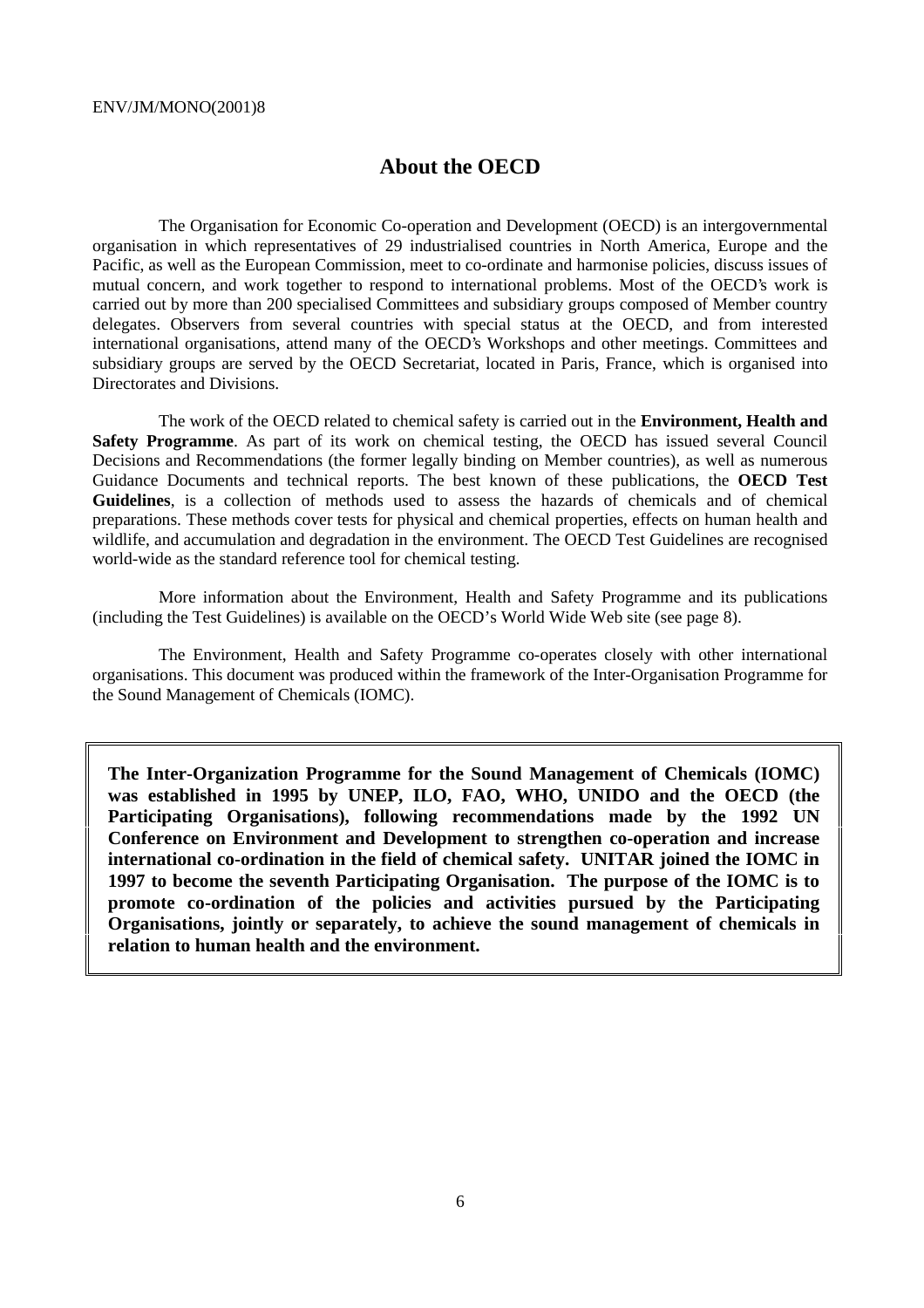| This publication is available electronically, at no charge. |
|-------------------------------------------------------------|
| For the complete text of this and many other Environment,   |
| Health and Safety publications, consult the OECD's          |
| World Wide Web site (http://www.oecd.org/ehs/)              |
| or contact:                                                 |
| <b>OECD Environment Directorate,</b>                        |
| <b>Environment, Health and Safety Division</b>              |
| 2 rue André-Pascal                                          |
| 75775 Paris Cedex 16                                        |
| <b>France</b>                                               |
| Fax: (33-1) 45 24 16 75                                     |
| E-mail: ehscont@oecd.org                                    |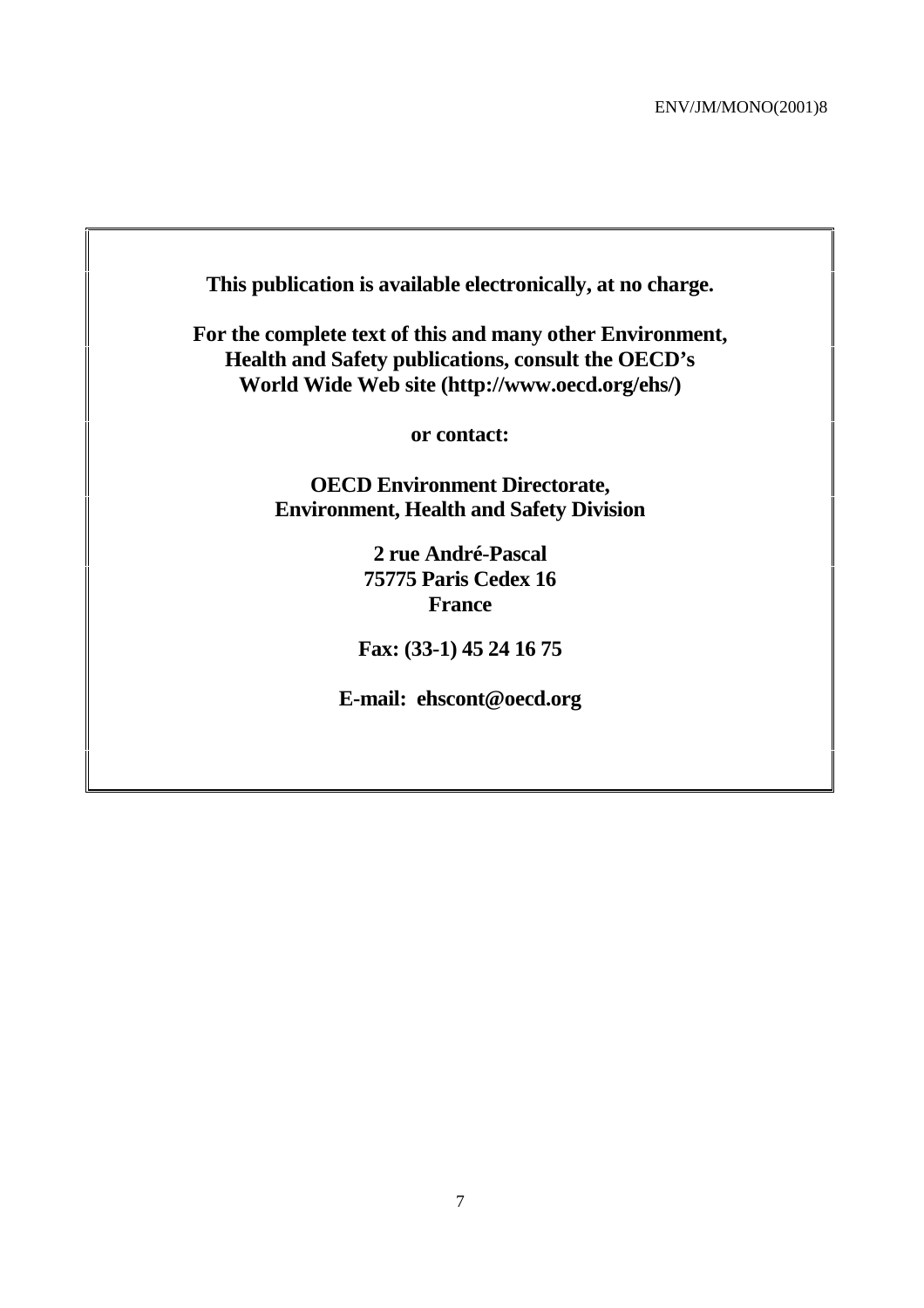# **Table of Contents**

| 1. |     |  |             |
|----|-----|--|-------------|
| 2. |     |  |             |
|    | 2.1 |  |             |
|    | 2.2 |  |             |
|    |     |  |             |
|    | 2.3 |  |             |
|    | 2.4 |  |             |
|    | 2.5 |  |             |
|    | 2.6 |  |             |
| 3. |     |  |             |
|    | 3.1 |  |             |
|    | 3.2 |  |             |
|    |     |  | $\ldots 26$ |
|    | 3.3 |  |             |
|    | 3.4 |  |             |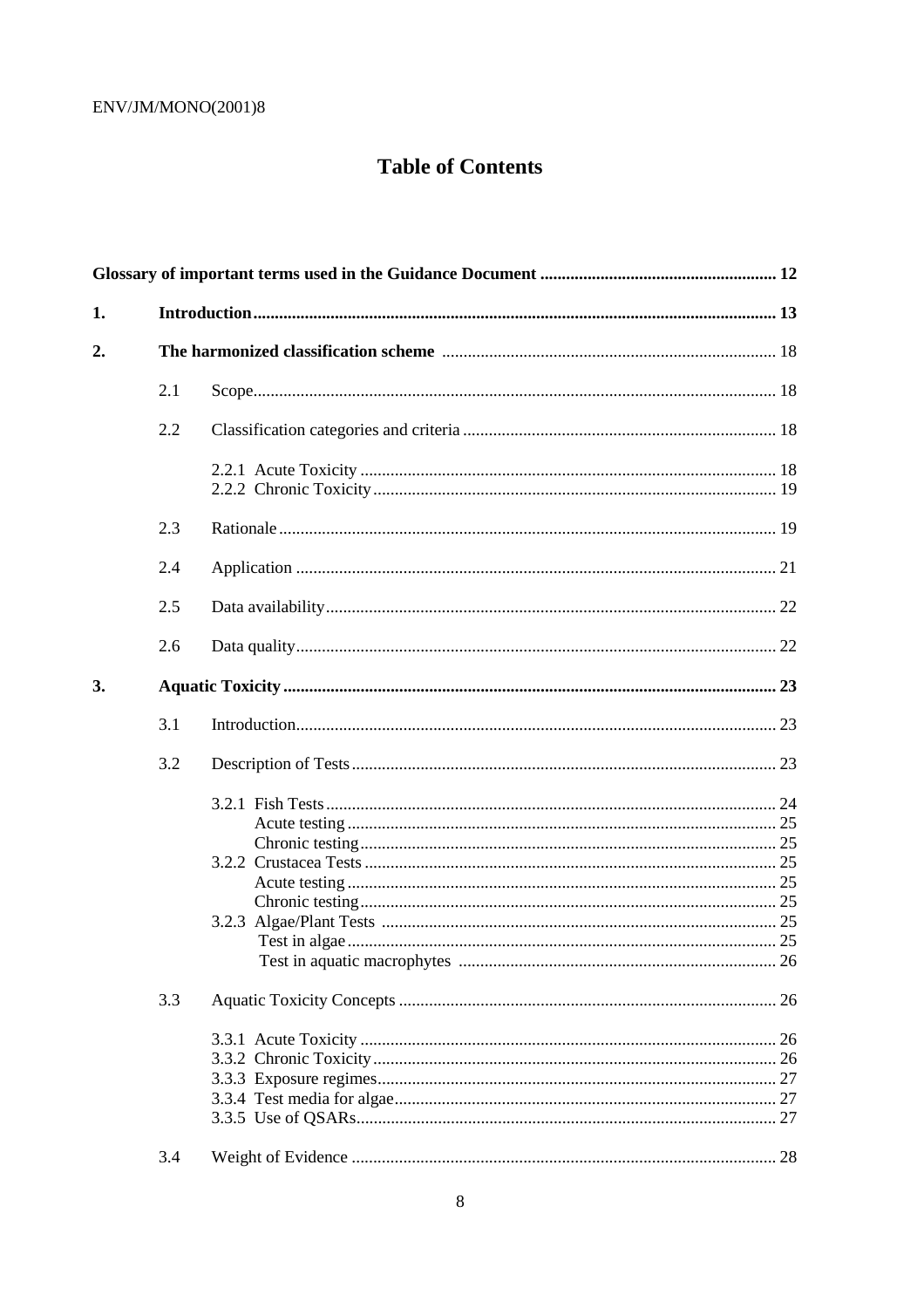|    | 3.5 |                                  |    |
|----|-----|----------------------------------|----|
|    | 3.6 |                                  |    |
|    |     |                                  |    |
|    |     |                                  |    |
|    |     |                                  |    |
|    |     |                                  |    |
| 4. |     |                                  |    |
|    | 4.1 |                                  |    |
|    | 4.2 |                                  |    |
|    |     |                                  |    |
|    |     |                                  |    |
|    |     |                                  |    |
|    |     |                                  |    |
|    |     |                                  |    |
|    |     |                                  |    |
|    |     |                                  |    |
|    |     |                                  |    |
|    |     |                                  |    |
|    |     |                                  |    |
|    |     |                                  |    |
|    |     |                                  |    |
|    |     |                                  |    |
|    |     |                                  |    |
|    |     |                                  |    |
|    |     |                                  |    |
|    |     |                                  |    |
|    |     |                                  |    |
|    | 4.3 | General Interpretation Problems. | 44 |
|    |     |                                  |    |
|    |     |                                  |    |
|    |     |                                  |    |
|    |     |                                  |    |
|    |     |                                  |    |
|    |     |                                  |    |
|    | 4.4 |                                  |    |
|    |     |                                  |    |
|    |     |                                  |    |
|    |     |                                  |    |
|    |     |                                  |    |
|    |     |                                  |    |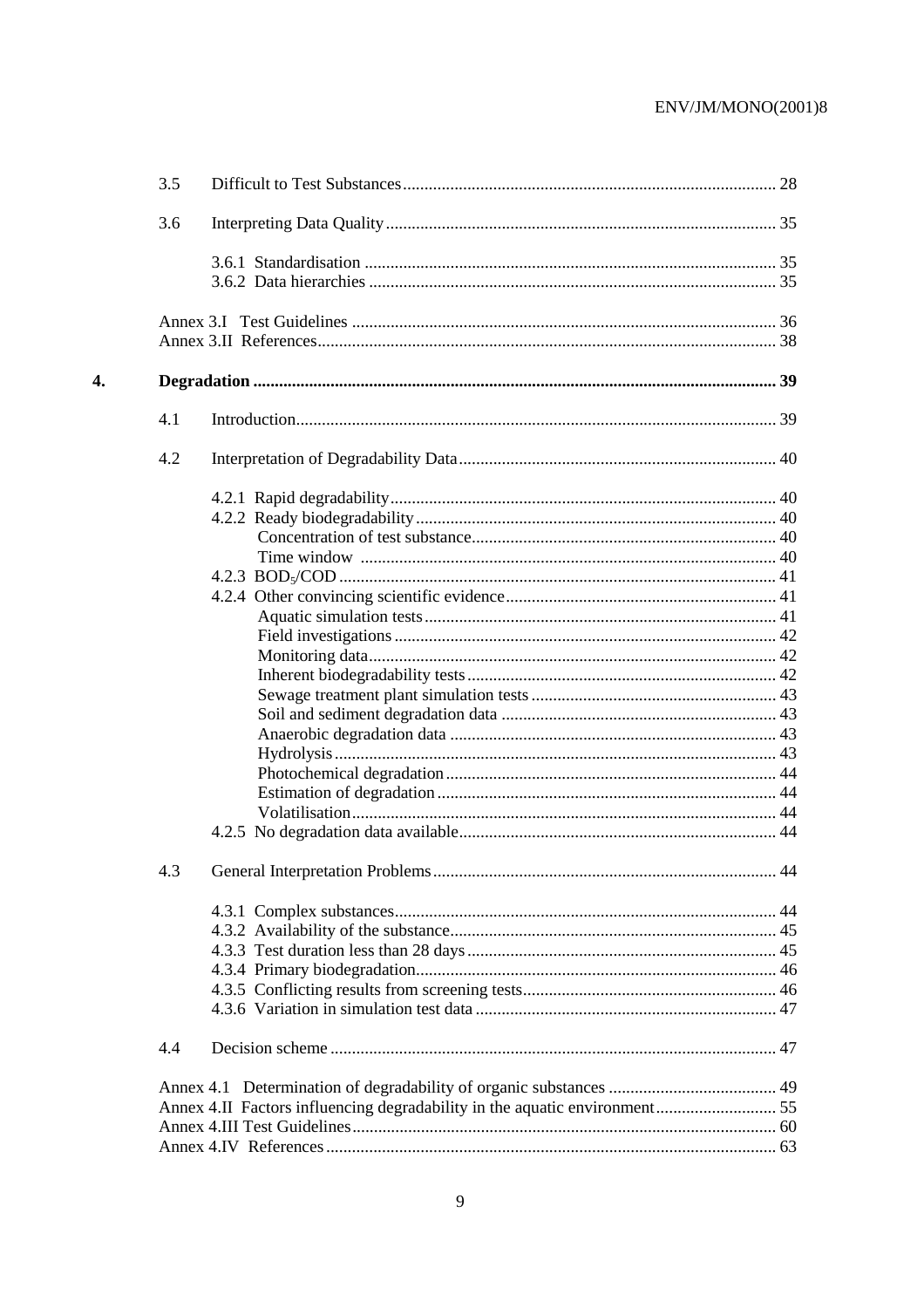| 5. |     |                                                                                            |  |
|----|-----|--------------------------------------------------------------------------------------------|--|
|    | 5.1 |                                                                                            |  |
|    | 5.2 |                                                                                            |  |
|    |     |                                                                                            |  |
|    |     |                                                                                            |  |
|    |     |                                                                                            |  |
|    |     |                                                                                            |  |
|    |     |                                                                                            |  |
|    |     |                                                                                            |  |
|    | 5.3 | Chemical categories that need special attention with respect to BCF and $K_{ow}$ values 70 |  |
|    |     |                                                                                            |  |
|    |     |                                                                                            |  |
|    |     |                                                                                            |  |
|    |     |                                                                                            |  |
|    |     |                                                                                            |  |
|    |     |                                                                                            |  |
|    | 5.4 |                                                                                            |  |
|    |     |                                                                                            |  |
|    |     |                                                                                            |  |
|    |     |                                                                                            |  |
|    | 5.5 |                                                                                            |  |
|    |     | Annex 5.I Basic principles of the experimental and estimation methods for                  |  |
|    |     |                                                                                            |  |
|    |     | Annex 5.II Influence of external and internal factors on the bioconcentration              |  |
|    |     |                                                                                            |  |
|    |     |                                                                                            |  |
|    |     |                                                                                            |  |
| 6. |     |                                                                                            |  |
|    | 6.1 |                                                                                            |  |
|    | 6.2 |                                                                                            |  |
|    | 6.3 |                                                                                            |  |
|    | 6.4 |                                                                                            |  |
|    |     |                                                                                            |  |
|    |     |                                                                                            |  |
|    |     |                                                                                            |  |
|    |     |                                                                                            |  |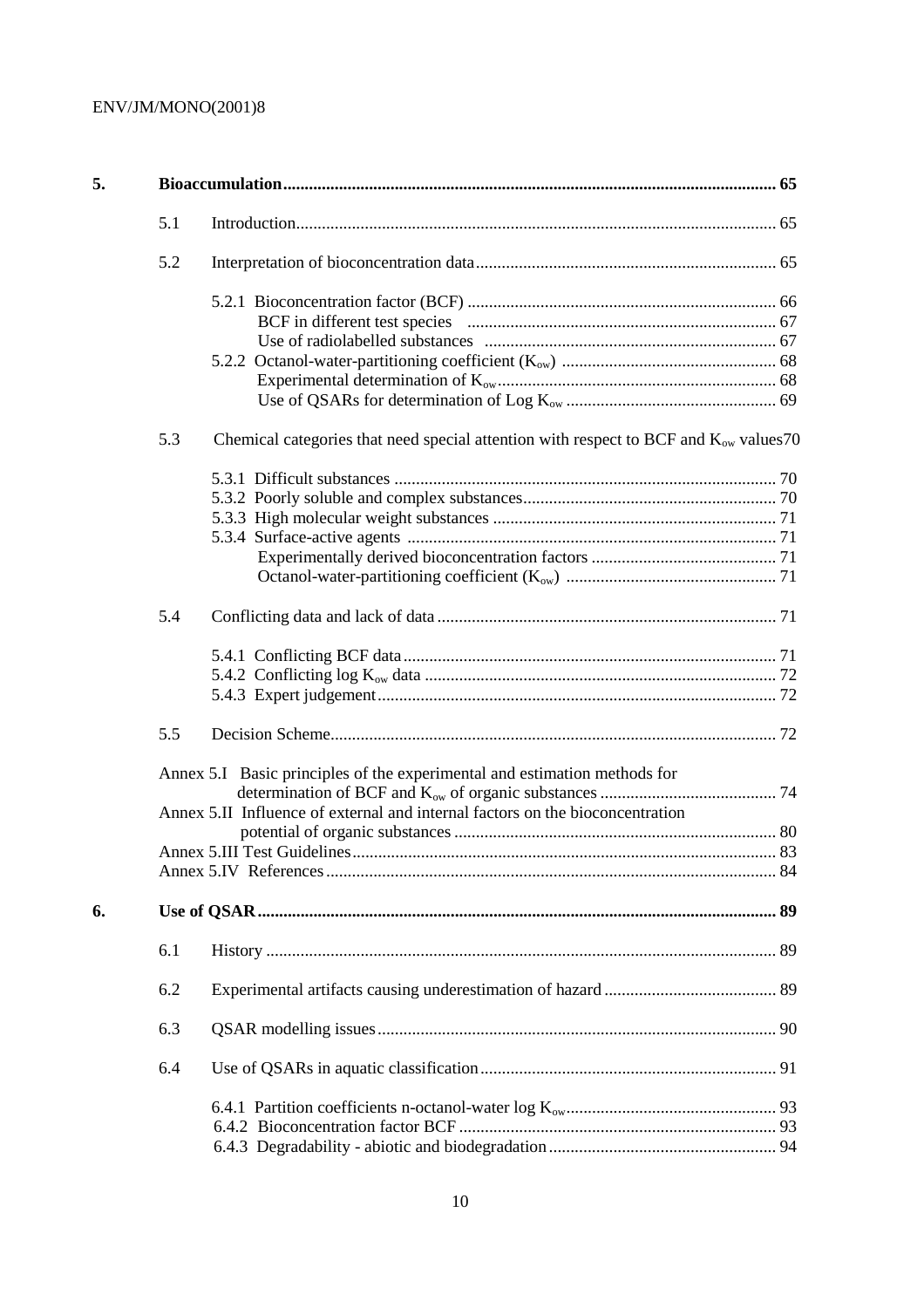| 7.1 |                                                                                        |  |
|-----|----------------------------------------------------------------------------------------|--|
| 7.2 | Application of aquatic toxicity data and solubility data for classification 99         |  |
|     |                                                                                        |  |
|     |                                                                                        |  |
|     |                                                                                        |  |
|     |                                                                                        |  |
|     | Screening test for assessing solubility of metal compounds 100                         |  |
|     | Full test for assessing solubility of metals and metal compounds 100                   |  |
|     |                                                                                        |  |
| 7.3 |                                                                                        |  |
| 7.4 |                                                                                        |  |
| 7.5 | Application of classification criteria to metals and metal compounds  101              |  |
|     | 7.5.1 Introduction to the classification strategy for metals and metal compounds . 101 |  |
|     |                                                                                        |  |
|     |                                                                                        |  |
|     |                                                                                        |  |
|     |                                                                                        |  |
|     |                                                                                        |  |

**APPENDIX Harmonized system for the classification of chemical substances which are hazardous for the aquatic environment .............................................................. 108**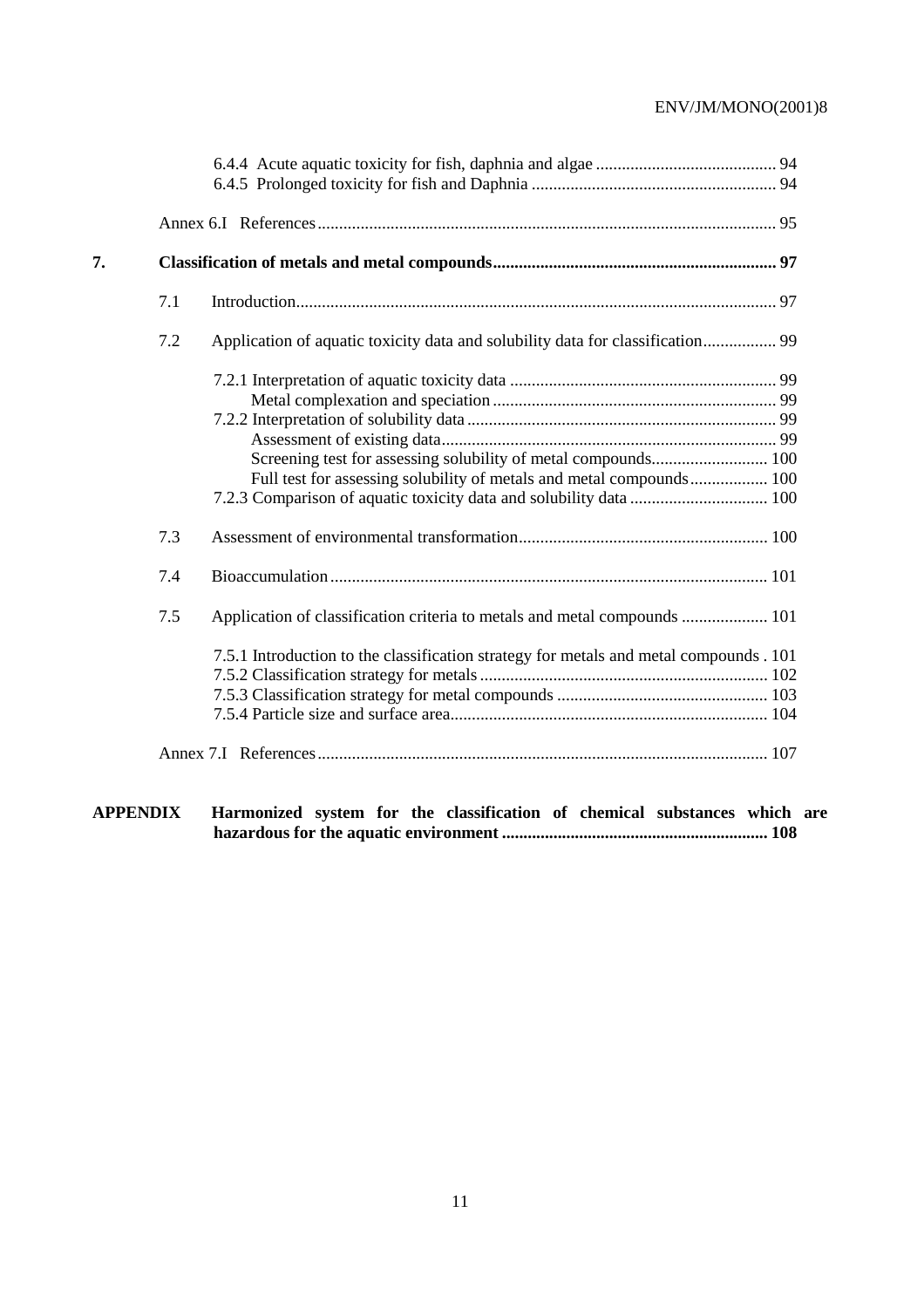| Substance <sup>2)</sup> | Chemical elements and their compounds in the natural state or             |
|-------------------------|---------------------------------------------------------------------------|
|                         | obtained by any production process, including any additive                |
|                         | necessary to preserve the stability of the product and any impurities     |
|                         | deriving from the process used, but excluding any solvent which           |
|                         | may be separated without affecting the stability of the substances or     |
|                         | changing its composition.                                                 |
| Mixture <sup>2)</sup>   | Mixtures or solutions composed of two or more substances in which         |
|                         | they do not react.                                                        |
| Multi-component         | Mixtures comprising a complex mix of individual substances with           |
| substances or Complex   | different solubilities and physico-chemical properties. In most           |
| substances $3)$         | cases, they can be characterised as a homologous series of                |
|                         | substances with a certain range of carbon chain length/number or          |
|                         | degree of substitution. These materials are frequently referred to as     |
|                         | "complex mixtures". But, in this Guidance Document, these are             |
|                         | referred to as "multi-component substances".                              |
| Geometric mean of the   | Antilog of the mean of the log-transformed effect concentrations.         |
| effect concentrations   |                                                                           |
| <b>Availability</b>     | Availability is the extent to which a substance becomes a soluble or      |
|                         | disaggregate species. For metals availability is the extent to which the  |
|                         | metal ion portion of a metal $(MO)$ compound can disaggregate from        |
|                         | the rest of compound (molecule).                                          |
| <b>Bioavailability</b>  | Extent to which a substance is taken up by an organism, and               |
|                         | distributed to an area within the organism. It is dependent upon:         |
|                         | physicochemical properties of the substance; anatomy and physiology       |
|                         | of the organism; pharmacokinetics; and route of exposure.                 |
|                         | Availability is not a prerequisite for bioavailability.                   |
| <b>Acute toxicity</b>   | Intrinsic property of a substance to be injurious to an organism in a     |
|                         | short-term exposure to that substance.                                    |
| <b>Chronic Toxicity</b> | Potential or actual properties of a substance to cause adverse effects to |
|                         | aquatic organisms during exposures which are determined in relation       |
|                         | to the life-cycle of the organism.                                        |
| <b>Degradation</b>      | Decomposition of organic molecules to smaller molecules and               |
|                         | eventually to carbon dioxide, water and salts.                            |
| <b>Bioaccumulation</b>  | Net result of uptake, transformation, and elimination of a substance      |
|                         | in an organism due to all routes of exposure (i.e., via air, water,       |
|                         | sediment/soil, and food).                                                 |
| <b>Bioconcentration</b> | Net result of uptake, transformation, and elimination of a substance      |
|                         | in an organism due to waterborne exposure.                                |

## **Glossary of important terms used in the Guidance Document 1)**

Note 1. All terms and their description should be considered as working definitions for the purpose of this Guidance Document only.

Note 2. The definition is cited from a paper (ENV/JM/HCL(99)11), entitled "Step 2 proposal for Harmonised Classification Criteria for Mixtures" and therefore considered as a provisional definition.

Note 3. Consideration is given to the consistency with the definition of "multi-component substances" (or "complex substances") in Draft Guidance Document on Aquatic Toxicity Testing of Difficult Substances and Mixtures.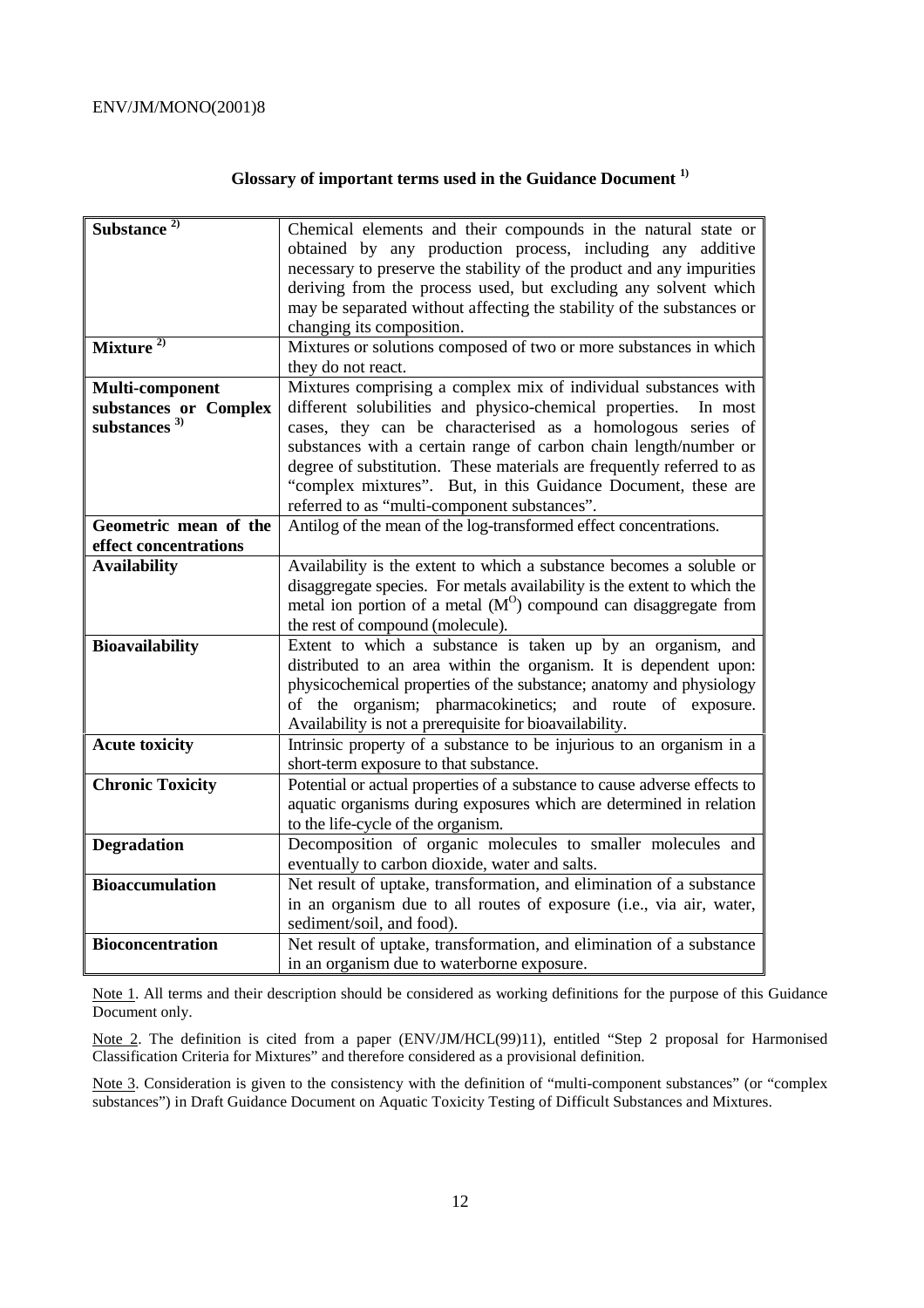## **1. INTRODUCTION**

1. As part of a wider international effort on the global harmonisation of hazard classification systems, agreement was reached in technical working groups on a set of criteria that would form the basis of a global scheme for identifying substances hazardous to the aquatic environment. Such a scheme forms part of an international agreement on hazard classification of substances. The criteria were endorsed by the Joint Meeting of the OECD in November 1998 and form part of the Globally Harmonised Classification System (GHS) which is expected to be implemented under ECOSOC in 2001 (see Appendix). In developing the criteria, it was agreed that the detail needed to properly define the hazard to the environment resulted in a complex system for which some suitable guidance would be necessary. The harmonised proposal makes a number of references to a Guidance Document in the detailed explanation of the scheme. The purpose of this document is therefore twofold:

- to provide a description of and guidance to how the system will work
- to provide a guidance to the interpretation of data for use in applying the classification criteria

2. The hazard classification scheme has been developed with the object of identifying those chemical substances that present, through the intrinsic properties they possess, a danger to the aquatic environment. In this context, the aquatic environment is taken as the aquatic ecosystem in freshwater and marine, and the organisms that live in it. For most substances, the majority of data available addresses this environmental compartment. The definition is limited in scope in that it does not, as yet, include aquatic sediments, nor higher organisms at the top end of the aquatic food-chain, although these may to some extent be covered by the criteria selected.

3. Although limited in scope, it is widely accepted that this compartment is both vulnerable, in that it is the final receiving environment for many harmful substances, and the organisms that live there are sensitive. It is also complex since any system that seeks to identify hazards to the environment must seek to define those effects in terms of wider effects on ecosystems rather than on individuals within a species or population. As will be described in detail in the subsequent chapters, a limited set of specific properties of chemical substances have been selected through which the hazard can be best described: aquatic toxicity; lack of degradability; and potential or actual bioaccumulation. The rationale for the selection of these data as the means to define the aquatic hazard will be described in more detail in Chapter 2.

4. The application of the criteria is also limited, at this stage, to chemical substances. The term substances covers a wide range of chemicals, many of which pose difficult challenges to a classification system based on rigid criteria. The following chapters will thus provide some guidance as to how these challenges can be dealt with based both on experience in use and clear scientific rationale. A substance, in this context, is defined in the Step 2 Proposal for Harmonised Classification Criteria for Mixtures (ENV/JM/HCL(99)11) as "chemical elements and their compounds in the natural state or obtained by any production process, including any additive necessary to preserve the stability of the product and any impurities deriving from the process used, but excluding any solvent which may be separated without affecting the stability of the substance or changing its composition". While the harmonised criteria apply most easily to the classification of individual substances of defined structure, some materials that fall under this definition are frequently referred to as "complex mixtures". In most cases they can be characterised as a homologous series of substances with a certain range of carbon chain length/number or degree of substitution. Special methodologies have been developed for testing which provides data for evaluating the intrinsic hazard to aquatic organisms, bioaccumulation and degradation. More specific guidance is provided in the separate chapters on these properties. For the purpose of this Guidance Document, these materials will be referred to as "complex substances" or "multi-component substances".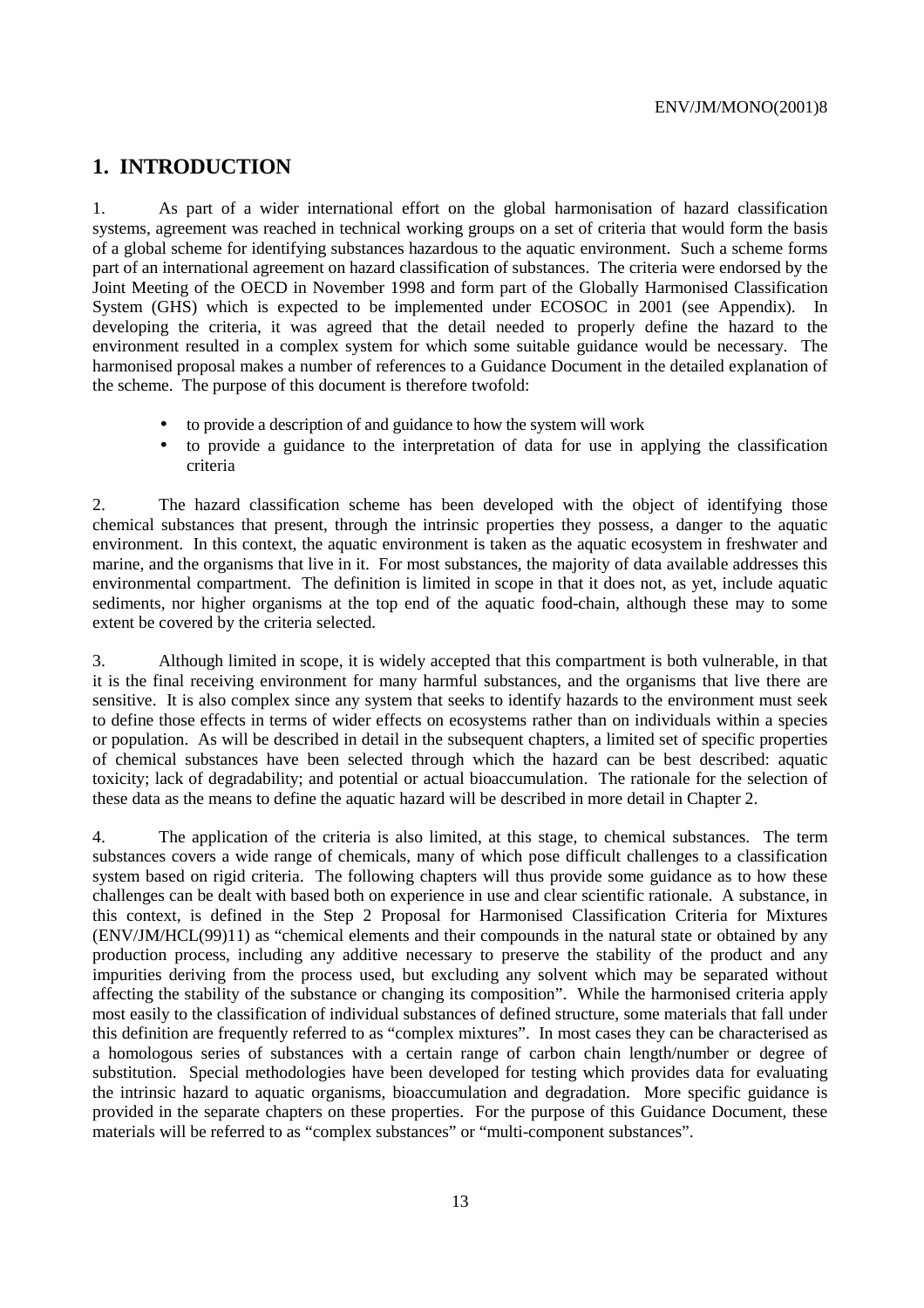5. While aspects of the criteria can potentially be applied to chemical mixtures, the interpretation of test data is often complex and ambiguous and it is possible that another method of classification, such as a calculation based on the component substances may be preferred. The basis of a harmonised approach to the classification of mixtures is still under discussion and thus, while the criteria should form the basis of future decision making, it is not felt that they can or should be applied directly to mixtures at this time.

6. Each of these properties (i.e., aquatic toxicity, degradability, bioaccumulation) can present a complex interpretational problem, even for experts. While internationally agreed testing guidelines exist and should be used for any and all new data produced, many data usable in classification will not have been generated according to such standard tests. Even where standard tests have been used, some substances, such as complex substances, hydrolytically unstable substances, polymers etc, present difficult interpretational problems when the results have to be used within the classification scheme. Thus data are available for a wide variety of both standard and non-standard test organisms, both marine and freshwater, of varying duration and utilising a variety of endpoints. Degradation data may be biotic or abiotic and can vary in environmental relevance. The potential to bioaccumulate can, for many organic chemicals, be indicated by the octanol-water partition coefficient. It can however be affected by many other factors and these will also need to be taken into account.

7. It is clearly the objective of a globally harmonised system that, having agreed on a common set of criteria, a common data-set should also be used so that once classified, the classification is globally accepted. For this to occur, there must first be a common understanding of the type of data that can be used in applying the criteria, both in type and quality, and subsequently a common interpretation of the data when measured against the criteria. For that reason, it has been felt necessary to develop a transparent guidance document that would seek to expand and explain the criteria in such a way that a common understanding of their rationale and a common approach to data interpretation may be achieved. This is of particular importance since any harmonised system applied to the "universe of chemicals" will rely heavily on self-classification by manufacturers and suppliers, classifications that must be accepted across national boundaries without always receiving regulatory scrutiny. This guidance document, therefore, seeks to inform the reader, in a number of key areas, and as a result lead to classification in a consistent manner, thus ensuring a truly harmonised and self-operating system.

8. Firstly, it will provide a detailed description of the criteria, a rationale for the criteria selected, and an overview of how the scheme will work in practice (Chapter 2). This chapter will address the common sources of data, the need to apply a quality criteria, how to classify when the data-set is incomplete or when a large data-set leads to an ambiguous classification, and other commonly encountered classification problems.

9. Secondly, the guidance will provide detailed expert advice on the interpretation of data derived from the available databases, including how to use non-standard data, and specific quality criteria that may apply for individual properties. The problems of data interpretation for "difficult substances", those substances for which standard testing methods either do not apply or give difficult interpretational problems, will be described and advice provided on suitable solutions. The emphasis will be on data interpretation rather than testing since the system will, as far as possible, rely on the best available existing data and data required for regulatory purposes. The three core properties, aquatic toxicity (Chapter 3), degradability (Chapter 4) and bioaccumulation (Chapter 5) are treated separately.

10. The range of interpretational problems can be extensive and as a result such interpretation will always rely on the ability and expertise of the individuals responsible for classification. However, it is possible to identify some commonly occurring difficulties and provide guidance that distils accepted expert judgement that can act as an aid to achieving a reliable and consistent result. Such difficulties can fall into a number of overlapping issues: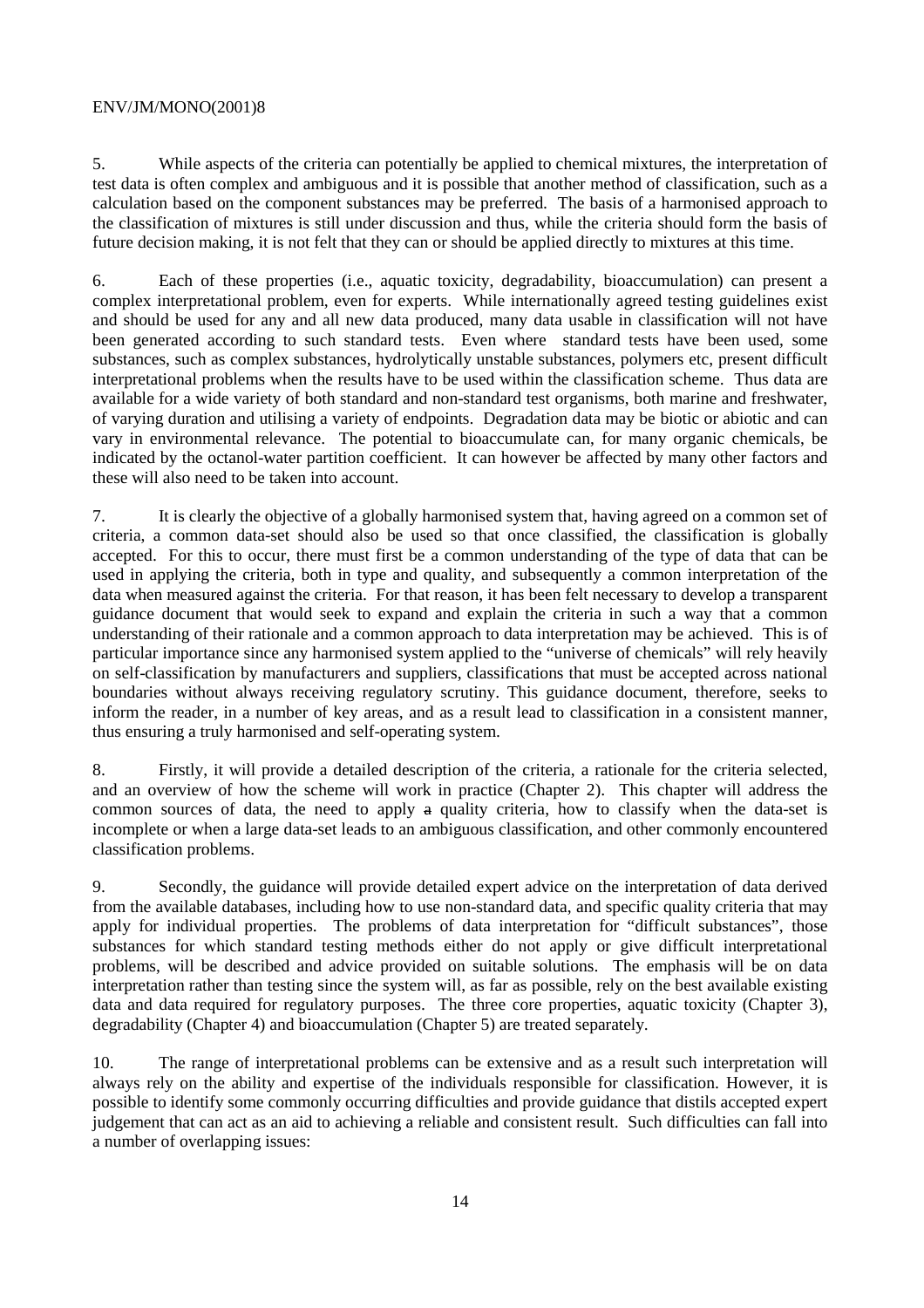- a) The difficulty in applying the current test procedures to a number of types of substance.
- b) The difficulty in interpreting the data derived both from these "difficult to test" substances and from other substances.
- c) The difficulty in interpretation of diverse data-sets derived from a wide variety of sources.

11. For many organic substances, the testing and interpretation of data present no problems when applying both the relevant OECD Guideline and the classification criteria. There are a number of typical interpretational problems, however, that can be characterised by the type of substance being studied. These are commonly called "difficult substances":

- poorly soluble substances: these substances are difficult to test because they present problems in solution preparation, and in concentration maintenance and verification during aquatic toxicity testing. In addition, many available data for such substances have been produced using "solutions" in excess of the water solubility resulting in major interpretational problems in defining the true  $L(E)C_{50}$  for the purposes of classification. Interpretation of the partitioning behaviour can also be problematic where the poor solubility in water and octanol may be compounded by insufficient sensitivity in the analytical method. Water solubility may be difficult to determine and is frequently recorded as simply being less than the detection limit, creating problems in interpreting both aquatic toxicity and bioaccumulation studies. In biodegradation studies, poor solubility may result in low bioavailability and thus lower than expected biodegradation rates. The specific test method or the choice of procedures used can thus be of key importance.
- unstable substances: substance that degrade (or react) rapidly in the test system again present both testing and interpretational problems. It will be necessary to determine whether the correct methodology has been used, whether it is the substance or the degradation/reaction product that has been tested, and whether the data produced is relevant to the classification of the parent substance.
- volatile substances: such substances that can clearly present testing problems when used in open systems should be evaluated to ensure adequate maintenance of exposure concentrations. Loss of test material during biodegradation testing is inevitable in certain methods and will lead to misinterpretation of the results.
- complex or multi-component substances: such substances, for example, hydrocarbon mixtures, frequently cannot be dissolved into a homogeneous solution, and the multiple components make monitoring impossible. Consideration therefore needs to be given to using the data derived from the testing of water accommodated fractions (WAFs) for aquatic toxicity, and the utilisation of such data in the classification scheme. Biodegradation, bioaccumulation, partitioning behaviour and water solubility all present problems of interpretation, where each component of the mixture may behave differently.
- polymers: such substances frequently have a wide range of molecular masses, with only a fraction being water soluble. Special methods are available to determine the water soluble fraction and these data will need to be used in interpreting the test data against the classification criteria.
- inorganic compounds and metals: such substances, which can interact with the media, can produce a range of aquatic toxicities dependant on such factors as pH, water hardness etc. Difficult interpretational problems also arise from the testing of essential elements that are beneficial at certain levels. For metals and inorganic metal compounds, the concept of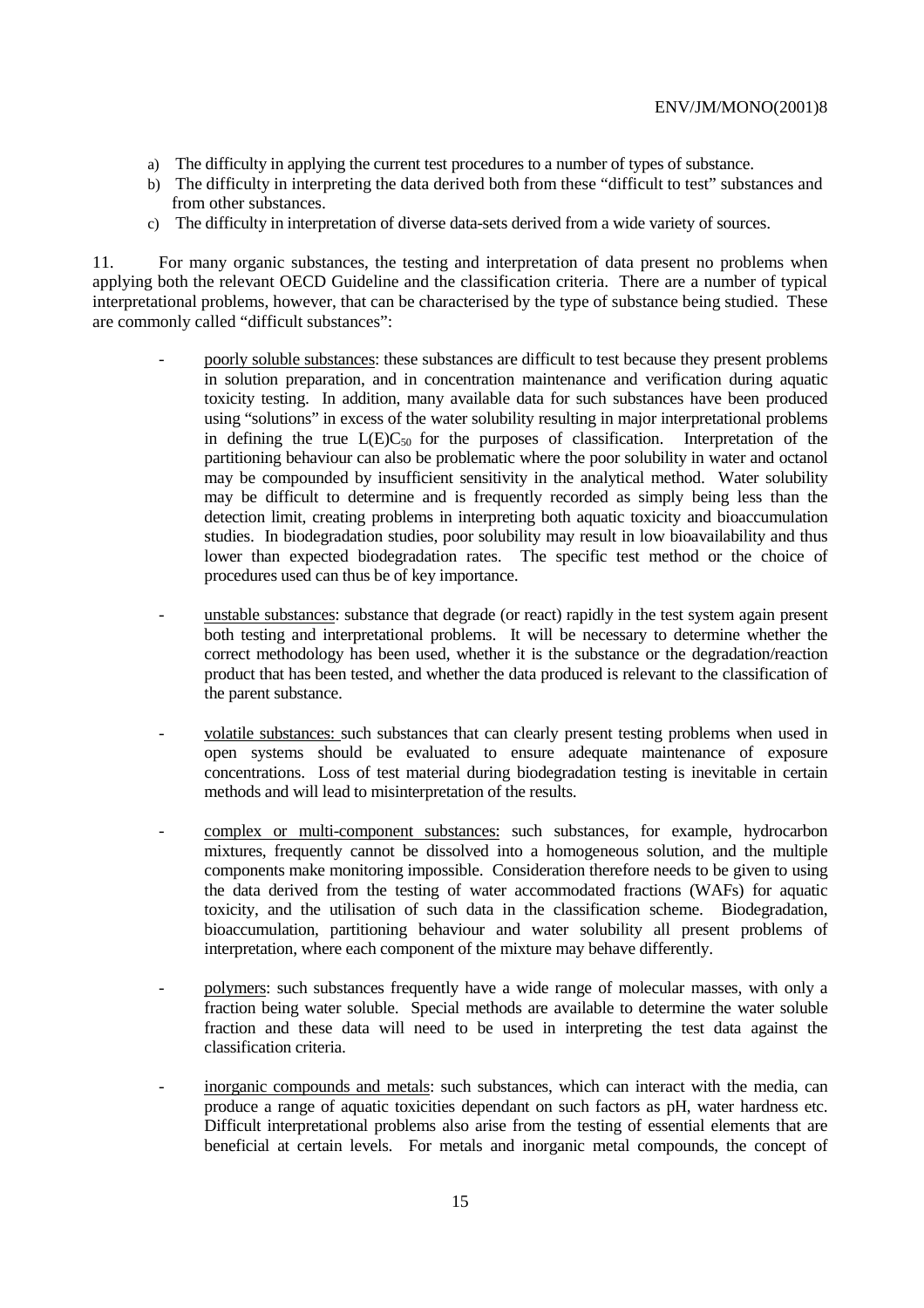degradability as applied to organic compounds has limited or no meaning. Equally the use of bioaccumulation data should be treated with care.

- surface active substances: such substances can form emulsions in which the bioavailablity is difficult to ascertain, even with careful solution preparation. Micelle formation can result in an overestimation of the bioavailable fraction even when "solutions" are apparently formed. This presents significant problems of interpretation in each of the water solubility, partition coefficient, bioaccumulation and aquatic toxicity studies.
- ionizable substances: such substances can change the extent of ionization according to the level of counter ions in the media. Acids and bases, for example, will show radically different partitioning behaviour depending on the pH.
- coloured substances: such substance can cause problems in the algal/aquatic plant testing because of the blocking of incident light.
- impurities: some substances can contain impurities that can change in % and in chemical nature between production batches. Interpretational problems can arise where either or both the toxicity and water solubility of the impurities are greater than the parent substance, thus potentially influencing the toxicity data in a significant way.

12. These represent some of the problems encountered in establishing the adequacy of data, interpreting the data and applying that data to the classification scheme. Detailed guidance on how to deal with these problems, as well as other issues related will be presented in the following Chapters. The interpretation of data on aquatic toxicity will be covered in Chapter 3. This chapter will deal with the specific interpretational problems encountered for the above "difficult substances", including providing some advice on when and how such data can be used within the classification scheme. Also covered will be a general description of the test data used and the testing methodologies suitable for producing such data.

13. A wide range of degradation data are available that must be interpreted according to the criteria for rapid degradability. Guidance is thus needed on how to use these data obtained by employing nonstandard test methods, including the use of half-lives where these are available, of primary degradation, of soil degradation rates and their suitability for extrapolation to aquatic degradation and of environmental degradation rates. A short description of estimation techniques for evaluating degradability in relation to the classification criteria is also included. This guidance will be provided in Chapter 4.

14. Methods by which the potential to bioaccumulate can be determined will be described in Chapter 5. This chapter will describe the relationship between the partition coefficient criteria and the bioconcentration factor (BCF), provide guidance on the interpretation of existing data, how to estimate the partition coefficient by the use of QSARs when no experimental data are available and in particular deal with the specific problems identified above for difficult substances. The problems encountered when dealing with substances of high molecular mass will also be covered.

15. A chapter is also included which covers general issues concerning the use of QSARs within the system, when and how they may be used, for each of the three properties of concern. As a general approach, it is widely accepted that experimental data should be used rather than QSAR data when such data are available. The use of QSARs will thus be limited to such times when no reliable data are available. Not all substances are suitable for the application of QSAR estimations, however, and the guidance in Chapter 6 will address this issue.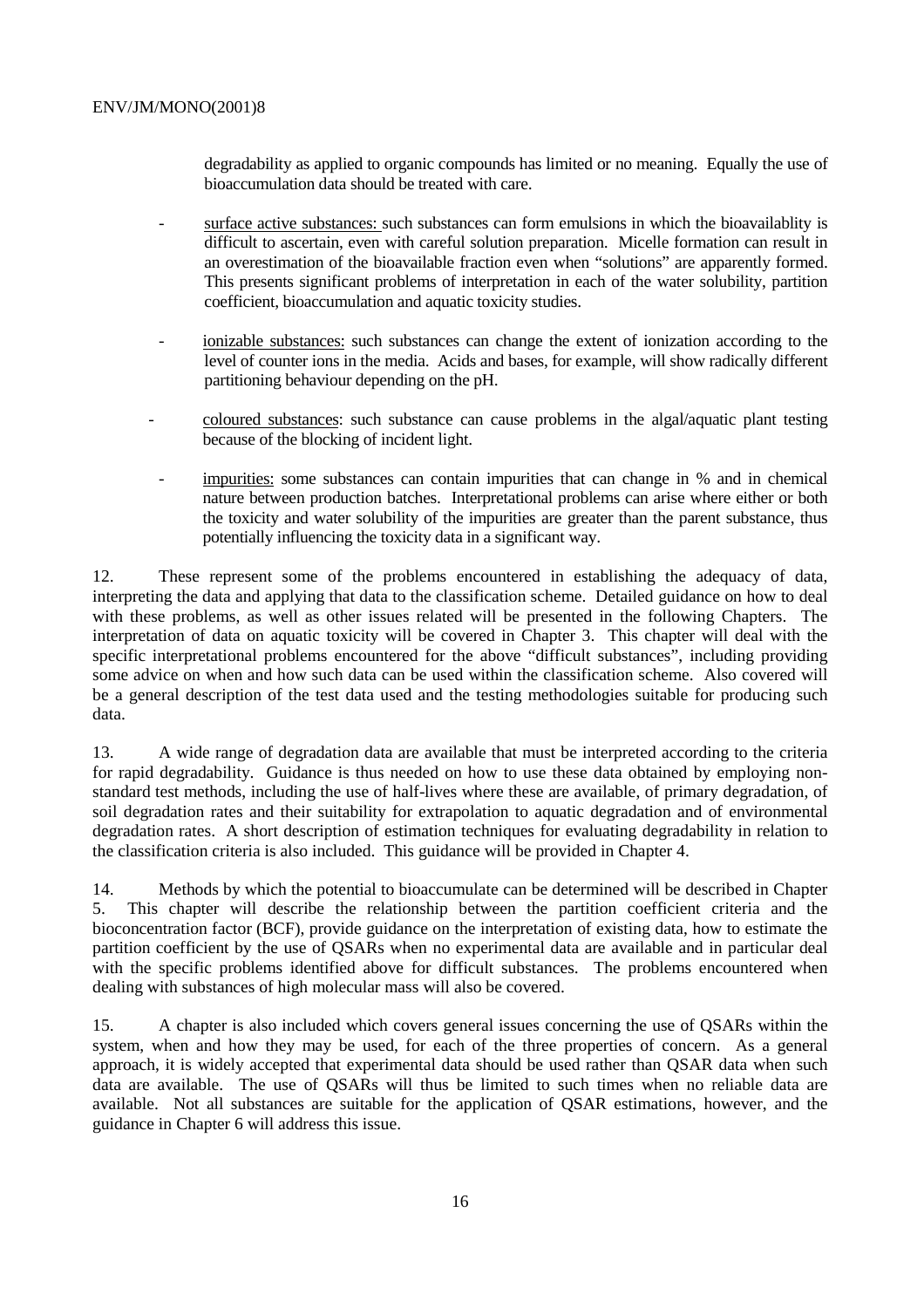16. Finally, a chapter is devoted to the special problems associated with the classification of metals and their compounds. Clearly, for these compounds, a number of the specific criteria such as biodegradability and octanol-water partition coefficient cannot be applied although the principle of lack of destruction via degradation, and bioaccumulation remain important concepts. Thus it is necessary to adopt a different approach. Metals and metal compounds can undergo interactions with the media which affect the solubility of the metal ion, partitioning from the water column, and the species of metal ion that exists in the water column. In the water column, it is generally the dissolved metal ions which are of concern for toxicity. The interaction of the substance with the media may either increase or decrease the level of ions and hence toxicity. It is thus necessary to consider whether metal ions are likely to be formed from the substance and dissolve in the water, and if so whether they are formed rapidly enough to cause concern. A scheme for interpreting the results from this type of study is presented in Chapter 7.

17. While the Guidance Document provides useful advice on how to apply the criteria to a wide variety of situations, it remains a guidance only. It cannot hope to cover all situations that arise in classification. It should therefore be seen as a living document that in part describes the fundamental principles of the system, e.g., hazard based rather than risk based, and the fixed criteria. It must also, in part, be a repository for the accumulated experience in using the scheme to include the interpretations which allow the apparently fixed criteria to be applied in a wide variety of non-standard situations.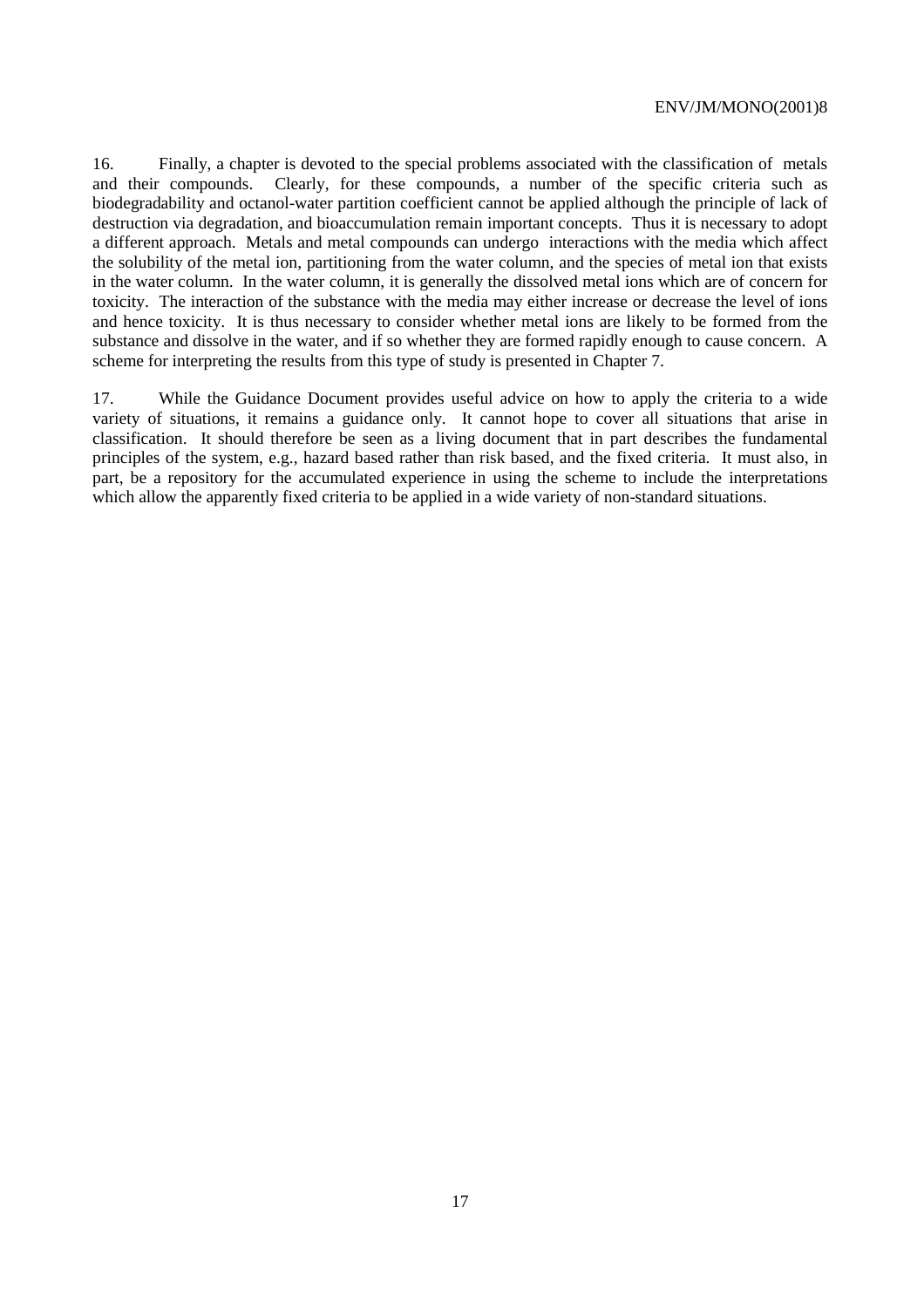## **2. THE HARMONIZED CLASSIFICATION SCHEME**

## **2.1 SCOPE**

18. The criteria were developed taking into account existing systems for hazard classification, such as EU- Supply and Use System, the Canadian and US Pesticide systems, GESAMP hazard evaluation procedure, IMO Scheme for Marine Pollutant, the European Road and Rail Transport Scheme (RID/ADR), and the US Land Transport. These systems include supply and subsequent use of chemicals, the sea transport of chemical substances as well as transport of chemical substances by road and rail. The harmonised criteria are therefore intended to identify hazardous chemicals in a common way for use throughout all these systems. To address the needs for all different sectors (transport and supply and use) it was necessary to create two different classification categories, one acute category, consisting of three categories and one chronic category, consisting of 4 categories. The acute classification category makes provision for two acute hazard categories (acute II and III) not normally used when considering packaged goods. For substances transported in bulk, there are a number of regulatory decisions that can uniquely arise because of the bulk quantities being considered. For these situations, for example where decisions are required on the ship type to be used, consideration of all acute classification categories as well as the chronic classification categories are considered important. The following paragraphs describe in detail the criteria to be used in defining each of these hazard categories.

## **2.2 CLASSIFICATION CATEGORIES AND CRITERIA**

19. The hazard categories have been defined, according to the criteria set out below.

#### **2.2.1 Acute toxicity**

| Category: Acute I                                                                                               |                         |
|-----------------------------------------------------------------------------------------------------------------|-------------------------|
| Acute toxicity:                                                                                                 |                         |
| 96 hr $LC_{50}$ (for fish)                                                                                      | and/or<br>$\leq$ 1 mg/L |
| 48 hr $EC_{50}$ (for crustacea)                                                                                 | $\leq$ 1 mg/L and/or    |
| 72 or 96hr $\text{ErC}_{50}$ (for algae or other aquatic plants)                                                | $\leq 1$ mg/L.          |
| Category: Acute I may be subdivided for some regulatory systems to include a lower band at $L(E)C_{50} \le 0.1$ |                         |
| $mg/L$ .                                                                                                        |                         |

| <b>Category: Acute II</b>                                        |                                |
|------------------------------------------------------------------|--------------------------------|
| Acute toxicity:                                                  |                                |
| 96 hr $LC_{50}$ (for fish)                                       | $>1 - 10$ mg/L and/or          |
| 48 hr $EC_{50}$ (for crustacea)                                  | $>1 - 10$ mg/L and/or          |
| 72 or 96hr $\text{ErC}_{50}$ (for algae or other aquatic plants) | >1 - ≤10 mg/L.                 |
|                                                                  |                                |
| <b>Category: Acute III</b>                                       |                                |
| Acute toxicity:                                                  |                                |
| 96 hr $LC_{50}$ (for fish)                                       | $>10$ - $\leq 100$ mg/L and/or |
| 48 hr $EC_{50}$ (for crustacea)                                  | $>10$ - $\leq 100$ mg/L and/or |
| 72 or 96hr $\text{ErC}_{50}$ (for algae or other aquatic plants) | $>10 - 100$ mg/L.              |

Some regulatory systems may extend this range beyond an  $L(E)C_{50}$  of 100 mg/L through the introduction of another category.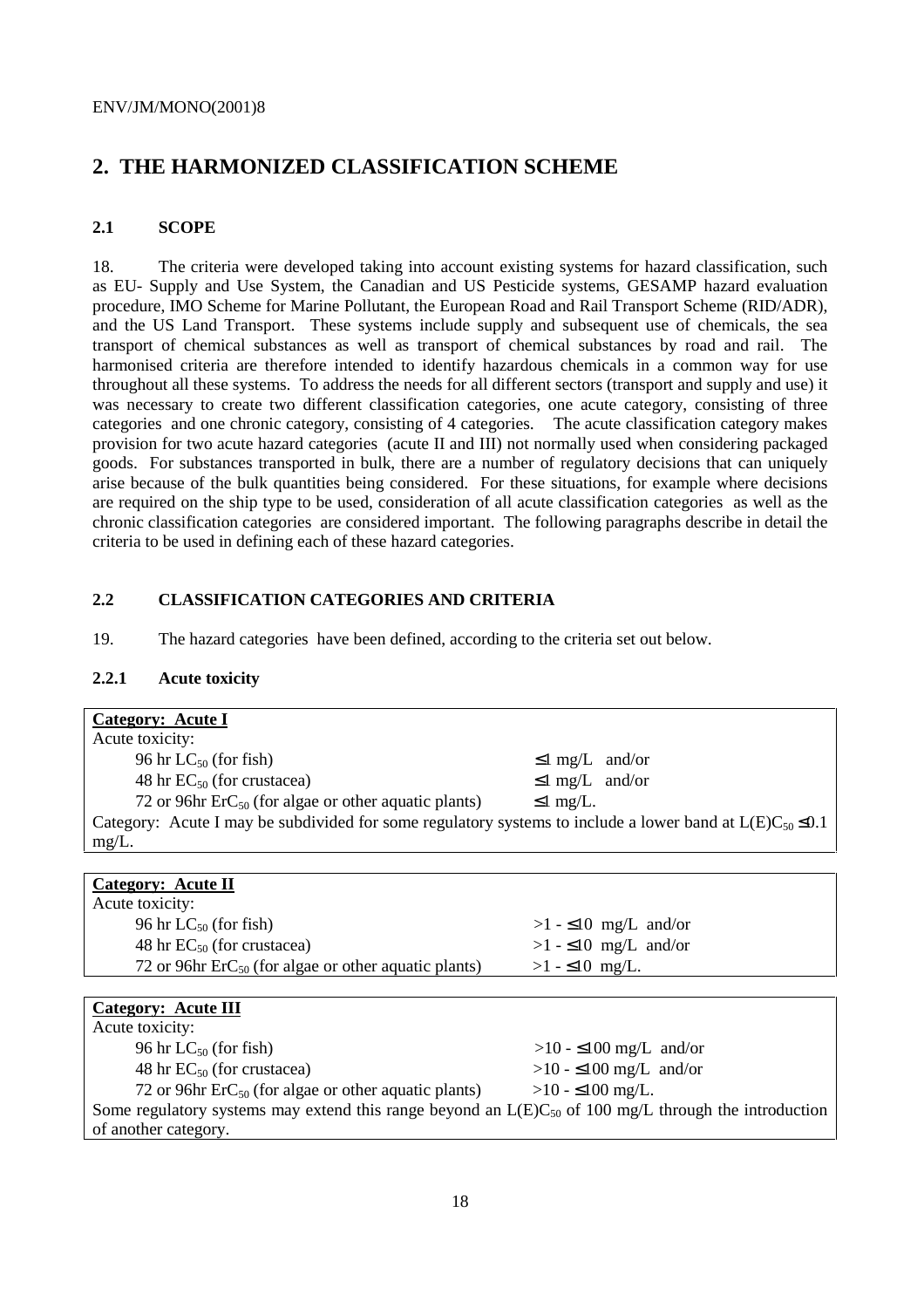#### **2.2.2 Chronic toxicity**

| Category: Chronic I                                                                                           |                      |
|---------------------------------------------------------------------------------------------------------------|----------------------|
| Acute toxicity:                                                                                               |                      |
| 96 hr $LC_{50}$ (for fish)                                                                                    | $\leq$ 1 mg/L and/or |
| 48 hr $EC_{50}$ (for crustacea)                                                                               | $\leq$ 1 mg/L and/or |
| 72 or 96hr $\text{ErC}_{50}$ (for algae or other aquatic plants)                                              | $\leq 1$ mg/L        |
| and the substance is not rapidly degradable and/or the log Kow $\geq 4$ (unless the experimentally determined |                      |
| $BCF < 500$ ).                                                                                                |                      |
|                                                                                                               |                      |
| Category: Chronic II                                                                                          |                      |
| A outo toxique                                                                                                |                      |

| Acute toxicity                                                                                                |                               |  |
|---------------------------------------------------------------------------------------------------------------|-------------------------------|--|
| 96 hr $LC_{50}$ (for fish)                                                                                    | $>1$ to $\leq 10$ mg/L and/or |  |
| 48 hr $EC_{50}$ (for crustacea)                                                                               | $>1$ to $\leq 10$ mg/L and/or |  |
| 72 or 96hr $\text{ErC}_{50}$ (for algae or other aquatic plants)                                              | $>1$ to $\leq 10$ mg/L        |  |
| and the substance is not rapidly degradable and/or the log Kow $\geq 4$ (unless the experimentally determined |                               |  |
| BCF $\langle 500 \rangle$ , unless the chronic toxicity NOECs are $> 1$ mg/L.                                 |                               |  |

| <b>Category: Chronic III</b> |  |
|------------------------------|--|
| Acute toxicity:              |  |

| $1.29$ $0.00$ $0.01$ $0.000$ $0.000$                                                                          |                                 |
|---------------------------------------------------------------------------------------------------------------|---------------------------------|
| 96 hr $LC_{50}$ (for fish)                                                                                    | $>10$ to $\leq 100$ mg/L and/or |
| 48 hr $EC_{50}$ (for crustacea)                                                                               | $>10$ to $\leq 100$ mg/L and/or |
| 72 or 96hr $\text{ErC}_{50}$ (for algae or other aquatic plants)                                              | $>10$ to $\leq 100$ mg/L        |
| and the substance is not rapidly degradable and/or the log Kow $\geq 4$ (unless the experimentally determined |                                 |
| BCF $\langle 500 \rangle$ unless the chronic toxicity NOECs are $>1$ mg/L.                                    |                                 |

#### **Category: Chronic IV**

Poorly soluble substances for which no acute toxicity is recorded at levels up to the water solubility, and which are not rapidly degradable and have a log  $Kow \ge 4$ , indicating a potential to bioaccumulate, will be classified in this category unless other scientific evidence exists showing classification to be unnecessary. Such evidence would include an experimentally determined BCF  $\leq 500$ , or a chronic toxicity NOECs  $>1$ mg/L, or evidence of rapid degradation in the environment.

### **2.3 RATIONALE**

20. The harmonised system for classification recognises that the intrinsic hazard to aquatic organisms is represented by both the acute and chronic or longer-term toxicity of a substance, the relative importance of which is determined by the specific regulatory regimes in operation. Distinction can be made between the acute hazard and the chronic hazard and therefore hazard categories are defined for both properties representing a gradation in the level of hazard identified. Clearly the hazard identified by Chronic I is more severe than Chronic II. Since the acute hazard and chronic hazard represent distinct types of hazard, they are not comparable in terms of their relative severity. Both hazard classed should be applied independently for the classification of substances to establish a basis for all regulatory systems.

21. The principal hazard bands defined by the criteria relate largely to the potential for chronic hazard. This reflects the overriding concern with respect to chemicals in the environment, namely that the effects caused are usually sub-lethal, e.g., effects on reproduction, and caused by longer-term exposure. While recognising that the chronic hazard represents the principal concern, particularly for packaged goods where environmental release would be limited in scope, it must also be recognised that chronic toxicity data are expensive to generate and generally not readily available for most substances. On the other hand,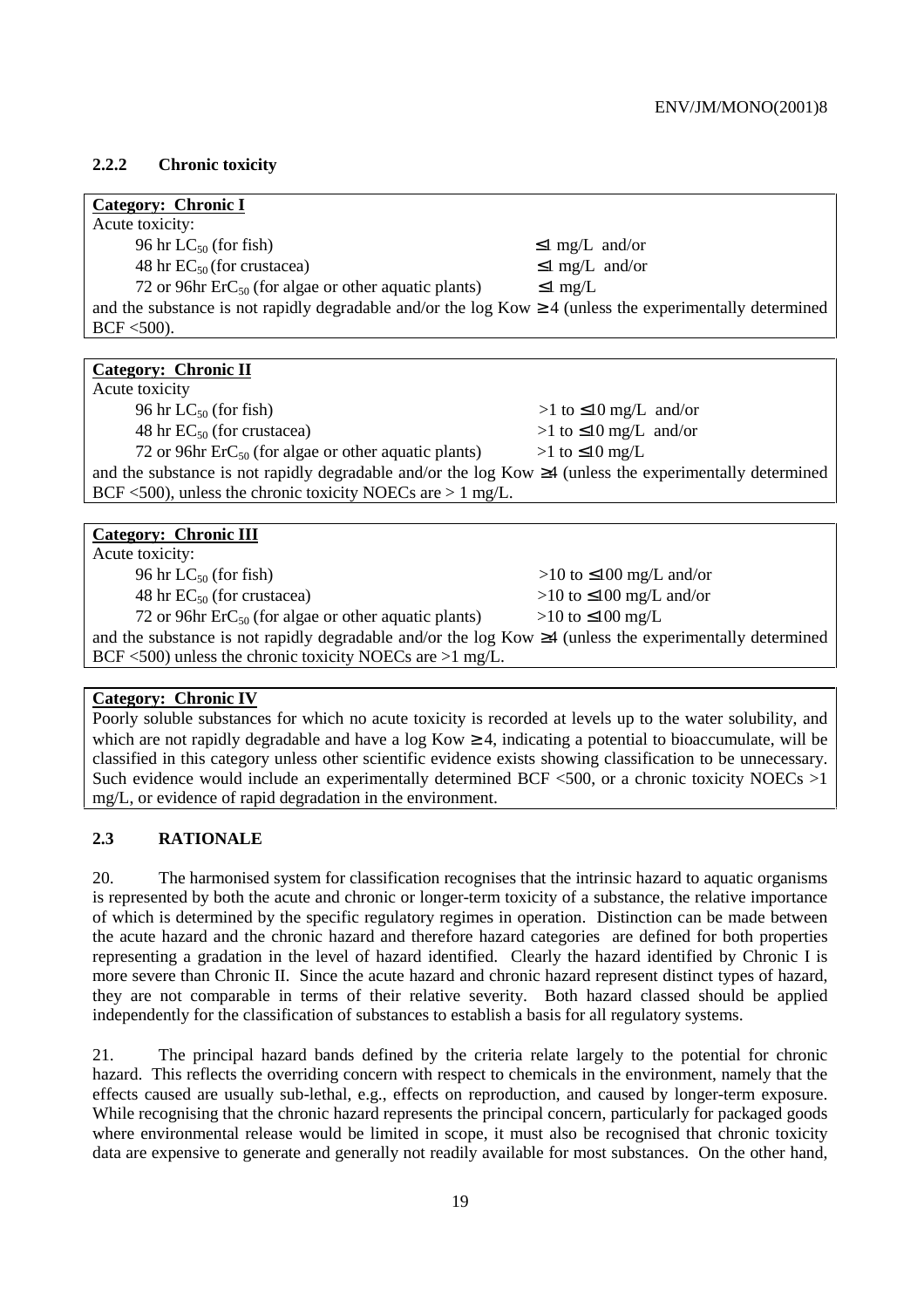acute toxicity data are frequently readily available, or can be generated to highly standardised protocols. It is this acute toxicity which has therefore been used as the core property in defining both the acute and the chronic hazard. Nevertheless, it has been recognised that, where chronic toxicity data are available, it should be possible to use these in defining the appropriate hazard band. The development of specific criteria using such data is thus a high priority in the future development of the scheme.

22. While recognising that acute toxicity itself is not a sufficiently accurate predictor of chronic toxicity to be used solely and directly for establishing hazard, it is considered that, in combination with either a potential to bioaccumulate (i.e., a log  $K_{ow} \ge 4$  unless BCF <500) or potential longer-term exposure (i.e., lack of rapid degradation) it can be used as a suitable surrogate for classification purposes. Substances that show acute toxicity and also bioaccumulate to a significant degree will normally show chronic toxicity at a significantly lower concentration. Precise acute: chronic ratios are difficult to predict and thus the surrogate data are generally precautionary. Equally substances that do not rapidly degrade have a higher potential for giving rise to longer term exposures which again may result in long-term toxicity being realised. Thus, for example, Category Chronic I should be assigned if either of the following criteria are met:

> i) L(E)C<sub>50</sub> for any appropriate aquatic species  $\leq 1$  mg/l and a potential to bioaccumulate (log Kow ≥4 unless BCF <500).

ii) L(E)C<sub>50</sub> for any appropriate aquatic species  $\leq 1$  mg/l and a lack of rapid degradation.

23. The precise definitions of acute toxicity of an appropriate species, lack of rapid degradation and potential to bioaccumulate are detailed in Chapters 3, 4 and 5 respectively.

24. For some poorly soluble substances, which are normally considered as those having a water solubility  $\langle 1 \text{ mg/l} \rangle$ , no acute toxicity is expressed in toxicity tests performed at the solubility limit. If for such a substance, however, the BCF  $\geq$  500, or if absent, the log K<sub>ow</sub>  $\geq$  4 (indicating a bioaccumulating potential) and the substance is also not rapidly degradable, a safety net classification is applied, Chronic Category IV. For these types of substance the exposure duration in short term tests may well be too short for a steady state concentration of the substance to be reached in the test organisms. Thus, even though no acute toxicity has been measured in a short term (acute) test, it remains a real possibility that such nonrapidly degradable and bioaccumulative substances may exert chronic effects, particularly since such low degradability may lead to an extended exposure period in the aquatic environment.

25. In defining acute aquatic toxicity, it is not possible to test all species present in an aquatic ecosystem. Representative species are therefore chosen which cover a range of trophic levels and taxonomic groupings. The taxa chosen, fish, crustacea and aquatic plants that represent the "base-set" in most hazard profiles, represent a minimum data-set for a fully valid description of hazard. The lowest of the available toxicity values will normally be used to define the hazard category. Given the wide range of species in the environment, the three tested can only be a poor surrogate and the lowest value is therefore taken for cautious reasons to define the hazard band. In doing so, it is recognised that the distribution of species sensitivity can be several orders of magnitude wide and that there will thus be both more and less sensitive species in the environment. Thus, when data are limited, the use of the most sensitive species tested gives a cautious but acceptable definition of the hazard. There are some circumstances where it may not be appropriate to use the lowest toxicity value as the basis for classification. This will usually only arise where it is possible to define the sensitivity distribution with more accuracy than would normally be possible, such as when large data-sets are available. Such large data-sets should be evaluated with due caution.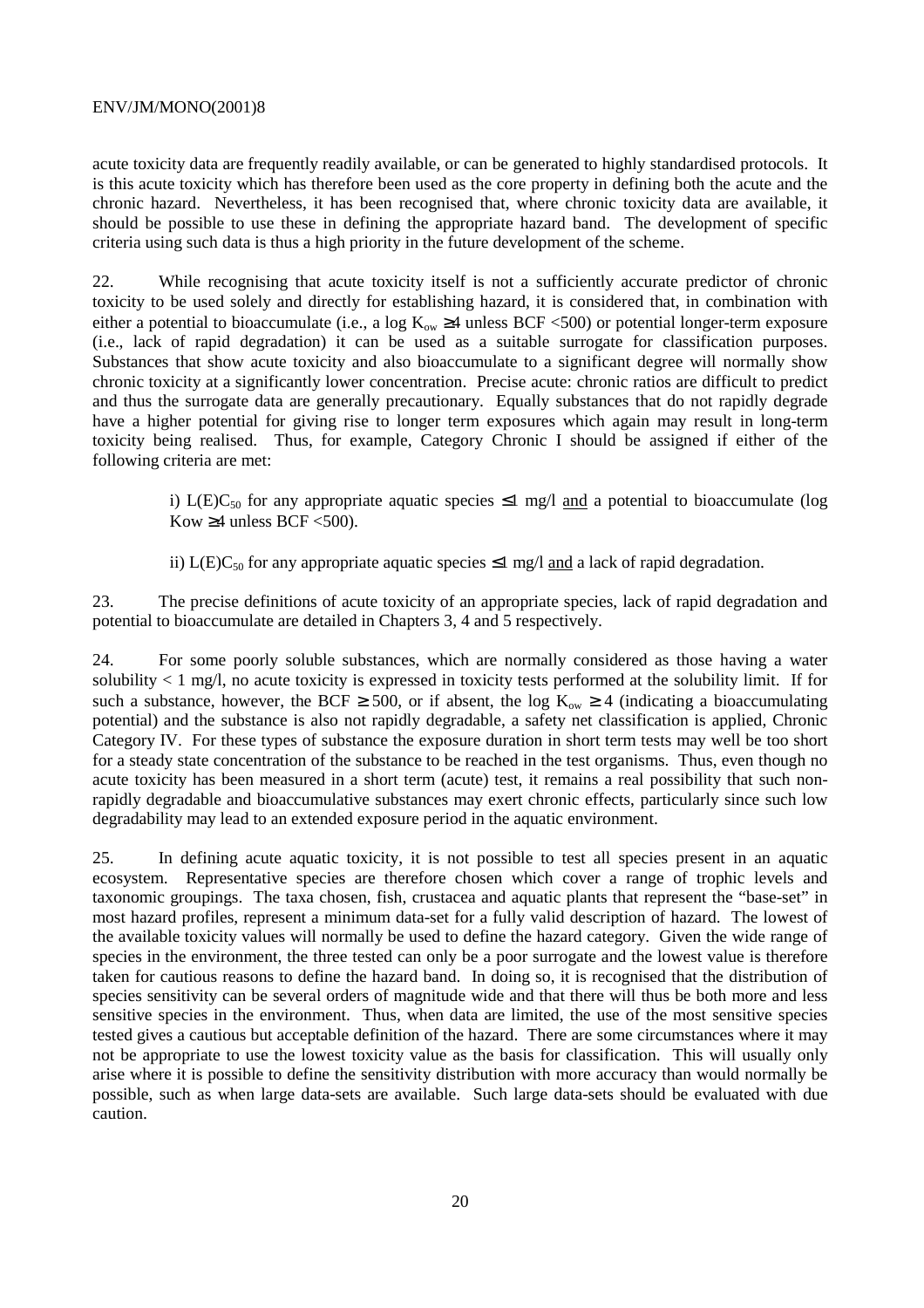#### **2.4 APPLICATION**

26. Generally speaking, in deciding whether a substance should be classified, a search of appropriate databases and other sources of data should be made for the following data elements:

- water solubility
- octanol/water partition coefficient (log  $K_{ow}$ )
- fish bioconcentration factor (BCF)
- acute aquatic toxicity  $(L(E)C_{50}s)$
- chronic aquatic toxicity (NOECs)
- available degradation (and specifically evidence of ready biodegradability)
- stability data, in water

The water solubility and stability data, although not used directly in the criteria, are nevertheless important since they are a valuable help in the data interpretation of the other properties (see para 11).

27. To classify, a review should first be made of the available aquatic toxicity data. It will be necessary to consider all the available data and select those which meet the necessary quality criteria for classification. If there are no data available that meet the quality criteria required by the internationally standardised methods, it will be necessary to examine any available data to determine whether a classification can be made. If the data indicate that the acute aquatic toxicity  $L(E)C_{50} > 100$  mg/l for soluble substances, then the substance is not classified as hazardous. There are a number of cases where no effects are observed in the test and the aquatic toxicity is thus recorded as a >water solubility value, i.e., there is no acute toxicity within the range of the water solubility in the test media. Where this is the case, and the water solubility in the test media is  $\geq 1$  mg/l, again, no classification need be applied.

28. Where the lowest aquatic toxicity data are below 100 mg/l, it is necessary to first decide which hazard band the toxicity falls in, and then to determine whether the chronic and/or the acute category should be applied. This can simply be achieved by examining the available data on the partition coefficient, log  $K_{ow}$  and the available data on degradation. If either the log  $K_{ow} \ge 4$  or the substance cannot be considered as rapidly degradable, then the appropriate chronic hazard category and the corresponding acute category are applied independently. It should be noted that, although the log  $K_{ow}$  is the most readily available indication of a potential to bioaccumulate, an experimentally derived BCF is preferred. Where this is available, this should be used rather than the partition coefficient. In these circumstances, a BCF ≥500 would indicate bioaccumulation sufficient to classify in the appropriate chronic hazard category. If the substance is both rapidly degradable and has a low potential to bioaccumulate (BCF <500 or, if absent log  $K_{ow}$  <4) then it should not be assigned to a chronic hazard band, only the acute hazard bands need be applied (see para 18).

29. For poorly soluble substances, generally speaking, those with a water solubility in the test media of <1 mg/l, for which no aquatic toxicity has been found, should be further examined to determine whether chronic category IV need be applied. Thus, if the substance is both not rapidly degradable and has a potential to bioaccumulate (BCF ≥500 or, if absent log  $K_{ow} \ge 4$ ), the chronic category IV should be applied.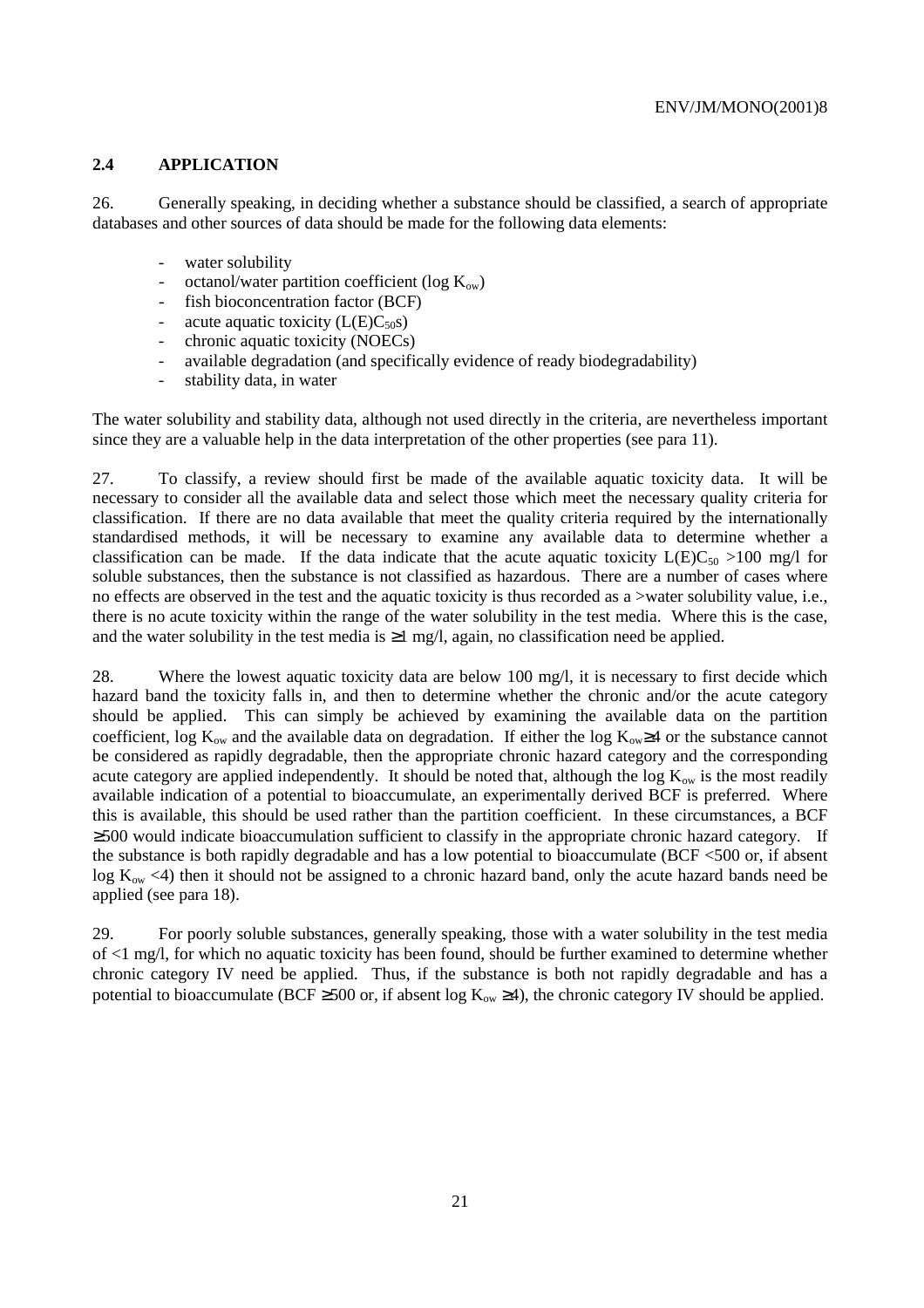### **2.5 DATA AVAILABILITY**

30. The data used to classify a substance can be drawn from data required for regulatory purposes as well as the relevant literature, although a number of internationally recognised data-bases exist which can act as a good starting point. Such databases vary widely in quality and comprehensiveness and it is unlikely that any one database will hold all he information necessary for classification to be made. Some databases specialise in aquatic toxicity and others in environmental fate. There is an obligation on the chemical supplier to make the necessary searches and checks to determine the extent and quality of the data available and to use it in assigning the appropriate hazard band.

#### **2.6 DATA QUALITY**

31. The precise use of the available data will be described in the relevant chapter but, as a general rule, data generated to standard international guidelines and to GLP is to be preferred over other types of data. Equally, however, it is important to appreciate that classification can be made based on the best available data. Thus if no data is available which conforms to the quality standard detailed above, classification can still be made provided the data used is not considered invalid. To assist this process, a quality scoring guide has been developed and used extensively in a number of fora and generally conforms to the following categories:

- 1. Data derived from official data sources that have been validated by regulatory authorities, such as EU Water Quality Monographs, USEPA Water Quality Criteria. These data can be considered as valid for classification purposes. No assumption should be made that these are the only data available, however, and due regard should be given to the date of the relevant report. Newly available data may not have been considered.
- 2. Data derived from recognised international guidelines (e.g., OECD Guidelines) or national guidelines of equivalent quality. Subject to the data interpretation issues raised in the following chapters, these data can be used for classification.
- 3. Data derived from testing which, while not strictly according to a guideline detailed above, follows accepted scientific principles and procedures and/or has been peer reviewed prior to publication. For such data, where all the experimental detail is not recorded, some judgement may be required to determine validity. Normally, such data may be used within the classification scheme.
- 4. Data derived from testing procedures which deviate significantly from standard guidelines and are considered as unreliable, should not be used in classification.
- 5. QSAR data. The circumstances of use and validity of QSAR data are discussed in the relevant chapters.
- 6. Data derived from secondary sources such as handbooks, reviews, citation, etc where the data quality cannot be directly evaluated. Such data should be examined where data from quality 1,2 and 3 are not available, to determine whether it can be used. Such data should have sufficient detail to allow quality to be assessed. In determining the acceptability of these data for the purposes of classification, due regard should be given to the difficulties in testing that may have affected data quality and the significance of the reported result in terms of the level of hazard identified (see para 76).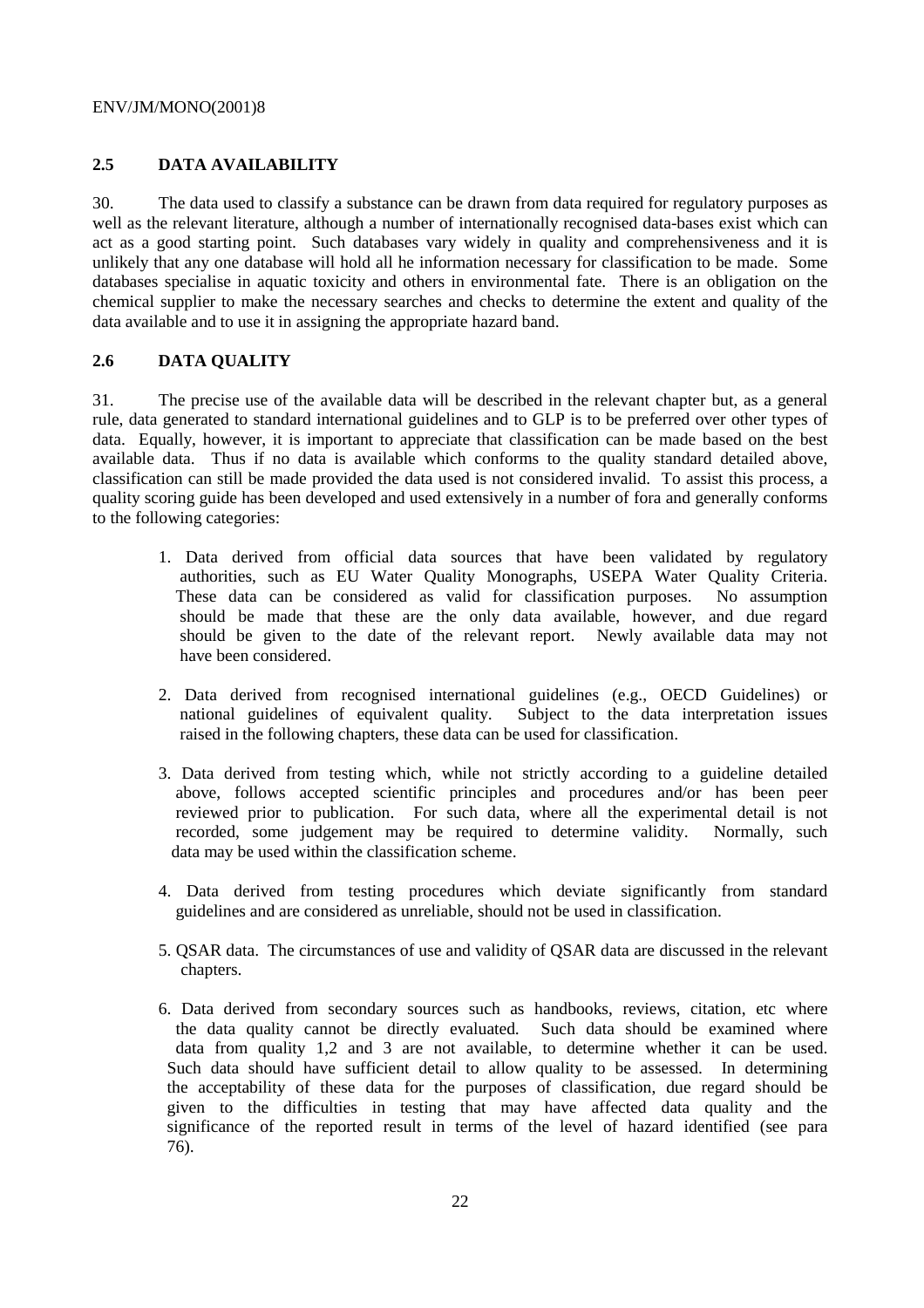32. Classification may also be made on incomplete toxicity data-sets, e.g., where data are not available on all three trophic levels. In these cases, the classification may be considered as 'provisional' and subject to further information becoming available. In general, all the data available will need to be considered prior to assigning a classification. Where good quality data are not available, lower quality data will need to be considered. In these circumstances, a judgement will need to be made regarding the true level of hazard. For example, where good quality data are available for a particular species or taxa, this should be used in preference to any lower quality data which might also be available for that species or taxa. However, good quality data may not always be available for all the basic data set trophic levels. It will be necessary to consider data of lower quality for those trophic levels for which good quality data are not available. Consideration of such data, however, will also need to consider the difficulties that may have affected the likelihood of achieving a valid result. For example, the test details and experimental design may be critical to the assessment of the usability of some data, such as that from hydrolytically unstable chemicals, while less so for other chemicals. Such difficulties are described further in Chapter 3.

33. Normally, the identification of hazard, and hence the classification will be based on information directly obtained from testing of the substance being considered. There are occasions, however, where this can create difficulties in the testing or the outcomes do not conform to common sense. For example, some chemicals, although stable in the bottle, will react rapidly (or slowly) in water giving rise to degradation products that may have different properties. Where such degradation is rapid, the available test data will frequently define the hazard of the degradation products since it will be these that have been tested. These data may be used to classify the parent substance in the normal way. However, where degradation is slower, it may be possible to test the parent substance and thus generate hazard data in the normal manner. The subsequent degradation may then be considered in determining whether an acute or chronic hazard category should apply. There may be occasions, however, when a substance so tested may degrade to give rise to a more hazardous product. In these circumstances, the classification of the parent should take due account of the hazard of the degradation product, and the rate at which it can be formed under normal environmental conditions.

## **3. AQUATIC TOXICITY**

#### **3.1 INTRODUCTION**

34. The basis for the identification of hazard to the aquatic environment for a substance is the aquatic toxicity of that substance. Classification is predicated on having toxicity data for fish, crustacea, and algae/aquatic plant available. These taxa are generally accepted as representative of aquatic fauna and flora for hazard identification. Data on these particular taxa are more likely to be found because of this general acceptance by regulatory authorities and the chemical industry. Other information on the degradation and bioaccumulation behaviour is used to better delineate the aquatic hazard. This chapter describes the appropriate tests for ecotoxicity, provides some basic concepts in evaluating the data and using combinations of testing results for classification, summarises approaches for dealing with difficulty substances, and includes a brief discussion on interpretation of data quality.

#### **3.2 DESCRIPTION OF TESTS**

35. For classifying substances in the harmonized system, freshwater and marine species toxicity data can be considered as equivalent data. It should be noted that some types of substances, e.g., ionizable organic chemicals or organometallic substances may express different toxicities in freshwater and marine environments. Since the purpose of classification is to characterise hazard in the aquatic environment, the result showing the highest toxicity should be chosen.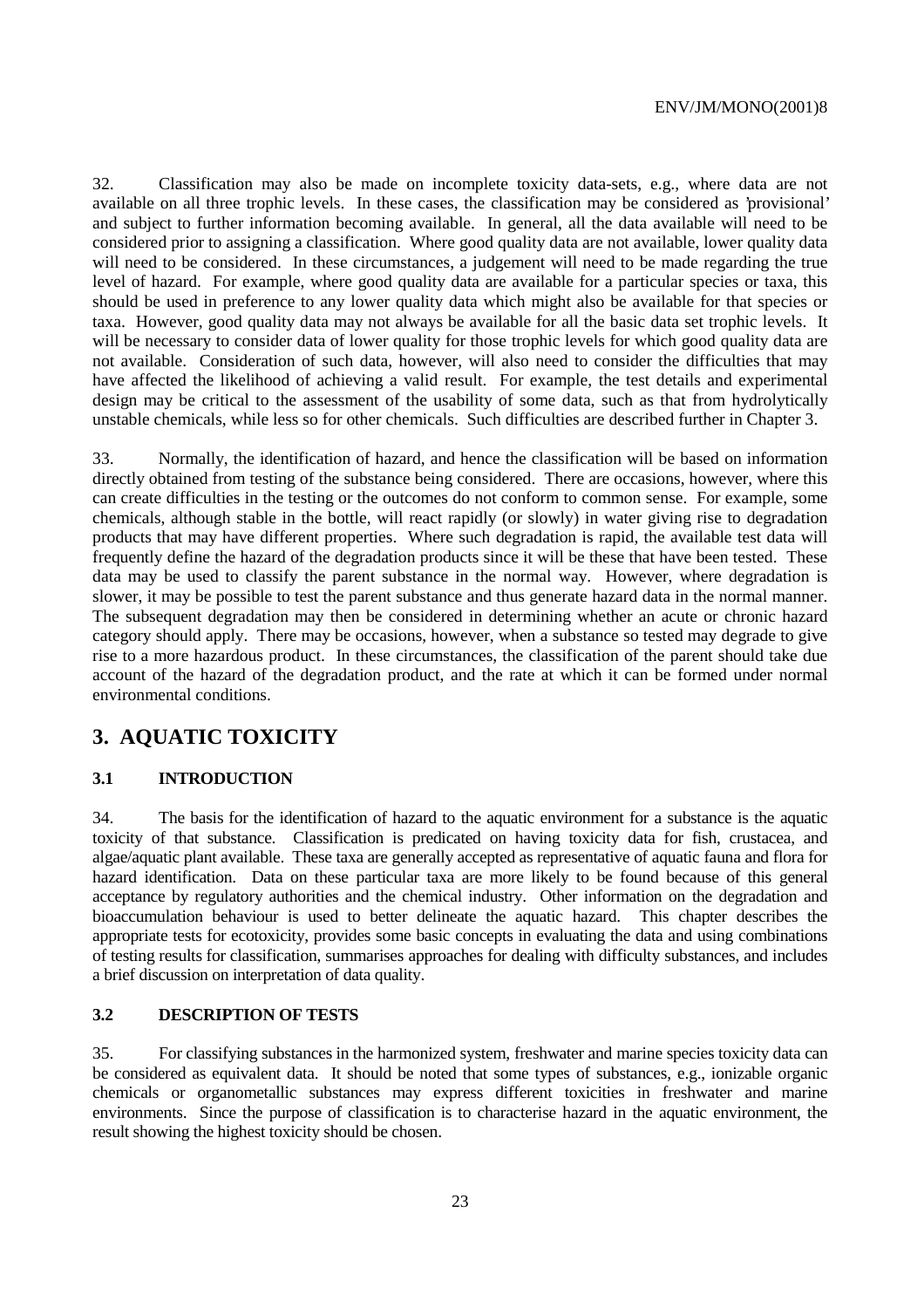36. The GHS criteria for determining health and environmental hazards should be test method neutral, allowing different approaches as long as they are scientifically sound and validated according to international procedures and criteria already referred to in existing systems for the endpoints of concern and produce mutually acceptable data. According to the proposed system (OECD 1998):

"Acute toxicity would normally be determined using a fish 96 hour LC50 (OECD Test Guideline 203 or equivalent), a crustacea species 48 hour EC50 (OECD Test Guideline 202 or equivalent) and/or an algal species 72 or 96 hour EC50 (OECD Test Guideline 201 or equivalent). These species are considered as surrogate for all aquatic organisms and data on other species such as the duckweed *Lemna* may also be considered if the test methodology is suitable. "

Chronic testing involves an exposure that is lingering or continues for a longer time; the term can signify periods from days to a year, or more depending on the reproductive cycle of the aquatic organism. Chronic tests can be done to assess certain endpoints relating to growth, survival, reproduction and development.

"Chronic toxicity data are less available than acute data and the range of testing procedures less standardised. Data generated according to the OECD Test Guidelines 210 (Fish Early Life Stage), 202 Part 2 or 211 (Daphnia Reproduction) and 201 (Algal Growth Inhibition) can be accepted. Other validated and internationally accepted tests could also be used. The NOECs or other equivalent L(E)Cx should be used."

37. It should be noted that several of the OECD guidelines cited as examples for classification are being revised or are being planned for updating. Such revisions may lead to minor modifications of test conditions. Therefore, the expert group that developed the harmonized criteria for classification intended some flexibility in test duration or even species used.

38. Guidelines for conducting acceptable tests with fish, crustacea, and algae can be found in many sources (OECD, 1999; EPA, 1996; ASTM, 1999; ISO EU). The OECD monograph No.11, Detailed Review Paper on Aquatic Toxicity Testing for Industrial Chemicals and Pesticides, is a good compilation of pelagic test methods and sources of testing guidance. This document is also a source of appropriate test methodologies.

### **3.2.1 Fish Tests**

#### *Acute testing*

39. Acute tests are generally performed with young juveniles 0.1 - 5 g in size for a period of 96 hours. The observational endpoint in these tests is mortality. Fish larger than this range and/or durations shorter than 96 hours are generally less sensitive. However, for classification, they could be used if no acceptable data with the smaller fish for 96 hours are available or the results of these tests with different size fish or test durations would influence a more hazardous classification band. Tests consistent with OECD Test Guideline 203 (Fish 96 hour LC50) or equivalent should be used for classification.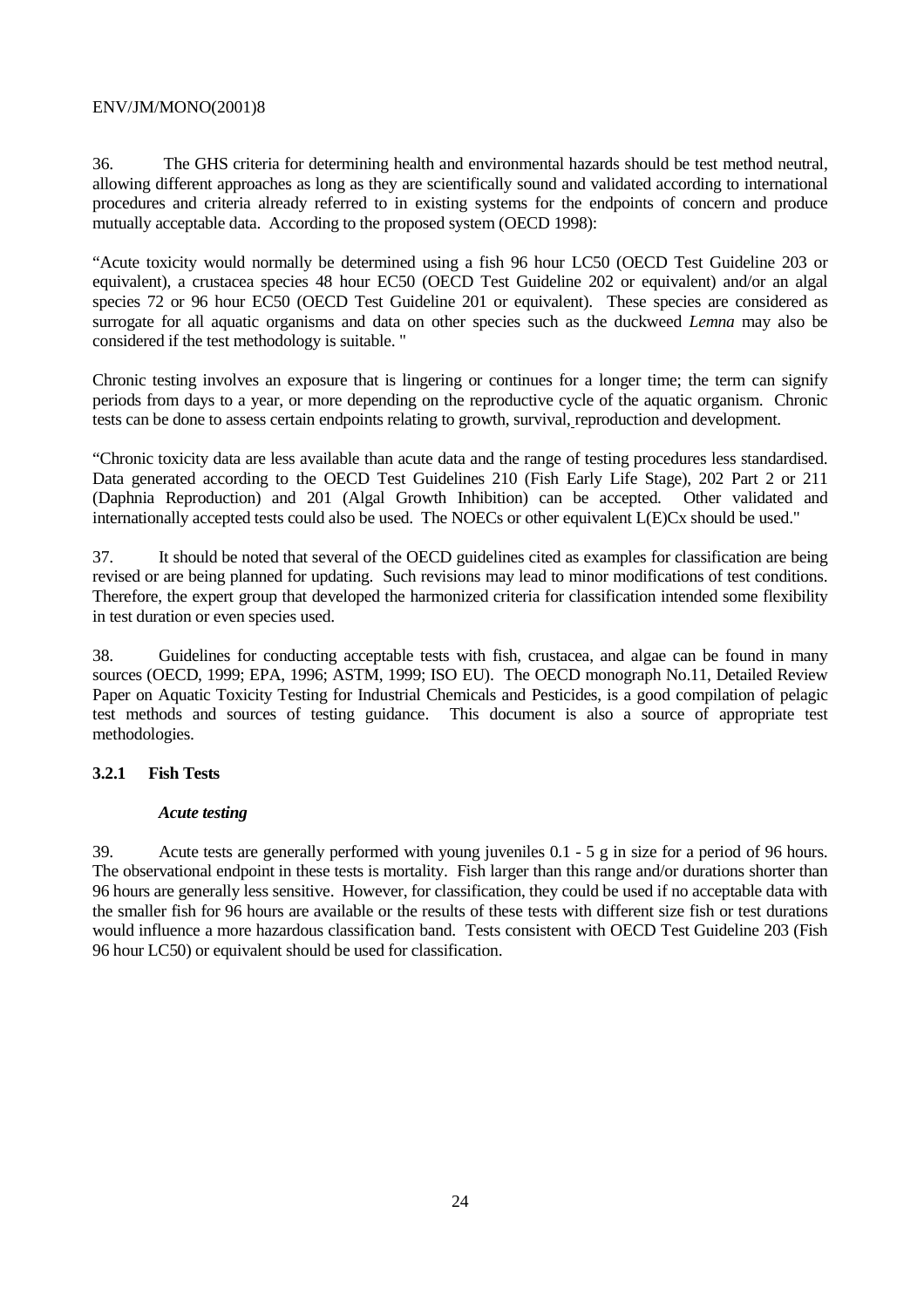#### *Chronic testing*

40. Chronic or long term tests with fish can be initiated with fertilised eggs, embryos, juveniles, or reproductively active adults. Tests consistent with OECD Test Guideline 210 (Fish Early Life Stage), the fish life-cycle test (US EPA 850.1500), or equivalent can be used in the classification scheme. Durations can vary widely depending on the test purpose (anywhere from 7 days to over 200 days). Observational endpoints can include hatching success, growth (length and weight changes), spawning success, and survival. Technically, the OECD 210 Guideline (Fish Early Life Stage) is not a "chronic" test, but a sub-chronic test on sensitive life stages. It is widely accepted as a predictor of chronic toxicity and is used as such for purposes of classification in the harmonized system. Fish early life stage toxicity data are much more available than fish life cycle or reproduction studies.

#### **3.2.2 Crustacea Tests**

#### *Acute testing*

41. Acute tests with crustacea generally begin with first instar juveniles. For daphnids, a test duration of 48 hours is used. For other crustacea, such as mysids or others, a duration of 96 hours is typical. The observational endpoint is mortality or immobilisation as a surrogate to mortality. Immobilisation is defined as unresponsive to gentle prodding. Tests consistent with OECD Test Guideline 202 Part 1 (Daphnia acute) or USA-EPA OPPTS 850.1035 (Mysid acute toxicity) or their equivalents should be used for classification.

#### *Chronic testing*

42. Chronic tests with crustacea also generally begin with first instar juveniles and continue through maturation and reproduction. For daphnids, 21 days is sufficient for maturation and the production of 3 broods. For mysids, 28 days is necessary. Observational endpoints include time to first brood, number of offspring produced per female, growth, and survival. It is recommended that tests consistent with OECD Test Guideline 202 Part 2 (Daphnia reproduction) or US-EPA 850.1350 (Mysid chronic) or their equivalents be used in the classification scheme.

#### **3.2.3 Algae/Plant Tests**

#### *Tests in algae*

43. Algae are cultured and exposed to the test substance in a nutrient-enriched medium. Tests consistent with OECD Test Guideline 201 (Algal growth inhibition) should be used. Standard test methods employ a cell density in the inoculum in order to ensure exponential growth through the test, usually 3 to 4 days duration.

44. The algal test is a short-term test and, although it provides both acute and chronic endpoints, only the acute EC50 is used for classification in the harmonized system. The preferred observational endpoint in this study is algal growth rate inhibition because it is not dependent on the test design, whereas biomass depends both on growth rate of the test species as well as test duration and other elements of test design. If the endpoint is reported only as reduction in biomass or is not specified, then this value may be interpreted as an equivalent endpoint.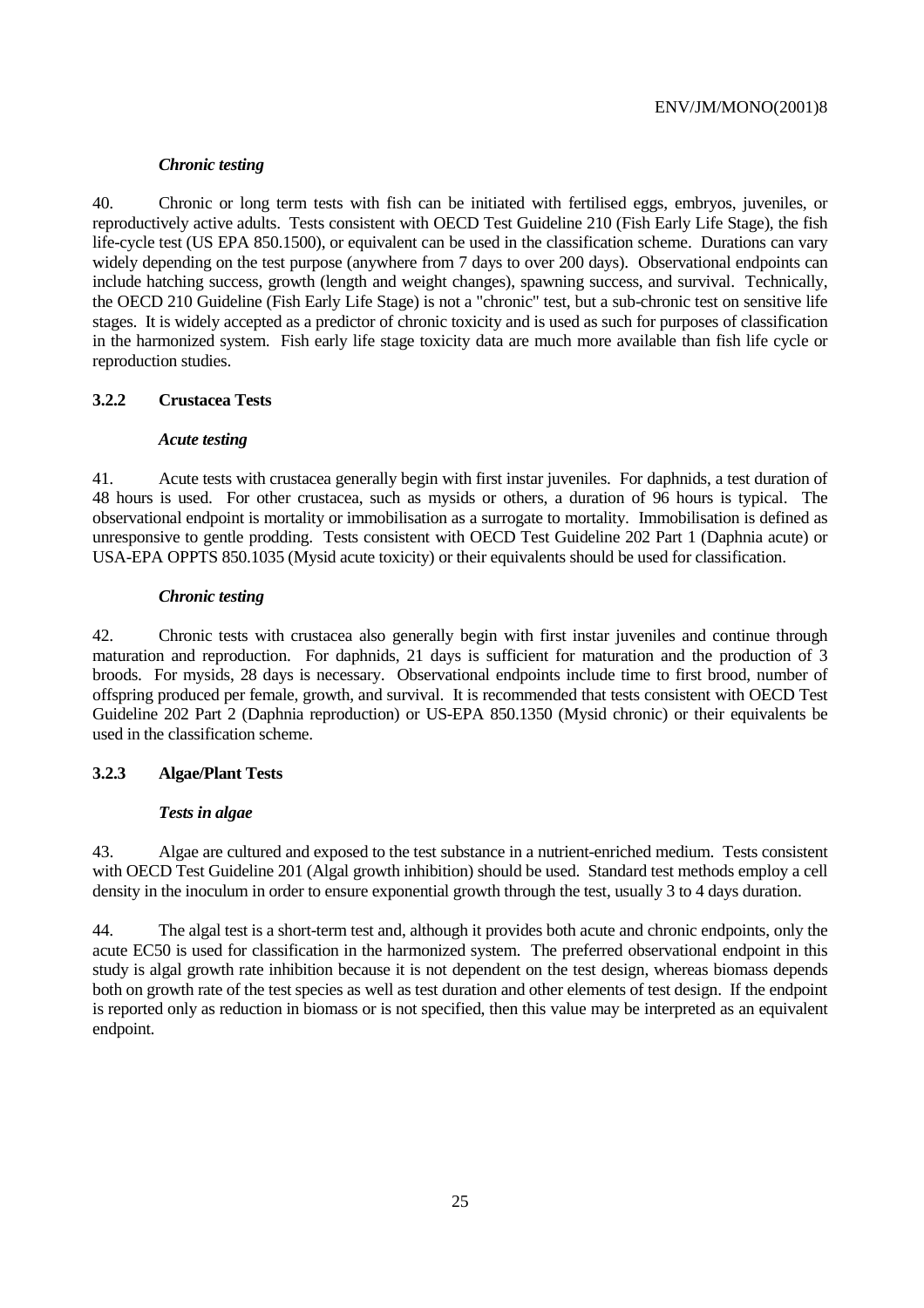#### *Tests in aquatic macrophytes*

45. The most commonly used vascular plants for aquatic toxicity tests are duckweeds (*Lemna gibba* and *Lemna minor*). The Lemna test is a short-term test and, although it provides both acute and sub-chronic endpoints, only the acute EC50 is used for classification in the harmonized system. The tests last for up to 14 days and are performed in nutrient enriched media similar to that used for algae, but may be increased in strength. The observational endpoint is based on change in the number of fronds produced. Tests consistent with OECD Test Guideline on Lemna (in preparation) and US-EPA 850.4400 (aquatic plant toxicity, Lemna) should be used.

#### **3.3 AQUATIC TOXICITY CONCEPTS**

46. This section addresses the use of acute and chronic toxicity data in classification, and special considerations for exposure regimes, algal toxicity testing, and use of QSARs. For a more detailed discussion of aquatic toxicity concepts, one can refer to Rand (1996).

#### **3.3.1 Acute toxicity**

47. Acute toxicity for purposes of classification refers to the intrinsic property of a substance to be injurious to an organism in a short-term exposure to that substance. Acute toxicity is generally expressed in terms of a concentration which is lethal to 50% of the test organisms (LC50), causes a measurable adverse effect to 50% of the test organisms (e.g., immobilisation of daphnids), or leads to a 50% reduction in test (treated) organism responses from control (untreated) organism responses (e.g., growth rate in algae).

48. Substances with an acute toxicity determined to be less than one part per million (1 mg/l) are generally recognised as being very toxic. The handling, use, or discharge into the environment of these substances poses a high degree of hazard and they are classified in chronic and/or acute band I. Decimal bands are accepted for categorising acute toxicity above this band. Substances with an acute toxicity measured from one to ten parts per million  $(1 - 10 \text{ mg/l})$  are classified in Category II for acute toxicity, from ten to one hundred parts per million (10 - 100 mg/l) are classified in Category III for acute toxicity, and those over one hundred parts per million are regarded as practically non-toxic.

#### **3.3.2 Chronic toxicity**

49. Chronic toxicity, for purposes of declassification, refers to the potential or actual properties of a substance to cause adverse effects to aquatic organisms during exposures which are determined in relation to the life-cycle of the organism. Such chronic effects usually include a range of sublethal endpoints and are generally expressed in terms of a No Observable Effect Concentration (NOEC), or an equivalent ECx. Observable endpoints typically include survival, growth and/or reproduction. Chronic toxicity exposure durations can vary widely depending on test endpoint measured and test species used.

50. Since chronic toxicity data are less common in certain sectors than acute data, for classification schemes, the potential for chronic toxicity is identified by appropriate combinations of acute toxicity, lack of degradability, and/or the potential or actual bioaccumulation. Where such data exist and show long-term NOECs  $> 1$  mg/l, this can be taken into account when deciding whether the classification based on the acute data should be applied. In this context, the following general approach should be used. In order to remove a chronic classification, it must be demonstrated that the NOEC used would be suitable in removing the concern for all taxa which resulted in classification. This can often be achieved by showing a long-term NOEC  $>1$ mg/l for the most sensitive species identified by the acute toxicity. Thus, if a classification has been applied based on a fish acute LC50, it would generally not be possible to remove this classification using a long-term NOEC from an invertebrate toxicity test. In this case, the NOEC would normally need to be derived from a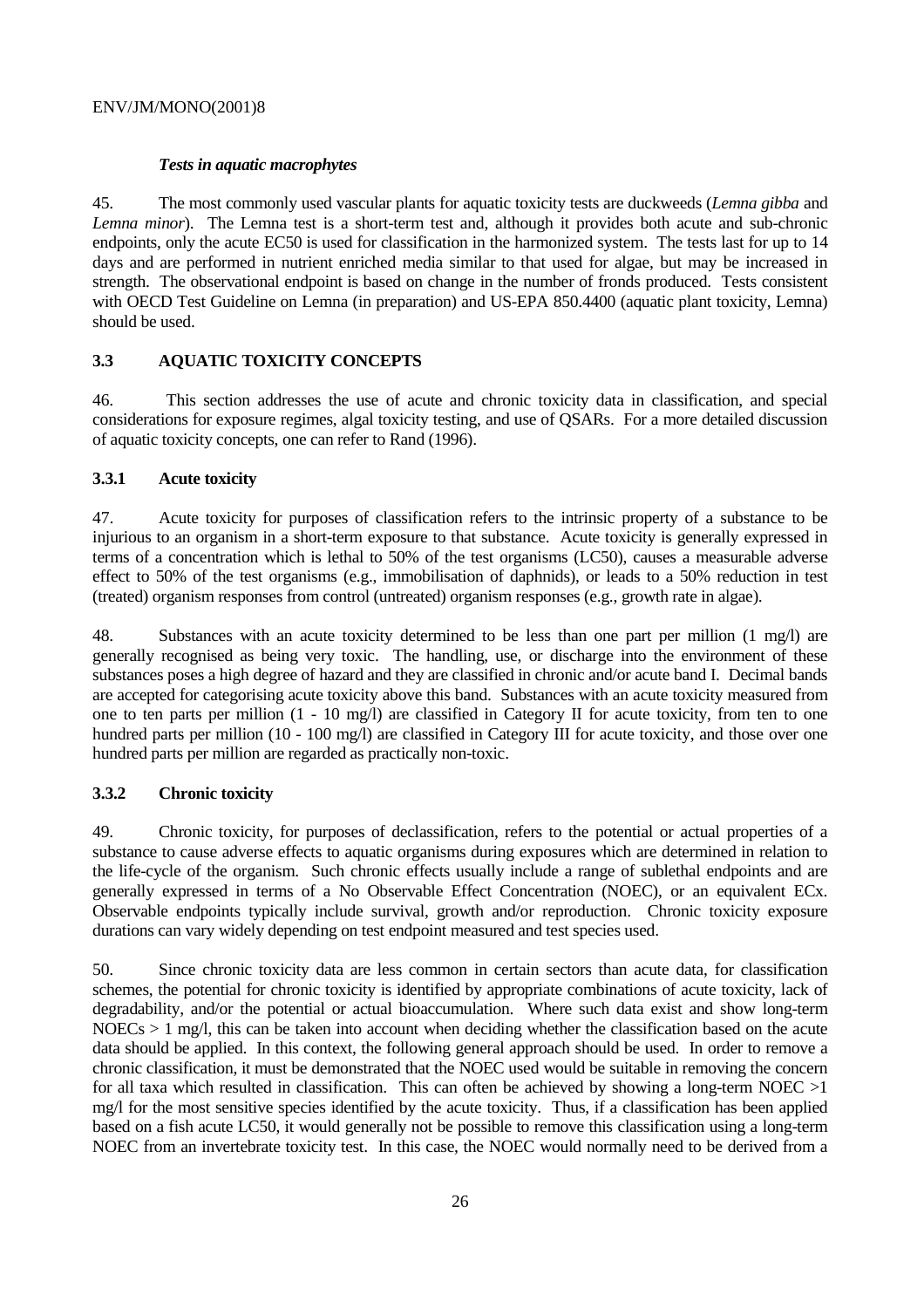long-term fish test of the same species or one of equivalent or greater sensitivity. Equally, if classification has resulted from the acute toxicity to more than one taxa, it is likely that NOECs  $> 1$  mg/l from each taxa will need to be demonstrated. In case of classification of a substance as chronic Category IV, it is sufficient to demonstrate that NOECs are greater than the water solubility of the substances under consideration.

51. Testing with algae/Lemna cannot be used for de-classifying chemicals because (1) the algae and Lemna tests are not long-term studies, (2) the acute to chronic ratio is generally narrow and (3) the endpoints are more consistent with the end points for other organisms.

However where classification is applied solely due to the acute toxicity  $(L(E)C_{50})$  observed in single algae/aquatic plant tests, but there is evidence from a range of other algae tests that the chronic toxicity (NOECs) for this taxonomic group is above 1mg/l, this evidence could be used to consider declassification. At present this approach cannot be applied to aquatic plants since no standardised chronic toxicity tests have been developed.

52. The GHS is intended to contain a specific value of chronic toxicity below which substances would be classified as chronically toxic, but the criteria are not yet set.

#### **3.3.3 Exposure regimes**

53. Four types of exposure conditions are employed in both acute and chronic tests and in both freshwater and saltwater media: static, static-renewal (semi-static), recirculation, and flow-through. The choice for which test type to use usually depends on test substance characteristics, test duration, test species, and regulatory requirements.

#### **3.3.4 Test media for algae**

54. Algal tests are performed in nutrient-enriched media and use of one common constituent, EDTA, or other chelators, should be considered carefully. When testing the toxicity of organic chemicals, trace amounts of a chelator like EDTA are needed to complex micronutrients in the culture medium; if omitted, algal growth can be significantly reduced and compromise test utility. However, chelators can reduce the observed toxicity of metal test substances. Therefore, for metal compounds, it is desirable that data from tests with high concentration of chelators and/or tests with stoichiometrical excess of chelator relative to iron be critically evaluated. Free chelator may mask heavy metal toxicity considerably, in particular with strong chelators like EDTA. However, in the absence of available iron in the medium the growth of algae can become iron limited, and consequently data from tests with no or with reduced iron and EDTA should be treated with caution.

#### **3.3.5 Use of QSARs**

55. For purpose of classification, and in the absence of experimental data, QSARs can be relied upon to provide predictions of acute toxicity for fish, daphnia, and algae for non-electrolyte, non-electrophilic, and otherwise non-reactive substances (See Chapter 6 on Use of QSAR). Problems remain for substances such as organophosphates which operate by means of special mechanisms such as functional groups which interact with biological receptors, or which can form sulfhydryl bonds with cellular proteins. Reliable OSARs have been derived for chemicals acting by a basic narcosis mechanism. These chemicals are nonelectrolytes of low reactivity such as hydrocarbons, alcohols, ketones and certain aliphatic chlorinated hydrocarbons which produce their biological effects as a function of their partition coefficients. Every organic chemical can produce narcosis. However, if the chemical is an electrolyte or contains specific functional groups leading to non-narcotic mechanisms as well, any calculations of toxicity based on partition coefficient alone would severely underestimate the toxicity. QSARs for acute aquatic toxicity of parent compounds cannot be used to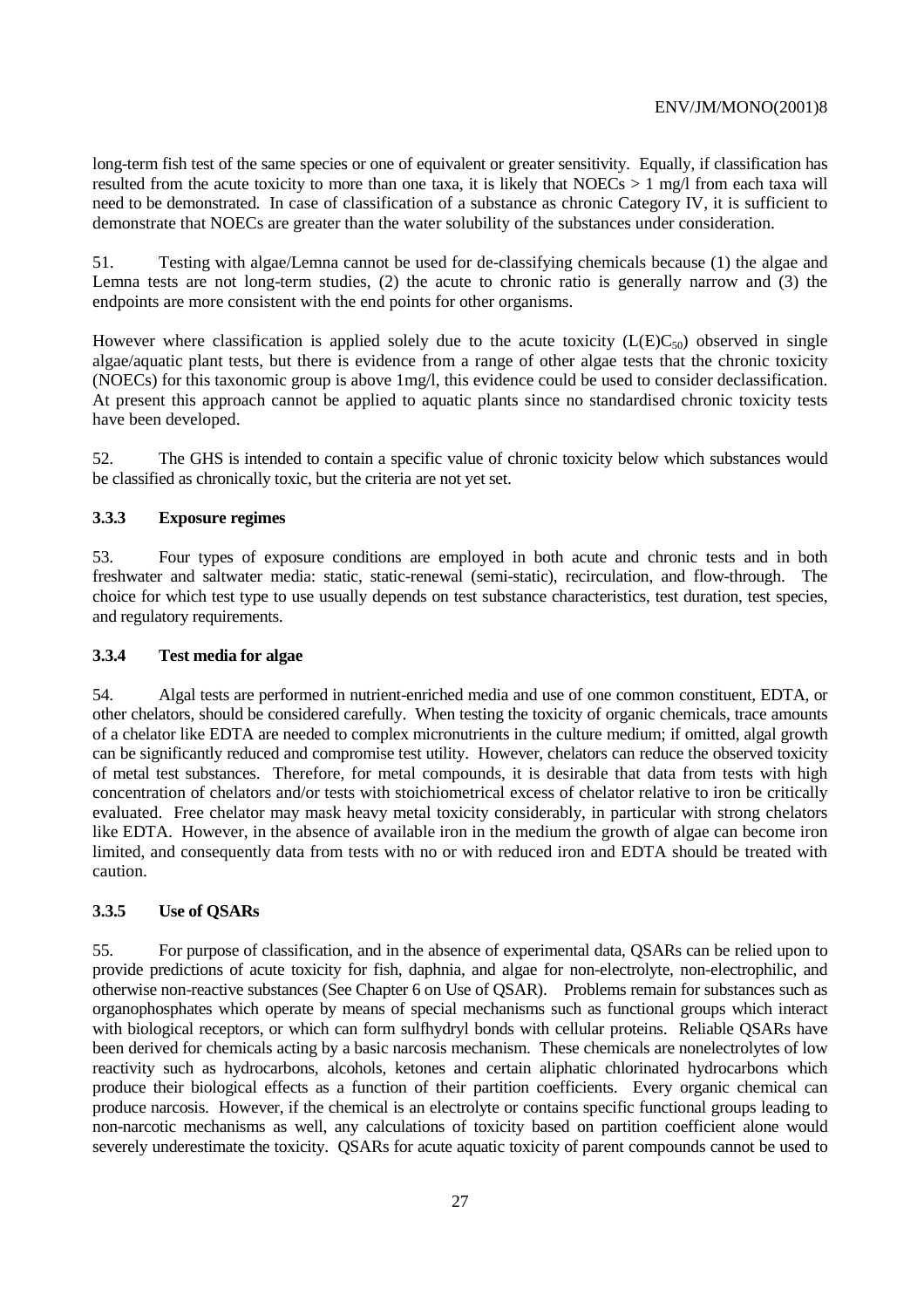predict the effects of toxic metabolites or degradates, when these arise after a longer time period than the duration of acute tests.

#### **3.4 WEIGHT OF EVIDENCE**

56. The best quality data should be used as the fundamental basis for classification. Classification should preferably be based on primary data sources. It is essential that test conditions be clearly and completely articulated.

57. Where multiple studies for a taxonomic group are available, a decision on what is the most sensitive and highest quality must be made. A judgement has to be made on a case by case basis whether a non-GLP study with a more sensitive observation is used in lieu of a GLP study. It would appear that results that indicate high toxicity from tests performed according to non-standard or non-GLP guidelines should be able to be used for classification, whereas studies, which demonstrate negligible toxicity, would require more careful consideration. Substances, which are difficult to test, may yield apparent results that are more or less severe than the true toxicity. Expert judgement would also be needed for classification in these cases.

58. Where more than one acceptable test is available for the same taxonomic group, the most sensitive (the one with the lowest L(E)C50 or NOEC) is generally used for classification. However, this must be dealt with on a case-by-case basis. When larger data sets (4 or more values) are available for the same species, the geometric mean of toxicity values may be used as the representative toxicity value for that species. In estimating a mean value, it is not advisable to combine tests of different species within a taxa group or in different life stages or tested under different conditions or duration.

#### **3.5 DIFFICULT TO TEST SUBSTANCES**

59. Valid aquatic toxicity tests require the dissolution of the test substance in the water media under the test conditions recommended by the guideline. In addition, a bioavailable exposure concentration should be maintained for the duration of the test. Some chemical substances are difficult to test in aquatic systems and guidance has been developed to assist in testing these materials (DoE 1996; ECETOC 1996; and US EPA 1996). OECD is in the process of finalising a Guidance Document on Aquatic Toxicity testing of Difficult Substances and Mixtures (OECD, 2000). This latter document is a good source of information on the types of substances that are difficult to test and the steps needed to ensure valid conclusions from tests with these materials.

60. Nevertheless, much test data exist that may have used testing methodologies which, while not in conformity with what might be considered best practice today, can still yield information suitable for application of the classification criteria. Such data require special guidance on interpretation, although ultimately, expert judgement must be used in determining data validity. Such difficult to test substances may be poorly soluble, volatile, or subject to rapid degradation due to such processes as phototransformation, hydrolysis, oxidation, or biotic degradation. When testing algae, coloured materials may interfere with the test endpoint by attenuating the light needed for cell growth. In a similar manner, substances tested as cloudy dispersions above solubility may give rise to false toxicity measurements. Loading of the water column with test material can be an issue for particulates or solids such as metals. Petroleum distillate fractions can also pose loading problems, as well as difficult interpretational problems when deciding on the appropriate concentrations for determining  $L(E)C_{50}$  values. The draft Guidance Document on Aquatic Toxicity Testing of Difficult Substances and Mixtures describes the more common properties of many types of substances which are likely to pose testing difficulties.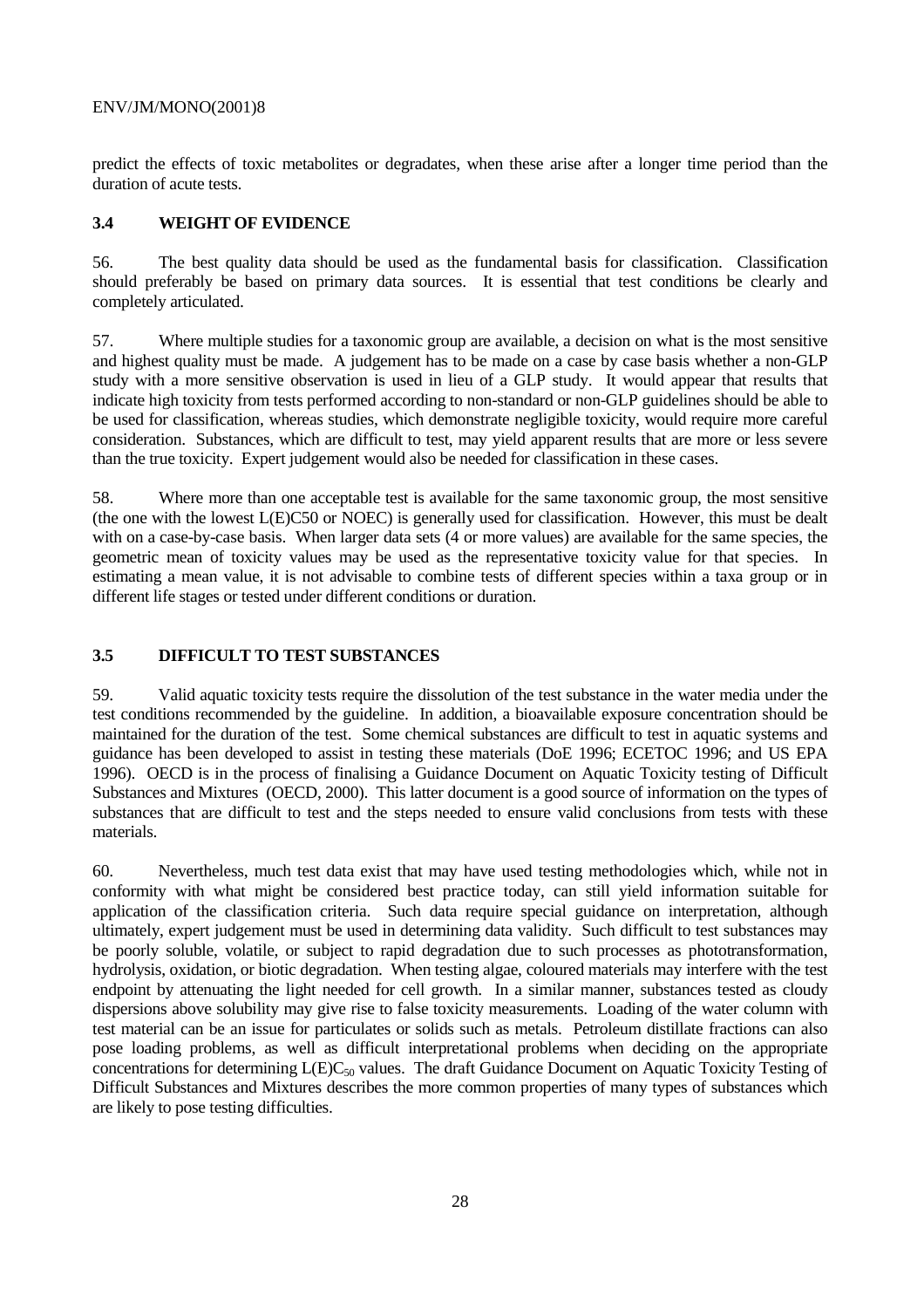Stability: If test chemical concentrations are expected to fall below 80% of nominal, testing, in order to be valid, may require exposure regimes which provide for renewal of the test material. Semi-static or flow-through conditions are preferred. Special problems arise, therefore, with respect to testing on algae, where the standard guidelines generally include static tests to be conducted. While alternative exposure regimes are possible for crustacea and fish, these tests are frequently conducted on static conditions as included in the internationally agreed guidelines. In these tests, a certain level of degradation as well as other relevant factors has to be tolerated and appropriate account must be taken in calculations of toxic concentrations. Some approaches on how this can be dealt with are covered in para 64 and 65. Where degradation occurs, it is also important to consider the influence of the toxicity of the degradation products on the recorded toxicity in the test. Expert judgement will need to be exercised when deciding if the data can be used for classification.

Degradation: When a compound breaks down or degrades under test condition, expert judgement should be used in calculating toxicity for classification, including consideration of known or likely breakdown products. Concentrations of the parent material and all significant toxic degradates are desirable. If degradates are expected to be relatively non-toxic, renewable exposure regimes are desirable in order to ensure that levels of the parent compounds are maintained.

Saturation: For single component substances, classification should be based only on toxic responses observed in the soluble range, and not on total chemical loading above solubility. Frequently, data are available which indicate toxicity at levels in excess of water solubility and, while these data will often be regarded as not valid, some interpretation may be possible. These problems generally apply when testing poorly soluble substances, and guidance on how to interpret such data is included in para 66 and 67 (see also the Guidance Document on Aquatic Toxicity testing of Difficult Substances and Mixtures).

Perturbation of test media: Special provisions may be needed to ensure dissolution of difficult to test substances. Such measures should not lead to significant changes in the test media when such changes are likely to lead to an increase or decrease in the apparent toxicity and hence the classification level of the test substance.

Complex substances: Many substances covered by the classification scheme are in fact mixtures, for which measurement of exposure concentrations is difficult, and in some cases impossible. Substances such as petroleum distillate fractions, polymers, substances with significant levels of impurities, etc can pose special problems since the toxic concentration is difficult to define and impossible to verify. Typical testing procedures often rely on the formation of a Water Soluble Fraction (WSF) or Water Accommodated Fraction (WAF) and data are reported in terms of loading rates. These data may be used in applying the classification criteria.

61. For classification of organic compounds, it is desirable to have stabilised and analytically measured test concentrations. Although measured concentrations are preferred, classification may be based on nominal concentration studies when these are the only valid data available under certain circumstances. If the material is likely to substantially degrade or otherwise be lost from the water column, care must be taken in data interpretation and classification should be done taking the loss of the toxicant during the test into account, if relevant and possible. Additionally, metals present their own set of difficulties and are discussed separately. Table 1 lists several properties of difficult to test substances and their relevance for classification.

62. In most difficult to test conditions, the actual test concentration is likely to be less than the nominal or expected test concentration. Where toxicities ( $L(E)C_{50}s$ ) are estimated to be less than 1mg/l for a difficult to test substance, one can be fairly confident the classification in the Acute Category 1 (and Chronic I if appropriate) is warranted. However, if the estimated toxicity is greater than 1 mg/l, the estimated toxicity is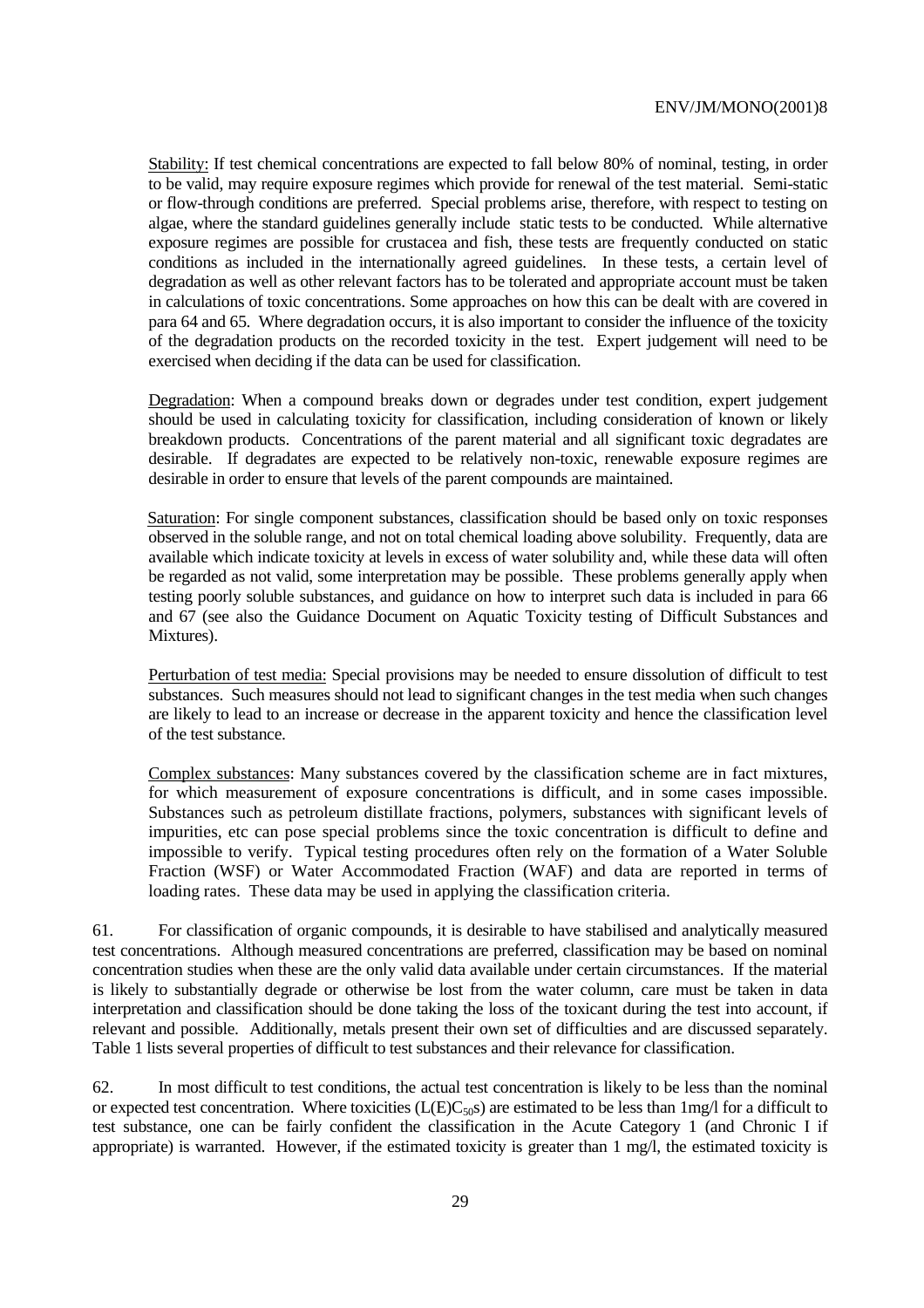likely to under-represent the toxicity. In these circumstances, expert judgement is needed to determine the acceptability of a test with a difficult to test substance for use in classification. Where the nature of the testing difficulty is believed to have a significant influence on the actual test concentration when toxicity is estimated to be greater than 1 mg/l and the test concentration is not measured, then the test should be used with due caution in classification.

63. The following paragraphs provide some detailed guidance on some of these interpretational problems. In doing so it should be remembered that this is guidance and hard and fast rules cannot be applied. The nature of many of the difficulties mean that expert judgement must always be applied both in determining whether there is sufficient information in a test for a judgement to be made on its validity, and also whether a toxicity level can be determined suitable for use in applying the classification criteria.

#### *Unstable substances*

64. While testing procedures should ideally have been adopted which minimised the impacts of instability in the test media, in practice, in certain tests, it can be almost impossible to maintain a concentration throughout the test. Common causes of such instability are oxidation, hydrolysis, photodegradation and biodegradation. While the latter forms of degradation can more readily be controlled, such controls are frequently absent in much existing testing. Nevertheless, for some testing, particularly acute and chronic fish toxicity testing, a choice of exposure regimes is available to help minimise losses due to instability, and this should be taken into account in deciding on the test data validity.

65. Where instability is a factor in determining the level of exposure during the test, an essential prerequisite for data interpretation is the existence of measured exposure concentrations at suitable time points throughout the test. In the absence of analytically measured concentrations at least at the start and end of test, no valid interpretation can be made and the test should be considered as invalid for classification purposes. Where measured data are available, a number of practical rules can be considered by way of guidance in interpretation:

- where measured data are available for the start and end of test (as is normal for the acute Daphnia and algal tests), the  $L(E)C_{50}$  for classification purposes, may be calculated based on the geometric mean of the start and end of test concentrations. Where the end of test concentrations are below the analytical detection limit, such concentrations shall be considered to be half that detection limit.
- where measured data are available at the start and end of media renewal periods (as may be available for the semi-static tests), the geometric mean for each renewal period should be calculated, and the mean exposure over the whole exposure period calculated from these data.
- where the toxicity can be attributed to a degradation breakdown product, and the concentrations of this are known, the  $L(E)C_{50}$  for classification purposes, may be calculated based on the geometric mean of the degradation product concentration, back calculated to the parent substance.
- similar principles may be applied to measured data in chronic toxicity testing.

#### *Poorly soluble substances*

66. These substances, usually taken to be those with a solubility in water of  $\langle 1 \text{ mg/l} \rangle$ , are frequently difficult to dissolve in the test media, and the dissolved concentrations will often prove difficult to measure at the low concentrations anticipated. For many substances, the true solubility in the test media will be unknown, and will often be recorded as < detection limit in purified water. Nevertheless such substances can show toxicity, and where no toxicity is found, judgement must be applied to whether the result can be considered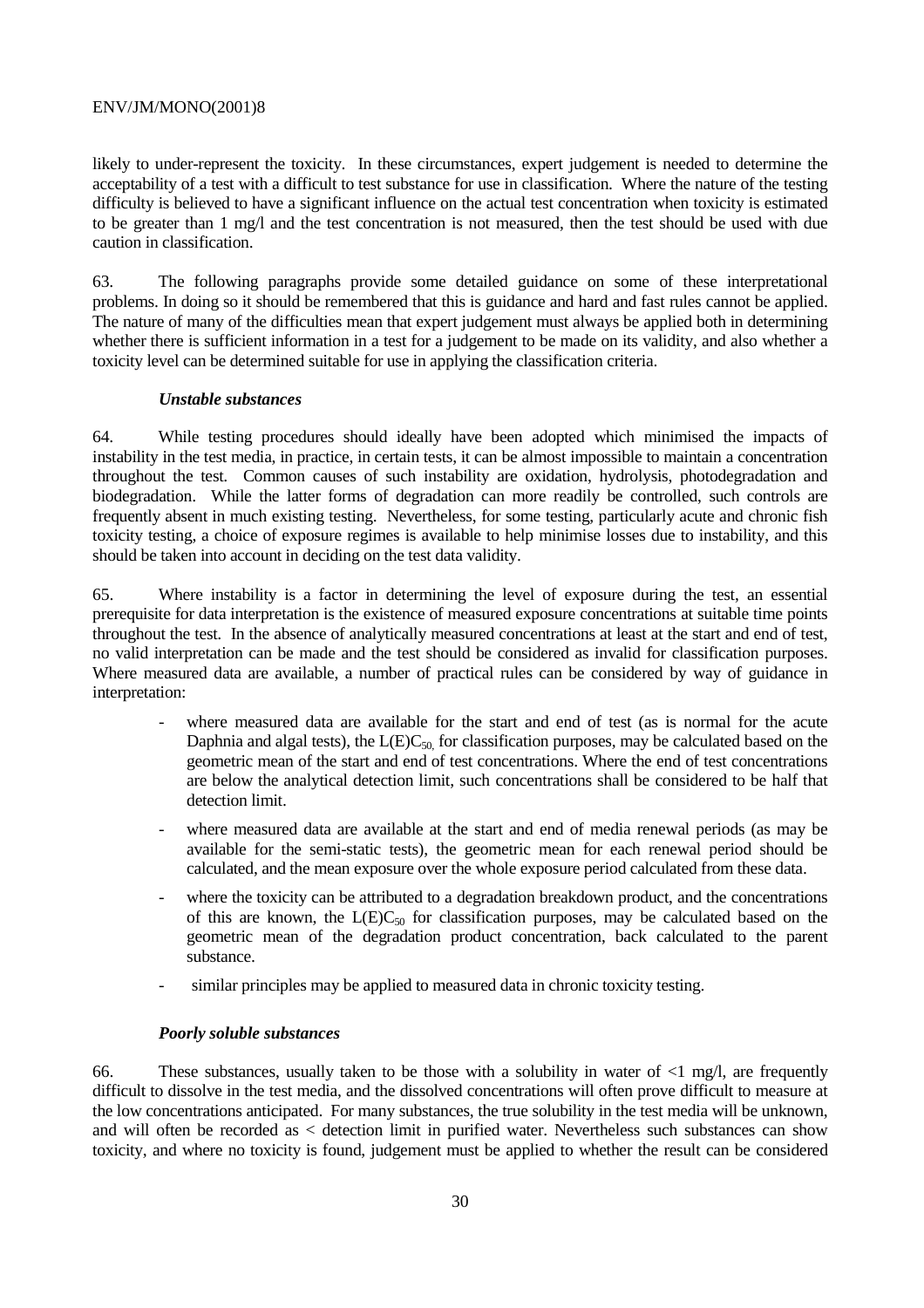valid for classification. Judgement should err on the side of caution and should not underestimate the hazard.

67. Ideally, tests using appropriate dissolution techniques and with accurately measured concentrations within the range of water solubility should be used. Where such test data are available, they should be used in preference to other data. It is normal, however, particularly when considering older data, to find such substances with toxicity levels recorded in excess of the water solubility, or where the dissolved levels are below the detection limit of the analytical method. Thus, in both circumstances, it is not possible to verify the actual exposure concentrations using measured data. Where these are the only data available on which to classify, some practical rules can be considered by way of general guidance:

- where the acute toxicity is recorded at levels in excess of the water solubility, the  $L(E)C_{50}$  for classification purposes, may be considered to be equal to or below the measured water solubility. In such circumstances it is likely that Chronic I and/or Acute I categories should be applied. In making this decision, due attention should be paid to the possibility that the excess undissolved substance may have given rise to physical effects on the test organisms. Where this is considered the likely cause of the effects observed, the test should be considered as invalid for classification purposes.
- where no acute toxicity is recorded at levels in excess of the water solubility, the  $L(E)C_{50}$  for classification purposes may be considered to be greater than the measured water solubility. In such circumstances, consideration should be given to whether the Chronic IV category should apply. In making a decision that the substance shows no acute toxicity, due account should be taken of the techniques used to achieve the maximum dissolved concentrations. Where these are not considered as adequate, the test should be considered as invalid for classification purposes.
- where the water solubility is below the detection limit of the analytical method for a substance, and acute toxicity is recorded, the  $L(E)C_{50}$  for classification purposes, may be considered to be less than the analytical detection limit. Where no toxicity is observed, the  $L(E)C_{50}$  for classification purposes, may be considered to be greater than the water solubility. Due consideration should also be given to the quality criteria mentioned above.
- where chronic toxicity data are available, the same general rules should apply. In principle, only data showing no effects at the water solubility limit, or greater than 1 mg/l need be considered. Again, where these data cannot be validated by consideration of measured concentrations, the techniques used to achieve the maximum dissolved concentrations must be considered as appropriate.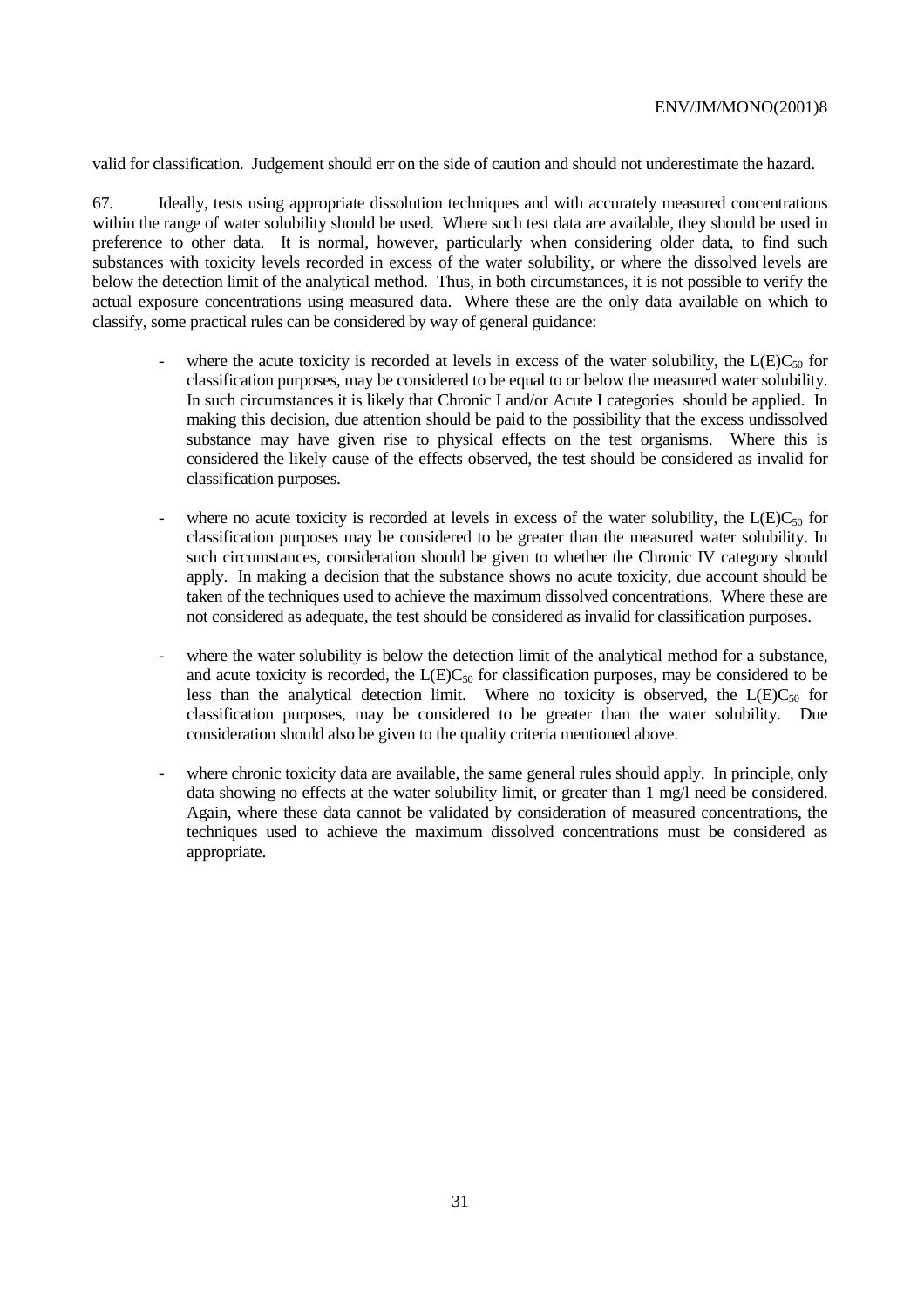#### *Other factors contributing to concentration loss*

68. A number of other factors can also contribute to losses of concentration and, while some can be avoided by correct study design, interpretation of data where these factors have contributed may, from time to time, be necessary.

- sedimentation: this can occur during a test for a number of reasons. A common explanation is that the substance has not truly dissolved despite the apparent absence of particulates, and agglomeration occurs during the test leading to precipitation. In these circumstances, the  $L(E)C_{50}$  for classification purposes, may be considered to be based on the end of test concentrations. Equally, precipitation can occur through reaction with the media. This is considered under instability above.
- adsorption: this can occur for substances of high adsorption characteristics such as high log  $K_{ow}$ substances. Where this occurs, the loss of concentration is usually rapid and exposure may best be characterised by the end of test concentrations.
- bioaccumulation: losses may occur through the bioaccumulation of a substance into the test organisms. This may be particularly important where the water solubility is low and log  $K_{ow}$ correspondingly high. The  $L(E)C_{50}$  for classification purposes, may be calculated based on the geometric mean of the start and end of test concentrations.

#### *Perturbation of the test media*

69. Strong acids and bases may appear toxic because they may alter pH. Generally however changes of the pH in aquatic systems are normally prevented by buffer systems in the test medium. If no data are available on a salt, the salt should generally be classified in the same way as the anion or cation, i.e., as the ion that receives the most stringent classification. If the effect concentration is related to only one of the ions, the classification of the salt should take the molecular weight difference into consideration by correcting the effect concentration by multiplying with the ratio: MWsalt/MW<sub>ion.</sub>

70. Polymers are typically not available in aquatic systems. Dispersible polymers and other high molecular mass materials can perturb the test system and interfere with uptake of oxygen, and give rise to mechanical or secondary effects. These factors need to be taken into account when considering data from these substances. Many polymers behave like complex substances, however, having a significant low molecular mass fraction which can leach from the bulk polymer. This is considered further below.

#### *Complex substances*

71. Complex substances are characterised by a range of chemical structures, frequently in a homologous series, but covering a wide range of water solubilities and other physico-chemical characteristics. On addition to water, an equilibrium will be reached between the dissolved and undissolved fractions which will be characteristic of the loading of the substance. For this reason, such complex substances are usually tested as a WSF or WAF, and the  $L(E)C_{50}$  recorded based on the loading or nominal concentrations. Analytical support data are not normally available since the dissolved fraction will itself be a complex mixtures of components. The toxicity parameter is sometimes referred to as  $LL_{50}$ , related to the lethal loading level. This loading level from the WSF or WAF may be used directly in the classification criteria.

72. Polymers represent a special kind of complex substance, requiring consideration of the polymer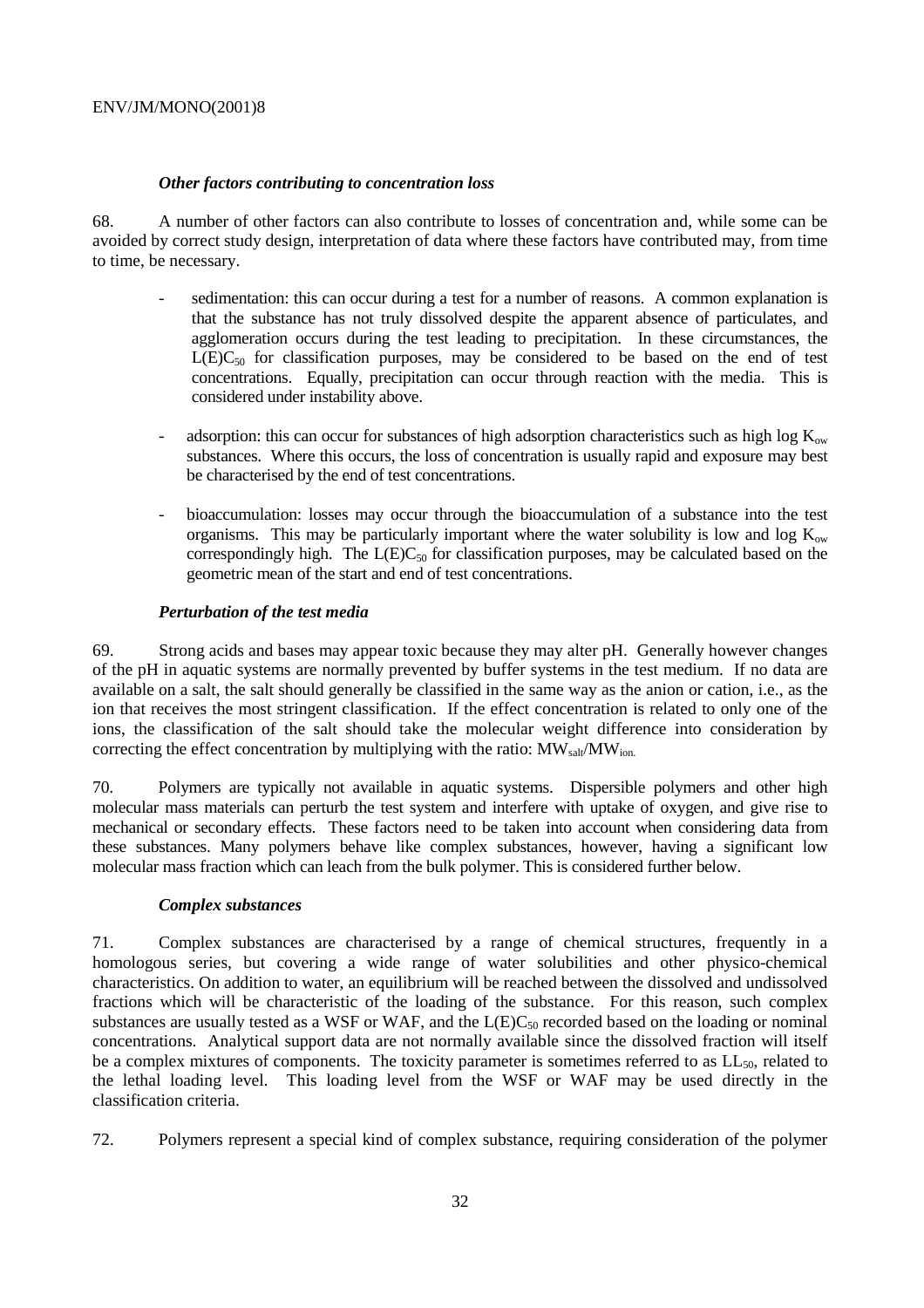type and their dissolution/dispersal behaviour. Polymers may dissolve as such without change, (true solubility related to particle size), be dispersible, or portions consisting of low molecular weight fractions may go into solution. In the latter case, in effect, the testing of a polymer is a test of the ability of low molecular mass material to leach from the bulk polymer, and whether this leachate is toxic. It can thus be considered in the same way as a complex mixture in that a loading of polymer can best characterise the resultant leachate, and hence the toxicity can be related to this loading.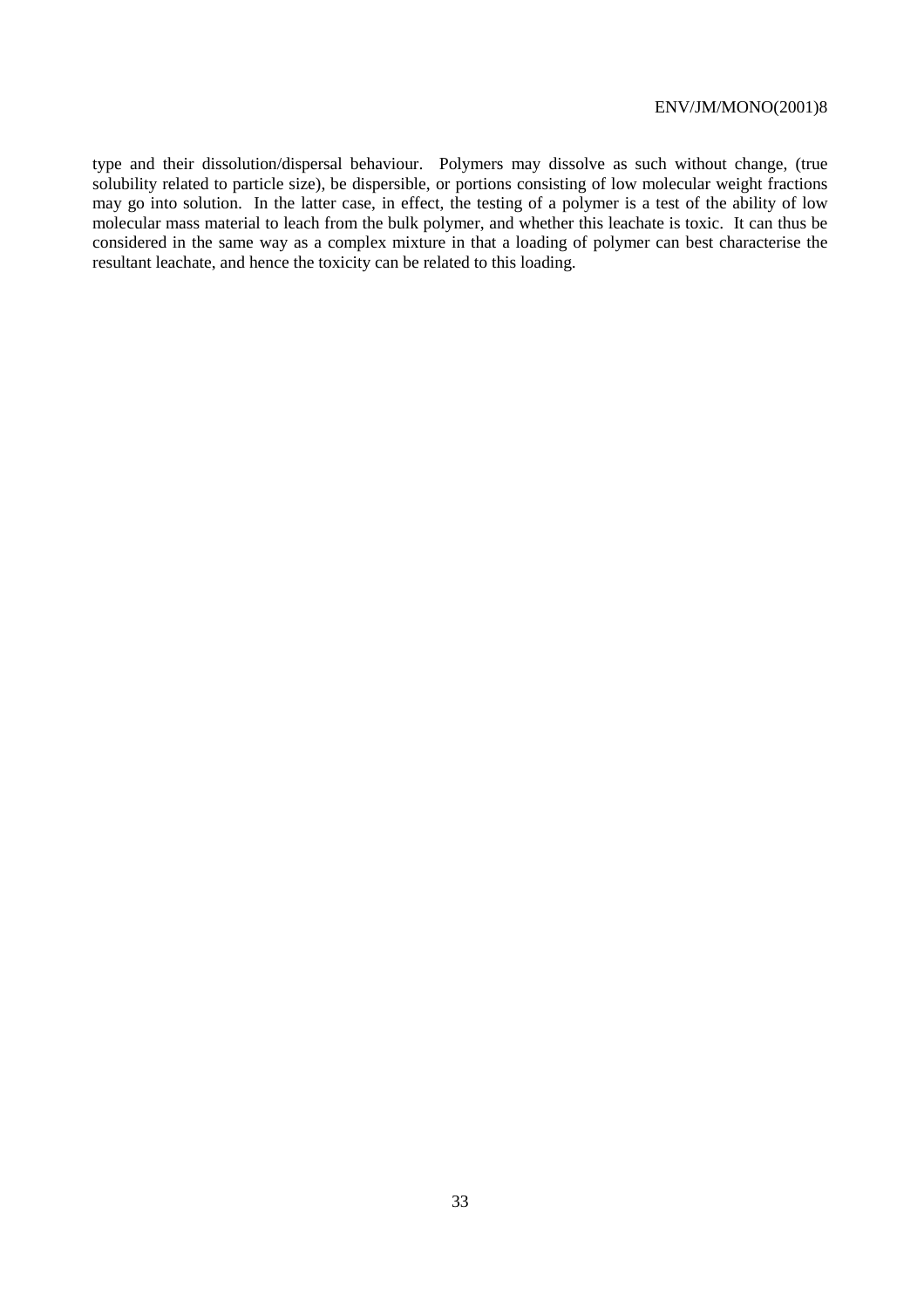| <b>Property</b>                                                                        | <b>Nature of difficulty</b>                                                                                                                                                                                                  | <b>Relevance for Classification</b>                                                                                                                                                                                                                                                              |
|----------------------------------------------------------------------------------------|------------------------------------------------------------------------------------------------------------------------------------------------------------------------------------------------------------------------------|--------------------------------------------------------------------------------------------------------------------------------------------------------------------------------------------------------------------------------------------------------------------------------------------------|
| Poorly water soluble                                                                   | Achieving/maintaining required<br>exposure concentration. Analysing<br>exposure.                                                                                                                                             | When toxic responses are observed above<br>apparent solubility, expert judgement is required<br>to confirm whether effects are due to chemical<br>toxicity or a physical effect; if no effects are<br>observed, it should be demonstrated that full,<br>saturated dissolution has been achieved. |
| Toxic at low<br>concentrations                                                         | Achieving/maintaining required<br>exposure concentration.<br>Analysing exposure.                                                                                                                                             | Classified based on toxicity<br>$< 1$ mg/l                                                                                                                                                                                                                                                       |
| Volatile                                                                               | Maintaining and measuring exposure<br>concentration.                                                                                                                                                                         | Classification should be based on reliable<br>measurement of concentrations.                                                                                                                                                                                                                     |
| Photo-degradable                                                                       | Maintaining exposure<br>concentrations.<br>Toxicity of breakdown products.                                                                                                                                                   | Classification requires expert judgement and<br>should be based on measured concentrations.<br>Toxicity of significant breakdown products<br>should be characterised.                                                                                                                            |
| Hydrolytically unstable                                                                | Maintaining exposure<br>concentrations.<br>Toxicity of breakdown products.<br>Comparison of degradation half-lives<br>to the exposure regimen used in<br>testing.                                                            | Classification requires expert judgement, should<br>be based on measured concentrations, and needs<br>to address the toxicity of significant breakdown<br>products.                                                                                                                              |
| Oxidizable                                                                             | Achieving, maintaining and<br>measuring exposure concentration.<br>Toxicity of modified chemical<br>structures or breakdown products.<br>Comparison of degradation half-lives<br>to the exposure regimen used in<br>testing. | Classification requires expert judgement, should<br>be based on measured concentrations, and needs<br>to address the toxicity of significant breakdown<br>products.                                                                                                                              |
| Subject to corrosion/<br>transformation<br>(this refers to metals<br>/metal compounds) | Achieving, maintaining and<br>measuring exposure concentration.<br>Comparison of partitioning from the<br>water column half-lives to the<br>exposure regimen used in testing.                                                | Classification requires expert judgement, should<br>be based on measured concentrations, and needs<br>to address the toxicity of significant breakdown<br>products.                                                                                                                              |
| Biodegradable                                                                          | Maintaining exposure<br>concentrations. Toxicity of<br>breakdown products. Comparison of<br>degradation half-lives to the<br>exposure regimen used in testing.                                                               | Classification requires expert judgement, should<br>be based on measured concentrations, and needs<br>to address the toxicity of significant breakdown<br>products.                                                                                                                              |
| Adsorbing                                                                              | Maintaining exposure<br>concentrations.<br>Analysing exposure. Toxicity<br>mitigation due to reduced availability<br>of test substance.                                                                                      | Classification should use measured<br>concentration of available material.                                                                                                                                                                                                                       |
| Chelating                                                                              | Distinguishing chelated and non-<br>chelated fractions in media.                                                                                                                                                             | Classification should use measurement of<br>concentration of bioavailable material                                                                                                                                                                                                               |
| Coloured                                                                               | Light attenuation (an algal problem).                                                                                                                                                                                        | Classification must distinguish toxic effects<br>from reduced growth due to light attenuation.                                                                                                                                                                                                   |

## **Table 1. Classification of difficult test substances**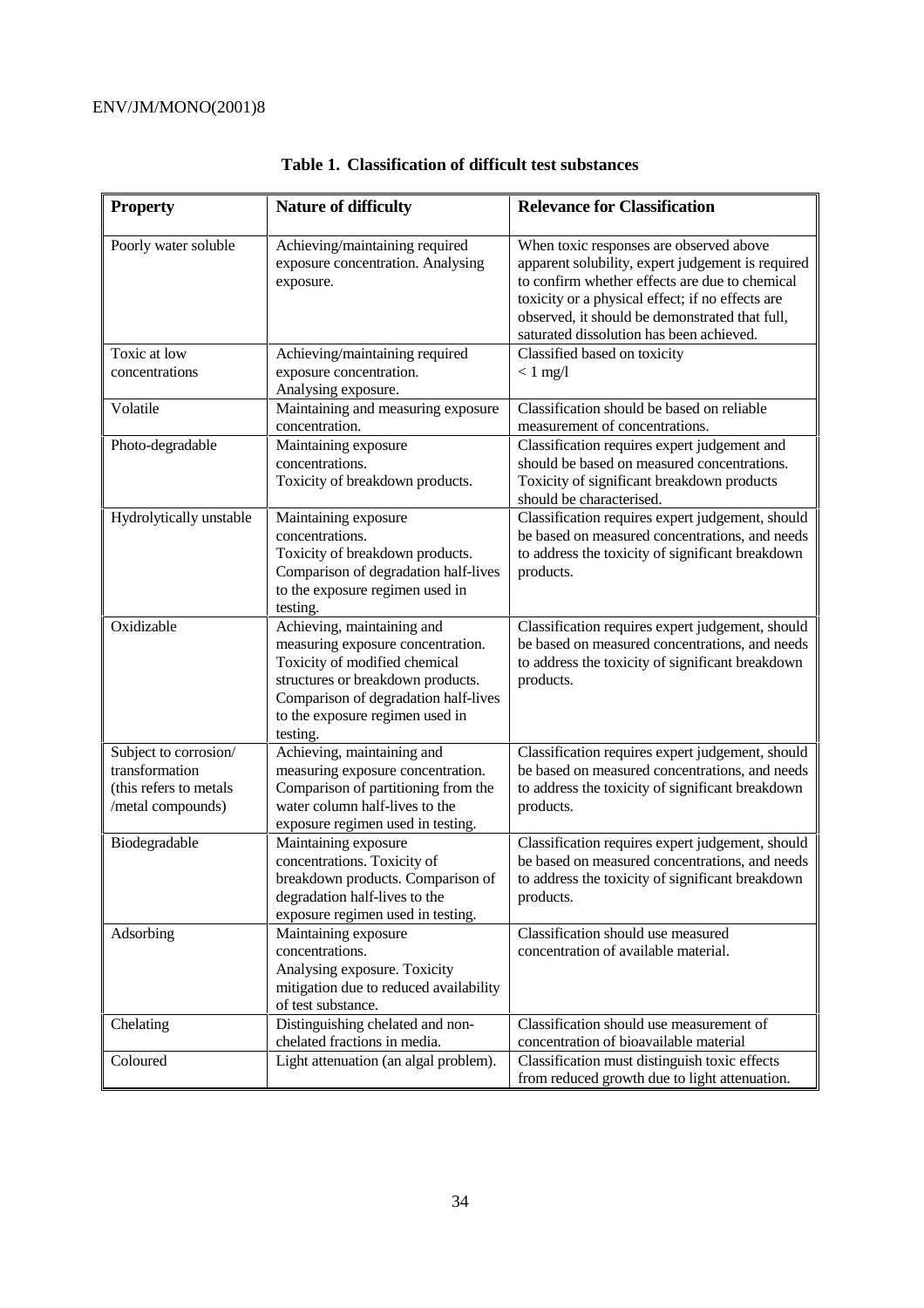| Hydrophobic       | Maintaining constant exposure          | Classification should use measured               |
|-------------------|----------------------------------------|--------------------------------------------------|
|                   | concentrations.                        | concentration                                    |
| Ionised           | Maintaining exposure                   | Classification requires expert judgement, should |
|                   | concentrations. Toxicity of            | be based on measured concentrations, and needs   |
|                   | breakdown products. Comparison of      | to address the toxicity of significant breakdown |
|                   | degradation half-lives to the          | products.                                        |
|                   | exposure regime used in testing.       |                                                  |
| Multi-component   | Preparing representative test batches. | Considered same as complex mixture.              |
| substances<br>and |                                        |                                                  |
| preparations      |                                        |                                                  |

#### **Table 1. Classification of difficult test substances (continued)**

#### **3.6 INTERPRETING DATA QUALITY**

#### **3.6.1 Standardisation**

73. Many factors can influence the results of toxicity tests with aquatic organisms. These factors include characteristics of the test water, experimental design, chemical characteristics of the test material, and biological characteristics of the test organisms. Therefore, it is important in conducting aquatic toxicity tests to use standardised test procedures to reduce the influence of these sources of extraneous variability. The goal of test standardisation and international harmonisation of these standards is to reduce test variability and improve precision, reproducibility, and consistency of test results.

#### **3.6.2 Data hierarchies**

74. Classification should be based on primary data of good quality. Preference is given to data conforming to OECD Test Guidelines or equivalent and Good Laboratory Practices (GLP). While data from internationally harmonised test methods performed on standard test species are preferred, results of tests performed using widely recognised international or national methods or their equivalent may also be used, e.g., ISO or ASTM methods. Data from tests that appear to conform to accepted guidelines but which lacks provisions for GLP can be used in the absence of pertinent GLP data.

75. Pedersen et al (1995) provides a data quality-scoring system, which is compatible with many others in current use, including that, used by the US-EPA for its AQUIRE database. See also Mensink et al (1995) for discussions of data quality. The data quality scoring system described in Pedersen *et al*. includes a reliability ranking scheme, which can be a model for use with in classifying under the harmonised scheme. The first three levels of data described by Pedersen are for preferred data.

76. Data for classification under the harmonised scheme should come from primary sources. However, since many nations and regulatory authorities will perform classification using the globally harmonised scheme, classification should allow for use of reviews from national authorities and expert panels as long as the reviews are based on primary sources. Such reviews should include summaries of test conditions, which are sufficiently detailed for weight of evidence and classification decisions to be made. It may be possible to use the reviews, which were made by a well-recognised group such as GESAMP for which the primary data are accessible.

77. In the absence of empirical test data, validated Quantitative Structure Activity Relationships (QSARs) for aquatic toxicity may be used. Test data always take precedence over QSAR predictions, providing the test data are valid.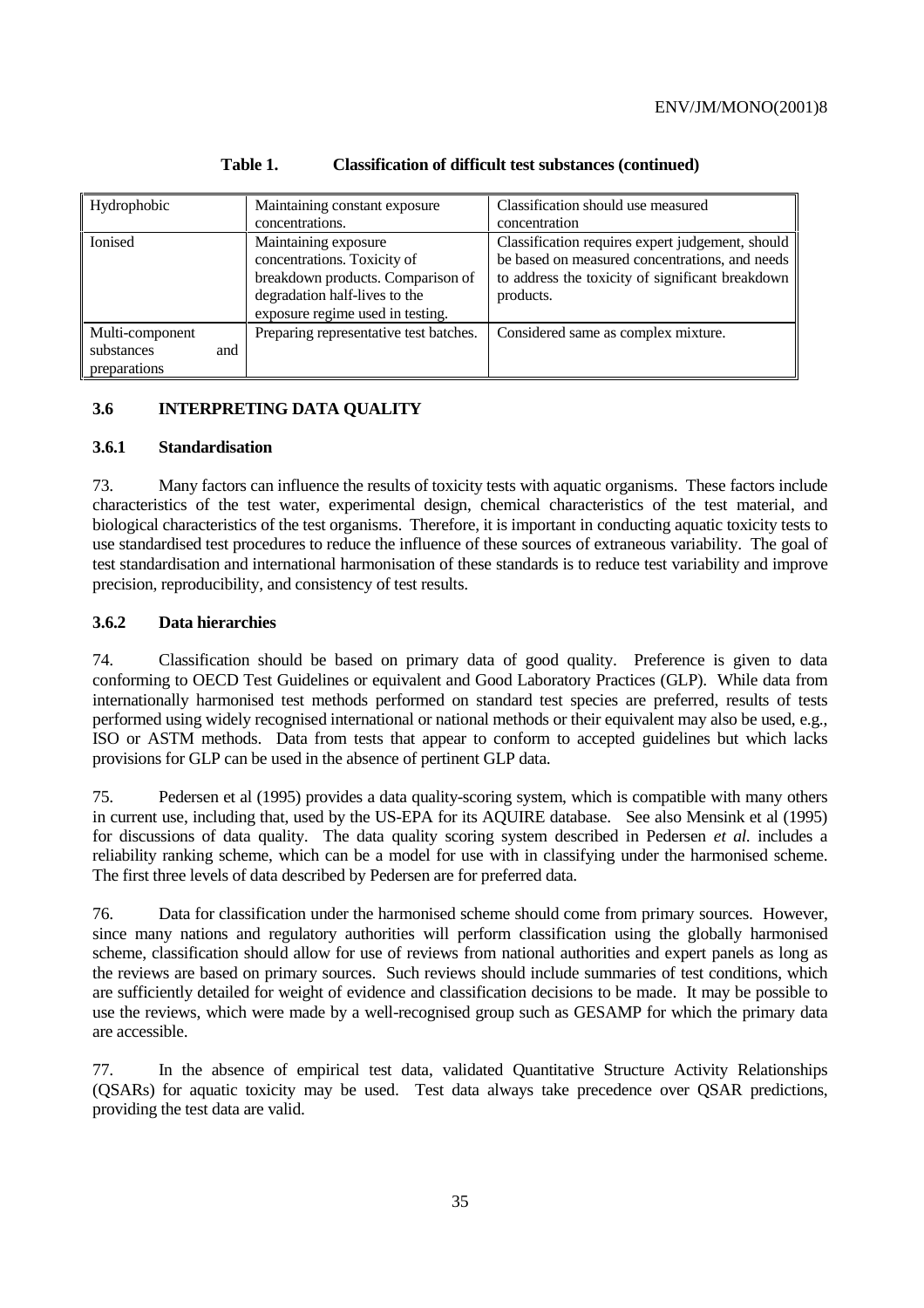#### **ANNEX 3.I**

#### **TEST GUIDELINES**

#### **78. Most of the guidelines mentioned are found in compilations from the organisation issuing them. The main references to these are:**

- EC guidelines: European Commission (1996). Classification, Packaging and Labelling of Dangerous Substances in the European Union. Part 2 – Testing Methods. European Commission. 1997. ISBN92-828-0076-8. (Homepage: http://ecb.ei.jrc.it/testing-methods/);
- ISO guidelines: Available from the national standardisation organisations or ISO (Homepage: http://www.iso.ch/);
- OECD guidelines for the testing of chemicals. OECD, Paris, 1993 with regular updates (Homepage: http://www.oecd.org/ehs/test/testlist.htm);
- OPPTS guidelines: US-EPA homepage: http://www.epa.gov/opptsfrs/home/guidelin.htm;
- ASTM : ASTM's homepage: http://www.astm.org. Further search via "standards".

OECD Test Guideline 201 (1984) Alga, Growth Inhibition Test

OECD Test Guideline 202 (1984) Daphnia sp. Acute Immobilisation Test and Reproduction Test

OECD Test Guideline 203 (1992) Fish, Acute Toxicity Test

OECD Test Guideline 204 (1984) Fish, Prolonged Toxicity Test: 14-Day Study

OECD Test Guideline 210 (1992) Fish, Early-Life Stage Toxicity Test

OECD Test Guideline 211 (1998) Daphnia magna Reproduction Test

OECD Test Guideline 212 (1998) Fish, Short-term Toxicity Test on Embryo and Sac-Fry Stages

OECD Test Guideline 215 (2000) Fish, Juvenile Growth Test

OECD Test Guideline 221 (in preparation) *Lemna* sp. Growth inhibition test

EC C.1: Acute Toxicity for Fish (1992)

EC C.2: Acute Toxicity for Daphnia (1992)

EC C.3: Algal Inhibition Test (1992)

EC C.14: Fish Juvenile Growth Test (2001)

EC C.15: Fish, Short-term Toxicity Test on Embryo and Sac-Fry Stages (2001)

EC C.20: Daphnia Magna Reproduction Test (2001)

OPPTS Testing Guidelines for Environmental Effects (850 Series Public Drafts)

850.1000 Special consideration for conducting aquatic laboratory studies (Adobe PDF)

850.1000 Special consideration for conducting aquatic laboratory studies (Text to HTML)

850.1010 Aquatic invertebrate acute toxicity, test, freshwater daphnids (Adobe PDF)

850.1010 Aquatic invertebrate acute toxicity, test, freshwater daphnids (Text to HTML)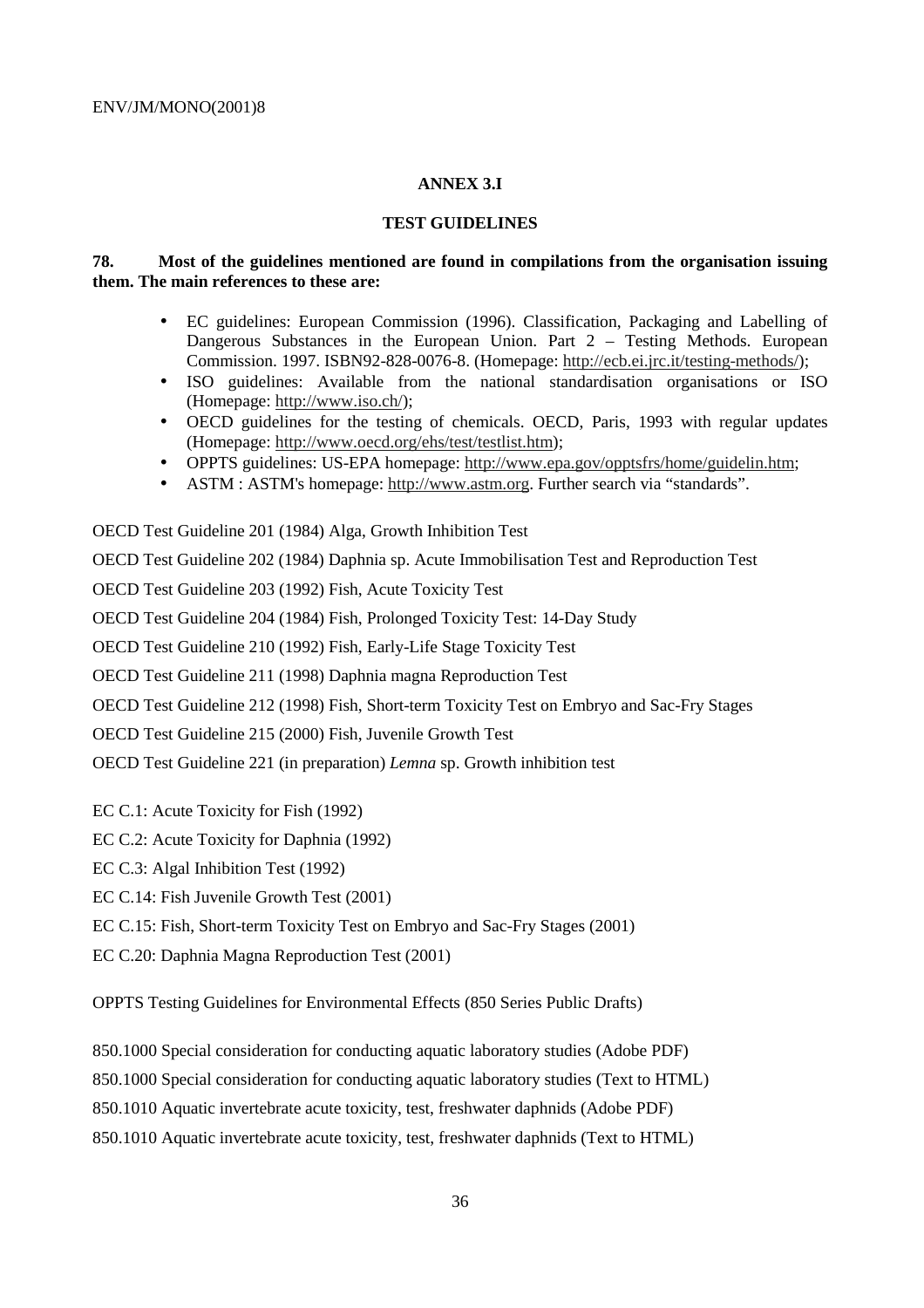850.1020 Gammarid acute toxicity test (Adobe PDF)

850.1020 Gammarid acute toxicity test (Text to HTML)

850.1035 Mysid acute toxicity test (Adobe PDF)

850.1035 Mysid acute toxicity test (Text to HTML)

850.1045 Penaeid acute toxicity test (Adobe PDF)

850.1045 Penaeid acute toxicity test (Text to HTML)

850.1075 Fish acute toxicity test, freshwater and marine (Adobe PDF)

850.1075 Fish acute toxicity test, freshwater and marine (Text to HTML)

850.1300 Daphnid chronic toxicity test (Adobe PDF)

850.1300 Daphnid chronic toxicity test (Text to HTML)

850.1350 Mysid chronic toxicity test (Adobe PDF)

850.1350 Mysid chronic toxicity test (Text to HTML)

850.1400 Fish early-life stage toxicity test (Adobe PDF)

850.1400 Fish early-life stage toxicity test (Text to HTML)

850.1500 Fish life cycle toxicity (Adobe PDF)

850.1500 Fish life cycle toxicity (Text to HTML)

850.1730 Fish BCF (Adobe PDF)

850.1730 Fish BCF (Text to HTML)

850.4400 Aquatic plant toxicity test using Lemna spp. Tiers I and II (Adobe PDF)

850.4400 Aquatic plant toxicity test using Lemna spp. Tiers I and II (Text to HTML)

850.4450 Aquatic plants field study, Tier III (Adobe PDF)

850.4450 Aquatic plants field study, Tier III (Text to HTML)

850.5400 Algal toxicity, Tiers I and II (Adobe PDF)

850.5400 Algal toxicity, Tiers I and II (Text to HTML)

*Note 1*): This list of public drafts of environmental effects testing guidelines was taken from the homepage ) of the U.S. Environmental Protection Agency on 19 September 2000. (http://www.epa.gov/OPPTS\_Harmonized/850\_Ecological\_Effects\_Test\_Guidelines/Drafts) The list was last revised on 10 February 1997 by an automated conversion program. Further revisions may occur as the draft guidelines are updated.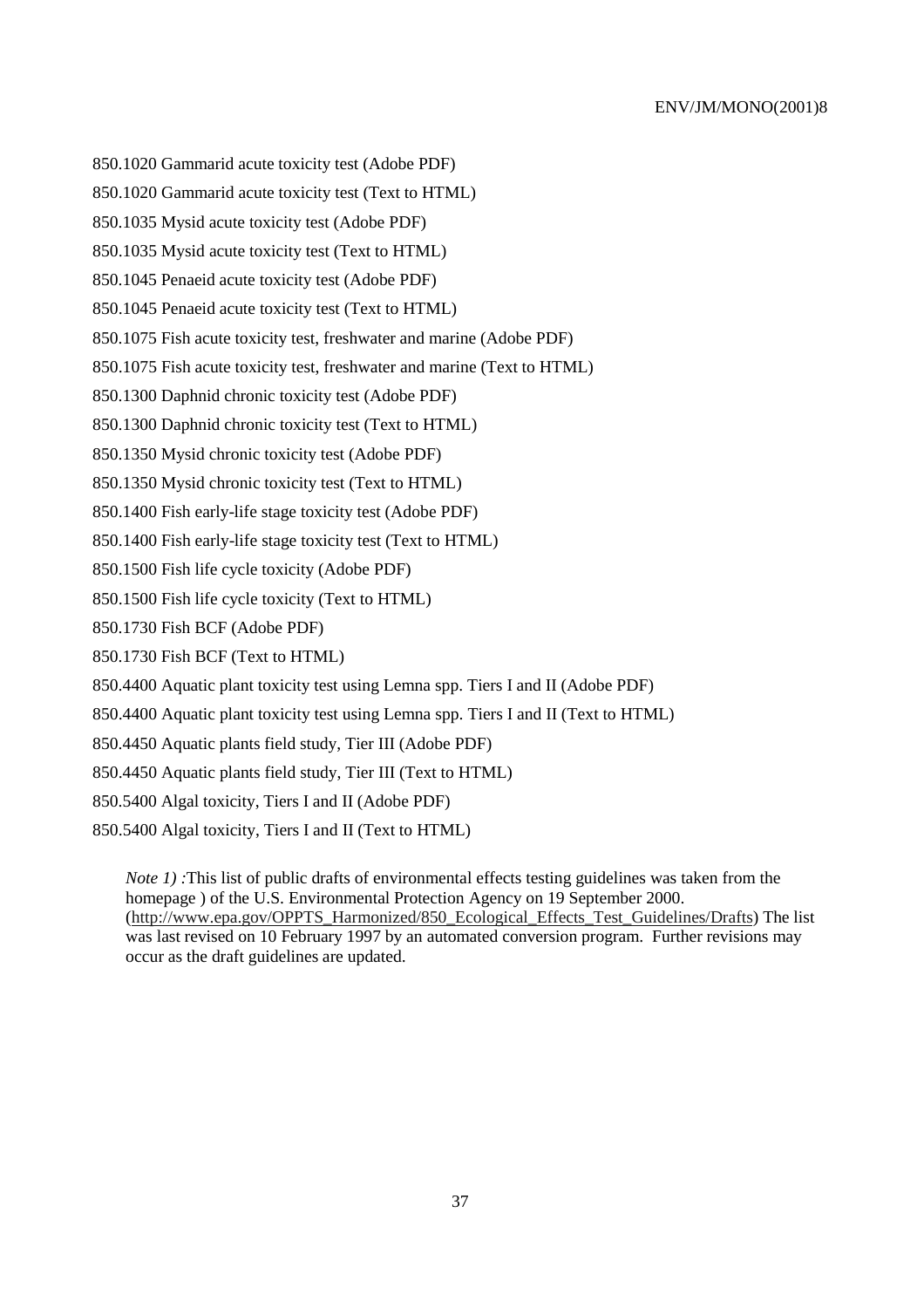## **ANNEX 3.II**

#### **REFERENCES**

APHA 1992. Standard Methods for the Examination of Water and Wastewater, 18<sup>th</sup> edition. American Public Health Association, Washington, DC.

ASTM 1999. Annual Book of ASTM standards, Vol. 11.04. American Society for Testing and Materials, Philadelphia, PA.

DoE 1996. Guidance on the Aquatic Toxicity Testing of Difficult Substances. United Kingdom Department of the Environment, London.

ECETOC 1996. Aquatic Toxicity Testing of Sparingly Soluble, Volatile and Unstable Substances. ECETOC Monograph No. 26, ECETOC, Brussels.

Lewis, M. A. 1995. Algae and vascular plant tests. In: Rand, G. M. (ed.) 1995. Fundamentals of Aquatic Toxicology, Second Edition. Taylor & Francis, Washington, DC. pp. 135-169.

Mensink, B. J. W. G., M. Montforts, L. Wijkhuizen-Maslankiewicz, H. Tibosch, and J.B.H.J. Linders 1995. Manual for Summarising and Evaluating the Environmental Aspects of Pesticides. Report No. 679101022 RIVM, Bilthoven, The Netherlands.

OECD 1998. Harmonized Integrated Hazard Classification System for Human Health and Environmental Effects of Chemical Substances. OECD, Paris. http://www.oecd.org/ehs/Class/HCL6.htm

OECD 1999. Guidelines for Testing of Chemicals. Organisation for Economic Co-operation and Development, Paris.

OECD 2000. Revised Draft Guidance Document on Aquatic Toxicity Testing of Difficult Substances and Mixtures, OECD, Paris.

Pedersen, F., H. Tyle, J. R. Niemeldi, B. Guttmann, L. Lander, and A. Wedebrand 1995. Environmental Hazard Classification - data collection and interpretation guide. TemaNord 1995:581.

US EPA 1996. Ecological Effects Test Guidelines - OPPTS 850.1000. Special Considerations for Conducting Aquatic Laboratory Studies. Public Draft, EPA 712-C-96-113. United States Environmental Protection Agency. http://www.epa.gov/docs/OPTS\_Harmonized/

OECD Monograph 11, Detailed Review Paper on Aquatic Toxicity Testing for Industrial Chemicals and Pesticides.

Rand, Gary M., Fundamentals of Aquatic toxicology: Effects, Environmental Fate, and Risk Assessment.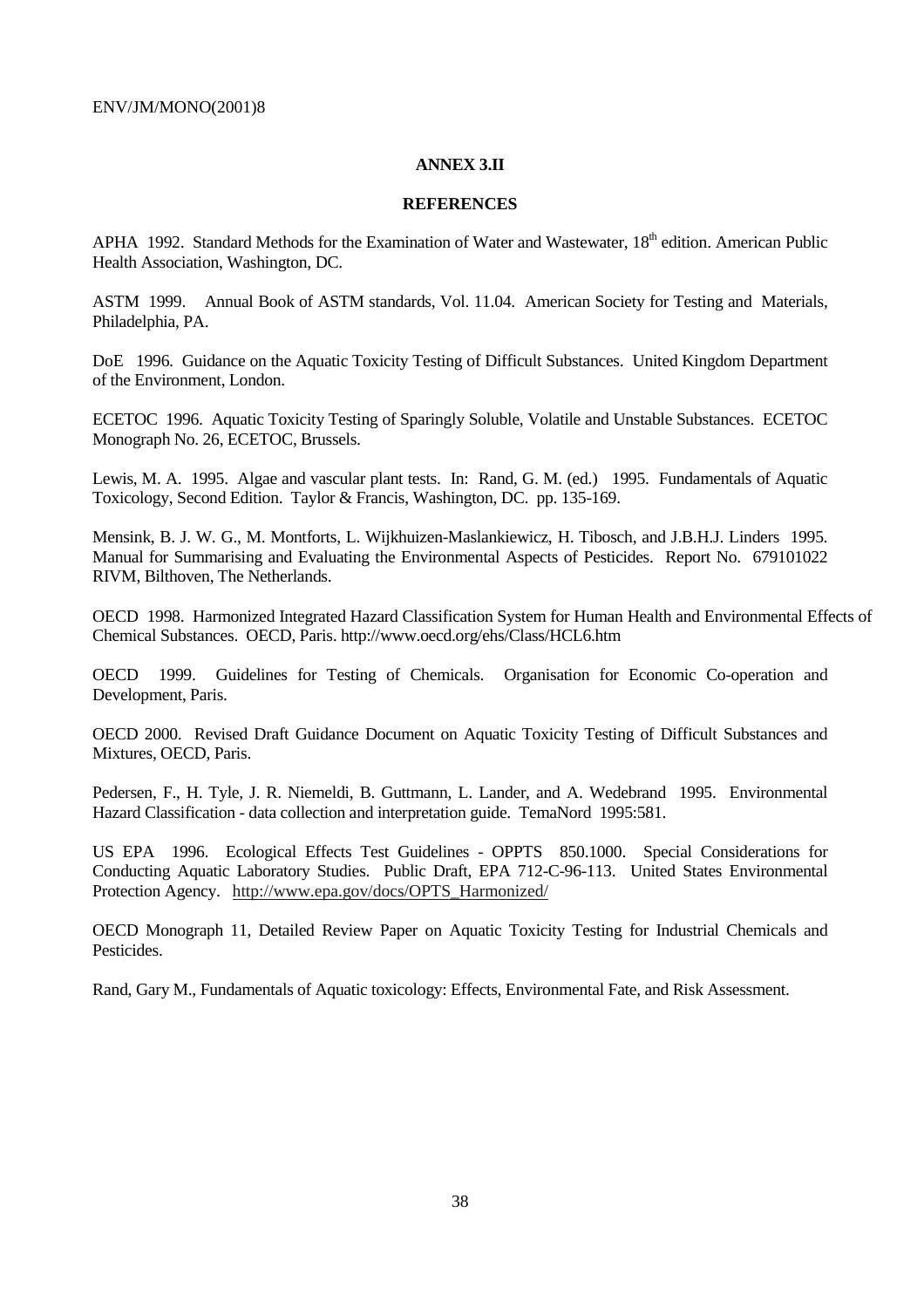# **4. DEGRADATION**

# **4.1 INTRODUCTION**

79. Degradability is one of the important intrinsic properties of chemical substances that determine their potential environmental hazard. Non-degradable substances will persist in the environment and may consequently have a potential for causing long-term adverse effects on biota. In contrast, degradable substances may be removed in the sewers, in sewage treatment plants or in the environment.

80. Classification of chemical substances is primarily based on their intrinsic properties. However, the degree of degradation depends not only on the intrinsic recalcitrance of the molecule, but also on the actual conditions in the receiving environmental compartment as e.g., redox potential, pH, presence of suitable micro-organisms, concentration of the substances and occurrence and concentration of other substrates. The interpretation of the degradation properties in an aquatic hazard classification context therefore requires detailed criteria that balance the intrinsic properties of the substance and the prevailing environmental conditions into a concluding statement on the potential for long-term adverse effects. The purpose of the present chapter is to present guidance for interpretation of data on degradability of organic substances. The guidance is based on an analysis of the above mentioned aspects regarding degradation in the aquatic environment. Based on the guidance a detailed decision scheme for use of existing degradation data for classification purposes is proposed. The types of degradation data included in this Guidance Document are ready biodegradability data, simulation data for transformation in water, aquatic sediment and soil, BOD<sub>5</sub>/COD-data and techniques for estimation of rapid degradability in the aquatic environment. Also considered are anaerobic degradability, inherent biodegradability, sewage treatment plant simulation test data, abiotic transformation data such as hydrolysis and photolysis, removal process such as volatilisation and finally, data obtained from field investigations and monitoring studies.

81. The term degradation is defined in Glossary in this Guidance Document as the decomposition of organic molecules to smaller molecules and eventually to carbon dioxide, water and salts. For inorganic compounds and metals, the concept of degradability as applied to organic compounds has limited or no meaning. Rather the substance may be transformed by normal environmental processes to either increase or decrease the bioavailability of the toxic species. Therefore, the present chapter deals only with organic substances and organo-metals. Environmental partitioning from the water column is discussed in Chapter 7.

82. Data on degradation properties of a substance may be available from standardised tests or from other types of investigations, or they may be estimated from the structure of the molecules. The interpretation of such degradation data for classification purposes often requires detailed evaluation of the test data. Guidance is given in the present chapter and more details can be found in two annexes describing available methods (Annex 3) and factors influencing degradation in aquatic environments (Annex 4).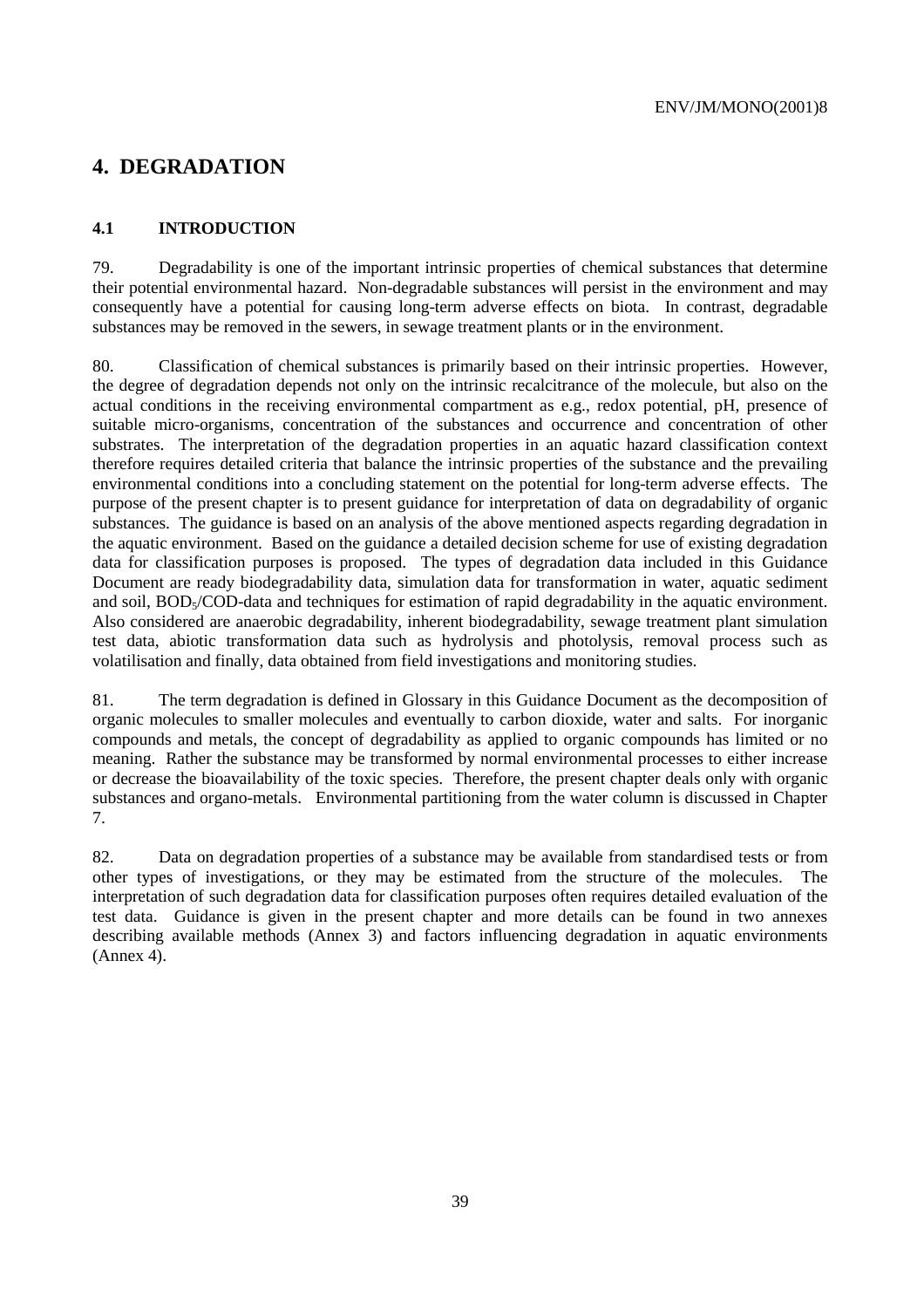# **4.2 INTERPRETATION OF DEGRADABILITY DATA**

## **4.2.1 Rapid degradability**

83. Aquatic hazard classification of chemical substances is normally based on existing data on their environmental properties. Only seldom will test data be produced with the main purpose of facilitating a classification. Often a diverse range of test data is available that does not necessarily fits directly with the classification criteria. Consequently, guidance is needed on interpretation of existing test data in the context of the aquatic hazard classification. Based on the harmonised criteria, guidance for interpretation of degradation data is prepared below for the three types of data comprised by the expression "rapid degradation" in the aquatic environment (see para 8, 9, 20, 21  $\&$  22 and the definition in Annex 1 of the "Harmonised system for the classification of chemicals which are hazardous for the aquatic environment" (OECD, 1998), which is attached to this Guidance Document as Appendix).

# **4.2.2 Ready biodegradability**

84. Ready biodegradability is defined in the OECD Test Guidelines No. 301 (OECD 1992). All organic substances that degrade to a level higher than the pass level in a standard OECD ready biodegradability test or in a similar test should be considered readily biodegradable and consequently also rapidly degradable. Many literature test data, however, do not specify all of the conditions that should be evaluated to demonstrate whether or not the test fulfils the requirements of a ready biodegradability test. Expert judgement is therefore needed as regards the validity of the data before use for classification purposes. Before concluding on the ready biodegradability of a test substance, however, at least the following parameters should be considered.

#### **Concentration of test substance**

85. Relatively high concentrations of test substance are used in the OECD ready biodegradability tests (2-100 mg/L). Many substances may, however, be toxic to the inocula at such high concentrations causing a low degradation in the tests although the substances might be rapidly degradable at lower nontoxic concentrations. A toxicity test with micro-organisms (as e.g., the OECD Test Guideline 209 "Activated Sludge, Respiration Inhibition Test", the ISO 9509 nitrification inhibition test, or the ISO 11348 luminescent bacteria inhibition test) may demonstrate the toxicity of the test substance. When it is likely that inhibition is the reason for a substance being not readily degradable, results from a test employing lower non-toxic concentrations of the test substance should be used when available. Such test results could on a case by case basis be considered in relation to the classification criteria for rapid degradation, even though surface water degradation test data with environmentally realistic microbial biomass and non toxic realistic low concentration of the test substance in general are preferred, if available.

## **Time window**

86. The harmonised criteria include a general requirement for all of the ready biodegradability tests on achievement of the pass level within 10 days. This is not in line with the OECD Test Guideline 301 in which the 10-days time window applies to the OECD ready biodegradability tests except to the MITI I test (OECD Test Guideline 301C). In the Closed Bottle test (OECD Test Guideline 301D), a 14-days window may be used instead when measurements have not been made after 10 days. Moreover, often only limited information is available in references of biodegradation tests. Thus, as a pragmatic approach the percentage of degradation reached after 28 days may be used directly for assessment of ready biodegradability when no information on the 10-days time window is available. This should, however, only be accepted for existing test data and data from tests where the 10-days window does not apply.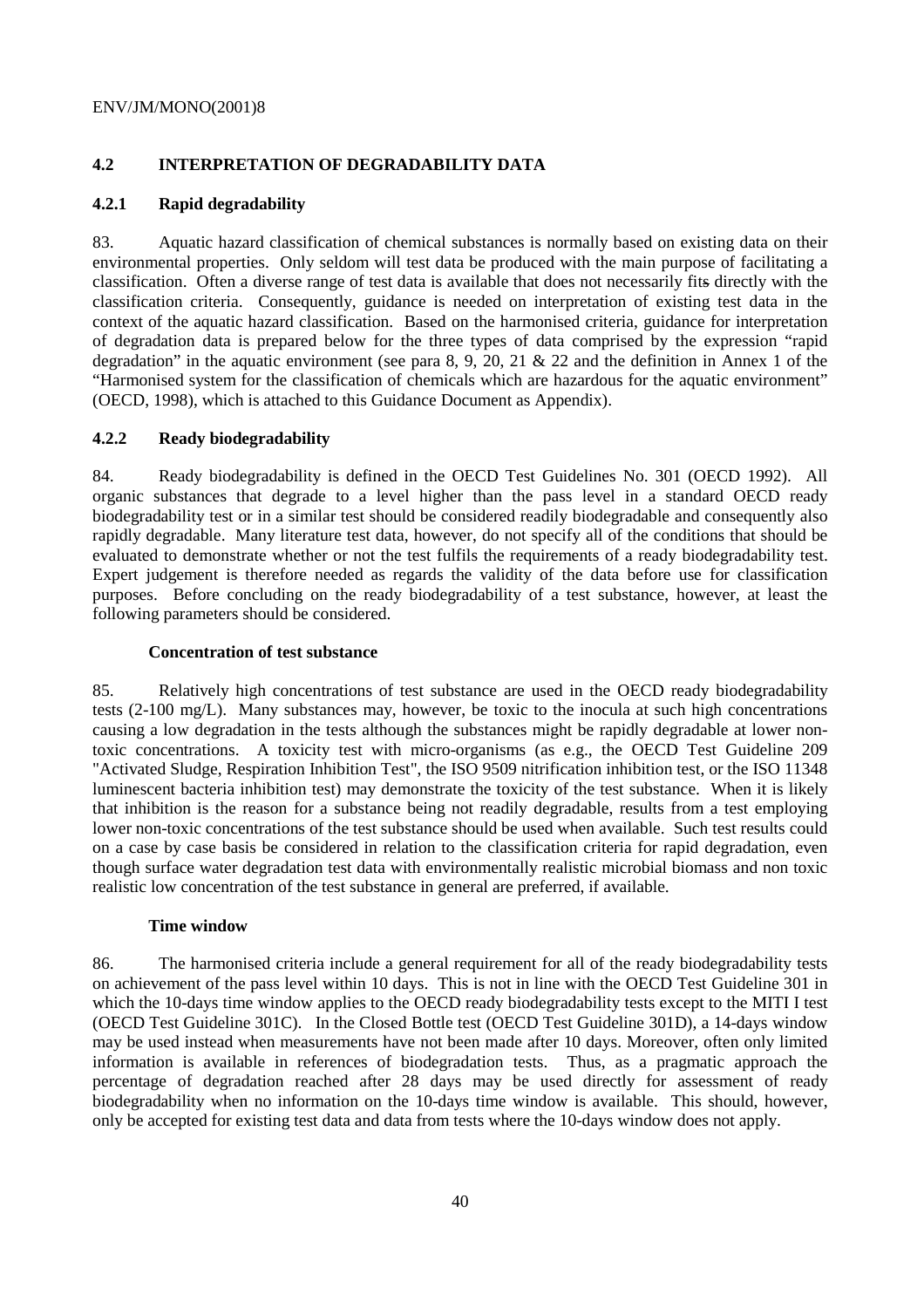# **4.2.3 BOD5/COD**

87. Information on the 5-day biochemical oxygen demand  $(BOD<sub>5</sub>)$  will be used for classification purposes only when no other measured degradability data are available. Thus, priority is given to data from ready biodegradability tests and from simulation studies regarding degradability in the aquatic environment. The BOD<sub>5</sub> test is a traditional biodegradation test that is now replaced by the ready biodegradability tests. Therefore, this test should not be performed today for assessment of the ready biodegradability of substances. Older test data may, however, be used when no other degradability data are available. For substances where the chemical structure is known, the theoretical oxygen demand (ThOD) can be calculated and this value should be used instead of the chemical oxygen demand (COD).

## **4.2.4 Other convincing scientific evidence**

88. Rapid degradation in the aquatic environment may be demonstrated by other data than referred to in criteria a) and b) in Annex I of the harmonised criteria (OECD 1998). These may be data on biotic and/or abiotic degradation. Data on primary degradation can only be used where it is demonstrated that the degradation products shall not be classified as hazardous to the aquatic environment, i.e., that they do not fulfil the classification criteria.

89. The fulfilment of criterion c) requires that the substance is degraded in the aquatic environment to a level of >70% within a 28-day period. If first-order kinetics are assumed, which is reasonable at the low substance concentrations prevailing in most aquatic environments, the degradation rate will be relatively constant for the 28-day period. Thus, the degradation requirement will be fulfilled with an average degradation rate constant,  $k > -(ln 0.3 - ln 1)/28 = 0.043$  day<sup>-1</sup>. This corresponds to a degradation half-life,  $t_{1/2}$  < ln 2/0.043 = 16 days.

90. Moreover, as degradation processes are temperature dependent, this parameter should also be taken into account when assessing degradation in the environment. Data from studies employing environmentally realistic temperatures should be used for the evaluation. When data from studies performed at different temperatures need to be compared, the traditional Q10 approach could be used, i.e., that the degradation rate is halved when the temperature decreases by 10°C.

91. The evaluation of data on fulfilment of this criterion should be conducted on a case by case basis by expert judgement. However, guidance on the interpretation of various types of data that may be used for demonstrating a rapid degradation in the aquatic environment is given below. In general, only data from aquatic biodegradation simulation tests are considered directly applicable. However simulation test data from other environmental compartments could be considered as well, but such data require in general more scientific judgement before use.

#### **Aquatic simulation tests**

92. Aquatic simulation tests are tests conducted in laboratory, but simulating environmental conditions and employing natural samples as inoculum. Results of aquatic simulation tests may be used directly for classification purposes, when realistic environmental conditions in surface waters are simulated, i.e.,:

- substance concentration that is realistic for the general aquatic environment (often in the low µg/L range);
- inoculum from a relevant aquatic environment;
- realistic concentration of inoculum  $(10^3 \text{-} 10^6 \text{ cells/mL});$
- realistic temperature (e.g.,  $5^{\circ}$ C to 25 $^{\circ}$ C); and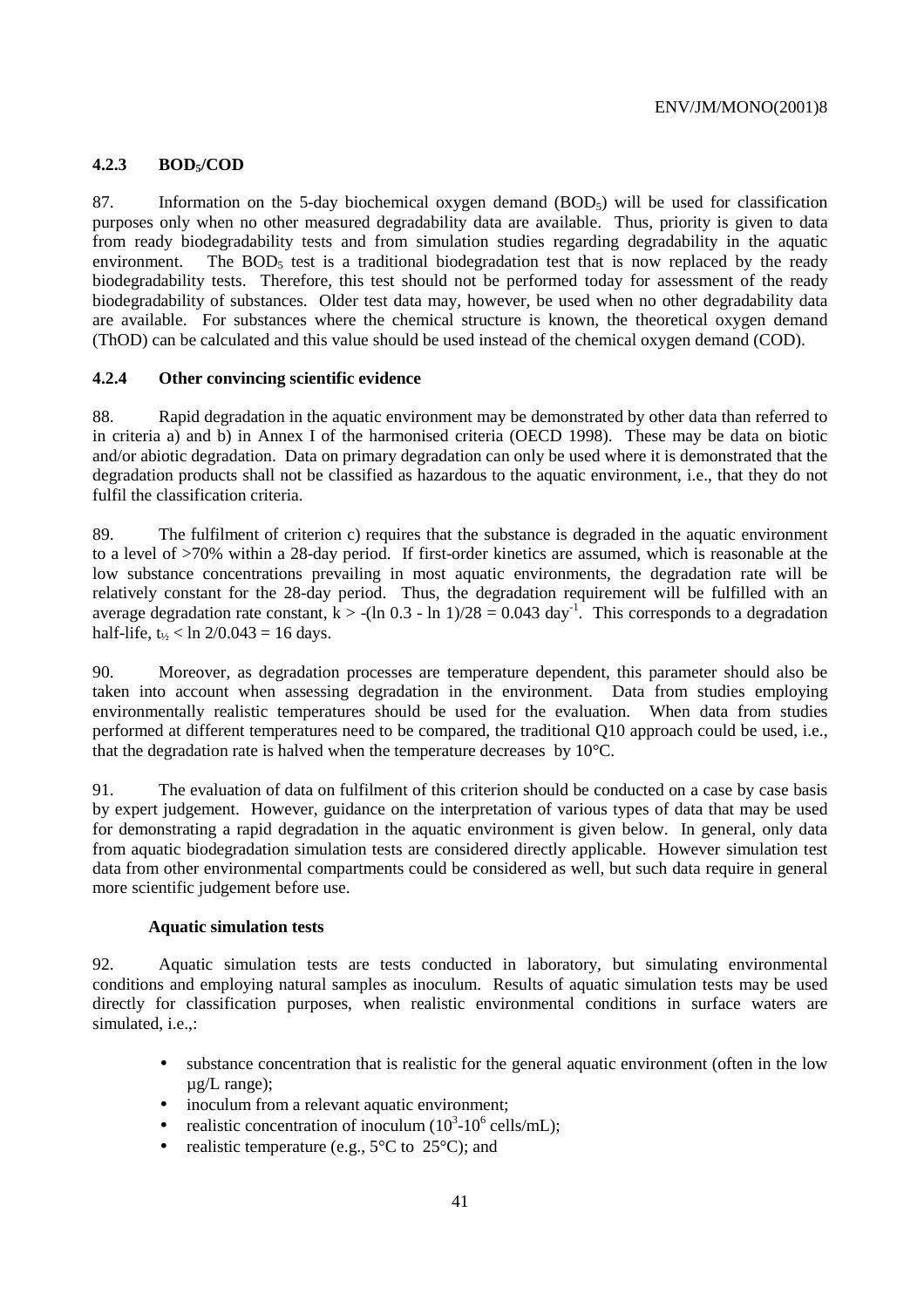• ultimate degradation is determined (i.e., determination of the mineralisation rate or the individual degradation rates of the total biodegradation pathway).

93. Substances that under these conditions are degraded at least 70% within 28 days, i.e., with a halflife < 16 days are considered rapidly degradable.

#### **Field investigations**

94. Parallels to laboratory simulation tests are field investigations or mesocosm experiments. In such studies, fate and/or effects of chemicals in environments or environmental enclosures may be investigated. Fate data from such experiments might be used for assessing the potential for a rapid degradation. This may, however, often be difficult, as it requires that an ultimate degradation can be demonstrated. This may be documented by preparing mass balances showing that no non-degradable intermediates are formed, and which take the fractions into account that are removed from the aqueous system due to other processes such as sorption to sediment or volatilisation from the aquatic environment.

#### **Monitoring data**

95. Monitoring data may demonstrate the removal of contaminants from the aquatic environment. Such data are, however, very difficult to use for classification purposes. The following aspects should be considered before use:

- Is the removal a result of degradation, or is it a result of other processes such as dilution or distribution between compartments (sorption, volatilisation)?
- Is formation of non-degradable intermediates excluded?

Only when it can be demonstrated that removal as a result of ultimate degradation fulfils the criteria for rapid degradability, such data be considered for use for classification purposes. In general, monitoring data should only be used as supporting evidence for demonstration of either persistence in the aquatic environment or a rapid degradation.

#### **Inherent biodegradability tests**

96. Substances that are degraded more than 70% in tests for inherent biodegradability (OECD Test Guidelines 302) have the potential for ultimate biodegradation. However, because of the optimum conditions in these tests, the rapid biodegradability of inherently biodegradable substances in the environment cannot be assumed. The optimum conditions in inherent biodegradability tests stimulate adaptation of the micro-organisms thus increasing the biodegradation potential, compared to natural environments. Therefore, positive results in general should not be interpreted as evidence for rapid degradation in the environment (see Note 1).

The inherent biodegradability tests concerned are the Zahn Wellens test (OECD TG 302 B) and the MITI II test (OECD TG 302 C). The conditions for use in this regard are:

- a) The methods must not employ pre-exposed (pre-adapted) micro-organisms.
- b) The time for adaptation within each test should be limited, the test endpoint should refer to the mineralisation only and the pass level and time for reaching these should be, respectively:

Note 1: In relation to interpretation of degradation data equivalent with the harmonised OECD criteria for chronic Category IV, the standing EU working group for environmental hazard classification of substances is discussing whether certain types of data from inherent biodegradability tests may be

used in a case by case evaluation as a basis for not classifying substances otherwise fulfilling this classification criterion: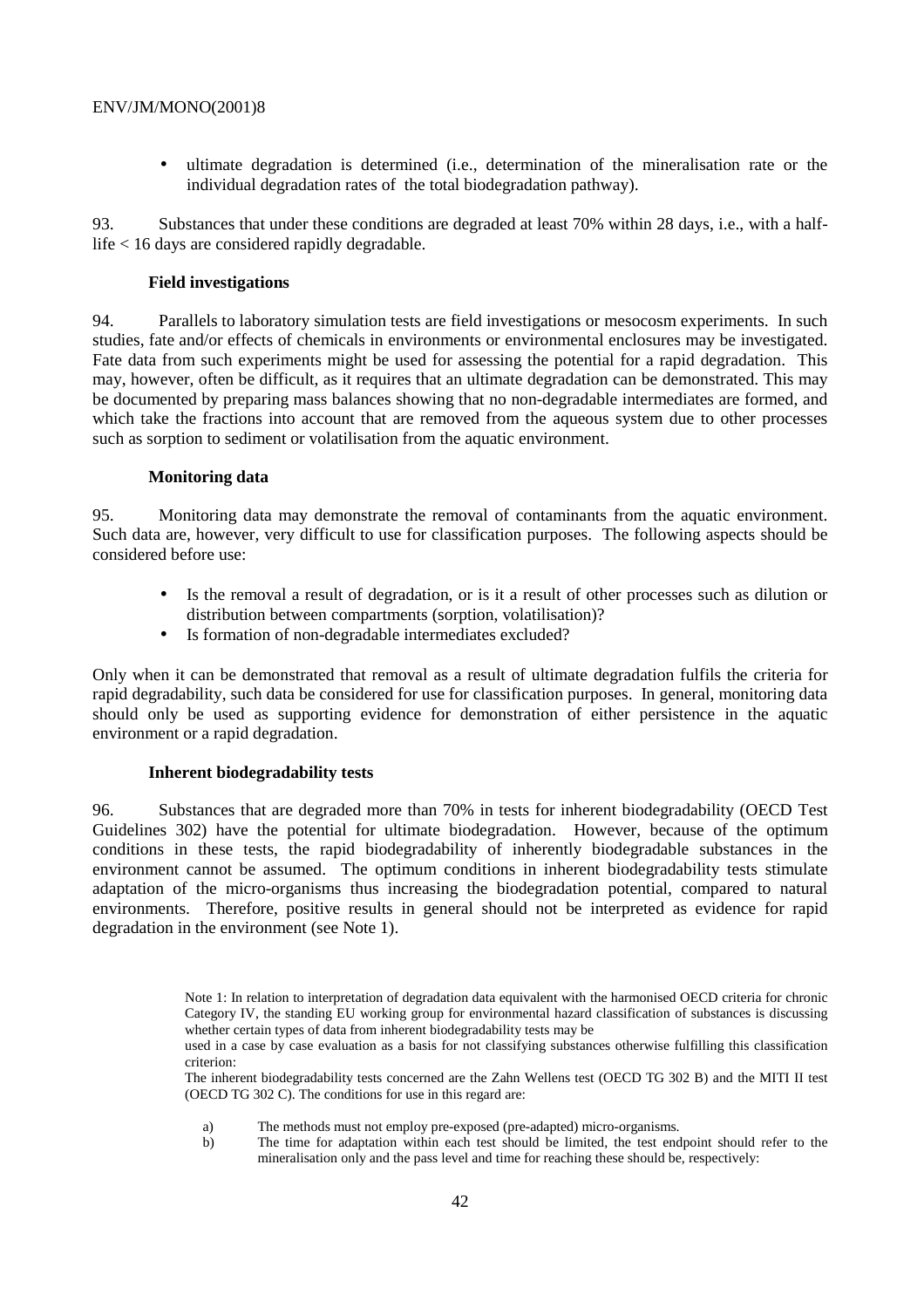- MITI II pass level  $> 60$  % within 14 days.
- Zahn Wellens Test  $> 70$  % within 7 days.

#### **Sewage treatment plant simulation tests**

97. Results from tests simulating the conditions in a sewage treatment plant (STP) (e.g., the OECD Test Guideline 303) cannot be used for assessing the degradation in the aquatic environment. The main reasons for this are that the microbial biomass in a STP is significantly different from the biomass in the environment, that there is a considerably different composition of substrates, and that the presence of rapidly mineralised organic matter in waste water facilitates degradation of the test substance by cometabolism.

#### **Soil and sediment degradation data**

98. It has been argued that for many non-sorptive (non-lipophilic) substances more or less the same degradation rates are found in soil and in surface water. For lipophilic substances, a lower degradation rate may generally be expected in soil than in water due to partial immobilisation caused by sorption. Thus, when a substance has been shown to be degraded rapidly in a soil simulation study, it is most likely also rapidly degradable in the aquatic environment. It is therefore proposed that an experimentally determined rapid degradation in soil is sufficient documentation for a rapid degradation in surface waters when:

- no pre-exposure (pre-adaptation) of the soil micro-organisms has taken place, and
- an environmentally realistic concentration of substance is tested, and
- the substance is ultimately degraded within 28 days with a half-life  $\leq 16$  days corresponding to a degradation rate  $>0.043$  day<sup>-1</sup>.

99. The same argumentation is considered valid for data on degradation in sediment under aerobic conditions.

## **Anaerobic degradation data**

100. Data regarding anaerobic degradation cannot be used in relation to deciding whether a substance should be regarded as rapidly degradable, because the aquatic environment is generally regarded as the aerobic compartment where the aquatic organisms, such as those employed for aquatic hazard classification, live.

## **Hydrolysis**

101. Data on hydrolysis (e.g., OECD Test Guideline 111) might be considered for classification purposes only when the longest half-life  $t_{1/2}$  determined within the pH range 4-9 is shorter than 16 days. However, hydrolysis is not an ultimate degradation and various intermediate degradation products may be formed, some of which may be only slowly degradable. Only when it can be satisfactorily demonstrated that the hydrolysis products formed do not fulfil the criteria for classification as hazardous for the aquatic environment, data from hydrolysis studies could be considered.

When a substance is quickly hydrolysed (e.g., with  $t_{\gamma} < a$  few days), this process is a part of the degradation determined in biodegradation tests. Hydrolysis may be the initial transformation process in biodegradation.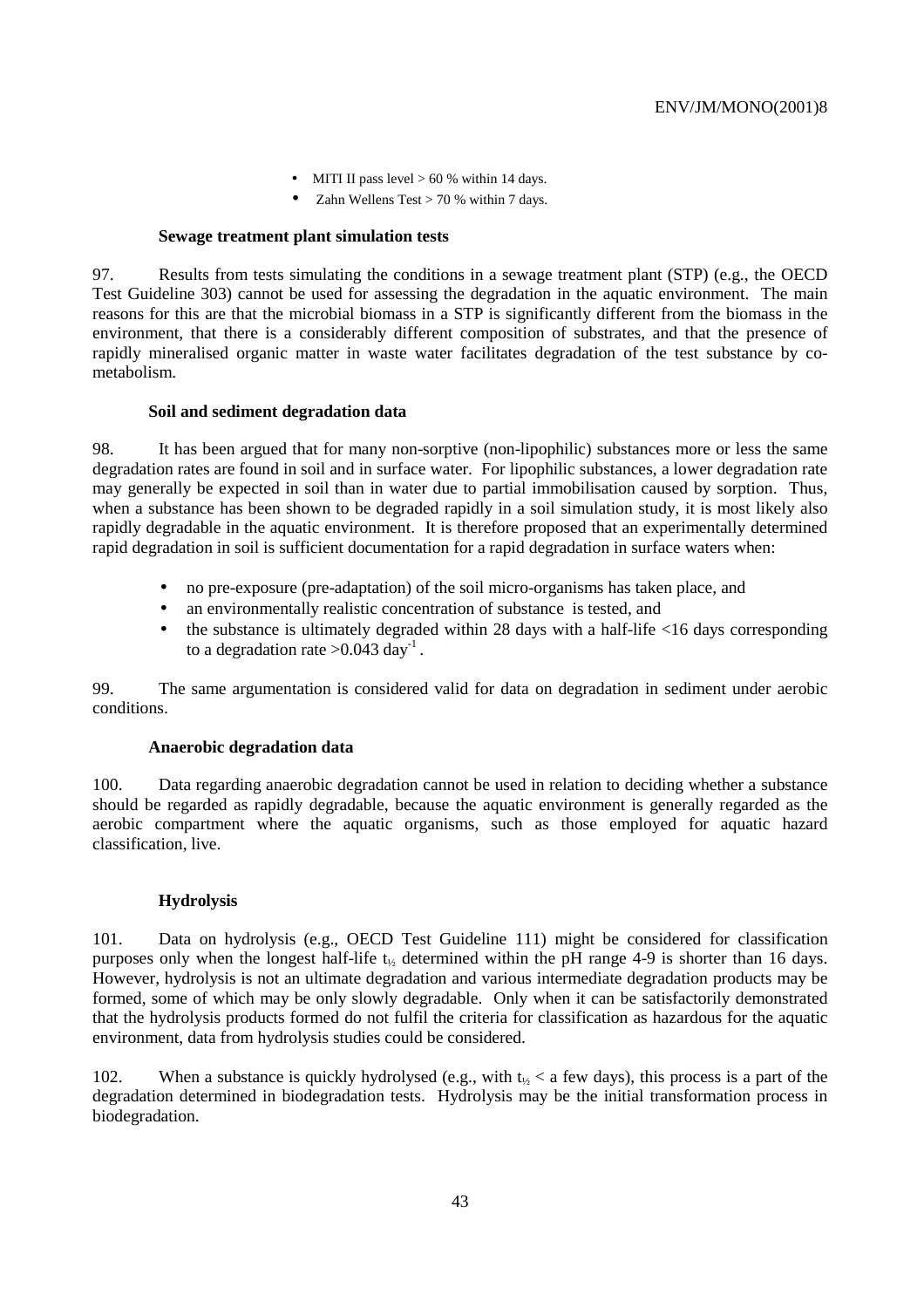## **Photochemical degradation**

103. Information on photochemical degradation (e.g., OECD, 1997) is difficult to use for classification purposes. The actual degree of photochemical degradation in the aquatic environment depends on local conditions (e.g., water depth, suspended solids, turbidity) and the hazard of the degradation products is usually not known. Probably only seldom will enough information be available for a thorough evaluation based on photochemical degradation.

#### **Estimation of degradation**

104. Certain QSARs have been developed for prediction of an approximate hydrolysis half-life, which should only be considered when no experimental data are available. However, a hydrolysis half-life can only be used in relation to classification with great care, because hydrolysis does not concern ultimate degradability (see "Hydrolysis" of this Section). Furthermore the QSARs developed until now have a rather limited applicability and are only able to predict the potential for hydrolysis on a limited number of chemical categories. The QSAR program HYDROWIN (version 1.67, Syracuse Research Corporation) is for example only able to predict the potential for hydrolysis on less than  $1/5<sup>th</sup>$  of the existing EU substances which have a defined (precise) molecular structure (Niemelä, 2000).

105. In general, no quantitative estimation method (QSAR) for estimating the degree of biodegradability of organic substances is yet sufficiently accurate to predict rapid degradation. However, results from such methods may be used to predict that a substance is not rapidly degradable. For example, when in the Biodegradation Probability Program (e.g., BIOWIN version 3.67, Syracuse Research Corporation) the probability is  $< 0.5$  estimated by the linear or non-linear methods, the substances should be regarded as not rapidly degradable (OECD, 1994; Pedersen *et al.*, 1995 & Langenberg *et al.*, 1996). Also other (Q)SAR methods may be used as well as expert judgement, for example, when degradation data for structurally analogue compounds are available, but such judgement should be conducted with great care. In general, a QSAR prediction that a substance is not rapidly degradable is considered a better documentation for a classification than application of a default classification, when no useful degradation data are available.

#### **Volatilisation**

106. Chemicals may be removed from some aquatic environments by volatilisation. The intrinsic potential for volatilisation is determined by the Henry's Law constant (H) of the substance. Volatilisation from the aquatic environment is highly dependent on the environmental conditions of the specific water body in question, such as the water depth, the gas exchange coefficients (depending on wind speed and water flow) and stratification of the water body. Because volatilisation only represents removal of a chemical from water phase, the Henry's Law constant can not be used for assessment of degradation in relation to aquatic hazard classification of substances. Substances that are gases at ambient temperature may however for example be considered further in this regard (see also Pedersen *et al.*, 1995).

## **4.2.5 No degradation data available**

107. When no useful data on degradability are available - either experimentally determined or estimated data - the substance should be regarded as not rapidly degradable.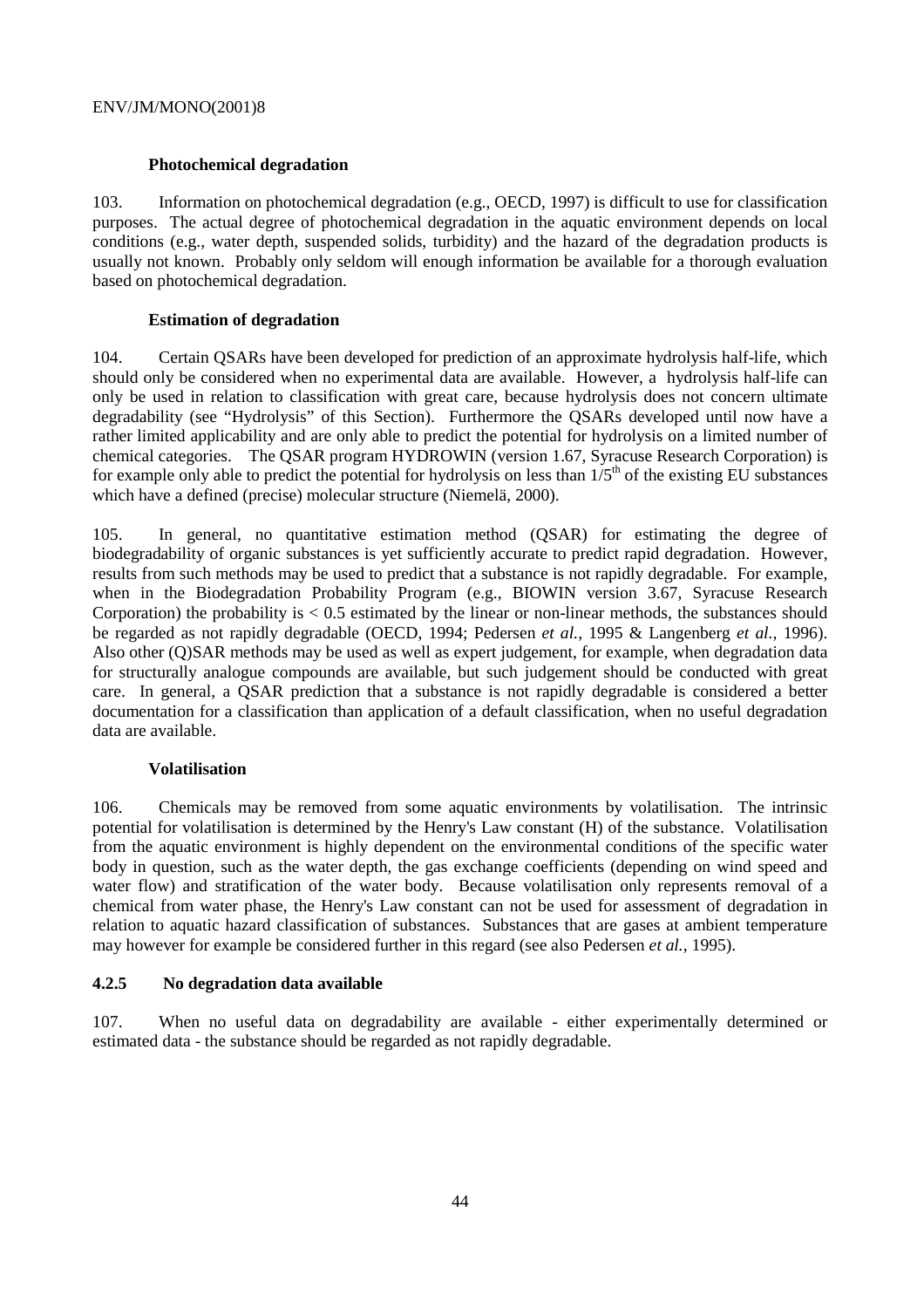# **4.3 GENERAL INTERPRETATION PROBLEMS**

#### **4.3.1 Complex substances**

108. The harmonised criteria for classification of chemicals as hazardous for the aquatic environment focus on single substances. A certain type of intrinsically complex substance are multi-component substances. They are typically of natural origin and need occasionally to be considered. This may be the case for chemicals that are produced or extracted from mineral oil or plant material. Such complex chemicals are normally considered as single substances in a regulatory context. In most cases they are defined as a homologous series of substances within a certain range of carbon chain length and/or degree of substitution. When this is the case, no major difference in degradability is foreseen and the degree of degradability can be established from tests of the complex chemical. One exception would be when a borderline degradation is found because in this case some of the individual substances may be rapidly degradable and other may be not rapidly degradable. This requires a more detailed assessment of the degradability of the individual components in the complex substance. When not-rapidly-degradable components constitute a significant part of the complex substance (e.g., more than 20%, or for a hazardous component, an even lower content), the substance should be regarded as not rapidly degradable.

#### **4.3.2 Availability of the substance**

109. Degradation of organic substances in the environment takes place mostly in the aquatic compartments or in aquatic phases in soil or sediment. Hydrolysis, of course, requires the presence of water. The activity of micro-organisms depends on the presence of water. Moreover, biodegradation requires that the micro-organisms are directly in contact with the substance. Dissolution of the substance in the water phase that surrounds the micro-organisms is therefore the most direct way for contact between the bacteria and fungi and the substrate.

110. The present standard methods for investigating degradability of chemical substances are developed for readily soluble test compounds. However, many organic substances are only slightly soluble in water. As the standard tests require 2-100 mg/L of the test substance, sufficient availability may not be reached for substances with a low water solubility. Tests with continuous mixing and/or an increased exposure time, or tests with a special design where concentrations of the test substance lower than the water solubility have been employed, may be available on slightly soluble compounds.

## **4.3.3 Test duration less than 28 days**

111. Sometimes degradation is reported for tests terminated before the 28 days period specified in the standards (e.g., the MITI, 1992). These data are of course directly applicable when a degradation greater than or equal to the pass level is obtained. When a lower degradation level is reached, the results need to be interpreted with caution. One possibility is that the duration of the test was too short and that the chemical structure would probably have been degraded in a 28-day biodegradability test. If substantial degradation occurs within a short time period, the situation may be compared with the criterion  $BOD<sub>5</sub>/COD \ge 0.5$  or with the requirements on degradation within the 10-days time window. In these cases, a substance may be considered readily degradable (and hence rapidly degradable), if:

- the ultimate biodegradability exceeds 50% within 5 days; or
- the ultimate degradation rate constant in this period is greater than  $0.1 \text{ day}^{-1}$  corresponding to a half-life of 7 days.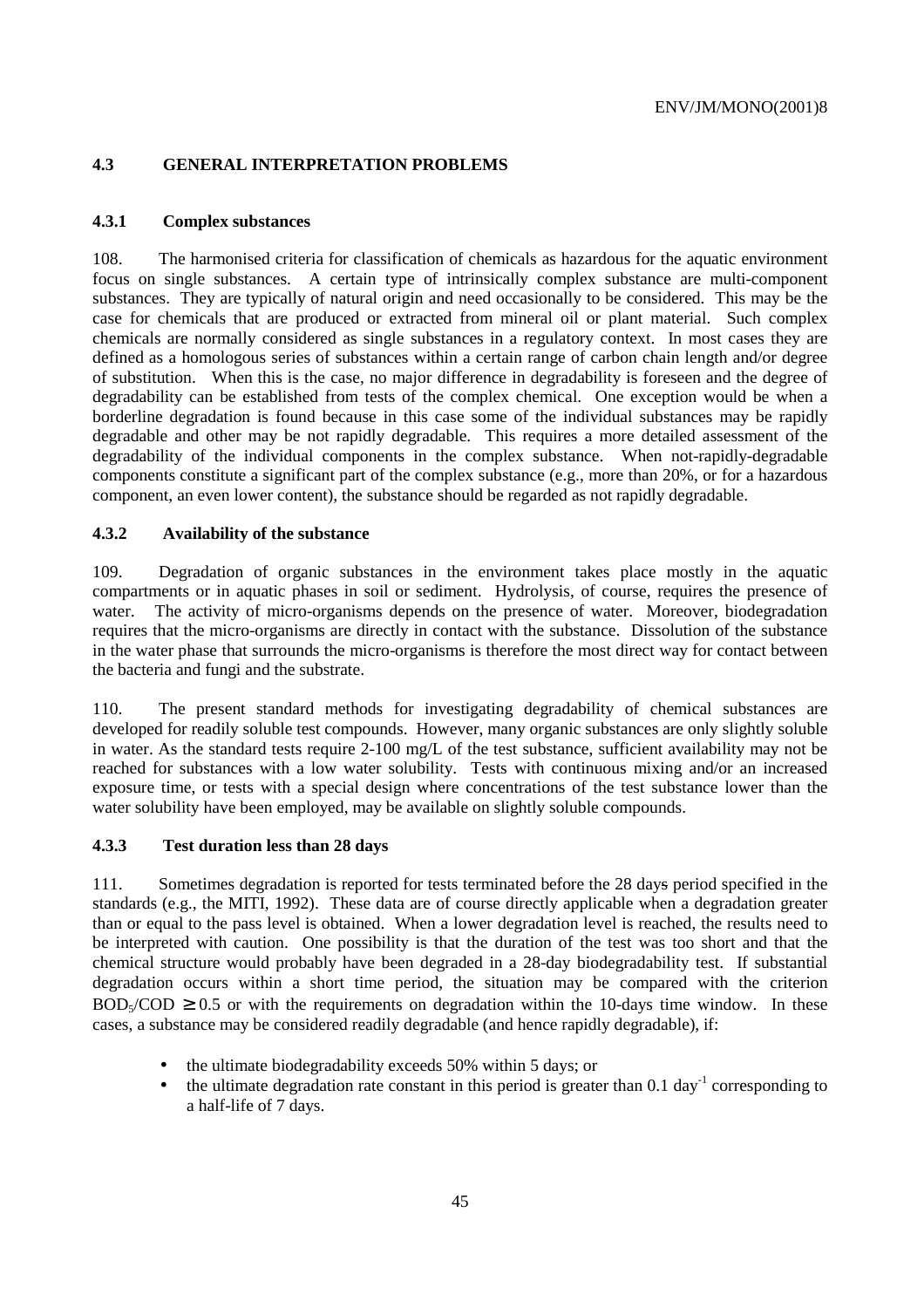112. These criteria are proposed in order to ensure that rapid mineralisation did occur, although the test was ended before 28 days and before the pass level was attained. Interpretation of test data that do not comply with the prescribed pass levels must be made with great caution. It is mandatory to consider whether a biodegradability below the pass level was due to a partial degradation of the substance and not a complete mineralisation. If partial degradation is the probable explanation for the observed biodegradability, the substance should be considered not readily biodegradable.

# **4.3.4 Primary biodegradation**

113. In some tests, only the disappearance of the parent compound (i.e., primary degradation) is determined for example by following the degradation by specific or group specific chemical analyses of the test substance. Data on primary biodegradability may be used for demonstrating rapid degradability. only when it can be satisfactorily demonstrated, that the degradation products formed do not fulfil the criteria for classification as hazardous to the aquatic environment.

# **4.3.5 Conflicting results from screening tests**

114. The situation where more degradation data are available for the same substance introduces the possibility of conflicting results. In general, conflicting results for a substance which has been tested several times with an appropriate biodegradability test could be interpreted by a "weight of evidence approach". This implies that if both positive (i.e., higher degradation than the pass level) and negative results have been obtained for a substance in ready biodegradability tests, then the data of the highest quality and the best documentation should be used for determining the ready biodegradability of the substance. However, positive results in ready biodegradability tests could be considered valid, irrespective of negative results, when the scientific quality is good and the test conditions are well documented, i.e., guideline criteria are fulfilled, including the use of non-pre-exposed (non-adapted) inoculum. None of the various screening tests are suitable for the testing of all types of substances, and results obtained by the use of a test procedure which is not suitable for the specific substance should be evaluated carefully before a decision on the use is taken.

115. Thus, there are a number of factors that may explain conflicting biodegradability data from screening tests:

- inoculum:
- toxicity of test substance;
- test conditions;
- solubility of the test substance; and
- volatilisation of the test substance.

116. The suitability of the inoculum for degrading the test substance depends on the presence and amount of competent degraders. When the inoculum is obtained from an environment that has previously been exposed to the test substance, the inoculum may be adapted as evidenced by a degradation capacity, which is greater than that of an inoculum from a non-exposed environment. As far as possible the inoculum must be sampled from an unexposed environment, but for substances that are used ubiquitously in high volumes and released widespread or more or less continuously, this may be difficult or impossible. When conflicting results are obtained, the origin of the inoculum should be checked in order to clarify whether or not differences in the adaptation of the microbial community may be the reason.

117. As mentioned above, many substances may be toxic or inhibitory to the inoculum at the relatively high concentrations tested in ready biodegradability tests. Especially in the Modified MITI (I) test (OECD Test Guideline 301C) and the Manometric Respirometry test (OECD Test Guideline 301F) high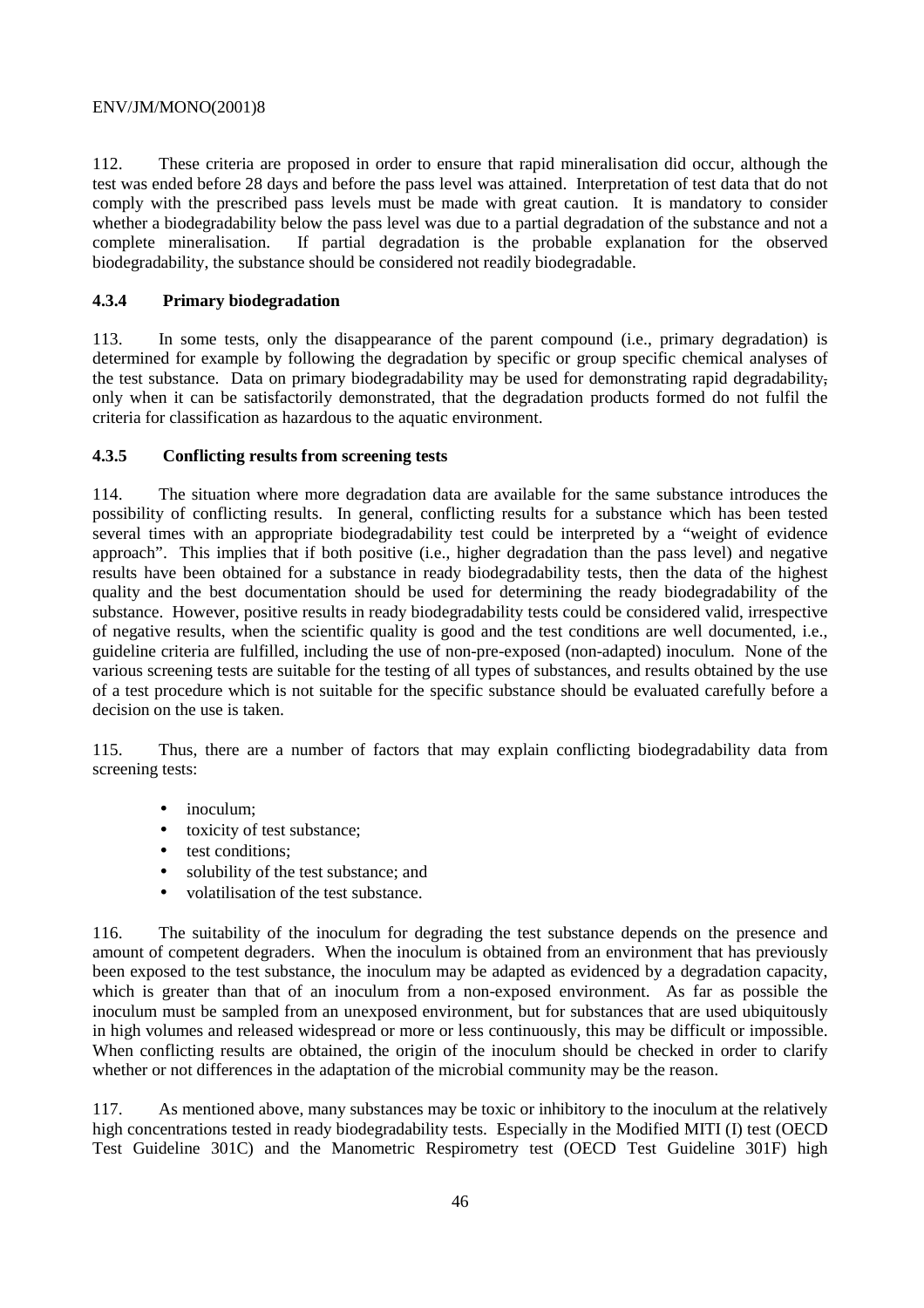concentrations (100 mg/L) are prescribed. The lowest test substance concentrations are prescribed in the Closed Bottle test (OECD Test Guideline 301D) where 2-10 mg/L is used. The possibility of toxic effects may be evaluated by including a toxicity control in the ready biodegradability test or by comparing the test concentration with toxicity test data on micro-organisms, e.g., the respiration inhibition tests (OECD Test Guideline 209), the nitrification inhibition test (ISO 9509) or, if other microbial toxicity tests are not available, the bioluminescence inhibition test (ISO 11348). When conflicting results are found, this may be caused by toxicity of the test substance. If the substance is not inhibitory at environmentally realistic concentrations, the greatest degradation measured in screening tests may be used as a basis for classification. If simulation test data are available in such cases, consideration of these data may be especially important, because a low non inhibitory concentration of the substance may have been employed, thus giving a more reliable indication of the biodegradation half-life of the substance under environmentally realistic conditions.

118. When the solubility of the test substance is lower than the concentrations employed in a test, this parameter may be the limiting factor for the actual degradation measured. In these cases, results from tests employing the lowest concentrations of test substance should prevail, i.e., often the Closed Bottle test (OECD Test Guideline 301D). In general, the DOC Die-Away test (OECD Test Guideline 301A) and the Modified OECD Screening test (OECD Test Guideline 301E) are not suitable for testing the biodegradability of poorly soluble substances (e.g., OECD Test Guideline 301).

119. Volatile substances should only be tested in closed systems as the Closed Bottle test (OECD Test Guideline 301D), the MITI I test (OECD Test Guideline 301C) and the Manometric Respirometry test (OECD Test Guideline 301F). Results from other tests should be evaluated carefully and only considered if it can be demonstrated, e.g., by mass balance estimates, that the removal of the test substance is not a result of volatilisation.

## **4.3.6 Variation in simulation test data**

120. A number of simulation test data may be available for certain high priority chemicals. Often such data provide a range of half lives in environmental media such as soil, sediment and/or surface water. The observed differences in half-lives from simulation tests performed on the same substance may reflect differences in test conditions, all of which may be environmentally relevant. A suitable half life in the higher end of the observed range of half lives from such investigations should be selected for classification by employing a weight of evidence approach and taking the realism and relevance of the employed tests into account in relation to environmental conditions. In general, simulation test data of surface water are preferred relative to aquatic sediment or soil simulation test data in relation to the evaluation of rapid degradability in the aquatic environment.

#### **4.4 Decision scheme**

121. The following decision scheme may be used as a general guidance to facilitate decisions in relation to rapid degradability in the aquatic environment and classification of chemicals hazardous to the aquatic environment.

122. A substance is considered to be not rapidly degradable unless at least one of the following is fulfilled: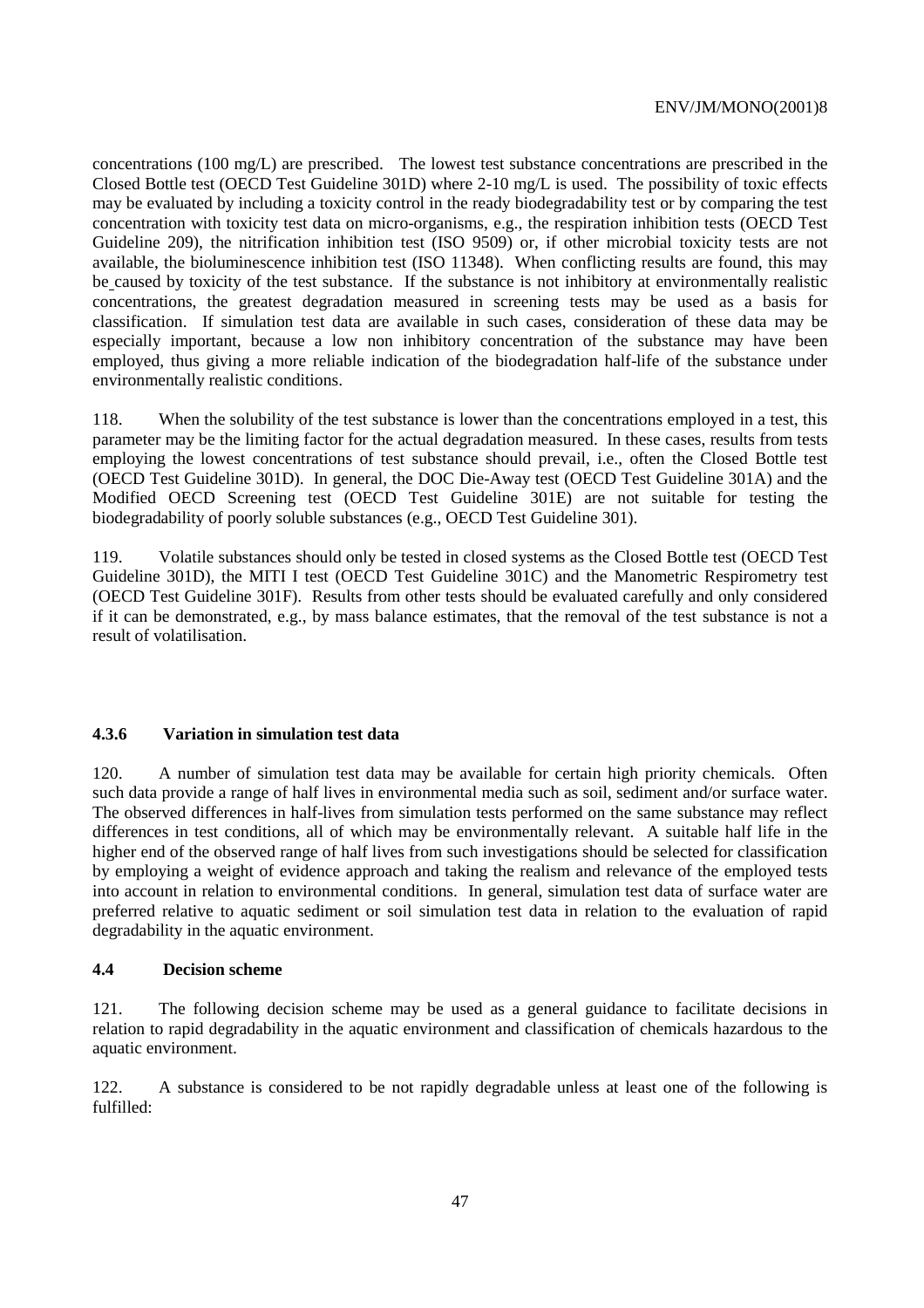- 1) the substance is demonstrated to be readily biodegradable in a 28-day test for ready biodegradability. The pass level of the test (70% DOC removal or 60% theoretical oxygen demand) must be achieved within 10 days from the onset of biodegradation, if it is possible to evaluate this according to the available test data. If this is not possible, then the pass level should be evaluated within a 14 days time window if possible, or after the end of the test; or
- 2) the substance is demonstrated to be ultimately degraded in a surface water simulation test  $\frac{1}{1}$  with a half-life of <16 days (corresponding to a degradation of >70% within 28 days); or
	- 3) the substance is demonstrated to be primarily degraded (biotically or abiotically) in the aquatic environment with a half-life  $\langle 16 \text{ days} \rangle$  (corresponding to a degradation of  $>70\%$  within 28 days) and it can be demonstrated that the degradation products do not fulfil the criteria for classification as hazardous to the aquatic environment; or

When these data are not available rapid degradation may be demonstrated if either of the following criteria are justified:

- 4) the substance is demonstrated to be ultimately degraded in an aquatic sediment or soil simulation test <sup>1</sup> with a half-life of < 16 days (corresponding to a degradation of > 70% within 28 days); or
- 5) in those cases where only  $BOD<sub>5</sub>$  and COD data are available, the ratio of  $BOD<sub>5</sub>/COD$  is greater than or equal to 0.5. The same criterion applies to ready biodegradability tests of a shorter duration than 28 days, if the half-life furthermore is  $<$  7 days.
- Note 1. Simulations tests should reflect realistic environmental conditions such as low concentration of the chemical, realistic temperature and employment of ambient microbial biomass not preexposed to the chemical.

123. If none of the above types of data are available then the substance is considered as not rapidly degradable. This decision may be supported by fulfilment of at least one of the following criteria:

- 1. the substance is not inherently degradable in an inherent biodegradability test; or
- 2. the substances is predicted to be slowly biodegradable by scientifically valid QSARs, e.g., for the Biodegradation Probability Program, the score for rapid degradation (linear or non-linear model)  $< 0.5$ ; or
- 3. the substance is considered to be not rapidly degradable based on indirect evidence, as e.g., knowledge from structurally similar substances; or
- 4. no other data regarding degradability are available.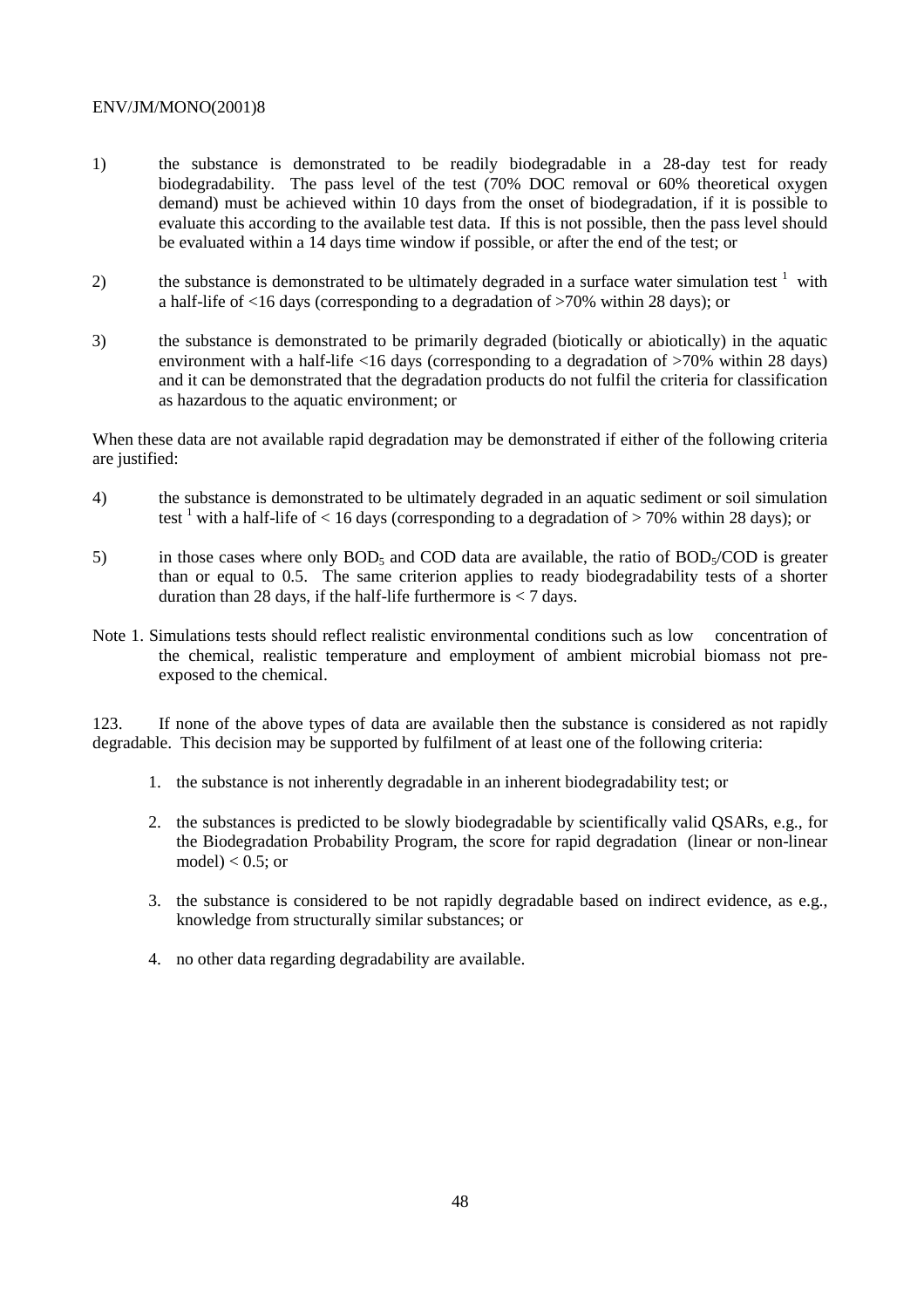# **ANNEX 4.I**

#### **DETERMINATION OF DEGRADABILITY OF ORGANIC SUBSTANCES**

124. Organic substances may be degraded by abiotic or biotic processes or by a combination of these. A number of standard procedures or tests for determination of the degradability are available. The general principles of some of these are described below. It is by no way the intention to present a comprehensive review of degradability test methods, but only to place the methods in the context of aquatic hazard classification.

# **1. ABIOTIC DEGRADABILITY**

125. Abiotic degradation comprises chemical transformation and photochemical transformation. Usually abiotic transformations will yield other organic compounds but will not cause a full mineralisation (Schwarzenbach *et al*., 1993). Chemical transformation is defined as transformation that happens without light and without the mediation of organisms whereas photochemical transformations require light.

126. Examples of relevant chemical transformation processes in aqueous environment are hydrolysis, nucleophilic substitution, elimination, oxidation and reduction reactions (Schwarzenbach *et al.*, 1993). Of these, hydrolysis is often considered the most important and it is the only chemical transformation process for which international test guidelines are generally available. The tests for abiotic degradation of chemicals are generally in the form of determination of transformation rates under standardised conditions.

# **2. HYDROLYSIS**

127. Hydrolysis is the reaction of the nucleophiles  $H_2O$  or OH with a chemical where a (leaving) group of the chemical is exchanged with an OH group. Many compounds, especially acid derivatives, are susceptible to hydrolysis. Hydrolysis can both be abiotic and biotic, but in regard to testing only abiotic hydrolysis is considered. Hydrolysis can take place by different mechanisms at different pHs, neutral, acid- or base-catalysed hydrolysis, and hydrolysis rates may be very dependent on pH.

128. Currently two guidelines for evaluating abiotic hydrolysis are generally available, the OECD Test Guideline 111 Hydrolysis as a function of pH (corresponding to OPPTS 835.2110) and OPPTS 835.2130 Hydrolysis as a function of pH and temperature. In OECD Test Guideline 111, the overall hydrolysis rate at different pHs in pure buffered water is determined. The test is divided in two, a preliminary test that is performed for chemicals with unknown hydrolysis rates and a more detailed test that is performed for chemicals that are known to be hydrolytically unstable and for chemicals for which the preliminary test shows fast hydrolysis. In the preliminary test the concentration of the chemical in buffered solutions at pHs in the range normally found in the environment (pHs of 4, 7 and 9) at  $50^{\circ}$ C is measured after 5 days. If the concentration of the chemical has decreased less than 10 % it is considered hydrolytically stable, otherwise the detailed test may be performed. In the detailed test, the overall hydrolysis rate is determined at three pHs (4, 7 and 9) by measuring the concentration of the chemical as a function of time. The hydrolysis rate is determined at different temperatures so that interpolations or extrapolations to environmentally relevant temperatures can be made. The OPPTS 835.2130 test is almost identical in design to the OECD Test Guideline 111, the difference mainly being in the treatment of data.

129. It should be noted that apart from hydrolysis the hydrolysis rate constants determined by the tests include all other abiotic transformations that may occur without light under the given test conditions. Good agreement has been found between hydrolysis rates in natural and in pure waters (OPPTS 835.2110).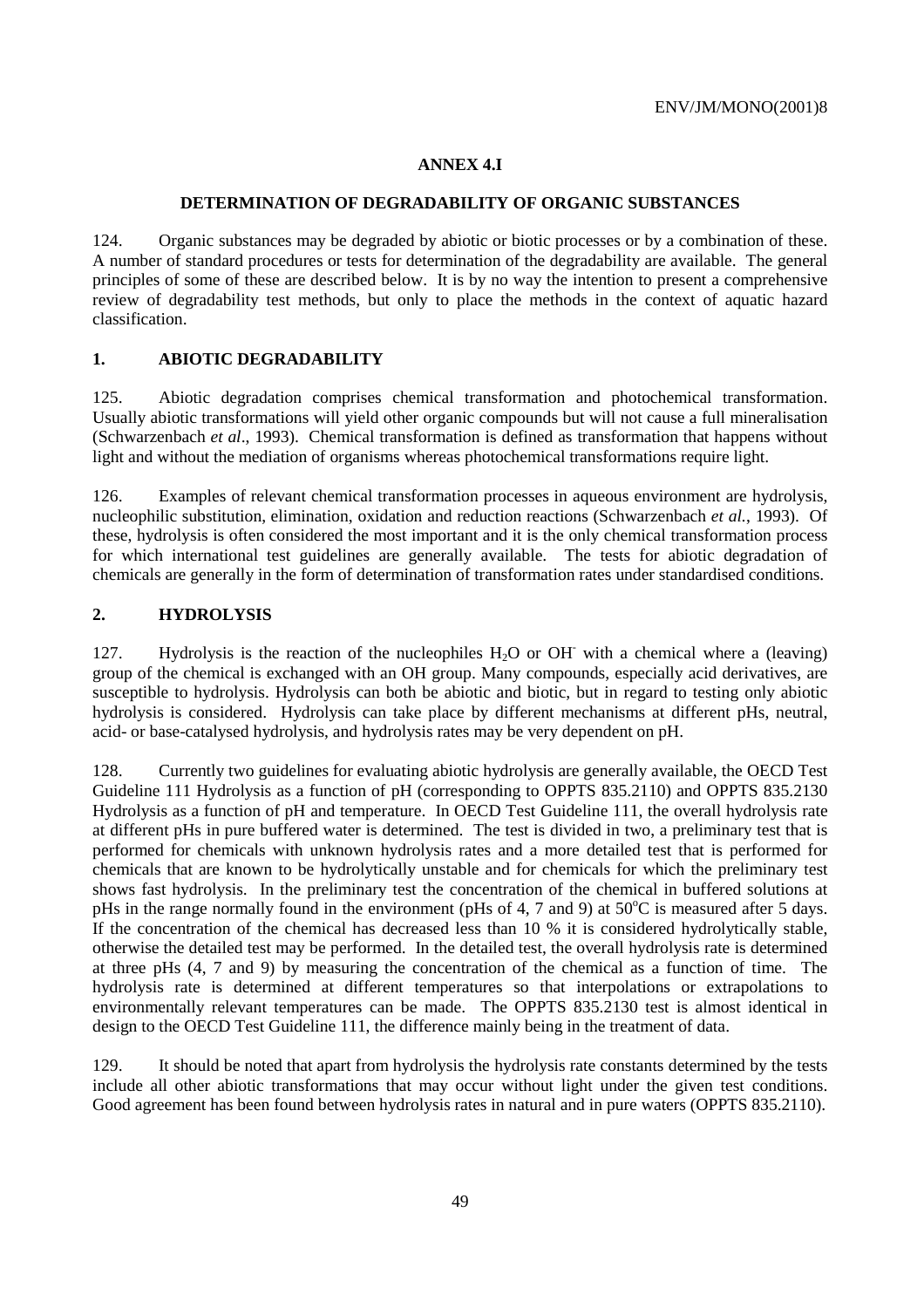# **3. PHOTOLYSIS**

130. At present, there is no OECD guideline on aqueous photodegradation, but a guidance document, concerning aquatic direct photolysis, is available (OECD, 1997). The Guidance Document is supposed to form the basis for a scheduled guideline. According to the definitions set out in this Guidance Document, phototransformation of compounds in water can be in the form of primary or secondary phototransformation, where the primary phototransformation (photolysis) can be divided further into direct and indirect photolysis. Direct phototransformation (photolysis) is the case where the chemical absorbs light and as a direct result hereof undergoes transformation. Indirect phototransformation is the case where other excited species transfer energy, electrons or H-atoms to the chemical and thereby induces a transformation (sensitised photolysis). Secondary phototransformation is the case where chemical reactions occur between the chemical and reactive short lived species like hydroxy radicals, peroxy radicals or singlet oxygen that are formed in the presence of light by reactions of excited species like excited humic or fulvic acids or nitrate.

131. The only currently available guidelines on phototransformation of chemicals in water are therefore OPPTS 835.2210 *Direct photolysis rate in water by sunlight* and OPPTS 835.5270 *Indirect photolysis screening test*. The OPPTS 835.2210 test uses a tiered approach. In Tier 1 the maximum direct photolysis rate constant (minimum half-life) is calculated from a measured molar absorptivity. In Tier 2 there are two phases. In Phase 1 the chemical is photolysed with sunlight and an approximate rate constant is obtained. In Phase 2, a more accurate rate constant is determined by using an actinometer that quantifies the intensity of the light that the chemical has actually been exposed to. From the parameters measured, the actual direct photodegradation rate at different temperatures and for different latitudes can be calculated. This degradation rate will only apply to the uppermost layer of a water body, e.g., the first 50 cm or less and only when the water is pure and air saturated which may clearly not be the case in environment. However, the results can be extended over other environmental conditions by the use of a computer programme incorporating attenuation in natural waters and other relevant factors.

132. The OPPTS 835.5270 screening test concerns indirect photolysis of chemicals in waters that contain humic substances. The principle of the test is that in natural waters exposed to natural sunlight a measured phototransformation rate will include both direct and indirect phototransformation, whereas only direct phototransformation will take place in pure water. Therefore, the difference between the direct photodegradation rate in pure water and the total photodegradation in natural water is the sum of indirect photolysis and secondary photodegradation according to the definitions set out in the OECD Guidance Document. In the practical application of the test, commercial humic substances are used to make up a synthetic humic water, which mimics a natural water. It should be noted that the indirect phototransformation rate determined is only valid for the season and latitude for which it is determined and it is not possible to transfer the results to other latitudes and seasons.

## **4. BIOTIC DEGRADABILITY**

133. Only a brief overview of the test methods is given below. For more information, the comprehensive OECD Detailed Review Paper on Biodegradability Testing (OECD, 1995) should be consulted.

#### **5. READY BIODEGRADABILITY**

134. Standard tests for determination of the ready biodegradability of organic substances are developed by a number of organisations including OECD (OECD Test Guidelines 301A-F), EU (C.4 tests), OPPTS (835.3110) and ISO (9408, 9439, 10707).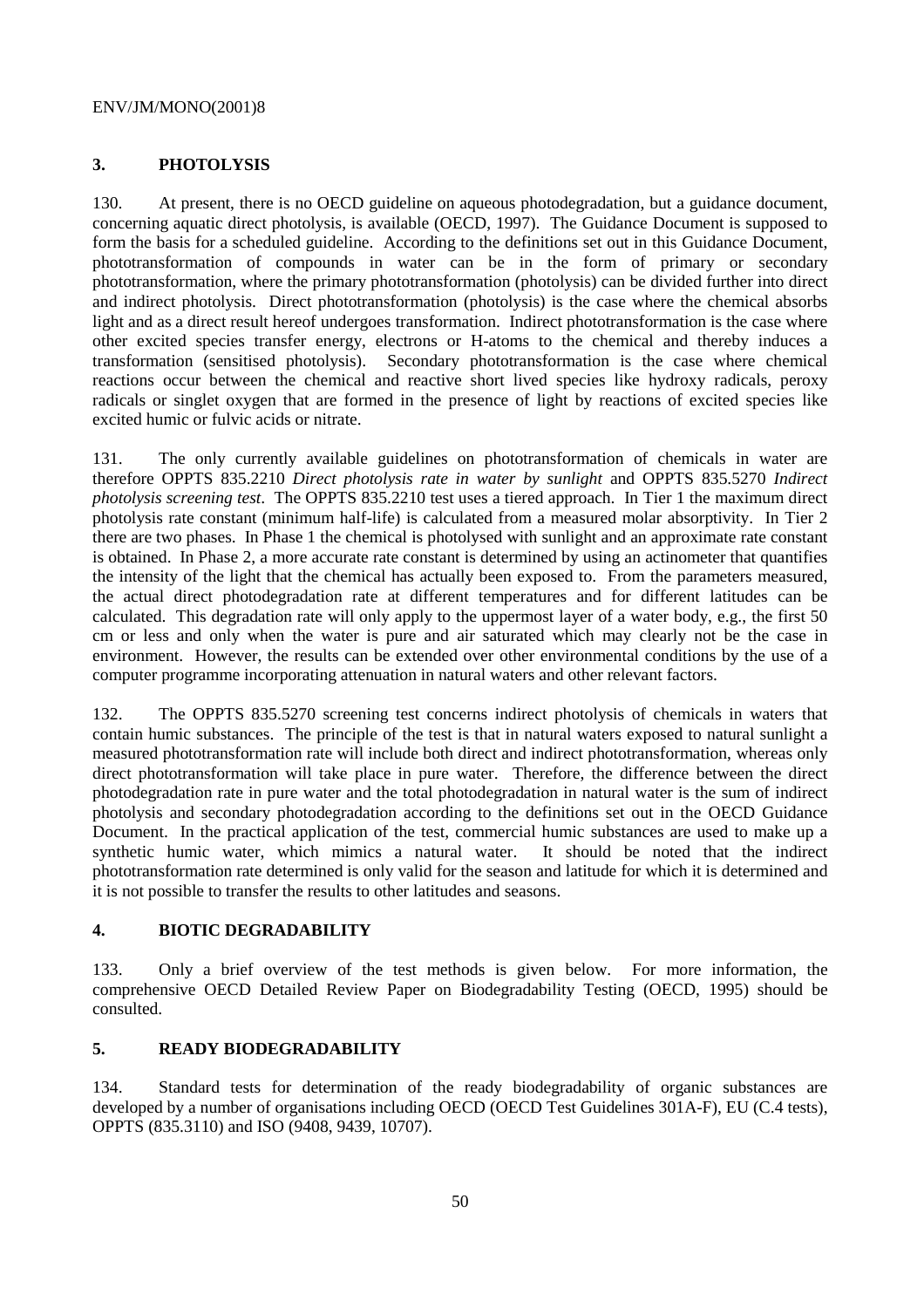135. The ready biodegradability tests are stringent tests, which provide limited opportunity for biodegradation and acclimatisation to occur. The basic test conditions ensuring these specifications are:

- high concentration of test substance  $(2-100 \text{ mg/L});$
- the test substance is the sole carbon and energy source;
- low to medium concentration of inoculum  $(10^4$ - $10^8$  cells/mL);
- no pre-adaptation of inoculum is allowed;
- 28 days test period with a 10-days time window (except for the MITI I method (OECD Test Guideline 301C)) for degradation to take place;
- test temperature  $< 25^{\circ}$ C; and
- pass levels of 70% (DOC removal) or 60% (O<sub>2</sub> demand or  $CO<sub>2</sub>$  evolution) demonstrating complete mineralisation (as the remaining carbon of the test substance is assumed to be built into the growing biomass).

136. It is assumed that a positive result in one of the ready biodegradability tests demonstrates that the substance will degrade rapidly in the environment (OECD Test Guidelines).

137. Also the traditional  $BOD<sub>5</sub>$  tests (e.g., the EU C.5 test) may demonstrate whether a substance is readily biodegradable. In this test, the relative biochemical oxygen demand in a period of 5 days is compared to the theoretical oxygen demand (ThOD) or, when this is not available, the chemical oxygen demand (COD). The test is completed within five days and consequently, the pass level defined in the proposed hazard classification criteria at 50% is lower than in the ready biodegradability tests.

138. The screening test for biodegradability in seawater (OECD Test Guideline 306) may be seen as seawater parallel to the ready biodegradability tests. Substances that reach the pass level in OECD Test Guideline 306 (i.e., >70% DOC removal or >60 theoretical oxygen demand) may be regarded as readily biodegradable, since the degradation potential is normally lower in seawater than in the freshwater degradation tests.

## **6. INHERENT BIODEGRADABILITY**

139. Tests for inherent biodegradability are designed to assess whether a substance has any potential for biodegradation. Examples of such tests are the OECD Test Guidelines 302A-C tests, the EU C.9 and C.12 tests, and the ASTM E 1625-94 test.

140. The basic test conditions favouring an assessment of the inherent biodegradation potential are:

- a prolonged exposure of the test substance to the inoculum allowing adaptation within the test period;
- a high concentration of micro-organisms;
- a favourable substance/biomass ratio.

141. A positive result in an inherent test indicates that the test substance will not persist indefinitely in the environment, however a rapid and complete biodegradation can not be assumed. A result demonstrating more than 70% mineralisation indicates a potential for ultimate biodegradation, a degradation of more than 20% indicates inherent, primary biodegradation, and a result of less than 20% indicates that the substance is persistent. Thus, a negative result means that non-biodegradability (persistence) should be assumed (OECD Test Guidelines).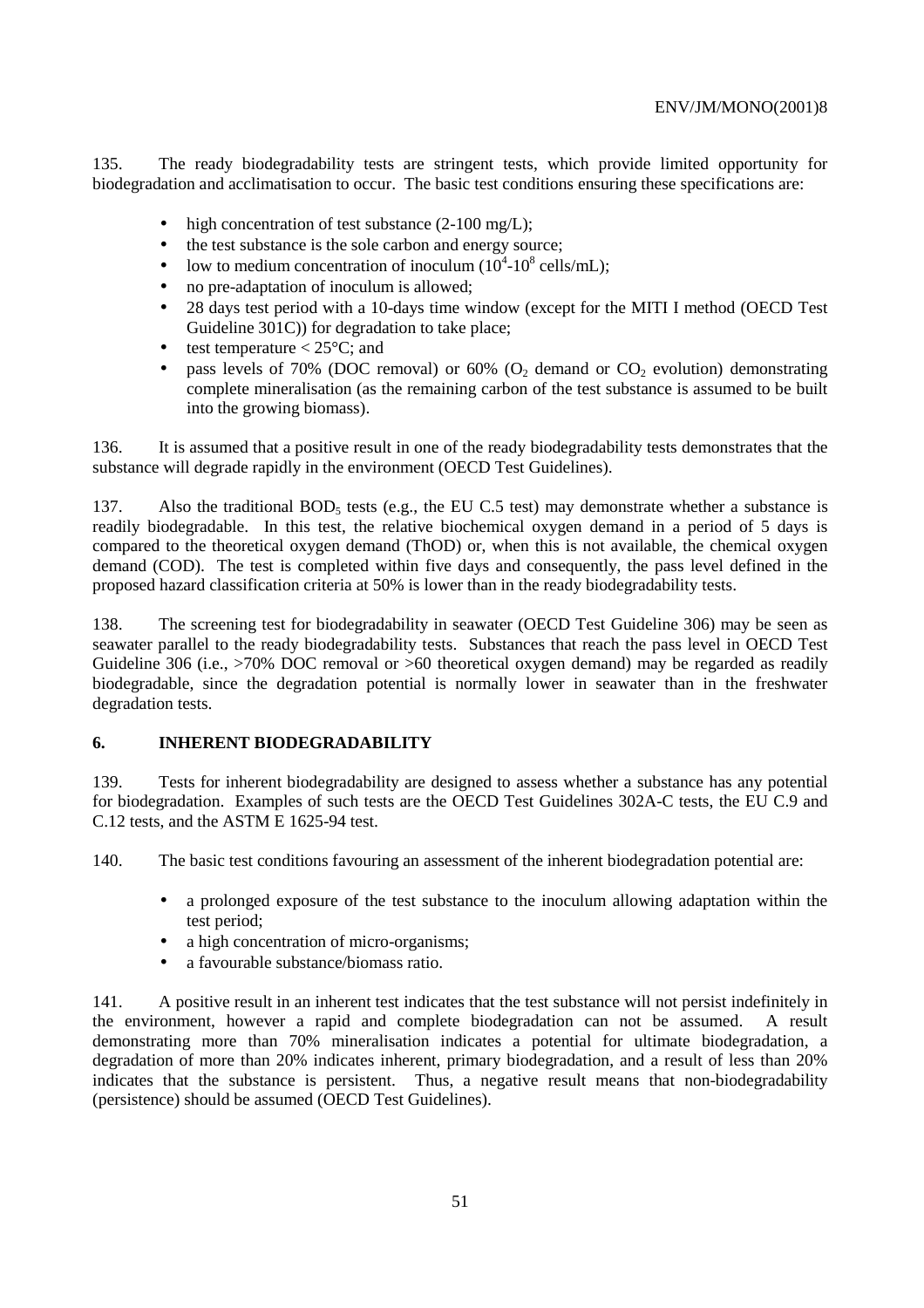142. In many inherent biodegradability tests only the disappearance of the test substance is measured. Such a result only demonstrates a primary biodegradability and not a total mineralisation. Thus, more or less persistent degradation products may have been formed. Primary biodegradation of a substance is no indication of ultimate degradability in the environment.

143. The OECD inherent biodegradation tests are very different in their approach and especially, the MITI II test (OECD Test Guideline 302C) employs a concentration of inoculum that is only three times higher than in the corresponding MITI I ready biodegradability test (OECD Test Guideline 301C). Also the Zahn-Wellens test (OECD Test Guideline 302B) is a relatively "weak" inherent test. However, although the degradation potential in these tests is not very much stronger than in the ready biodegradability tests, the results can not be extrapolated to conditions in the ready biodegradability tests and in the aquatic environment.

# **7. AQUATIC SIMULATION TESTS**

144. A simulation test attempts to simulate biodegradation in a specific aquatic environment. As examples of a standard test for simulation of degradation in the aquatic environment may be mentioned the ISO/DS14592 Shake flask batch test with surface water or surface water/sediment suspensions (Nyholm and Toräng, 1999), the ASTM E 1279-89(95) test on biodegradation by a shake-flask die-away method and the similar OPPTS 835.3170 test. Such test methods are often referred to as river die-away tests.

145. The features of the tests that ensures simulation of the conditions in the aquatic environment are:

- use of a natural water (and sediment) sample as inoculum; and
- low concentration of test substance  $(1-100 \mu g/L)$  ensuring first-order degradation kinetics.

146. The use of a radiolabelled test compound is recommended as this facilitates the determination of the ultimate degradation. If only the removal of the test substance by chemical analysis is determined, only the primary degradability is determined. From observation of the degradation kinetics, the rate constant for the degradation can be derived. Due to the low concentration of the test substance, first-order degradation kinetics are assumed to prevail.

147. The test may also be conducted with natural sediment simulating the conditions in the sediment compartment. Moreover, by sterilising the samples, the abiotic degradation under the test conditions can be determined.

# **8. STP SIMULATION TESTS**

148. Tests are also available for simulating the degradability in a sewage treatment plant (STP), e.g., the OECD Test Guideline 303A Coupled Unit test, ISO 11733 Activated sludge simulation test, and the EU C.10 test. Recently, a new simulation test employing low concentrations of organic pollutants has been proposed (Nyholm et. al., 1996).

# **9. ANAEROBIC DEGRADABILITY**

149. Test methods for anaerobic biodegradability determine the intrinsic potential of the test substance to undergo biodegradation under anaerobic conditions. Examples of such tests are the ISO 11734:1995(E) test, the ASTM E 1196-92 test and the OPPTS 835.3400 test.

150. The potential for anaerobic degradation is determined during a period of up to eight weeks and with the test conditions indicated below: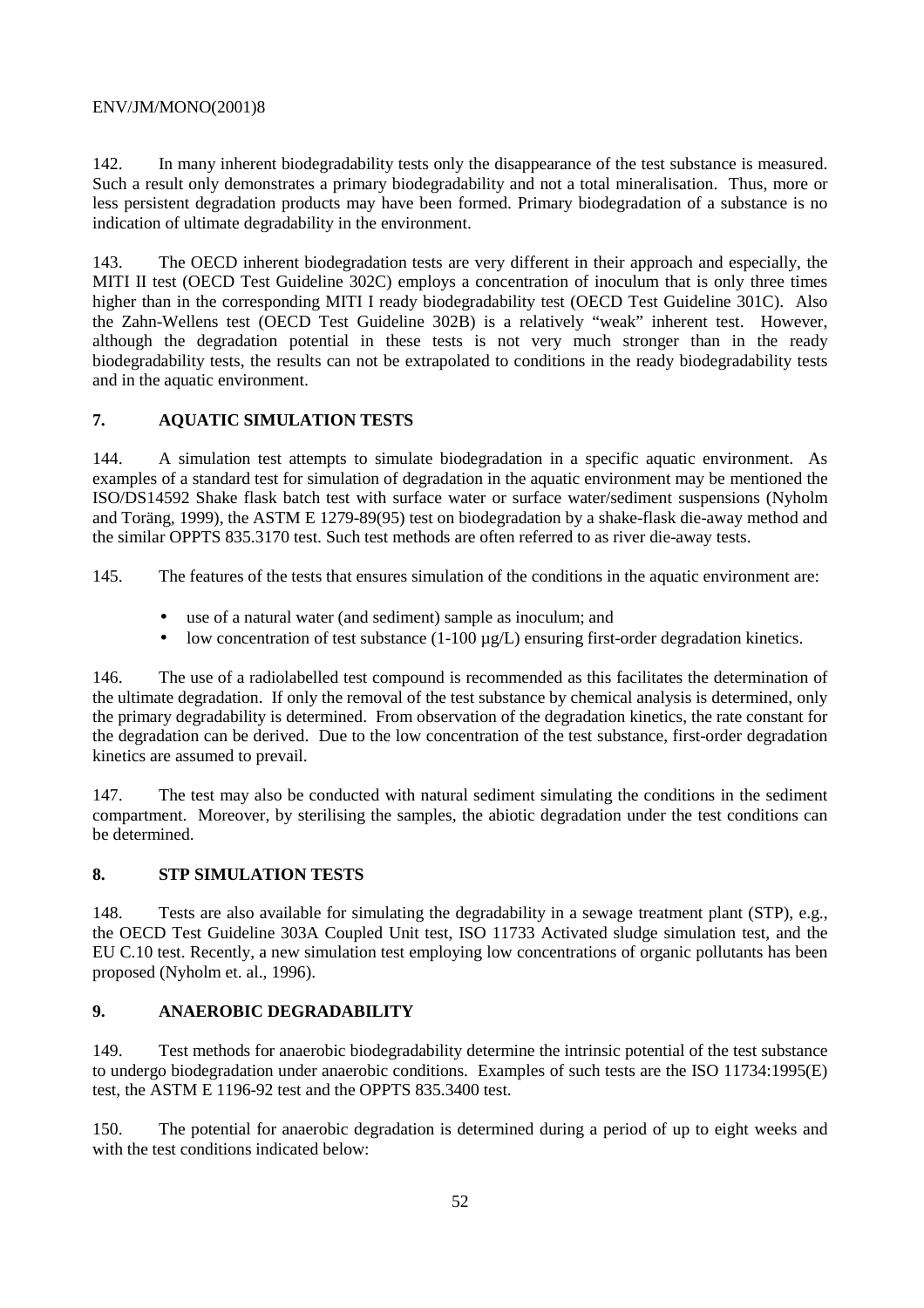- performance of the test in sealed vessels in the absence of  $O_2$  (initially in a pure  $N_2$ ) atmosphere);
- use of digested sludge;
- a test temperature of 35°C; and
- determination of head-space gas pressure  $(CO_2)$  and  $CH_4$  formation).

151. The ultimate degradation is determined by determining the gas production. However, also primary degradation may be determined by measuring the remaining parent substance.

## **10. DEGRADATION IN SOIL AND SEDIMENT**

152. Many chemical substances end up in the soil or sediment compartments and an assessment of their degradability in these environments may therefore be of importance. Among standard methods may be mentioned the OECD Test Guideline 304A test on inherent biodegradability in soil, which corresponds to the OPPTS 835.3300 test.

153. The special test characteristics ensuring the determination of the inherent degradability in soil are:

- natural soil samples are used without additional inoculation;
- radiolabelled test substance is used; and
- evolution of radiolabelled  $CO<sub>2</sub>$  is determined.

154. A standard method for determining the biodegradation in sediment is the OPPTS 835.3180 Sediment/water microcosm biodegradation test. Microcosms containing sediment and water are collected from test sites and test compounds are introduced into the system. Disappearance of the parent compound (i.e., primary biodegradation) and, if feasible, appearance of metabolites or measurements of ultimate biodegradation may be made.

155. Currently, two new OECD guidelines are being drafted on aerobic and anaerobic transformation in soil (OECD Test Guideline, 1999a) and in aquatic sediment systems (OECD Test Guideline 1999b), respectively. The experiments are performed to determine the rate of transformation of the test substance and the nature and rates of formation and decline of transformation products under environmentally realistic conditions including a realistic concentration of the test substance. Either complete mineralisation or primary degradability may be determined depending on the analytical method employed for determining the transformation of the test substance.

## **11. METHODS FOR ESTIMATING BIODEGRADABILITY**

156. In recent years, possibilities for estimating environmental properties of chemical substances have been developed and, among these, also methods for predicting the biodegradability potential of organic substances (e.g., the Syracuse Research Corporation's Biodegradability Probability Program, BIOWIN). Reviews of methods have been performed by OECD (1993) and by Langenberg *et al.* (1996). They show that group contribution methods seem to be the most successful methods. Of these, the Biodegradation Probability Program (BIOWIN) seems to have the broadest application. It gives a qualitative estimate of the probability of slow or fast biodegradation in the presence of a mixed population of environmental micro-organisms. The applicability of this program has been evaluated by the US EPA/EC Joint Project on the Evaluation of (Q)SARs (OECD, 1994), and by Pedersen *et al.* (1995). The latter is briefly referred below.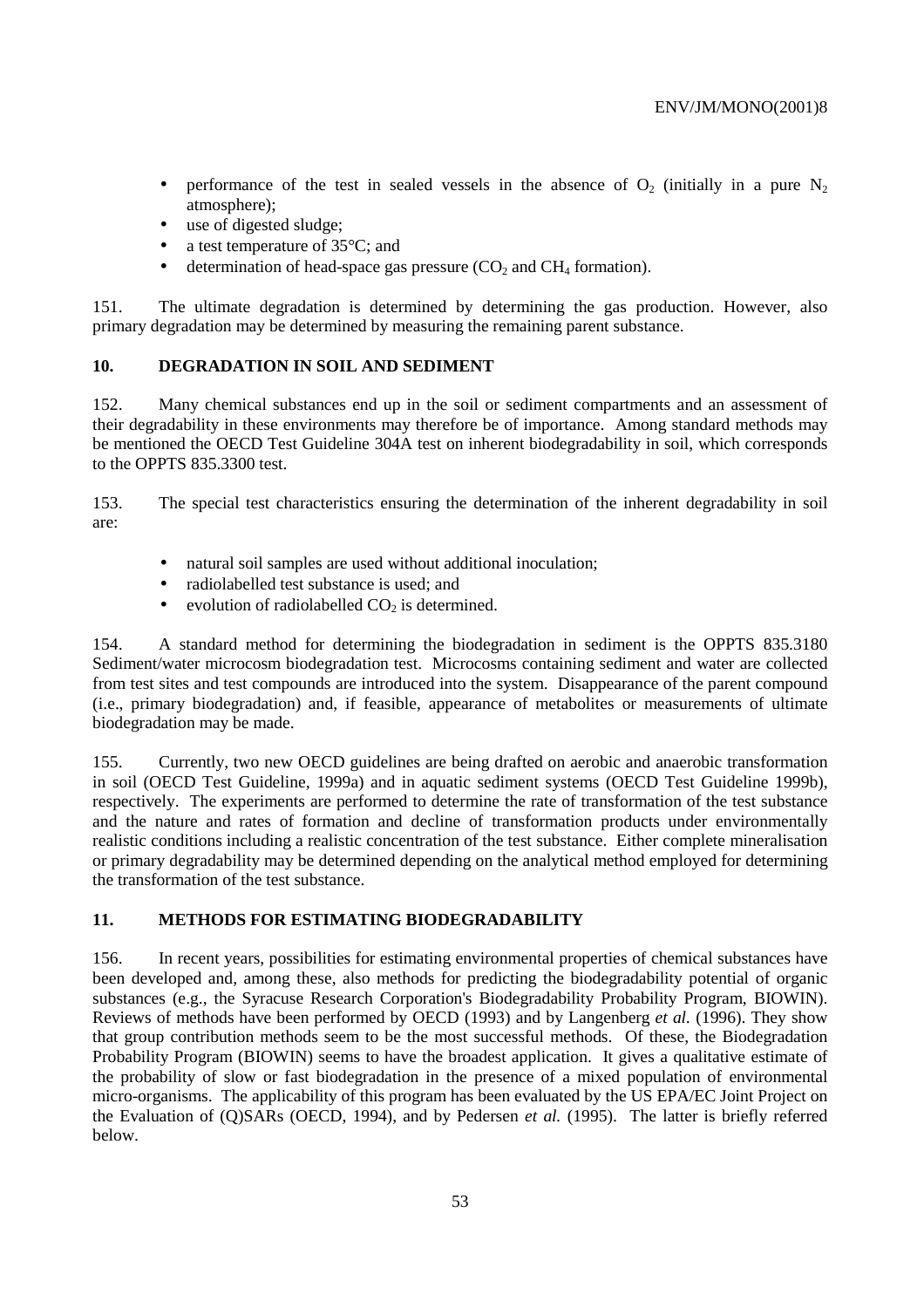157. A validation set of experimentally determined biodegradation data was selected among the data from MITI (1992), but excluding substances for which no precise degradation data were available and substances already used for development of the programme. The validation set then consisted of 304 substances. The biodegradability of these substances were estimated by use of the programme's non-linear estimation module (the most reliable) and the results compared with the measured data. 162 substances were predicted to degrade "fast", but only 41 (25%) were actually readily degradable in the MITI I test. 142 substances were predicted to degrade "slowly", which was confirmed by 138 (97%) substances being not readily degradable in the MITI I test. Thus, it was concluded that the programme may be used for classification purposes only when no experimental degradation data can be obtained, and when the programme predicts a substance to be degraded "slowly". In this case, the substance can be regarded as not rapidly degradable.

158. The same conclusion was reached in the US EPA/EC Joint Project on the Evaluation of (Q)SARs by use of experimental and QSAR data on new substances notified in the EU. The evaluation was based on an analysis of QSAR predictions on 115 new substances also tested experimentally in ready biodegradability tests. Only 9 of the substances included in this analysis were readily biodegradable. The employed QSAR methodology is not fully specified in the final report of the Joint US EPA/EC project (OECD, 1994), but it is likely that the majority of predictions were made by using methods which later have been integrated in the Biodegradation Probability Program.

159. Also in the EU TGD (EC, 1996) it is recommended that estimated biodegradability by use of the Biodegradation Probability Program is used only in a conservative way, i.e., when the programme predicts fast biodegradation, this result should not be taken into consideration, whereas predictions of slow biodegradation may be considered (EC, 1996).

160. Thus, the use of results of the Biodegradability Probability Program in a conservative way may fulfil the needs for evaluating biodegradability of some of the large number of substances for which no experimental degradation data are available.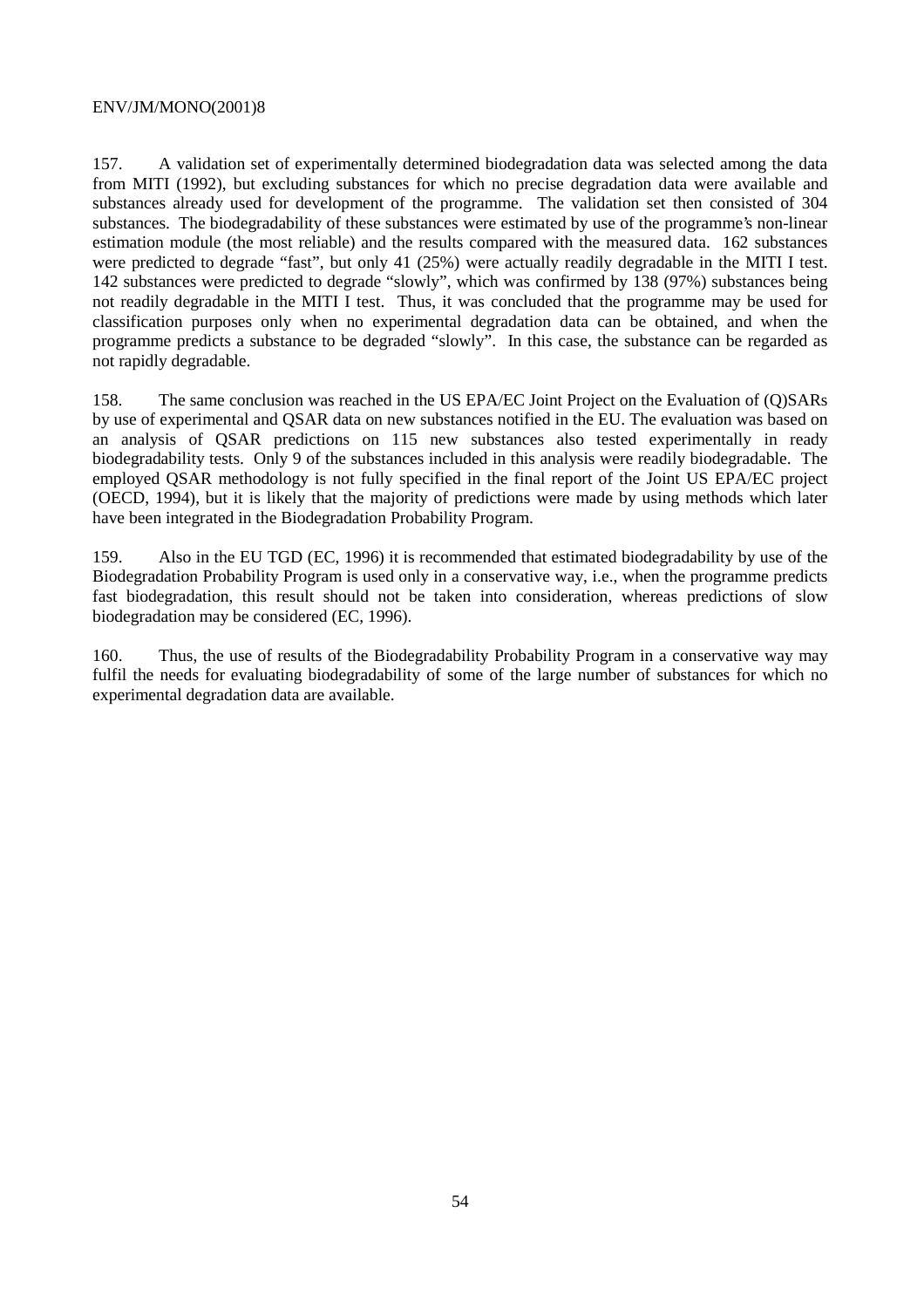# **ANNEX 4.II**

## **FACTORS INFLUENCING DEGRADABILITY IN THE AUQATIC ENVIRONMENT**

161. The OECD classification criteria are considering the hazards to the aquatic environment only. However, the hazard classification is primarily based on data prepared by conduction of tests under laboratory conditions that only seldom are similar to the conditions in the environment. Thus, the interpretation of laboratory test data for prediction of the hazards in the aquatic environment should be considered.

162. Interpretation of test results on biodegradability of organic substances has been considered in the OECD Detailed Review Paper on Biodegradability Testing (OECD, 1995).

163. The conditions in the environment are typically very different from the conditions in the standardised test systems, which make the extrapolation of degradation data from laboratory tests to the environment difficult. Among the differences, the following have significant influence on the degradability:

- Organism related factors (presence of competent micro-organisms);
- Substrate related factors (concentration of the substance and presence of other substrates); and
- Environment related factors (physico-chemical conditions, presence of nutrients, bioavailability of the substance).

164. These aspects will be discussed further below.

## **1. PRESENCE OF COMPETENT MICRO-ORGANISMS**

165. Biodegradation in the aquatic environment is dependent on the presence of competent microorganisms in sufficient numbers. The natural microbial communities consist of a very diverse biomass and when a 'new' substance is introduced in a sufficiently high concentration, the biomass may be adapted to degrade this substance. Frequently, the adaptation of the microbial population is caused by the growth of specific degraders that by nature are competent to degrade the substance. However, also other processes as enzyme induction, exchange of genetic material and development of tolerance to toxicity may be involved.

166. Adaptation takes place during a "lag" phase, which is the time period from the onset of the exposure until a significant degradation begins. It seems obvious that the length of the lag phase will depend on the initial presence of competent degraders. This will again depend on the history of the microbial community, i.e., whether the community formerly has been exposed to the substance. This means that when a xenobiotic substance has been used and emitted ubiquitously in a number of years, the likelihood of finding competent degraders will increase. This will especially be the case in environments receiving emissions as e.g., biological wastewater treatment plants. Often more consistent degradation results are found in tests where inocula from polluted waters are used compared to tests with inocula from unpolluted water (OECD, 1995; Nyholm and Ingerslev, 1997).

167. A number of factors determine whether the potential for adaptation in the aquatic environment is comparable with the potential in laboratory tests. Among other things adaptation depends on:

- initial number of competent degraders in the biomass (fraction and number);
- presence of surfaces for attachment;
- concentration and availability of substrate; and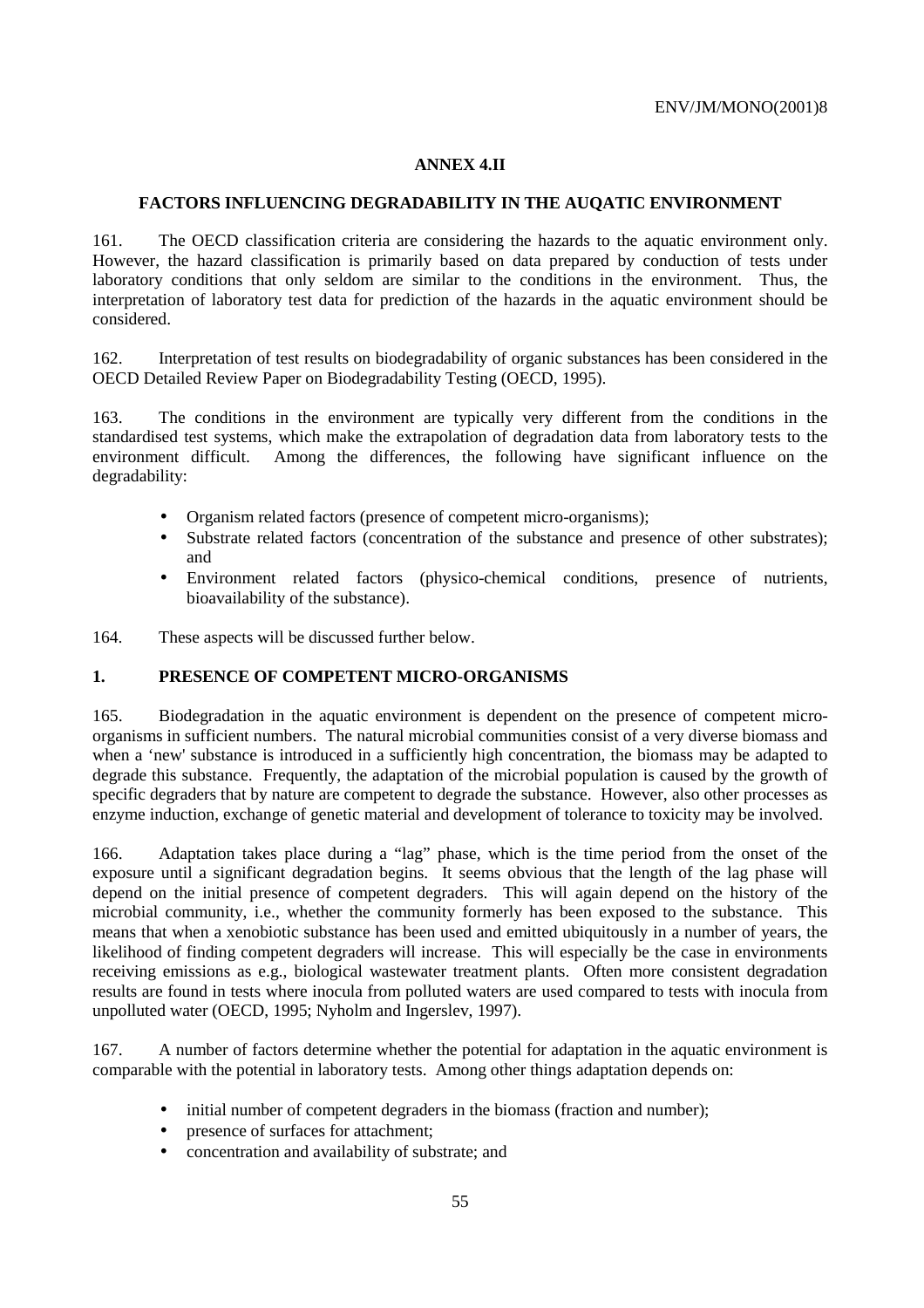• presence of other substrates.

168. The length of the lag phase depends on the initial number of competent degraders and, for toxic substances, the survival and recovery of these. In standard ready biodegradability tests, the inoculum is sampled in sewage treatment plants. As the load with pollutants is normally higher than in the environment, both the fraction and the number of competent degraders may be higher than in the less polluted aquatic environment. It is, however, difficult to estimate how much longer the lag phase will be in the aquatic environment than in a laboratory test due to the likely lower initial number of competent degraders.

169. Over long periods of time, the initial concentration of competent degraders is not important as they will grow up when a suitable substrate is present in sufficient concentrations. However, if the degradability in a short period of time is of concern, the initial concentration of competent degrading micro-organisms should be considered (Scow, 1982).

170. The presence of flocs, aggregates and attached micro-organisms may also enhance adaptation by e.g., development of microbial niches with consortia of micro-organisms. This is of importance when considering the capability of adaptation in the diverse environments in sewage treatment plants or in sediment or soil. However, the total number of micro-organisms in ready biodegradability tests and in the aquatic environment are of the same orders of magnitude  $(10^4$ - $10^8$  cells/mL in ready biodegradability tests and 10<sup>3</sup>-10<sup>6</sup> cells/mL or more in surface water (Scow, 1982). Thus, this factor is probably of minor importance.

171. When discussing the extrapolation to environmental conditions it may be valuable to discriminate between oligotrophic and eutrophic environments. Micro-organisms thriving under oligotrophic conditions are able to mineralise organic substrates at low concentrations (fractions of mg C/L), and they normally have a greater affinity for the substrate but lower growth rates and higher generation times than eutrophic organisms (OECD, 1995). Moreover, oligotrophs are unable to degrade chemicals in concentrations higher than 1 mg/L and may even be inhibited at high concentrations. Opposite to that, eutrophs require higher substrate concentrations before mineralisation begins and they thrive at higher concentrations than oligotrophs. Thus, the lower threshold limit for degradation in the aquatic environment will depend on whether the microbial population is an oligotroph or an eutroph population. It is, however, not clear whether oligotrophs and eutrophs are different species or whether there is only an oligotrophic and an eutrophic way of life (OECD, 1995). Most pollutants reach the aquatic environment directly through discharge of wastewater and consequently, these recipients are mostly eutrophic.

172. From the above discussion it may thus be concluded that the chance of presence of competent degraders is greatest in highly exposed environments, i.e., in environments continuously receiving substances (which more frequently occurs for high production volume chemicals than for low production volume chemicals). These environments are often eutrophic and therefore, the degradation may require relatively high concentrations of substances before onset. On the other hand, in pristine waters competent species may be lacking, especially species capable of degradation of chemicals only occasionally released as low production volume chemicals.

# **2. SUBSTRATE RELATED FACTORS**

## **2.1 Concentration of test substance**

173. In most laboratory tests, the test substance is applied in very high concentrations (2-100 mg/L) compared to the concentrations in the lower µg/L range that may be expected in the aquatic environment. In general, growth of micro-organisms is not supported when a substrate is present in concentrations below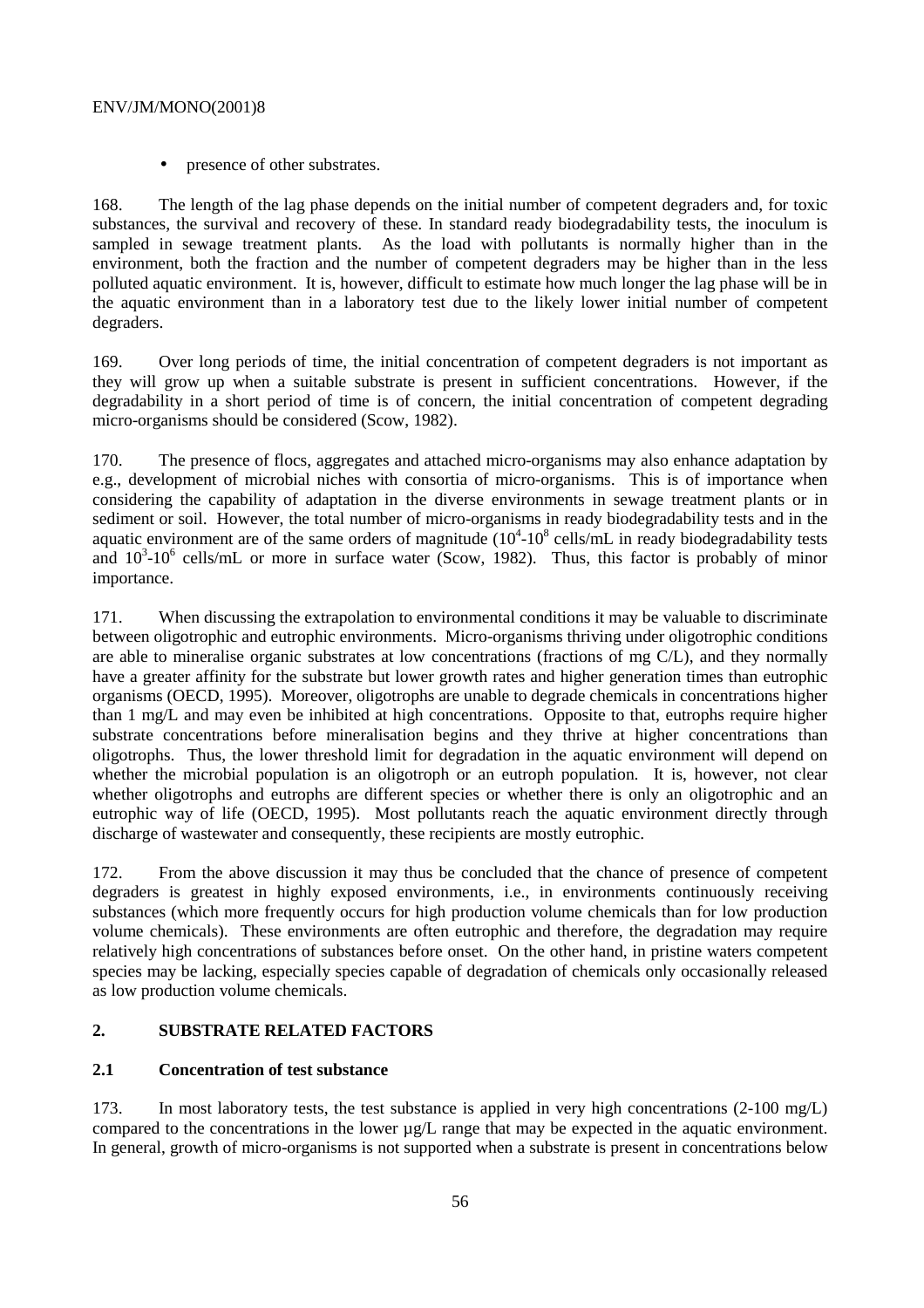a threshold level of around 10  $\mu$ g/L and at lower concentrations, even the energy requirement for maintenance is not met (OECD, 1995). The reason for this lower threshold level is possibly a lack of sufficient stimulus to initiate an enzymatic response (Scow, 1982). This means in general that the concentrations of many substances in the aquatic environment are at a level where they can only hardly be the primary substrate for degrading micro-organisms.

174. Moreover, the degradation kinetics depends on substance concentration  $(S_0)$  compared with the saturation constant  $(K_s)$  as described in the Monod equation. The saturation constant is the concentration of the substrate resulting in a specific growth rate of 50% of the maximum specific growth rate. At substrate concentrations much lower than the saturation constant, which is the normal situation in most of the aquatic environment, the degradation can be described by first order or logistic kinetics (OECD, 1995). When a low density of micro-organisms (lower than  $10^3$ - $10^5$  cells/mL) prevails (e.g., in oligotrophic waters), the population grows at ever decreasing rates which is typical of logistic kinetics. At a higher density of micro-organisms (e.g., in eutrophic waters), the substrate concentration is not high enough to support growth of the cells and first order kinetics apply, i.e., the degradation rate is proportional with the substance concentration. In practice, it may be impossible to distinguish between the two types of degradation kinetics due to uncertainty of the data (OECD, 1995).

175. In conclusion, substances in low concentrations (i.e., below 10 µg/L) are probably not degraded as primary substrates in the aquatic environment. At higher concentrations, readily degradable substances will probably be degraded as primary substrates in the environment at a degradation rate more or less proportional with the concentration of the substance. The degradation of substances as secondary substrates is discussed below.

## **2.2 Presence of other substrates**

176. In the standard tests, the test substance is applied as the sole substrate for the micro-organisms while in the environment, a large number of other substrates are present. In natural waters, concentrations of dissolved organic carbon are often found in the range  $1\n-10$  mg C/L, i.e., up to a factor 1000 higher than a pollutant. However, much of this organic carbon is relatively persistent with an increasing fraction of persistent matter the longer the distance from the shore.

177. Bacteria in natural waters are primarily nourishing on exudates from algae. These exudates are mineralised very quickly (within minutes) demonstrating that there is a high degradation potential in the natural micro-organism communities. Thus, as micro-organisms compete for the variety of substrates in natural waters, there is a selection pressure among micro-organisms resulting in growth of opportunistic species capable of nourishing on quickly mineralised substrates, while growth of more specialised species is suppressed. Experiences from isolation of bacteria capable of degrading various xenobiotics have demonstrated that these organisms are often growing relatively slowly and survive on complex carbon sources in competition with more rapidly growing bacteria. When competent micro-organisms are present in the environment, their numbers may increase if the specific xenobiotic substrate is continuously released and reach a concentration in the environment sufficient to support growth. However, most of the organic pollutants in the aquatic environment are present in low concentrations and will only be degraded as secondary substrates not supporting growth.

178. On the other hand, the presence of quickly mineralised substrates in higher concentrations may facilitate an initial transformation of the xenobiotic molecule by co-metabolism. The co-metabolised substance may then be available for further degradation and mineralisation. Thus, the presence of other substrates may increase the possibilities for a substance to be degraded.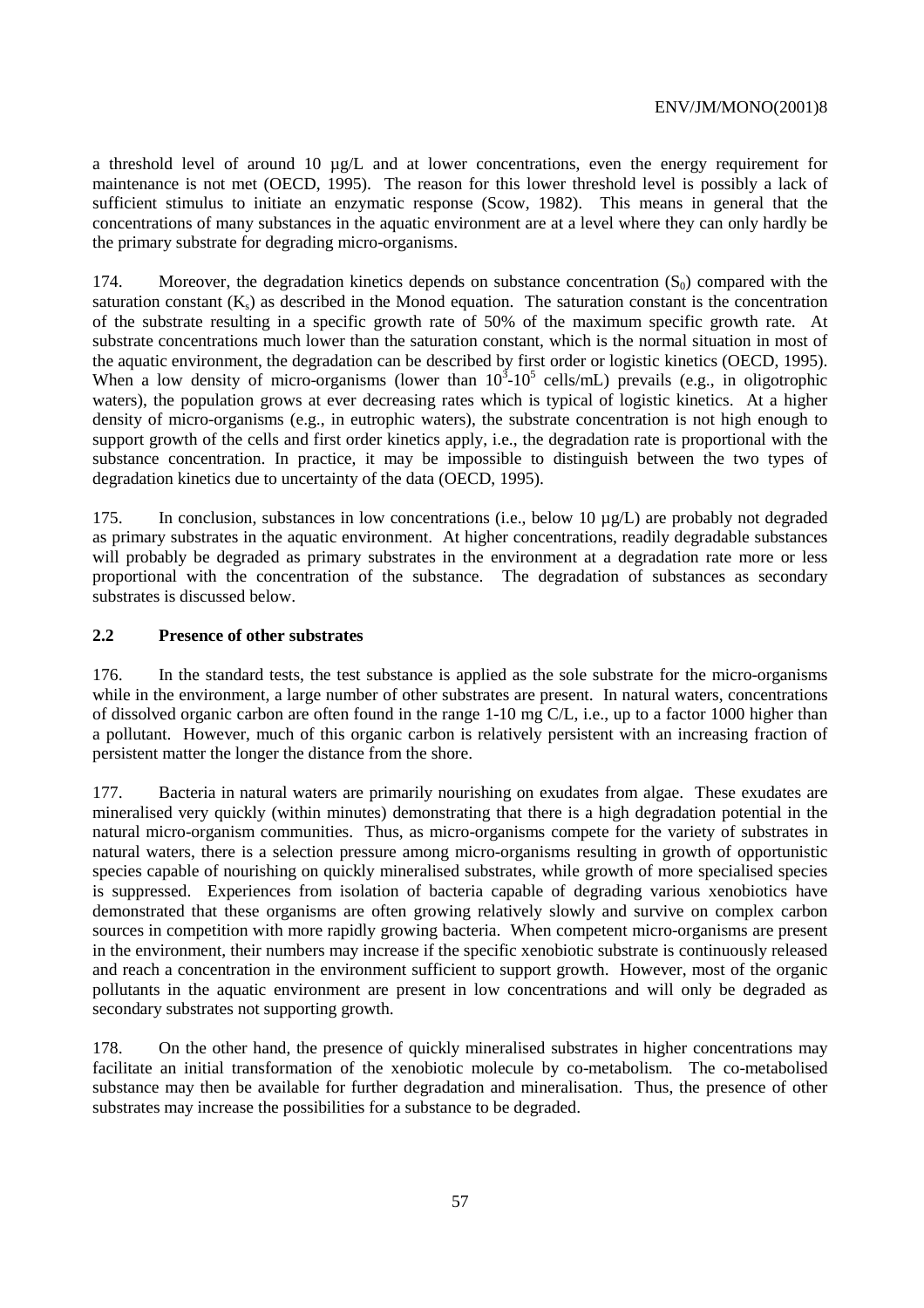179. It may then be concluded that the presence of a variety of substrates in natural waters and among them quickly mineralised substrates, may on the one hand cause a selection pressure suppressing growth of micro-organisms competent of degrading micro-pollutants. On the other hand it may facilitate an increased degradation by an initial co-metabolism followed by a further mineralisation. The relative importance of these processes under natural conditions may vary depending on both the environmental conditions and the substance and no generalisation can yet be established.

# **3. ENVIRONMENT RELATED FACTORS**

180. The environmental variables control the general microbial activity rather than specific degradation processes. However, the significance of the influence varies between different ecosystems and microbial species (Scow, 1982).

# **3.1 Redox potential**

181. One of the most important environment related factors influencing the degradability is probably the presence of oxygen. The oxygen content and the related redox potential determines the presence of different types of micro-organisms in aquatic environments with aerobic organisms present in the water phase, in the upper layer of sediments and in parts of sewage treatment plants, and anaerobic organisms present in sediments and parts of sewage treatment plants. In most parts of the water phase, aerobic conditions are prevailing and the prediction of the biodegradability should be based on results from aerobic tests. However, in some aquatic environments the oxygen content may be very low in periods of the year due to eutrophication and the following decay of produced organic matter. In these periods, aerobic organisms will not be able to degrade the chemical, but anaerobic processes may take over if the chemical is degradable under anaerobic conditions.

## **3.2 Temperature**

182. Another important parameter is the temperature. Most laboratory tests are performed at 20-25°C (standard aerobic ready biodegradability tests), but anaerobic tests may be performed at 35°C as this better mimics the conditions in a sludge reactor. Microbial activity is found in the environment at temperatures ranging from below  $0^{\circ}$ C to 100 $^{\circ}$ C. However, optimum temperatures are probably in the range from 10 $^{\circ}$ C to 30°C and roughly, the degradation rate doubles for every 10°C increase of temperature in this range (de Henau, 1993). Outside this optimum range the activity of the degraders is reduced drastically although some specialised species (termo- and psycrophilic bacteria) may thrive. When extrapolating from laboratory conditions, it should be considered that some aquatic environments are covered by ice in substantial periods of the year and that only minor or even no degradation can be expected during the winter season.

## **3.3 pH**

183. Active micro-organisms are found in the entire pH range found in the environment. However, for bacteria as a group, slightly alkaline conditions favour the activity and the optimum pH range is 6-8. At a pH lower than 5, the metabolic activity in bacteria is significantly decreased. For fungi as a group, slightly acidic conditions favour the activity with an optimum pH range of 5-6 (Scow, 1982). Thus, an optimum for the degrading activity of micro-organisms will probably be within the pH range of 5-8, which is the range most often prevailing in the aquatic environment.

## **3.4 Presence of nutrients**

184. The presence of inorganic nutrients (nitrogen and phosphorus) is often required for microbial growth. However, these are only seldom the activity limiting factors in the aquatic environment where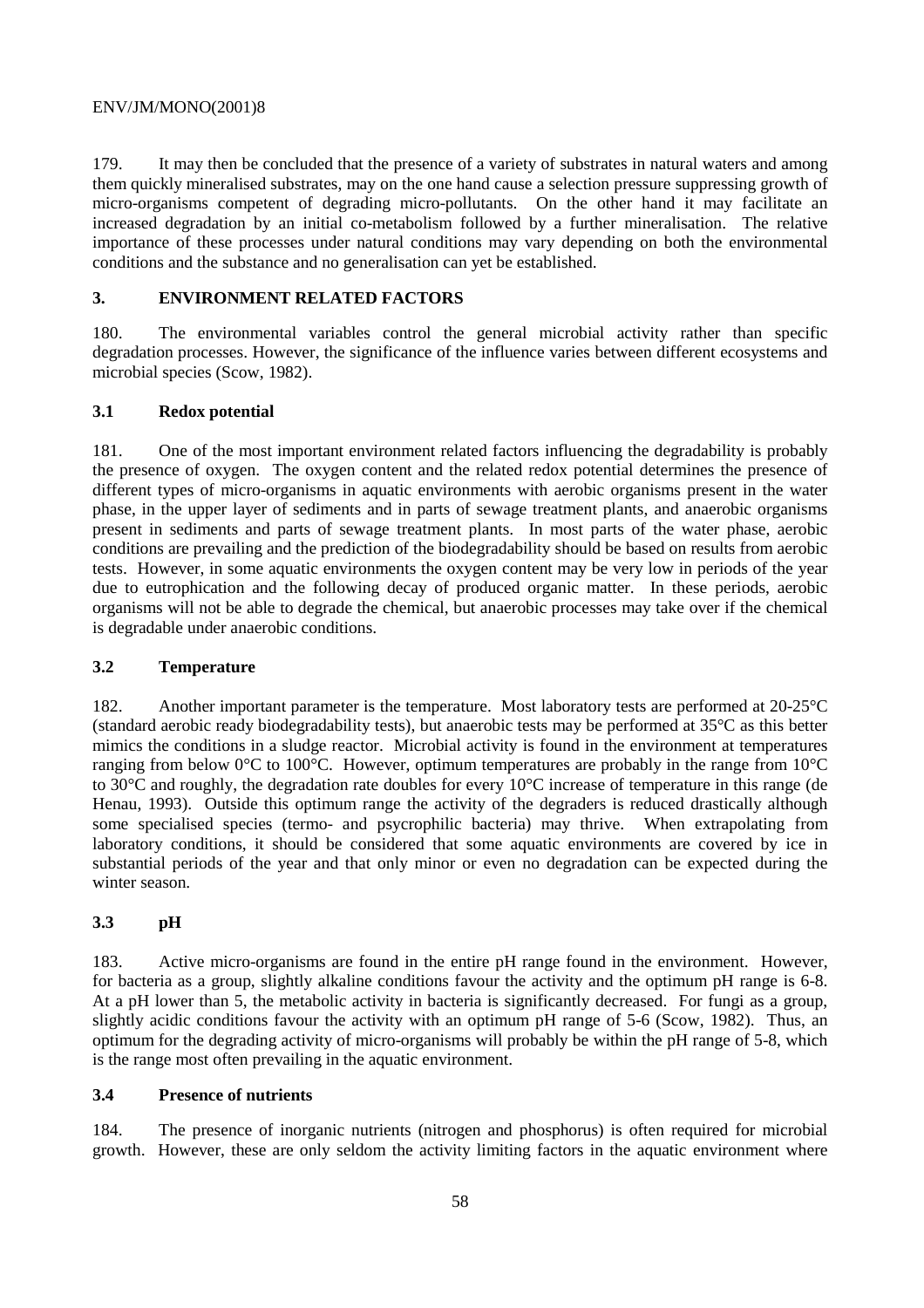growth of micro-organisms is often substrate limited. However, the presence of nutrient influences the growth of primary producers and then again the availability of readily mineralised exudates.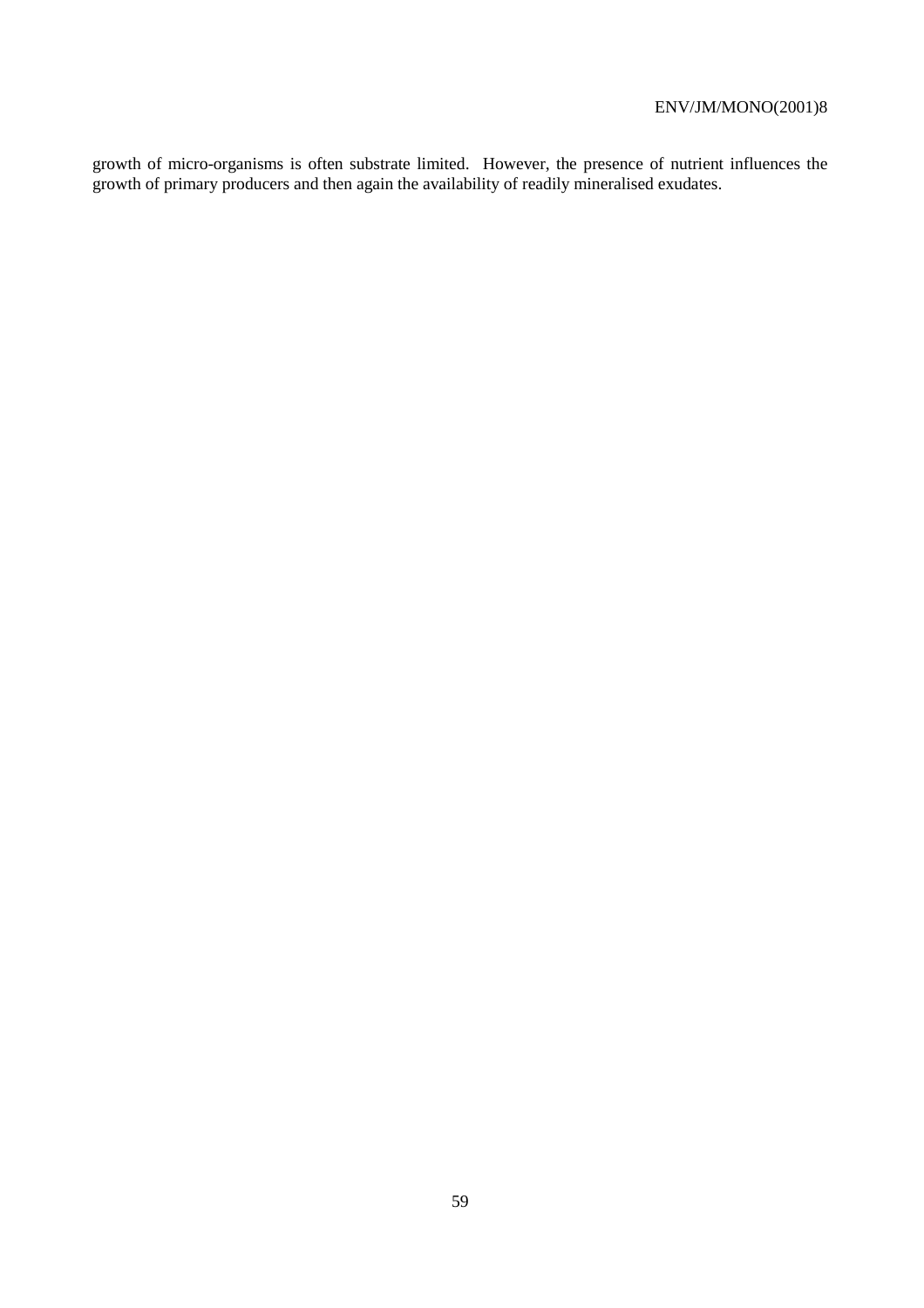# **ANNEX 4.III**

## **TEST GUIDELINES**

#### **185. Most of the guidelines mentioned are found in compilations from the organisation issuing them. The main references to these are:**

- EC guidelines: European Commission (1996). Classification, Packaging and Labelling of Dangerous Substances in the European Union. Part 2 – Testing Methods. European Commission. 1997. ISBN92-828-0076-8. (Homepage: http://ecb.ei.jrc.it/testing-methods/);
- ISO guidelines: Available from the national standardisation organisations or ISO (Homepage: http://www.iso.ch/);
- OECD guidelines for the testing of chemicals. OECD. Paris. 1993 with regular updates (Homepage: http://www.oecd.org/ehs/test/testlist.htm);
- OPPTS guidelines: US-EPA's homepage: http://www.epa.gov/opptsfrs/home/guidelin.htm;
- ASTM : ASTM's homepage: http://www.astm.org. Further search via "standards".

ASTM E 1196-92.

ASTM E 1279-89(95) Standard test method for biodegradation by a shake-flask die-away method.

ASTM E 1625-94 Standard test method for determining biodegradability of organic chemicals in semicontinuous activated sludge (SCAS).

EC C.4. A to F: Determination of ready biodegradability. Directive 67/548/EEC, AnnexV. (1992).

EC C.5. Degradation: biochemical oxygen demand. Directive 67/548/EEC, AnnexV. (1992).

EC C.7. Degradation: abiotic degradation: hydrolysis as a function of pH. Directive 67/548/EEC, AnnexV. (1992).

EC C.9. Biodegradation: Zahn-Wellens test. Directive 67/548/EEC, AnnexV. (1988).

EC C.10. Biodegradation: Activated sludge simulation tests. Directive 67/548/EEC, AnnexV. (1998).

EC C.11. Biodegradation: Activated sludge respiration inhibition test. Directive 67/548/EEC, AnnexV.(1988).

EC C.12. Biodegradation: Modified SCAS test. Directive 67/548/EEC, AnnexV. (1998).

ISO 9408 (1991). Water quality - Evaluation in an aqueous medium of the "ultimate" biodegradability of organic compounds - Method by determining the oxygen demand in a closed respirometer.

ISO 9439 (1990). Water quality - Evaluation in an aqueous medium of the "ultimate" biodegradability of organic compounds - Method by analysis of released carbon dioxide.

ISO 9509 (1996). Water quality - Method for assessing the inhibition of nitrification of activated sludge micro-organisms by chemicals and wastewaters.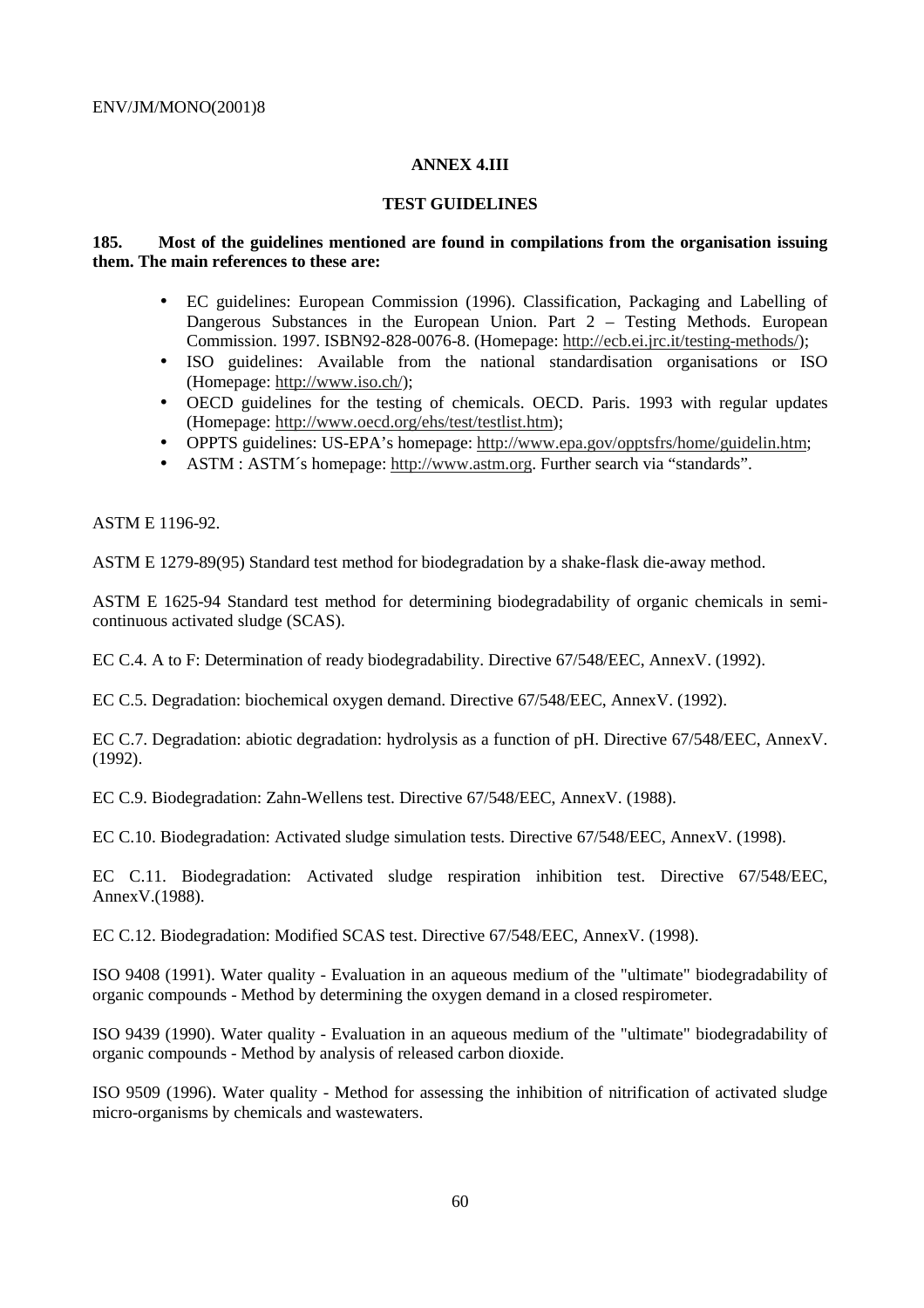ISO 9887 (1992). Water quality - Evaluation of the aerobic biodegradability of organic compounds in an aqueous medium - Semicontinuous activated sludge method (SCAS).

ISO 9888 (1991). Water quality - Evaluation of the aerobic biodegradability of organic compounds in an aqueous medium - Static test (Zahn-Wellens method).

ISO 10707 (1994). Water quality - Evaluation in an aqueous medium of the "ultimate" biodegradability of organic compounds - Method by analysis of biochemical oxygen demand (closed bottle test).

ISO 11348 (1997). Water quality - Determination of the inhibitory effect of water samples on the light emission of *Vibrio fischeri* (Luminescent bacteria test).

ISO 11733 (1994). Water quality - Evaluation of the elimination and biodegradability of organic compounds in an aqueous medium - Activated sludge simulation test.

ISO 11734 (1995). Water quality - Evaluation of the "ultimate" anaerobic biodegradability of organic compounds in digested sludge - Method by measurement of the biogas production.

ISO/DIS 14592 .(1999) Water quality - Evaluation of the aerobic biodegradability of organic compounds at low concentrations in water. Part 1: Shake flask batch test with surface water or surface water/sediment suspensions (22.11.1999).

OECD Test Guideline 111 (1981). Hydrolysis as a function of pH. OECD guidelines for testing of chemicals.

OECD Test Guideline 209 (1984). Activated sludge, respiration inhibition test. OECD guidelines for testing of chemicals.

OECD Test Guideline 301 (1992). Ready biodegradability. OECD guidelines for testing of chemicals.

OECD Test Guideline 302A (1981). Inherent biodegradability: Modified SCAS test. OECD guidelines for testing of chemicals.

OECD Test Guideline 302B (1992). Zahn-Wellens/EMPA test. OECD guidelines for testing of chemicals.

OECD Test Guideline 302C (1981). Inherent biodegradability: Modified MITI test (II). OECD guidelines for testing of chemicals.

OECD Test Guideline 303A (1981). Simulation test - aerobic sewage treatment: Coupled units test. OECD guidelines for testing of chemicals. Draft update available 1999.

OECD Test Guideline 304A (1981). Inherent biodegradability in soil. OECD guidelines for testing of chemicals.

OECD Test Guideline 306 (1992). Biodegradability in seawater. OECD guidelines for testing of chemicals.

OECD (1998b). Aerobic and anaerobic transformation in aquatic sediment systems. Draft proposal for a new guideline, December 1999.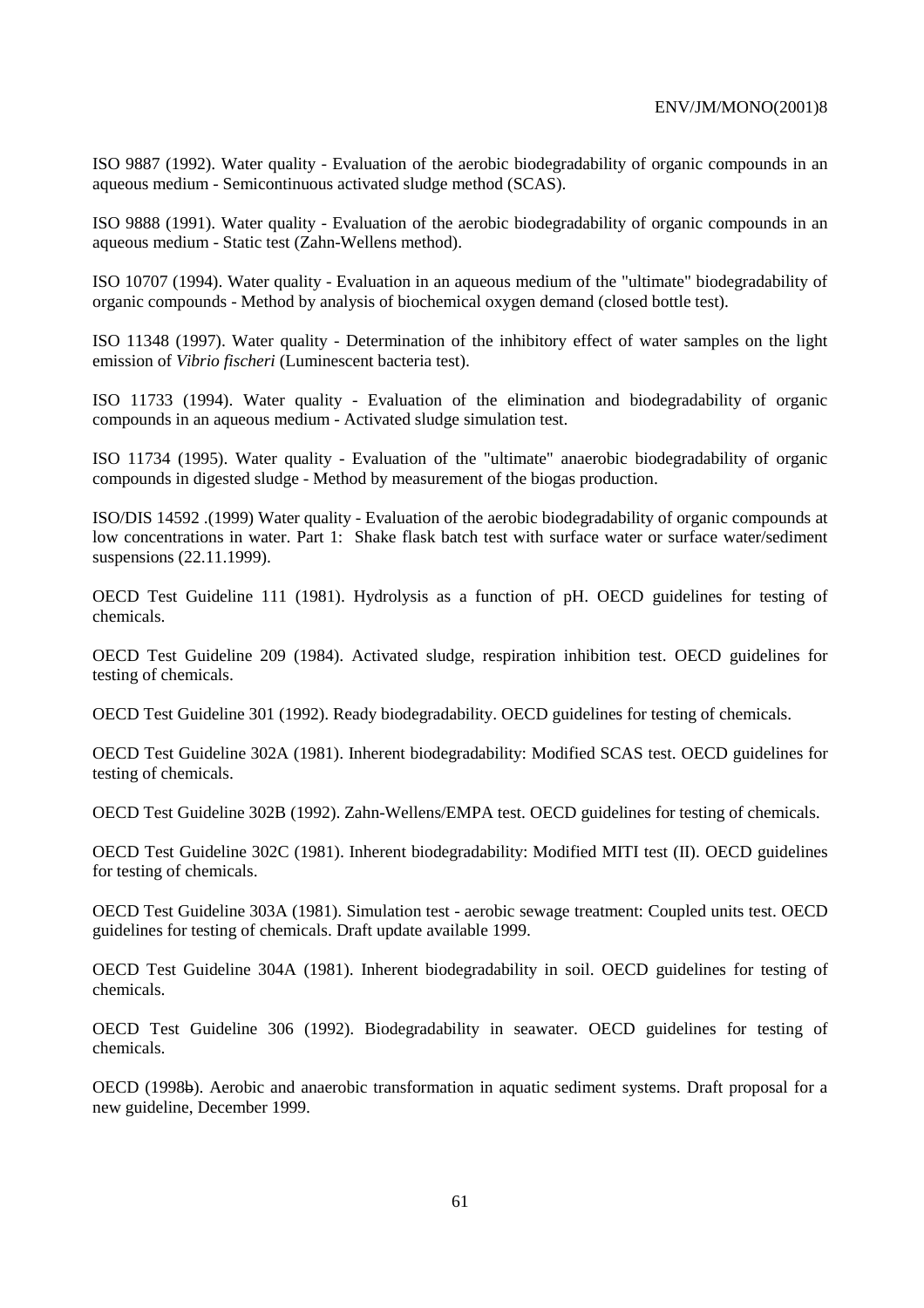OECD (1999). Aerobic and anaerobic transformation in soil. Final text of a draft proposal for a new guideline, October. 1999.

OECD (2000). Simulation test - Aerobic Transformation in Surface Water. Draft proposal for a new guideline, May 2000.

OPPTS 835.2110 Hydrolysis as a function of pH.

OPPTS 835.2130 Hydrolysis as a function of pH and temperature.

OPPTS 835.2210 Direct photolysis rate in water by sunlight.

OPPTS 835.3110 Ready biodegradability.

OPPTS 835.3170 Shake flask die-away test.

OPPTS 835.3180 Sediment/water microcosm biodegradability test.

OPPTS 835.3200 Zahn-Wellens/EMPA test.

OPPTS 835.3210 Modified SCAS test.

OPPTS 835.3300 Soil biodegradation.

OPPTS 835.3400 Anaerobic biodegradability of organic chemicals.

OPPTS 835.5270 Indirect photolysis screening test: Sunlight photolysis in waters containing dissolved humic substances.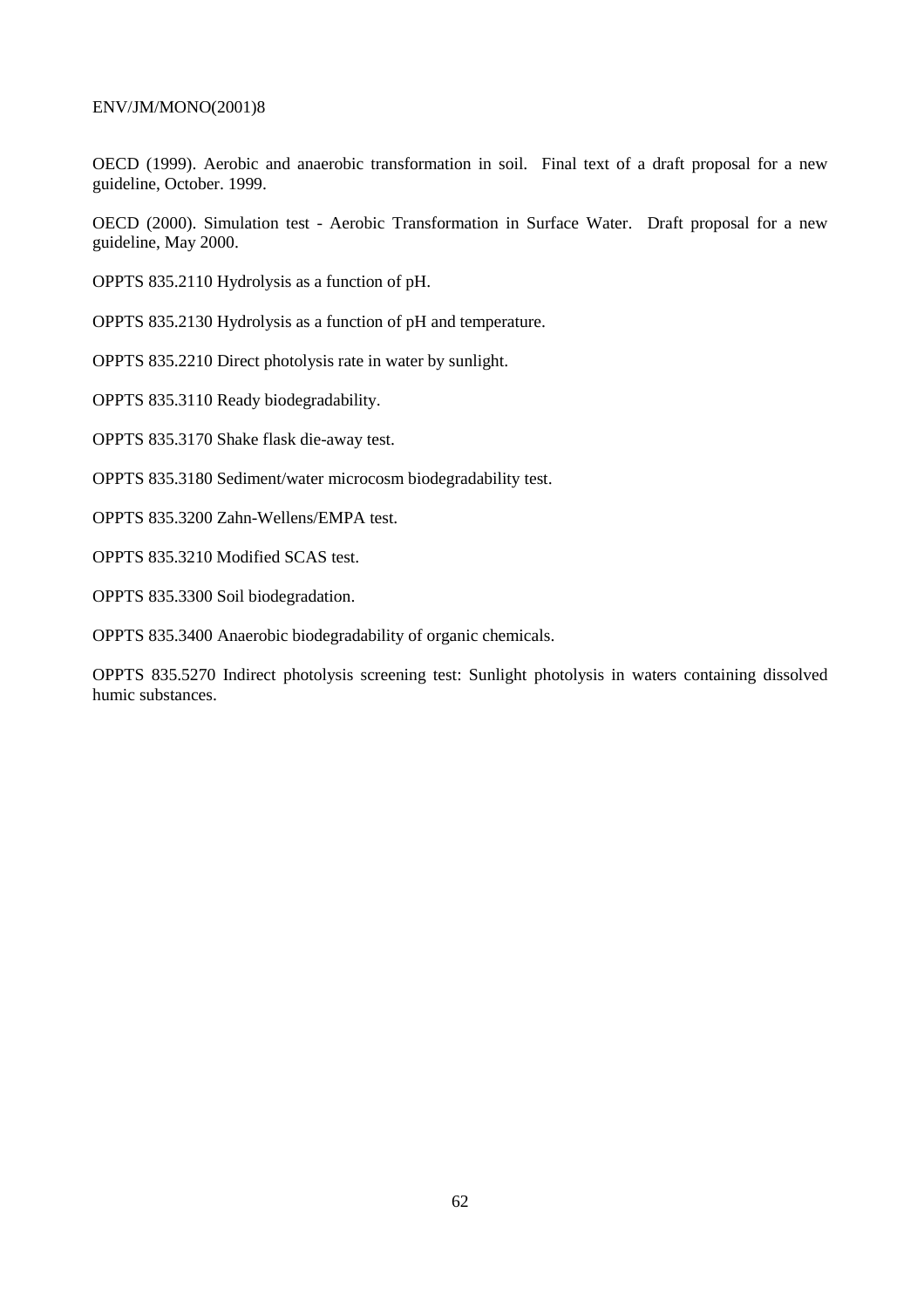#### **ANNEX 4.IV**

#### **REFERENCES**

Boesten J.J.T.I. & A.M.A. van der Linden (1991). Modeling the influence of sorption and transformation on pesticide leaching and persistence. *J. Environ. Qual.* 20, 425-435.

Boethling R.S., P.H. Howard, J.A. Beauman & M.E. Larosche (1995). Factors for intermedia extrapolation in biodegradability assessment. *Chemosphere* 30(4), 741-752.

de Henau H. (1993). Biodegradation. In: P. Calow. Handbook of Ecotoxicology, vol. I. Blackwell Scientific Publications, London. Chapter 18, pp. 355-377.

EC (1996). Technical guidance documents in support of the Commission Directive 93/67/EEC on risk assessment for new notified substances and the Commission Regulation (EC) No. 1488/94 on risk assessment for existing substances. European Commission, Ispra.

ECETOC (1998): QSARs in the Assessment of the Environmental Fate and Effects of Chemicals, Technical report No. 74. Brussels, June 1998.

Federle T.W., S.D. Gasior & B.A. Nuck (1997). Extrapolating mineralisation rates from the ready  $CO<sub>2</sub>$ screening test to activated sludge, river water, and soil. *Environmental Toxicology and Chemistry* 16, 127- 134.

Langenberg J.H., W.J.G.M. Peijnenburg & E. Rorije (1996). On the usefulness and reliability of existing QSBRs for risk assessment and priority setting. *SAR and QSAR in Environmental Research* 5, 1-16.

Loonen H., F. Lindgren, B. Hansen & W. Karcher (1996). Prediction of biodegradability from chemical structure. In: Peijnenburg W.J.G.M. & J. Damborsky (eds.). Biodegradability Prediction. Kluwer Academic Publishers.

MITI (1992). Biodegradation and bioaccumulation data on existing data based on the CSCL Japan. Japan chemical industry, Ecology-toxicology & information center. ISBN 4-89074-101-1.

Niemelä J (2000). Personal communication to OECD Environment Directorate, 20 March 2000.

Nyholm N., U.T. Berg & F. Ingerslev (1996). Activated sludge biodegradability simulation test. Danish EPA, Environmental Report No. 337.

Nyholm N. & F. Ingerslev (1997). Kinetic biodegradation tests with low test substance concentrations: Shake flask test with surface water and short term rate measurement in activated sludge. In: Hales S.G. (ed.). Biodegradation Kinetics: Generation and use of data for regulatory decision making. From the SETAC-Europe Workshop. Port- Sunlight. September 1996. pp. 101-115. SETAC-Europe, Brussels.

Nyholm N. & L. Toräng (1999). Report of 1998/1999 Ring-test: Shalke flask batch test with surface water or surface water / sediment suspensions. ISO/CD 14592-1 Water Quality- Evaluation of the aerobic biodegradability of organic compounds at low concentrations, ISO/TC 147/ SC5/WG4 Biodegradability.

OECD (1993). Structure-Activity Relationships for Biodegradation. OECD Environment Monographs No. 68. Paris 1993.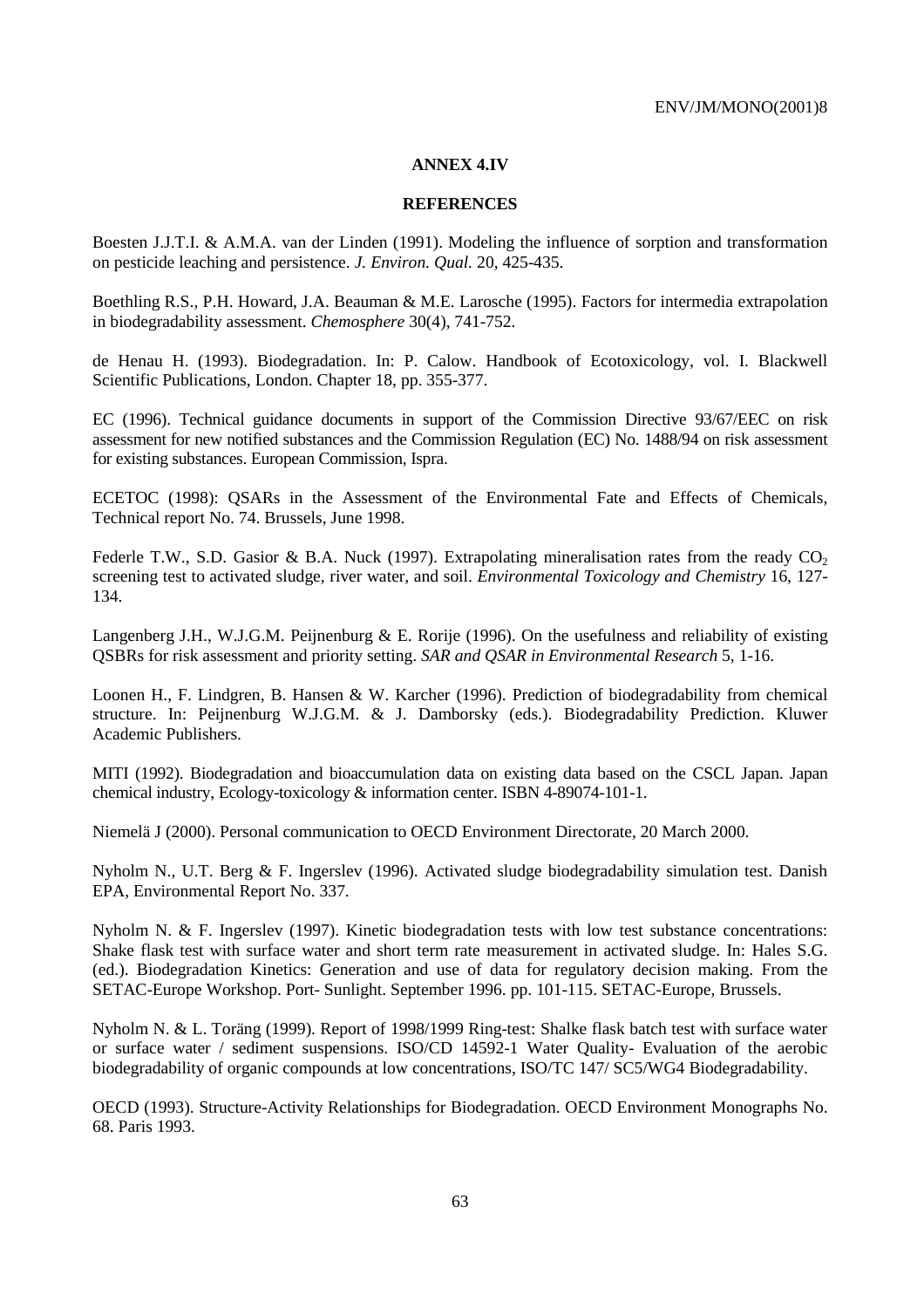OECD (1994): "US EPA/EC Joint Project on the Evaluation of (Quantitative) Structure Activity Relationships." OECD Environment Monograph No. 88. Paris.

OECD (1995). Detailed Review Paper on Biodegradability Testing. OECD Environmental Monograph No. 98. Paris.

OECD (1997). Guidance document on direct phototransformation of chemical in water. OECD/GD(97)21. Paris.

OECD (1998). Harmonized integrated hazard classification system for human health and environmental effects of chemical substances. Paris. http://www.oecd.org/ehs/Class/HCL6.htm.

Pedersen F., H. Tyle, J. R. Niemelä, B. Guttmann. L. Lander & A. Wedebrand (1995). Environmental Hazard Classification - data collection and interpretation guide for substances to be evaluated for classification as dangerous for the environment. Nordic Council of Ministers. 2nd edition. TemaNord 1995:581, 166 pp.

Schwarzenbach R.P., P.M. Gschwend & D.M. Imboden (1993). Environmental organic chemistry 1st ed. John Wiley & Sons, Inc. New York.

Scow K.M. (1982). Rate of biodegradation. In: Lyman W.J., W.F. Reehl & D.H. Rosenblatt (1982): Handbook of Chemical Property Estimation Methods Environmental Behaviour of Organic Compounds. American Chemical Society. Washington DC (ISBN 0-8412-1761-0). Chapter 9.

Struijs J. & R. van den Berg (1995). Standardized biodegradability tests: Extrapolation to aerobic environments. *Wat. Res.* 29(1), 255-262.

Syracuse Research Corporation. Biodegradation Probability Program (BIOWIN). Syracuse. N.Y. http://esc.syrres.com/~esc1/biodeg.htm.

Westermann P., B.K. Ahring & R.A. Mah (1989). Temperature compensation in *Methanosarcina barkeri* by modulation of hydrogen and acetate affinity. *Applied and Environmental Microbiology* 55(5), 1262- 1266.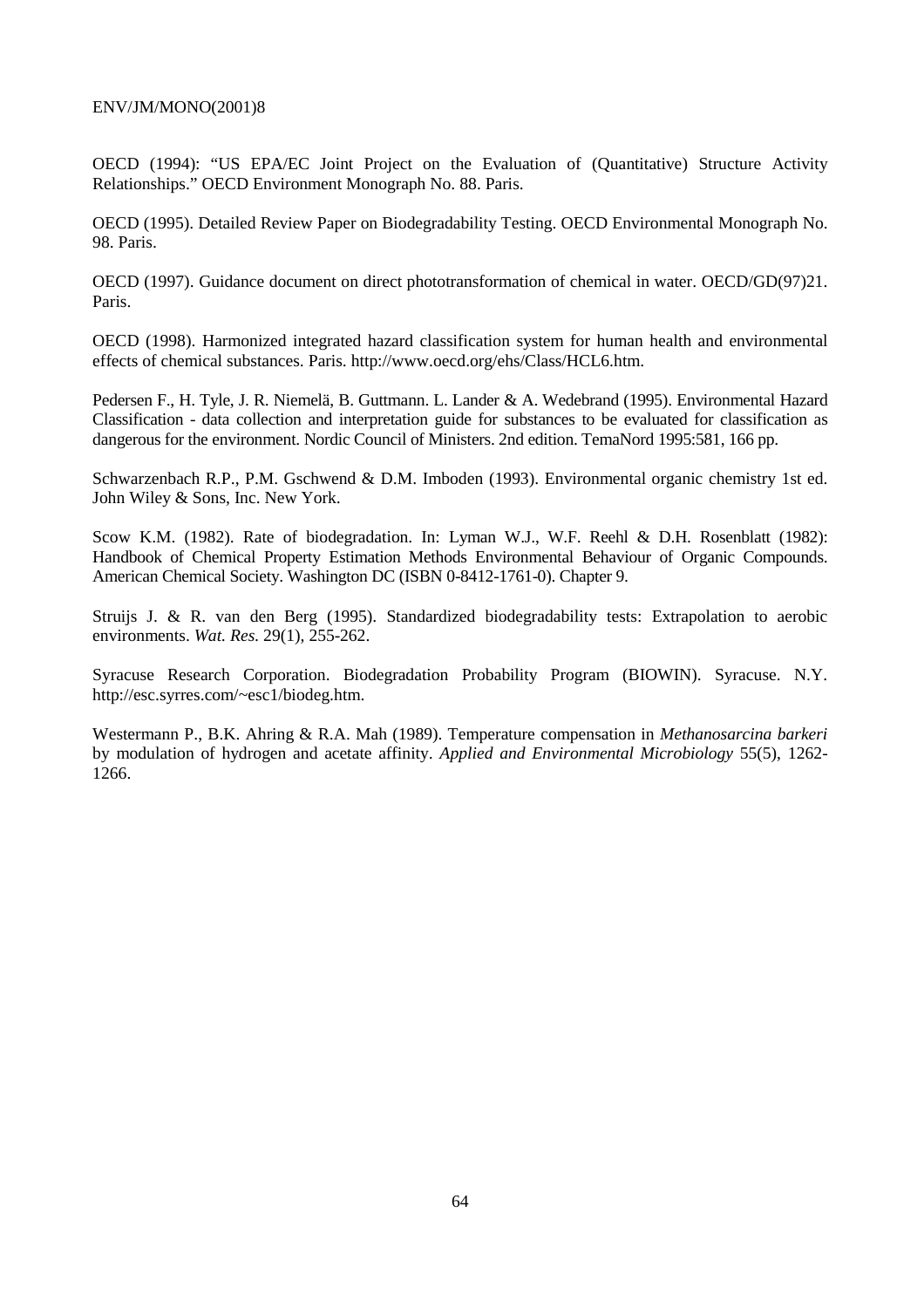# **5. BIOACCUMULATION**

# **5.1 INTRODUCTION**

186. Bioaccumulation is one of the important intrinsic properties of chemical substances that determine the potential environmental hazard. Bioaccumulation of a substance into an organism is not a hazard in itself, but bioconcentration and bioaccumulation will result in a body burden, which may or may not lead to toxic effects. In the harmonised integrated hazard classification system for human health and environmental effects of chemical substances (OECD, 1998), the wording "potential for bioaccumulation" is given. A distinction should, however, be drawn between bioconcentration and bioaccumulation. Here bioconcentration is defined as the net result of uptake, transformation, and elimination of a substance in an organism due to waterborne exposure, whereas bioaccumulation includes all routes of exposure (i.e., via air, water, sediment/soil, and food). Finally, biomagnification is defined as accumulation and transfer of substances via the food chain, resulting in an increase of internal concentrations in organisms on higher levels of the trophic chain (European Commission, 1996). For most organic chemicals uptake from water (bioconcentration) is believed to be the predominant route of uptake. Only for very hydrophobic substances does uptake from food becomes important. Also, the harmonised classification criteria use the bioconcentration factor (or the octanol/water partition coefficient) as the measure of the potential for bioaccumulation. For these reasons, the present guidance document only considers bioconcentration and does not discuss uptake via food or other routes.

187. Classification of a chemical substance is primarily based on its intrinsic properties. However, the degree of bioconcentration also depends on factors such as the degree of bioavailability, the physiology of test organism, maintenance of constant exposure concentration, exposure duration, metabolism inside the body of the target organism and excretion from the body. The interpretation of the bioconcentration potential in a chemical classification context therefore requires an evaluation of the intrinsic properties of the substance, as well as of the experimental conditions under which bioconcentration factor (BCF) has been determined. Based on the guide, a decision scheme for application of bioconcentration data or log Kow data for classification purposes has been developed. The emphasis of the present chapter is organic substances and organo-metals. Bioaccumulation of metals is also discussed in Chapter 7.

188. Data on bioconcentration properties of a substance may be available from standardised tests or may be estimated from the structure of the molecule. The interpretation of such bioconcentration data for classification purposes often requires detailed evaluation of test data. In order to facilitate this evaluation two additional annexes are enclosed. These annexes describe available methods (Annex 5.I) and factors influencing the bioconcentration potential (Annex 5.II). Finally, a list of standardised experimental methods for determination of bioconcentration and  $K_{ow}$  are attached (Annex 5.III) together with a list of references (Annex 5.IV).

## **5.2 INTERPRETATION OF BIOCONCENTRATION DATA**

189. Environmental hazard classification of a chemical substance is normally based on existing data on its environmental properties. Test data will only seldom be produced with the main purpose of facilitating a classification. Often a diverse range of test data is available which does not necessarily match the classification criteria. Consequently, guidance is needed on interpretation of existing test data in the context of hazard classification.

190. Bioconcentration of an organic substance can be experimentally determined in bioconcentration experiments, during which BCF is measured as the concentration in the organism relative to the concentration in water under steady-state conditions and/or estimated from the uptake rate constant  $(k<sub>l</sub>)$  and the elimination rate constant  $(k_2)$  (OECD 305, 1996). In general, the potential of an organic substance to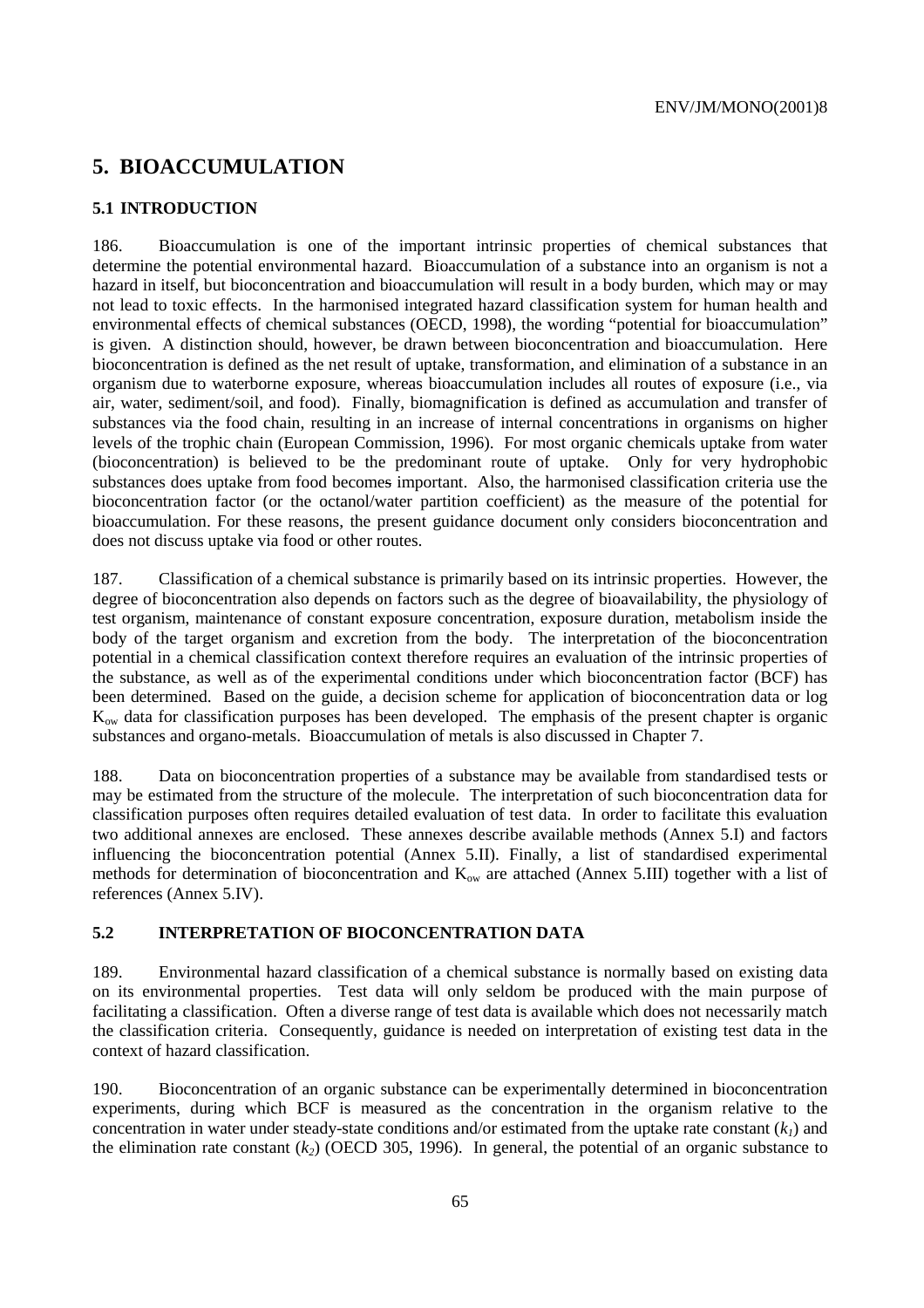bioconcentrate is primarily related to the lipophilicity of the substance. A measure of lipophilicity is the noctanol-water partition coefficient  $(K_{ow})$  which, for lipophilic non-ionic organic substances, undergoing minimal metabolism or biotransformation within the organism, is correlated with the bioconcentration factor. Therefore,  $K_{ow}$  is often used for estimating the bioconcentration of organic substances, based on the empirical relationship between log BCF and log  $\dot{K}_{ow}$ . For most organic substances, estimation methods are available for calculating the  $K_{ow}$ . Data on the bioconcentration properties of a substance may thus be (1) experimentally determined, (2) estimated from experimentally determined  $K_{ow}$ , or (3) estimated from  $K_{ow}$ values derived by use of Quantitative Structure Activity Relationships (QSARs). Guidance for interpretation of such data is given below together with guidance on assessment of chemical categories, which need special attention.

## **5.2.1 Bioconcentration factor (BCF)**

191. The bioconcentration factor is defined as the ratio on a weight basis between the concentration of the chemical in biota and the concentration in the surrounding medium, here water, at steady state. BCF can thus be experimentally derived under steady-state conditions, on the basis of measured concentrations. However, BCF can also be calculated as the ratio between the first-order uptake and elimination rate constants; a method which does not require equilibrium conditions.

192. Different test guidelines for the experimental determination of bioconcentration in fish have been documented and adopted, the most generally applied being the OECD test guideline (OECD 305, 1996).

193. Experimentally derived BCF values of high quality are ultimately preferred for classification purposes as such data override surrogate data, e.g.,  $K_{ow}$ .

194. High quality data are defined as data where the validity criteria for the test method applied are fulfilled and described, e.g., maintenance of constant exposure concentration; oxygen and temperature variations, and documentation that steady-state conditions have been reached, etc. The experiment will be regarded as a high-quality study, if a proper description is provided (e.g., by Good Laboratory Practice (GLP)) allowing verification that validity criteria are fulfilled. In addition, an appropriate analytical method must be used to quantify the chemical and its toxic metabolites in the water and fish tissue (see Annex 1 for further details).

195. BCF values of low or uncertain quality may give a false and too low BCF value; e.g., application of measured concentrations of the test substance in fish and water, but measured after a too short exposure period in which steady-state conditions have not been reached (cf. OECD 306, 1996, regarding estimation of time to equilibrium). Therefore, such data should be carefully evaluated before use and consideration should be given to using  $K_{ow}$  instead.

196. If there is no BCF value for fish species, high-quality data on the BCF value for other species may be used (e.g., BCF determined on blue mussel, oyster, scallop (ASTM E 1022-94)). Reported BCFs for microalgae should be used with caution.

197. For highly lipophilic substances, e.g., with log  $K_{ow}$  above 6, experimentally derived BCF values tend to decrease with increasing  $log K_{ow}$ . Conceptual explanations of this non-linearity mainly refer to either reduced membrane permeation kinetics or reduced biotic lipid solubility for large molecules. A low bioavailability and uptake of these substances in the organism will thus occur. Other factors comprise experimental artefacts, such as equilibrium not being reached, reduced bioavailability due to sorption to organic matter in the aqueous phase, and analytical errors. Special care should thus be taken when evaluating experimental data on BCF for highly lipophilic substances as these data will have a much higher level of uncertainty than BCF values determined for less lipophilic substances.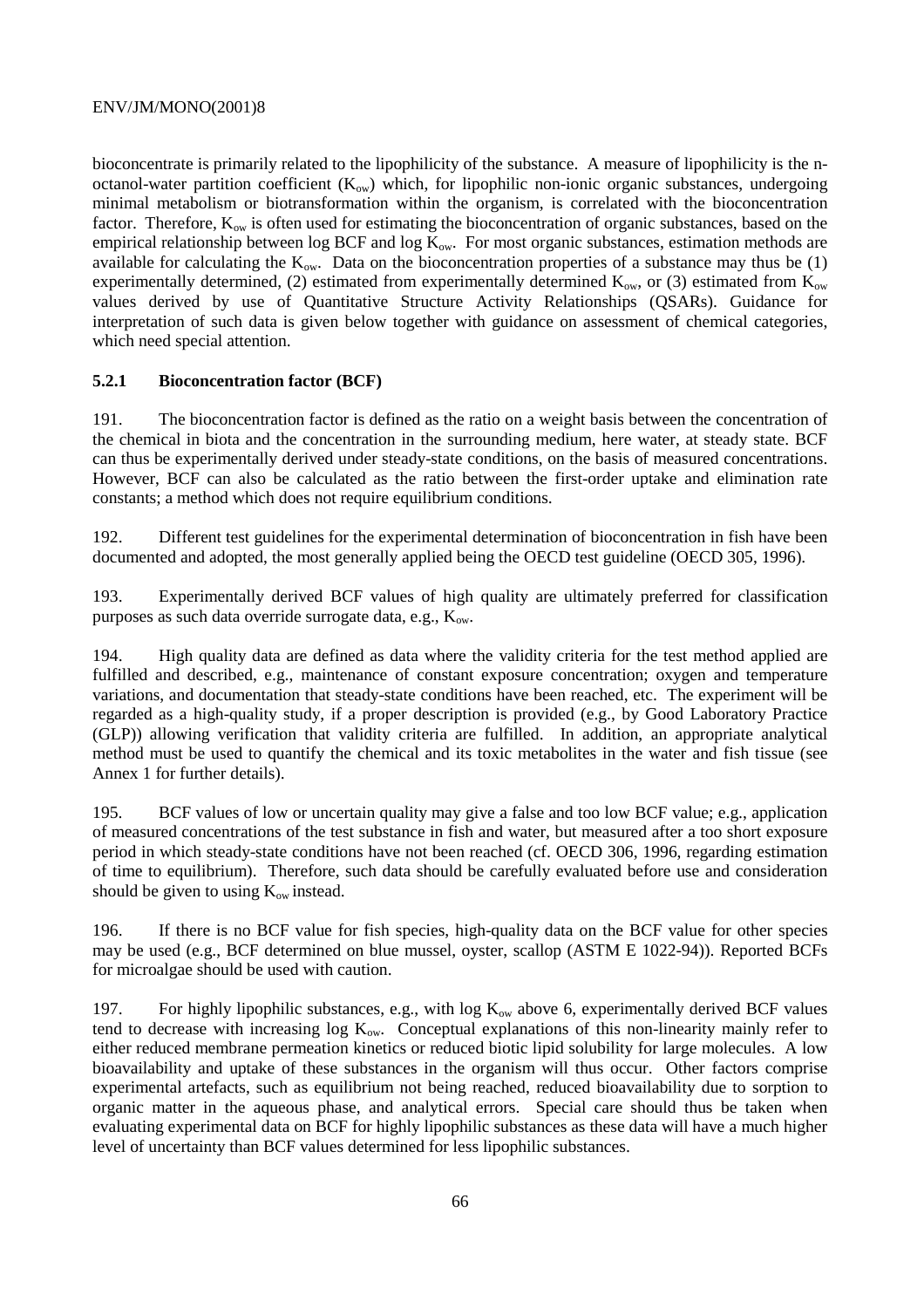#### *BCF in different test species*

198. BCF values used for classification are based on whole body measurements. As stated previously, the optimal data for classification are BCF values derived using the OECD 305 test method or internationally equivalent methods, which uses small fish. Due to the higher gill surface to weight ratio for smaller organisms than larger organisms, steady-state conditions will be reached sooner in smaller organisms than in larger ones. The size of the organisms (fish) used in bioconcentration studies is thus of considerable importance in relation to the time used in the uptake phase, when the reported BCF value is based solely on measured concentrations in fish and water at steady-state. Thus, if large fish, e.g., adult salmon, have been used in bioconcentration studies, it should be evaluated whether the uptake period was sufficiently long for steady state to be reached or to allow for a kinetic uptake rate constant to be determined precisely.

199. Furthermore, when using existing data for classification, it is possible that the BCF values could be derived from several different fish or other aquatic species (e.g., clams) and for different organs in the fish. Thus, to compare these data to each other and to the criteria, some common basis or normalisation will be required. It has been noted that there is a close relationship between the lipid content of a fish or an aquatic organism and the observed BCF value. Therefore, when comparing BCF values across different fish species or when converting BCF values for specific organs to whole body BCFs, the common approach is to express the BCF values on a common lipid content. If e.g., whole body BCF values or BCF values for specific organs are found in the literature, the first step is to calculate the BCF on a % lipid basis using the relative content of fat in the fish (cf. literature/test guideline for typical fat content of the test species) or the organ. In the second step the BCF for the whole body for a typical aquatic organism (i.e., small fish) is calculated assuming a common default lipid content. A default value of 5% is most commonly used (Pedersen *et al.*, 1995) as this represents the average lipid content of the small fish used in OECD 305 (1996).

200. Generally, the highest valid BCF value expressed on this common lipid basis is used to determine the wet weight based BCF-value in relation to the cut off value for BCF of 500 of the harmonised classification criteria.

#### *Use of radiolabelled substances*

201. The use of radiolabelled test substances can facilitate the analysis of water and fish samples. However, unless combined with a specific analytical method, the total radioactivity measurements potentially reflect the presence of the parent substance as well as possible metabolite(s) and possible metabolised carbon, which have been incorporated in the fish tissue in organic molecules. BCF values determined by use of radiolabelled test substances are therefore normally overestimated.

202. When using radiolabelled substances, the labelling is most often placed in the stable part of the molecule, for which reason the measured BCF value includes the BCF of the metabolites. For some substances it is the metabolite which is the most toxic and which has the highest bioconcentration potential. Measurements of the parent substance as well as the metabolites may thus be important for the interpretation of the aquatic hazard (including the bioconcentration potential) of such substances.

203. In experiments where radiolabelled substances have been used, high radiolabel concentrations are often found in the gall bladder of fish. This is interpreted to be caused by biotransformation in the liver and subsequently by excretion of metabolites in the gall bladder (Comotto *et al.*, 1979; Wakabayashi *et al.*, 1987; Goodrich *et al.*, 1991; Toshima *et al.*, 1992). When fish do not eat, the content of the gall bladder is not emptied into the gut, and high concentrations of metabolites may build up in the gall bladder. The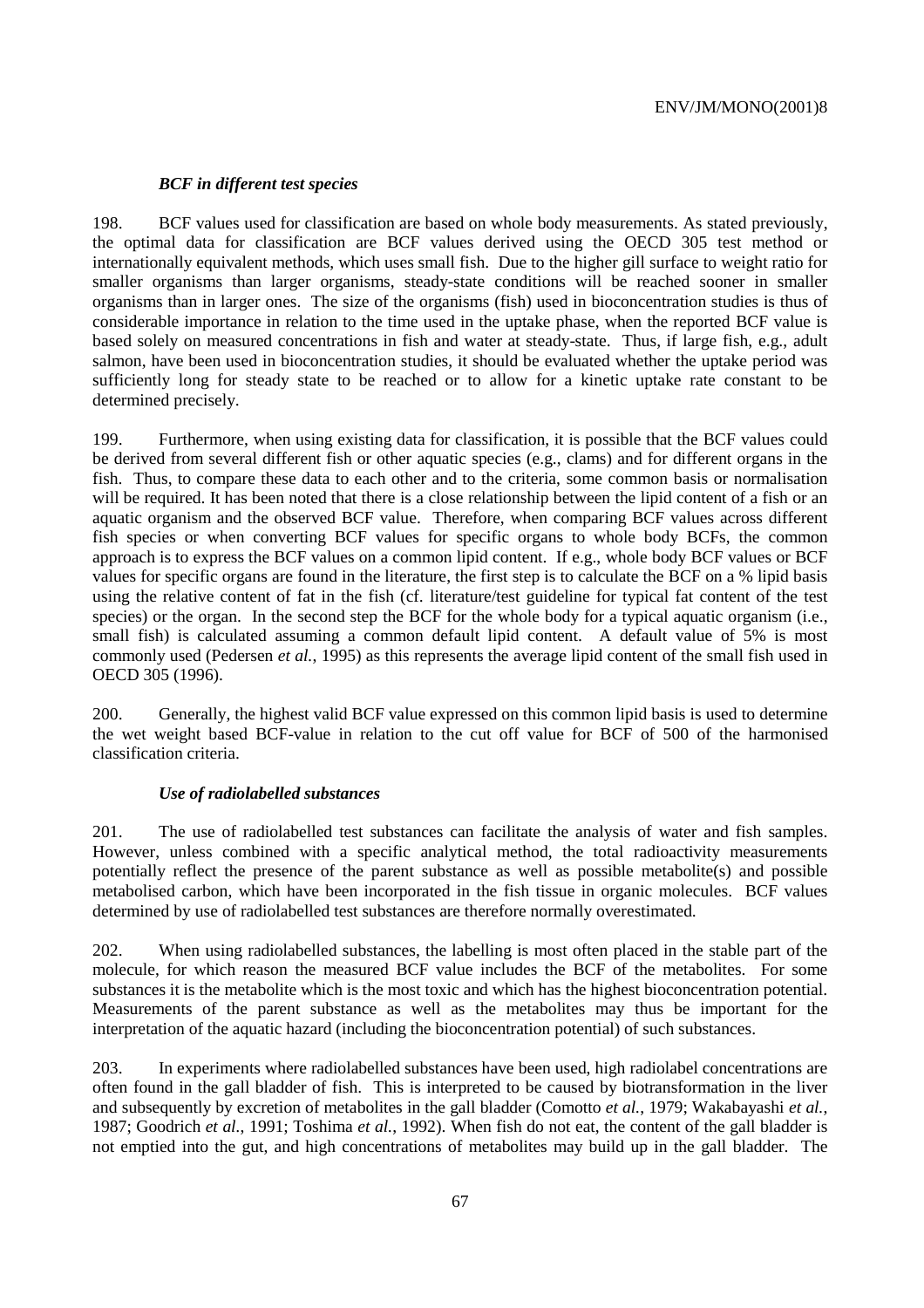feeding regime may thus have a pronounced effect on the measured BCF. In the literature many studies are found where radiolabelled compounds are used, and where the fish are not fed. As a result high concentrations of radioactive material are found in the gall bladder. In these studies the bioconcentration may in most cases have been overestimated. Thus when evaluating experiments, in which radiolabelled compounds are used, it is essential to evaluate the feeding regime as well.

204. If the BCF in terms of radiolabelled residues is documented to be  $\geq$  1000, identification and quantification of degradation products, representing  $\geq 10\%$  of total residues in fish tissues at steady-state, are for e.g., pesticides strongly recommended in the OECD guideline No. 305 (1996). If no identification and quantification of metabolites are available, the assessment of bioconcentration should be based on the measured radiolabelled BCF value. If, for highly bioaccumulative substances (BCF  $\geq$  500), only BCFs based on the parent compound and on radiolabelled measurements are available, the latter should thus be used in relation to classification.

#### **5.2.2** Octanol-water-partitioning coefficient (K<sub>ow</sub>)

205. For organic substances experimentally derived high-quality  $K_{ow}$  values, or values which are evaluated in reviews and assigned as the "recommended values", are preferred over other determinations of Kow. When no experimental data of high quality are available, validated Quantitative Structure Activity Relationships (QSARs) for log  $K_{ow}$  may be used in the classification process. Such validated QSARs may be used without modification to the agreed criteria if they are restricted to chemicals for which their applicability is well characterised. For substances like strong acids and bases, substances which react with the eluent, or surface-active substances, a QSAR estimated value of  $K_{ow}$  or an estimate based on individual *n*-octanol and water solubilities should be provided instead of an analytical determination of  $K_{ow}$  (EEC A.8., 1992; OECD 117, 1989). Measurements should be taken on ionizable substances in their non-ionised form (free acid or free base) only by using an appropriate buffer with pH below pK for free acid or above the pK for free base.

#### *Experimental determination of Kow*

206. For experimental determination of  $K_{ow}$  values, several different methods, Shake-flask, and HPLC, are described in standard guidelines, e.g., OECD Test Guideline 107 (1995); OECD Test Guideline 117 (1989); EEC A.8. (1992); EPA-OTS (1982); EPA-FIFRA (1982); ASTM (1993); the pH-metric method (OECD Test Guideline in preparation). The shake-flask method is recommended when the  $log K<sub>ow</sub>$ value falls within the range from –2 to 4. The shake-flask method applies only to essential pure substances soluble in water and *n*-octanol. For highly lipophilic substances, which slowly dissolve in water, data obtained by employing a slow-stirring method are generally more reliable. Furthermore, the experimental difficulties, associated with the formation of microdroplets during the shake-flask experiment, can to some degree be overcome by a slow-stirring method where water, octanol, and test compound are equilibrated in a gently stirred reactor. With the slow-stirring method (OECD Test Guideline in preparation) a precise and accurate determination of  $K_{ow}$  of compounds with log  $K_{ow}$  of up to 8.2 is allowed (OECD draft Guideline, 1998). As for the shake-flask method, the slow-stirring method applies only to essentially pure substances soluble in water and *n*-octanol. The HPLC method, which is performed on analytical columns, is recommended when the log  $K_{ow}$  value falls within the range 0 to 6. The HPLC method is less sensitive to the presence of impurities in the test compound compared to the shake-flask method. Another technique for measuring log  $K_{ow}$  is the generator column method (USEPA 1985).

207. As an experimental determination of the  $K_{ow}$  is not always possible, e.g., for very water-soluble substances, very lipophilic substances, and surfactants, a QSAR-derived  $K_{ow}$  may be used.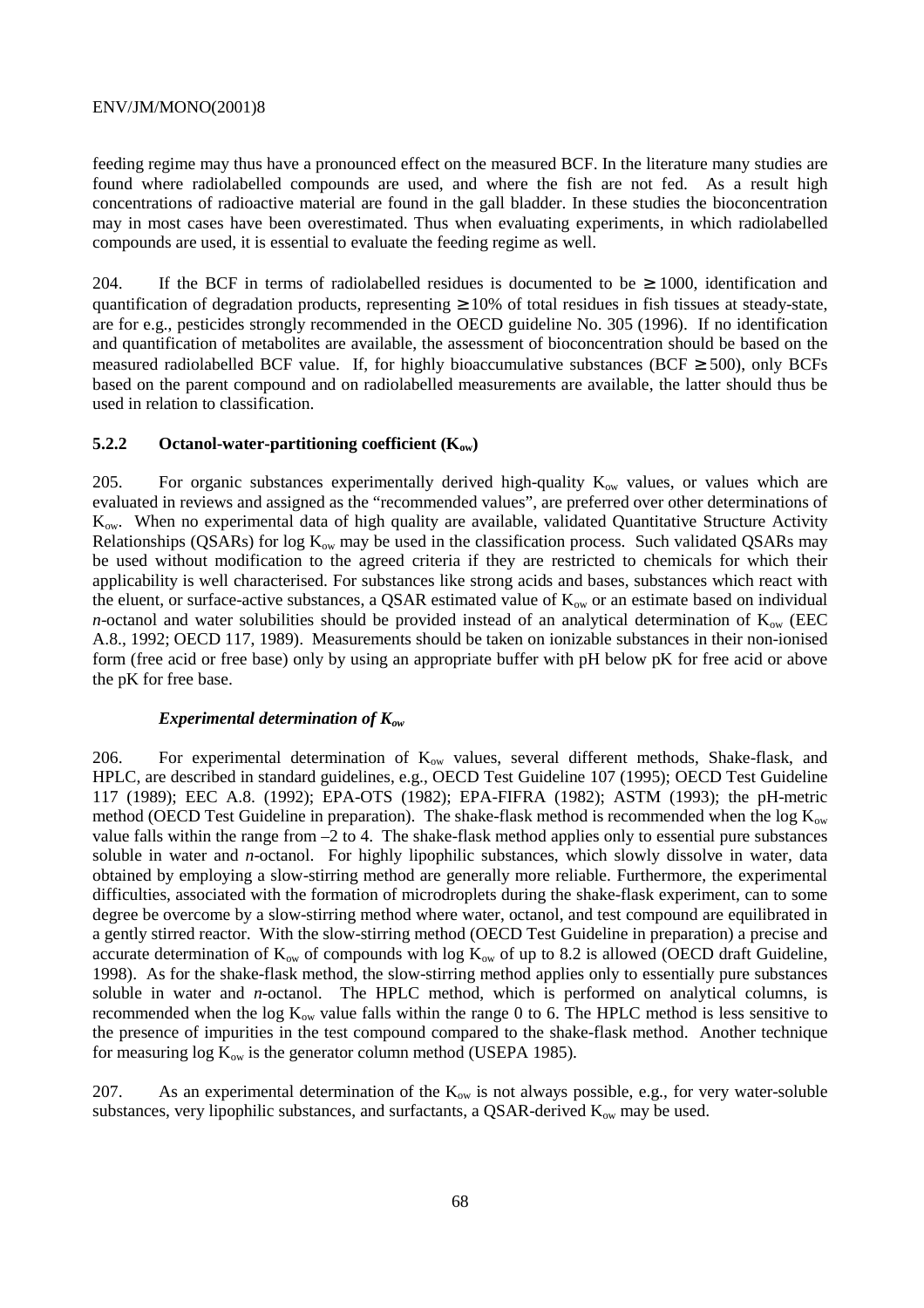#### *Use of OSARs for determination of log K*<sub>ow</sub>

208. When an estimated  $K_{ow}$  value is found, the estimation method has to be taken into account. Numerous QSARs have been and continue to be developed for the estimation of  $K_{ow}$ . Four commercially available PC programmes (CLOGP, LOGKOW (KOWWIN), AUTOLOGP, SPARC) are frequently used for risk assessment if no experimentally derived data are available. CLOGP, LOGKOW and AUTOLOGP are based upon the addition of group contributions, while SPARC is based upon a more fundamental chemical structure algorithm. Only SPARC can be employed in a general way for inorganic or organometallic compounds. Special methods are needed for estimating log  $K_{ow}$  for surface-active compounds, chelating compounds and mixtures. CLOGP is recommended in the US EPA/EC joint project on validation of QSAR estimation methods (US EPA/EC 1993). Pedersen *et al*. (1995) recommended the CLOGP and the LOGKOW programmes for classification purposes because of their reliability, commercial availability, and convenience of use. The following estimation methods are recommended for classification purposes (Table 1).

| <b>MODEL</b>              | $Log K_{ow}$ range                                                                                                 | <b>Substance utility</b>                                                                                                                                                                                                                                                                                                                                                                                                                          |
|---------------------------|--------------------------------------------------------------------------------------------------------------------|---------------------------------------------------------------------------------------------------------------------------------------------------------------------------------------------------------------------------------------------------------------------------------------------------------------------------------------------------------------------------------------------------------------------------------------------------|
| <b>CLOGP</b>              | $< 0 - 91$                                                                                                         | The program calculates $log K_{ow}$ for organic compounds<br>containing C, H, N, O, Hal, P, and/or S.                                                                                                                                                                                                                                                                                                                                             |
| <b>LOGKOW</b><br>(KOWWIN) | $-4 - 8^2$                                                                                                         | The program calculates $log K_{ow}$ for organic compounds<br>containing C, H, N, O, Hal, Si, P, Se, Li, Na, K, and/or Hg.<br>Some surfactants (e.g., alcohol ethoxylates, dyestuffs, and<br>dissociated substances may be predicted by the program as<br>well.                                                                                                                                                                                    |
| <b>AUTOLOGP</b>           | > 5                                                                                                                | The programme calculates $\log K_{ow}$ for organic compounds<br>containing C, H, N, O, Hal, P and S. Improvements are in<br>progress in order to extend the applicability<br>- of<br>AUTOLOGP.                                                                                                                                                                                                                                                    |
| <b>SPARC</b>              | Provides improved<br>results over<br><b>KOWWIN</b> and<br><b>CLOGP</b> for<br>compounds with log<br>$K_{ow} > 5$ . | SPARC is a mechanistic model based on chemical<br>thermodynamic principles rather than a deterministic<br>model rooted in knowledge obtained from observational<br>data. Therefore, SPARC differs from models that use<br>QSARs (i.e., KOWWIN, CLOGP, AUTOLOGP) in that no<br>measured log $K_{ow}$ data are needed for a training set of<br>chemicals. Only SPARC can be employed in a general way<br>for inorganic or organometallic compounds. |

1) A validation study performed by Niemelä, who compared experimental determined log  $K_{ow}$  values with estimated values, showed that the program precisely predicts the log  $K_{ow}$  for a great number of organic chemicals in the log  $K_{ow}$  range from below 0 to above 9 (n = 501, r2 = 0.967) (TemaNord 1995: 581).

2) Based on a scatter plot of estimated vs. experimental log  $K_{ow}$  (Syracuse Research Corporation, 1999), where 13058 compound have been tested, the LOGKOW is evaluated being valid for compounds with a log  $K_{ow}$  in the interval -4 - 8.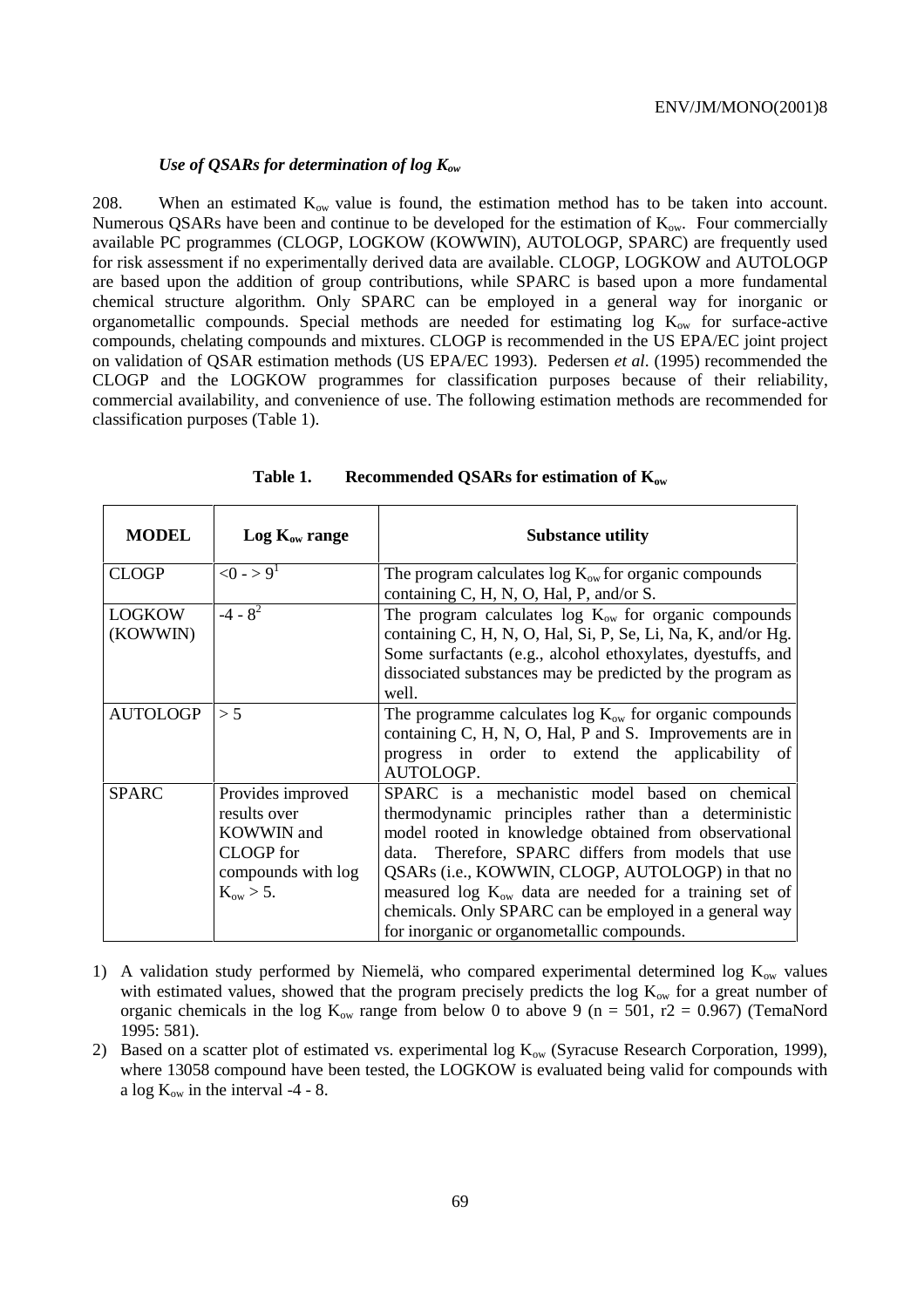# **5.3 CHEMICAL CATEGORIES THAT NEED SPECIAL ATTENTION WITH RESPECT TO BCF AND Kow VALUES**

209. There are certain physico-chemical properties, which can make the determination of BCF or its measurement difficult. These may be substances, which do not bioconcentrate in a manner consistent with their other physico-chemical properties, e.g., steric hindrance or substances which make the use of descriptors inappropriate, e.g., surface activity, which makes both the measurement and use of log  $K_{ow}$ inappropriate.

# **5.3.1 Difficult substances**

210. Some chemical substances are difficult to test in aquatic systems and guidance has been developed to assist in testing these materials (DoE, 1996; ECETOC 1996; and US EPA 1996). OECD is in the process of finalising a guidance document for the aquatic testing of difficult substances (OECD, 2000). This latter document is a good source of information, also for bioconcentration studies, on the types of substances that are difficult to test and the steps needed to ensure valid conclusions from tests with these substances. Difficult to test substances may be poorly soluble, volatile, or subject to rapid degradation due to such processes as phototransformation, hydrolysis, oxidation, or biotic degradation.

211. To bioconcentrate organic compounds, a substance needs to be soluble in lipids, present in the water, and available for transfer across the fish gills. Properties which alter this availability will thus change the actual bioconcentration of a substance, when compared with the prediction. For example, readily biodegradable substances may only be present in the aquatic compartment for short periods of time. Similarly, volatility, and hydrolysis will reduce the concentration and the time during which a substance is available for bioconcentration. A further important parameter, which may reduce the actual exposure concentration of a substance, is adsorption, either to particulate matter or to surfaces in general. There are a number of substances, which have shown to be rapidly transformed in the organism, thus leading to a lower BCF value than expected. Substances that form micelles or aggregates may bioconcentrate to a lower extent than would be predicted from simple physico-chemical properties. This is also the case for hydrophobic substances that are contained in micelles formed as a consequence of the use of dispersants. Therefore, the use of dispersants in bioaccumulation tests is discouraged.

212. In general, for difficult to test substances, measured BCF and  $K_{ow}$  values – based on the parent substance – are a prerequisite for the determination of the bioconcentration potential. Furthermore, proper documentation of the test concentration is a prerequisite for the validation of the given BCF value.

## **5.3.2 Poorly soluble and complex substances**

213. Special attention should be paid to poorly soluble substances. Frequently the solubility of these substances is recorded as less than the detection limit, which creates problems in interpreting the bioconcentration potential. For such substances the bioconcentration potential should be based on experimental determination of log  $K_{ow}$  or QSAR estimations of log  $K_{ow}$ .

214. When a multi-component substance is not fully soluble in water, it is important to attempt to identify the components of the mixture as far as practically possible and to examine the possibility of determining its bioaccumulation potential using available information on its components. When bioaccumulating components constitute a significant part of the complex substance (e.g., more than 20% or for hazardous components an even lower content), the complex substance should be regarded as being bioaccumulating.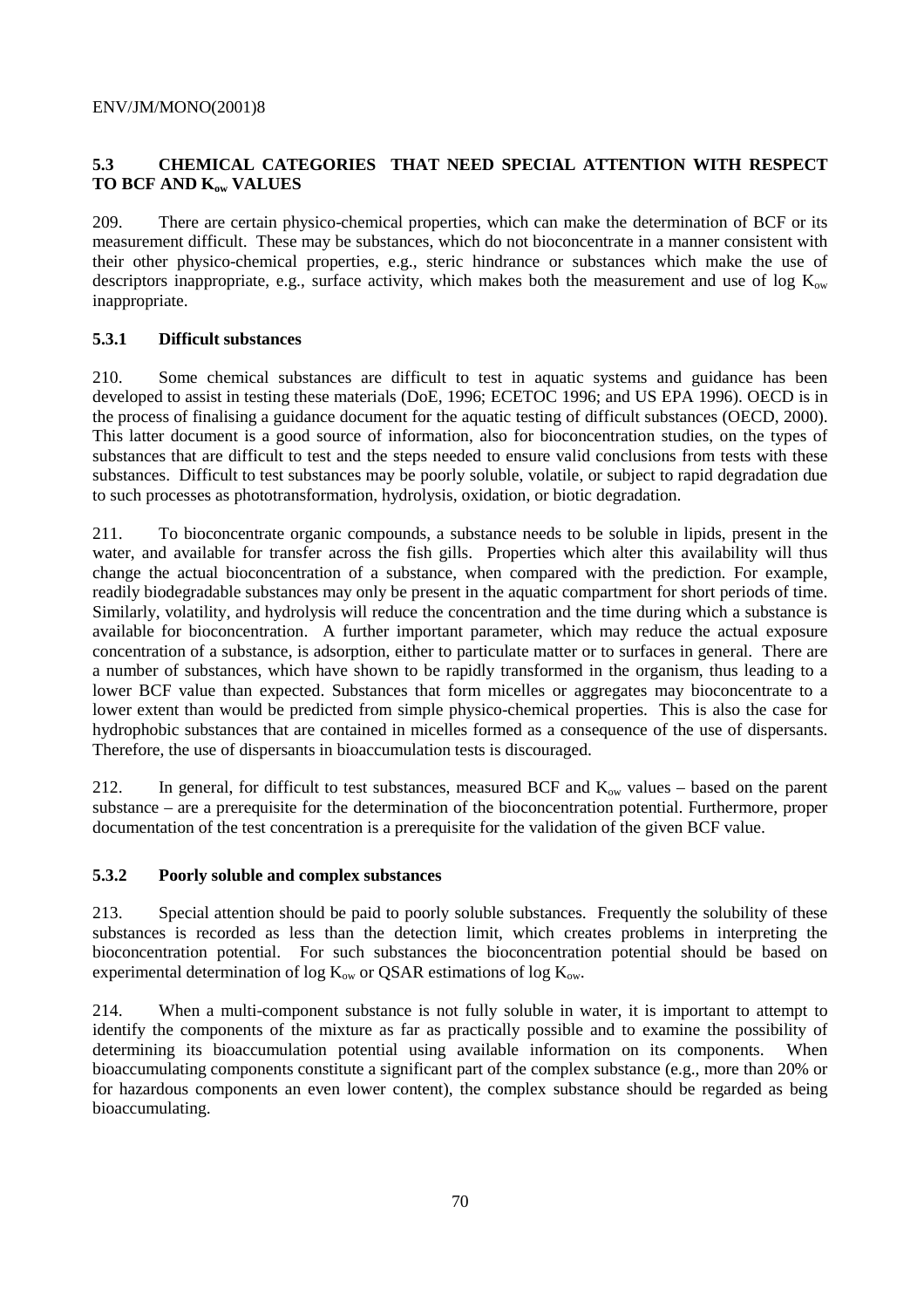#### **5.3.3 High molecular weight substances**

215. Above certain molecular dimensions, the potential of a substance to bioconcentrate decreases. This is possibly due to steric hindrance of the passage of the substance through gill membranes. It has been proposed that a cut-off limit of 700 for the molecular weight could be applied (e.g., European Commission, 1996). However, this cut-off has been subject to criticism and an alternative cut-off of 1000 has been proposed in relation to exclusion of consideration of substances with possible indirect aquatic effects (CSTEE, 1999). In general, bioconcentration of possible metabolites or environmental degradation products of large molecules should be considered. Data on bioconcentration of molecules with a high molecular weight should therefore be carefully evaluated and only be used if such data are considered to be fully valid in respect to both the parent compound and its possible metabolites and environmental degradation products.

#### **5.3.4 Surface-active agents**

216. Surfactants consist of a lipophilic (most often an alkyl chain) and a hydrophilic part (the polar headgroup). According to the charge of the headgroup, surfactants are subdivided into categories of anionic, cationic, non-ionic, or amphoteric surfactants. Due to the variety of different headgroups, surfactants are a structurally diverse category of compounds, which is defined by surface activity rather than by chemical structure. The bioaccumulation potential of surfactants should thus be considered in relation to the different subcategories (anionic, cationic, non-ionic, or amphoteric) instead of to the group as a whole. Surface-active substances may form emulsions, in which the bioavailability is difficult to ascertain. Micelle formation can result in a change of the bioavailable fraction even when the solutions are apparently formed, thus giving problems in interpretation of the bioaccumulation potential.

#### *Experimentally derived bioconcentration factors*

217. Measured BCF values on surfactants show that BCF may increase with increasing alkyl chain length and be dependant of the site of attachment of the head group, and other structural features.

#### *Octanol-water-partition coefficient (Kow)*

218. The octanol-water partition coefficient for surfactants can not be determined using the shakeflask or slow stirring method because of the formation of emulsions. In addition, the surfactant molecules will exist in the water phase almost exclusively as ions, whereas they will have to pair with a counter-ion in order to be dissolved in octanol. Therefore, experimental determination of  $K_{ow}$  does not characterise the partition of ionic surfactants (Tolls, 1998). On the other hand, it has been shown that the bioconcentration of anionic and non-ionic surfactants increases with increasing lipophilicity (Tolls, 1998). Tolls (1998) showed that for some surfactants, an estimated log  $K_{ow}$  value using LOGKOW could represent the bioaccumulation potential; however, for other surfactants some 'correction' to the estimated log  $K_{ow}$  value using the method of Roberts (1989) was required. These results illustrate that the quality of the relationship between log  $K_{ow}$  estimates and bioconcentration depends on the category and specific type of surfactants involved. Therefore, the classification of the bioconcentration potential based on log  $K_{ow}$ values should be used with caution.

# **5.4 CONFLICTING DATA AND LACK OF DATA**

#### **5.4.1 Conflicting BCF data**

219. In situations where multiple BCF data are available for the same substance, the possibility of conflicting results might arise. In general, conflicting results for a substance, which has been tested several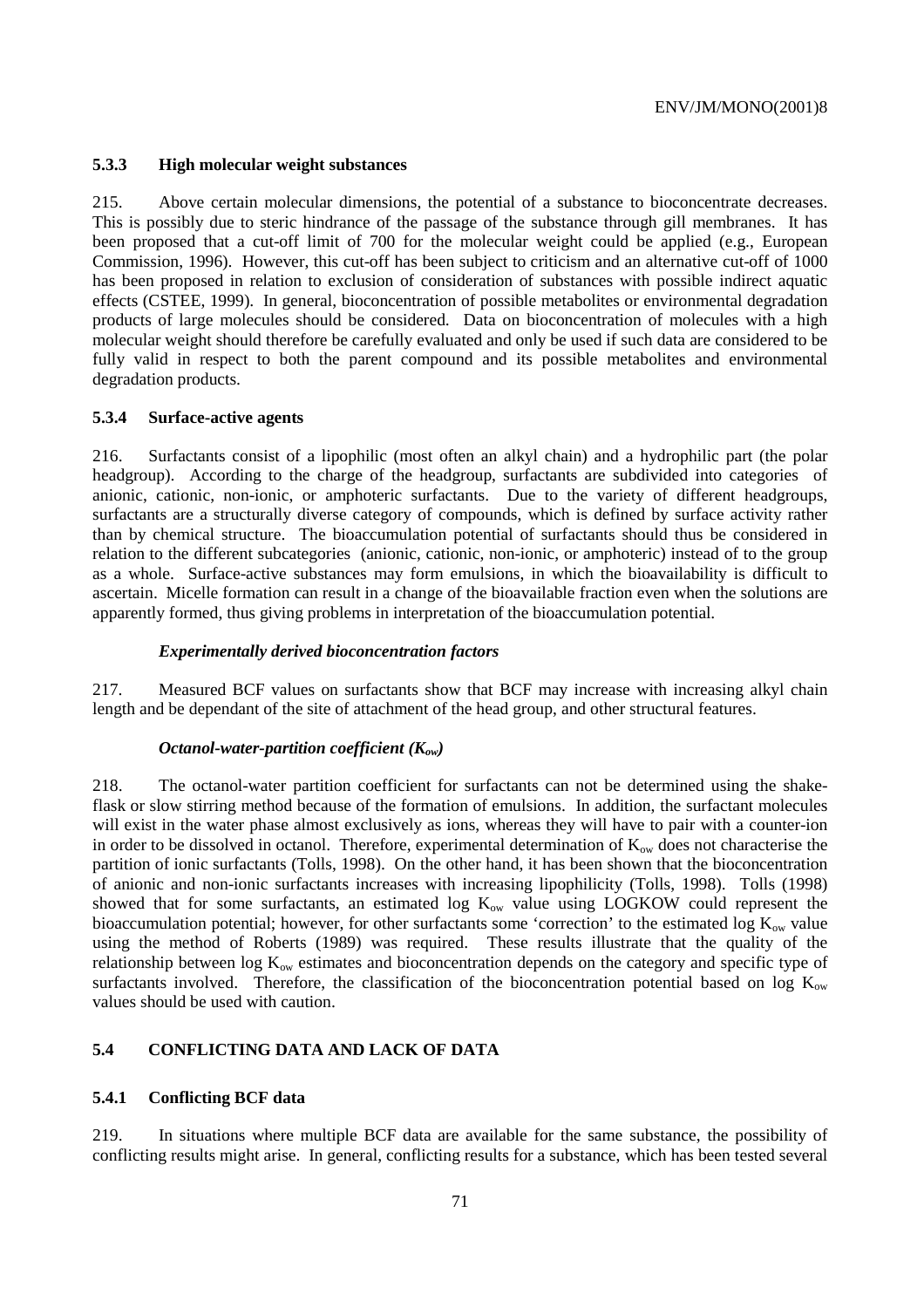times with an appropriate bioconcentration test, should be interpreted by a "weight of evidence approach". This implies that if experimental determined BCF data, both  $\geq$  and  $\lt$  500, have been obtained for a substance the data of the highest quality and with the best documentation should be used for determining the bioconcentration potential of the substance. If differences still remain, if e.g., high-quality BCF values for different fish species are available, generally the highest valid value should be used as the basis for classification.

220. When larger data sets (4 or more values) are available for the same species and life stage, the geometric mean of the BCF values may be used as the representative BCF value for that species.

# **5.4.2** Conflicting log K<sub>ow</sub> data

221. The situations, where multiple log  $K_{ow}$  data are available for the same substance, the possibility of conflicting results might arise. If log  $K_{ow}$  data both  $\geq$  and  $<$  4 have been obtained for a substance, then the data of the highest quality and the best documentation should be used for determining the bioconcentration potential of the substance. If differences still exist, generally the highest valid value should take precedence. In such situation, QSAR estimated log  $K_{ow}$  could be used as a guidance.

# **5.4.3 Expert judgement**

222. If no experimental BCF or log  $K_{ow}$  data or no predicted log  $K_{ow}$  data are available, the potential for bioconcentration in the aquatic environment may be assessed by expert judgement. This may be based on a comparison of the structure of the molecule with the structure of other substances for which experimental bioconcentration or log  $K_{ow}$  data or predicted  $K_{ow}$  are available.

## **5.5 DECISION SCHEME**

223. Based on the above discussions and conclusions, a decision scheme has been elaborated which may facilitate decisions as to whether or not a substance has the potential for bioconcentration in aquatic species.

224. Experimentally derived BCF values of high quality are ultimately preferred for classification purposes. BCF values of low or uncertain quality should not be used for classification purposes if data on log  $K_{ow}$  are available because they may give a false and too low BCF value, e.g., due to a too short exposure period in which steady-state conditions have not been reached. If no BCF is available for fish species, high quality data on the BCF for other species (e.g., mussels) may be used.

225. For organic substances, experimentally derived high quality  $K_{ow}$  values, or values which are evaluated in reviews and assigned as the "recommended values", are preferred. If no experimentally data of high quality are available validated Quantitative Structure Activity Relationships (QSARs) for log  $K_{ow}$ may be used in the classification process. Such validated QSARs may be used without modification in relation to the classification criteria, if restricted to chemicals for which their applicability is well characterised. For substances like strong acids and bases, metal complexes, and surface-active substances a QSAR estimated value of  $K_{ow}$  or an estimate based on individual *n*-octanol and water solubilities should be provided instead of an analytical determination of  $K_{ow}$ .

226. If data are available but not validated, expert judgement should be used.

227. Whether or not a substance has a potential for bioconcentration in aquatic organisms could thus be decided in accordance with the following scheme: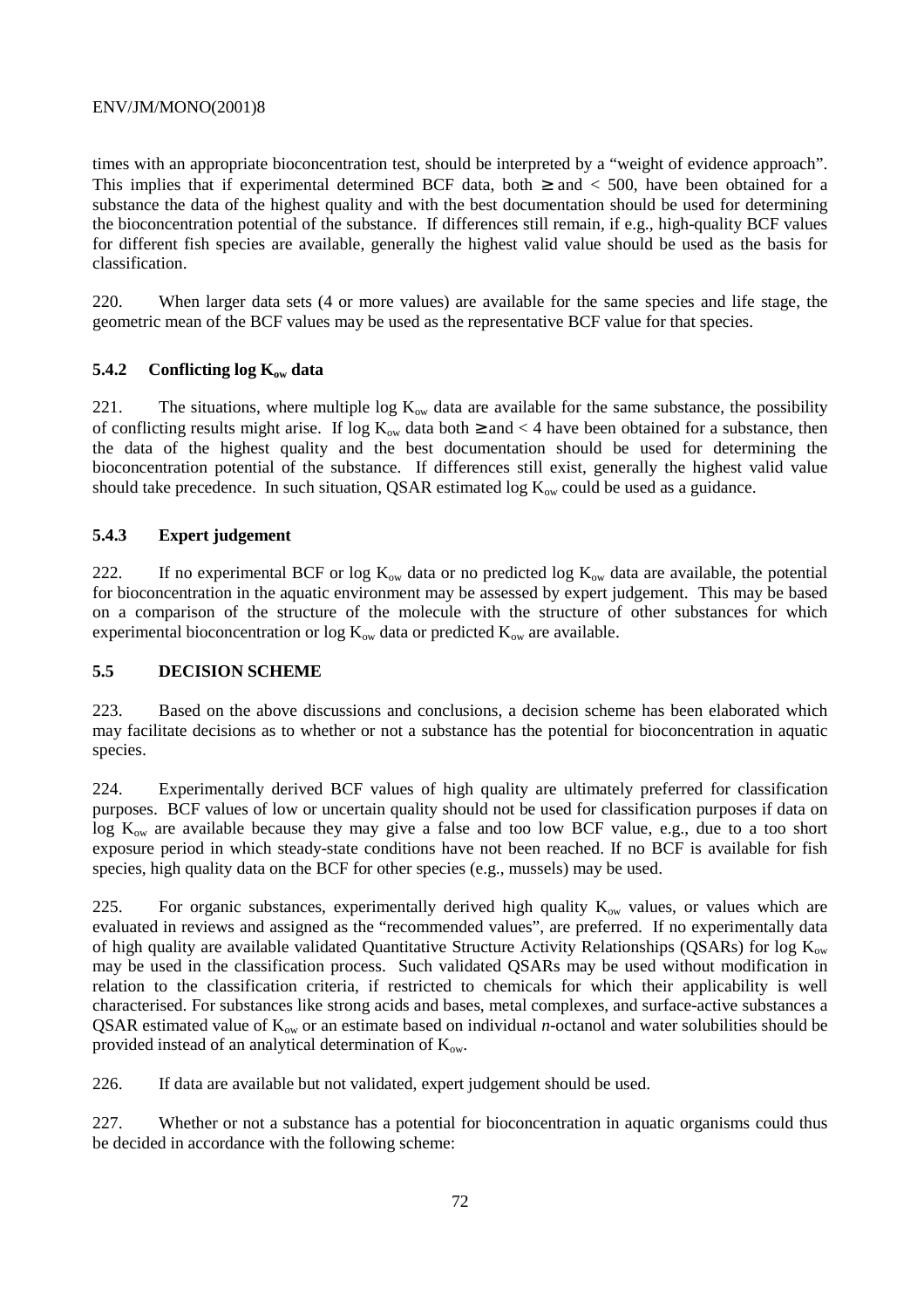Valid/high quality experimentally determined BCF value  $\rightarrow$  YES:

BCF ≥ 500: *The substance has a potential for bioconcentration*

BCF < 500: *The substance does not have a potential for bioconcentration*

Valid/high quality experimentally determined BCF value  $\rightarrow$  NO:

 $\rightarrow$  Valid/high quality experimentally determined log K<sub>ow</sub> value  $\rightarrow$  YES:

 $\rightarrow$  log K<sub>ow</sub>  $\geq$  4: *The substance has a potential for bioconcentration* 

 $\rightarrow$  log K<sub>ow</sub> < 4: *The substance does not have a potential for bioconcentration* 

Valid/high quality experimentally determined BCF value  $\rightarrow$  NO:

- $\rightarrow$  Valid/high quality experimentally determined log K<sub>ow</sub> value  $\rightarrow$  NO:
- $\rightarrow$  Use of validated QSAR for estimating a log K<sub>ow</sub> value  $\rightarrow$  YES:

 $\rightarrow$  log K<sub>ow</sub>  $\geq$  4: *The substance has a potential for bioconcentration* 

 $\rightarrow$  log K<sub>ow</sub> < 4: The substance does not have a potential for bioconcentration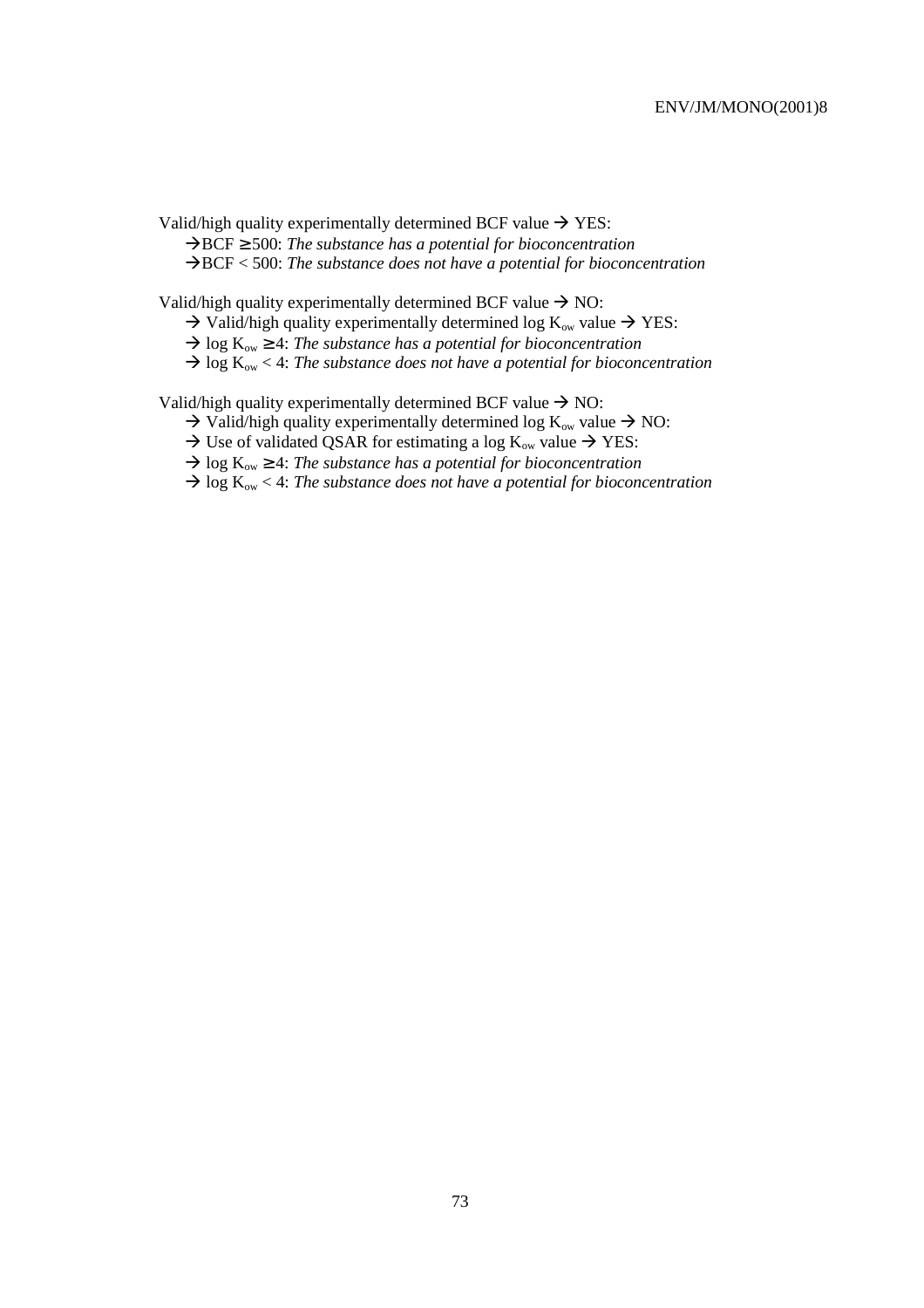## **ANNEX 5.I**

## **BASIC PRINCIPLES OF THE EXPERIMENTAL AND ESTIMATION METHODS FOR DETERMINATION OF BCF AND Kow OF ORGANIC SUBSTANCES**

## **1. BIOCONCENTRATION FACTOR (BCF)**

228. The bioconcentration factor is defined as the ratio between the concentration of the chemical in biota and the concentration in the surrounding medium, here water, at steady state. BCF can be measured experimentally directly under steady-state conditions or calculated by the ratio of the first-order uptake and elimination rate constants, a method that does not require equilibrium conditions.

#### **1.1 Appropriate methods for experimental determination of BCF**

229. Different test guidelines for the experimental determination of bioconcentration in fish have been documented and adopted; the most generally applied being the OECD test guideline (OECD 305, 1996) and the ASTM standard guide (ASTM E 1022-94). OECD 305 (1996) was revised and replaced the previous version OECD 305A-E, (1981). Although flow-through test regimes are preferred (OECD 305, 1996), semi-static regimes are allowed (ASTM E 1022-94), provided that the validity criteria on mortality and maintenance of test conditions are fulfilled. For lipophilic substances (log  $K_{ow} > 3$ ), flow-through methods are preferred.

230. The principles of the OECD 305 and the ASTM guidelines are similar, but the experimental conditions described are different, especially concerning:

- method of test water supply (static, semi-static or flow through)
- the requirement for carrying out a depuration study
- the mathematical method for calculating BCF
- sampling frequency: Number of measurements in water and number of samples of fish
- requirement for measuring the lipid content of the fish
- the minimum duration of the uptake phase

231. In general, the test consists of two phases: The exposure (uptake) and post-exposure (depuration) phases. During the uptake phase, separate groups of fish of one species are exposed to at least two concentrations of the test substance. A 28-day exposure phase is obligatory unless a steady state has been reached within this period. The time needed for reaching steady-state conditions may be set on the basis of  $K_{ow} - k_2$  correlations (e.g.,  $\log k_2 = 1.47 - 0.41 \log K_{ow}$  (Spacie and Hamelink, 1982) or  $\log k_2 = 1.69 -$ 0.53 log  $K_{ow}$  (Gobas *et al.*, 1989)). The expected time (d) for e.g., 95% steady state may thus be calculated by: -ln(1-0.95)/*k2*, provided that the bioconcentration follows first order kinetics. During the depuration phase the fish are transferred to a medium free of the test substance. The concentration of the test substance in the fish is followed through both phases of the test. The BCF is expressed as a function of the total wet weight of the fish. As for many organic substances, there is a significant relationship between the potential for bioconcentration and the lipophilicity, and furthermore, there is a corresponding relationship between the lipid content of the test fish and the observed bioconcentration of such substances. Therefore, to reduce this source of variability in the test results for the substances with high lipophilicity, bioconcentration should be expressed in relation to the lipid content in addition to whole body weight (OECD 305 (1996), ECETOC (1995)). The guidelines mentioned are based on the assumption that bioconcentration may be approximated by a first-order process (one-compartment model) and thus that BCF =  $k_1/k_2$  ( $k_1$ : first-order uptake rate,  $k_2$ : first-order depuration rate, described by a log-linear approximation). If the depuration follows biphasic kinetics, i.e., two distinct depuration rates can be identified, the approximation  $k_1/k_2$  may significantly underestimate BCF. If a second order kinetic has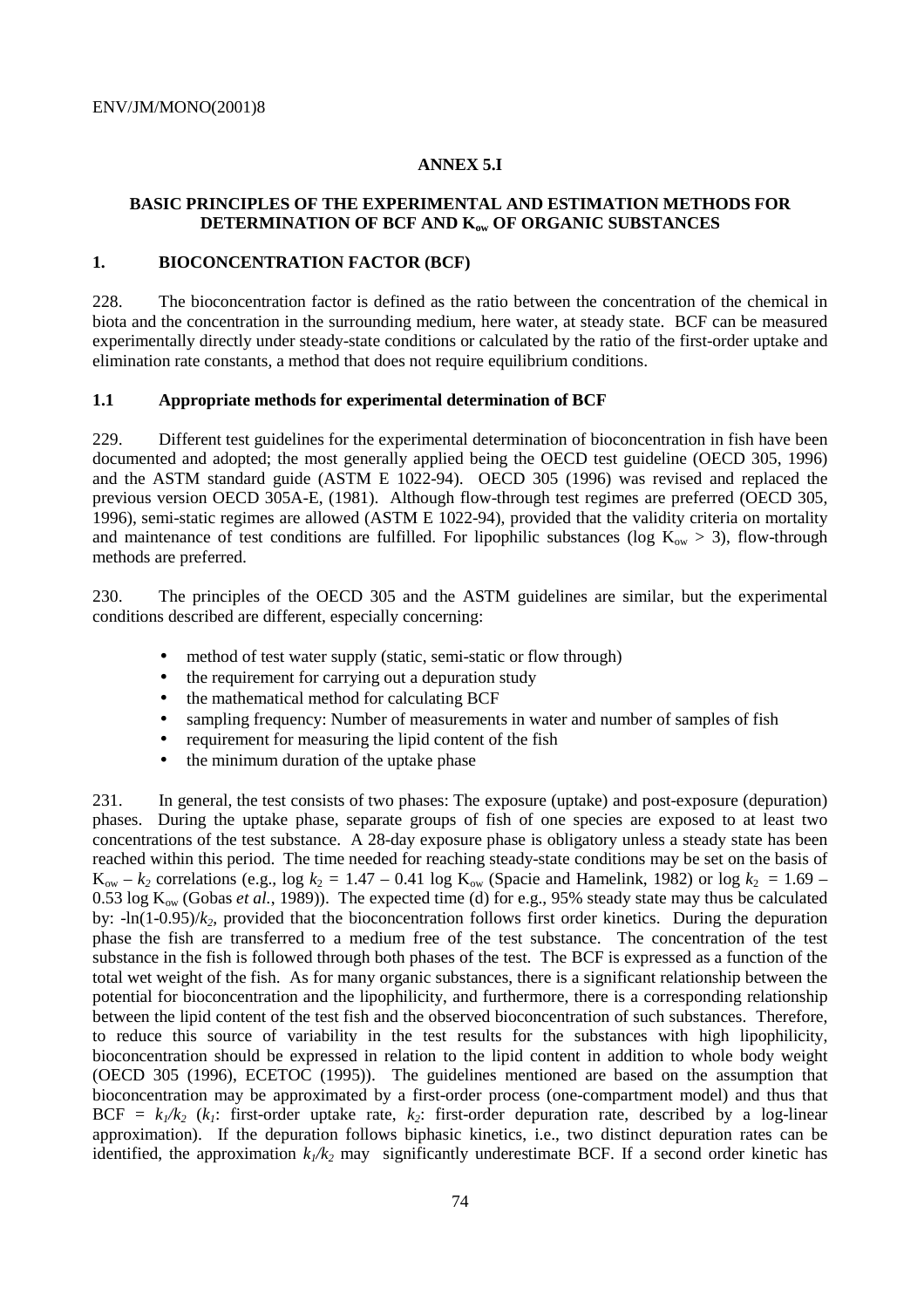been indicated, BCF may be estimated from the relation:  $C_{Fish}/C_{Water}$ , provided that "steady-state" for the fish-water system has been reached.

232. Together with details of sample preparation and storage, an appropriate analytical method of known accuracy, precision, and sensitivity must be available for the quantification of the substance in the test solution and in the biological material. If these are lacking it is impossible to determine a true BCF. The use of radiolabelled test substance can facilitate the analysis of water and fish samples. However, unless combined with a specific analytical method, the total radioactivity measurements potentially reflect the presence of parent substance, possible metabolite(s), and possible metabolised carbon, which have been incorporated in the fish tissue in organic molecules. For the determination of a true BCF it is essential to clearly discriminate the parent substance from possible metabolites. If radiolabelled materials are used in the test, it is possible to analyse for total radio label (i.e., parent and metabolites) or the samples may be purified so that the parent compound can be analysed separately.

233. In the log  $K_{ow}$  range above 6, the measured BCF data tend to decrease with increasing log  $K_{ow}$ . Conceptual explanations of non-linearity mainly refer to either biotransformation, reduced membrane permeation kinetics or reduced biotic lipid solubility for large molecules. Other factors consider experimental artefacts, such as equilibrium not being reached, reduced bioavailability due to sorption to organic matter in the aqueous phase, and analytical errors. Moreover, care should be taken when evaluating experimental data on BCF for substances with  $\log K_{ow}$  above 6, as these data will have a much higher level of uncertainty than BCF values determined for substances with log  $K_{ow}$  below 6.

## **2. LOG K<sub>ow</sub>**

234. The log *n*-octanol-water partition coefficient (log  $K_{ow}$ ) is a measure of the lipophilicity of a substance. As such,  $log K<sub>ow</sub>$  is a key parameter in the assessment of environmental fate. Many distribution processes are driven by  $log K_{ow}$ , e.g., sorption to soil and sediment and bioconcentration in organisms.

235. The basis for the relationship between bioconcentration and log  $K_{ow}$  is the analogy for the partition process between the lipid phase of fish and water and the partition process between n-octanol and water. The reason for using  $K_{ow}$  arises from the ability of octanol to act as a satisfactory surrogate for lipids in fish tissue. Highly significant relationships between log  $K_{ow}$  and the solubility of substances in cod liver oil and triolin exist (Niimi, 1991). Triolin is one of the most abundant triacylglycerols found in freshwater fish lipids (Henderson and Tocher, 1987).

236. The determination of the *n*-octanol-water partition coefficient  $(K_{ow})$  is a requirement of the base data set to be submitted for notified new and priority existing substances within the EU. As the experimental determination of the  $K_{ow}$  is not always possible, e.g., for very water-soluble and for very lipophilic substances, a QSAR derived  $K_{ow}$  may be used. However, extreme caution should be exercised when using QSARs for substances where the experimental determination is not possible (as for e.g., surfactants).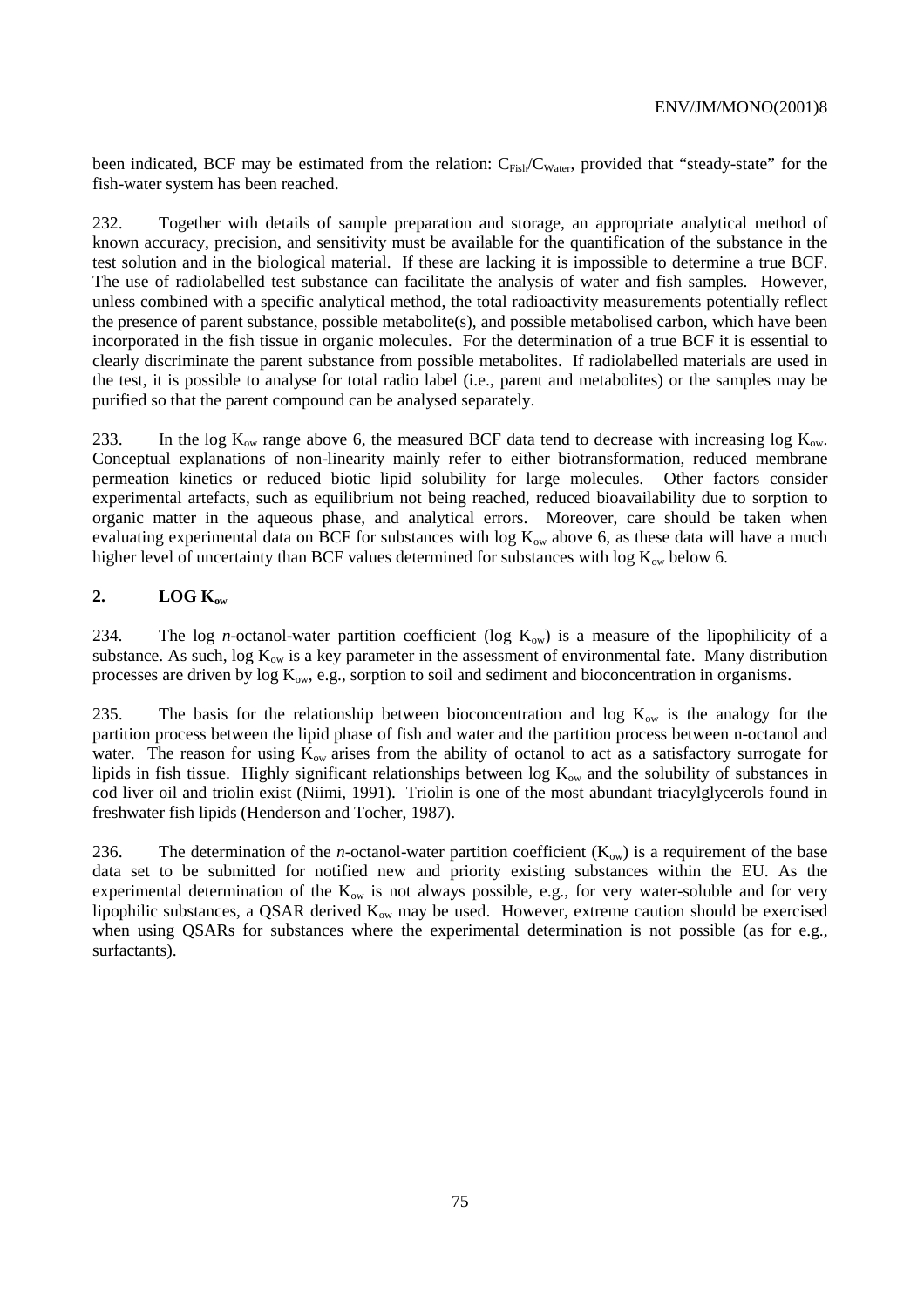### **2.1** Appropriate methods for experimental determination of K<sub>ow</sub> values

237. For experimental determination of  $K_{ow}$  values, two different methods, Shake-flask and HPLC, have been described in standard guidelines e.g., OECD 107 (1995); OECD 117 (1983); EEC A.8. (1992); EPA-OTS (1982); EPA-FIFRA (1982); ASTM (1993). Not only data obtained by the employment of the shake-flask or the HPLC method according to standard guidelines are recommended. For highly lipophilic substances, which are slowly soluble in water, data obtained by employing a slow-stirring method are generally more reliable (De Bruijn *et al*., 1989; Tolls and Sijm, 1993; OECD draft Guideline, 1998). The slow stirring method is currently being ringtested for development of a final OECD guideline.

#### *Shake-flask method*

238. The basic principle of the method is to measure the dissolution of the substance in two different phases, water and *n*-octanol. In order to determine the partition coefficient, equilibrium between all interacting components of the system must be achieved after which the concentration of the substances dissolved in the two phases is determined. The shake-flask method is applicable when the log  $K_{ow}$  value falls within the range from -2 to 4 (OECD 107, 1995). The shake-flask method applies only to essential pure substances soluble in water and *n*-octanol and should be performed at a constant temperature  $(\pm 1^{\circ}C)$ in the range 20-25°C.

#### *HPLC method*

239. HPLC is performed on analytical columns packed with a commercially available solid phase containing long hydrocarbon chains (e.g.,  $C_8$ ,  $C_{18}$ ) chemically bound onto silica. Chemicals injected onto such a column move along at different rates because of the different degrees of partitioning between the mobile aqueous phase and the stationary hydrocarbon phase. The HPLC method is not applicable to strong acids and bases, metals complexes, surface-active materials, or substances that react with the eluent. The HPLC method is applicable when the log  $K_{ow}$  value falls within the range 0 to 6 (OECD 117, 1989). The HPLC method is less sensitive to the presence of impurities in the test compound compared to the shakeflask method.

#### *Slow stirring method*

240. With the slow-stirring method a precise and accurate determination of  $K_{ow}$  of compounds with log K<sub>ow</sub> up till 8.2 is allowed (De Bruijn *et al.*, 1989). For highly lipophilic compounds the shake-flask method is prone to produce artefacts (formation of microdroplets), and with the HPLC method  $K_{ow}$  needs to be extrapolated beyond the calibration range to obtain estimates of  $K_{ow}$ .

241. In order to determine a partition coefficient, water, n-octanol, and test compound are equilibrated with each other after which the concentration of the test compound in the two phases is determined. The experimental difficulties associated with the formation of microdroplets during the shake-flask experiment can to some degree be overcome in the slow-stirring experiment as water, octanol, and the test compound are equilibrated in a gently stirred reactor. The stirring creates a more or less laminar flow between the octanol and the water, and exchange between the phases is enhanced without microdroplets being formed.

#### *Generator Column Method*

242. Another very versatile method for measuring  $\log K_{ow}$  is the generator column method. In this method, a generator column method is used to partition the test substance between the octanol and water phases. The column is packed with a solid support and is saturated with a fixed concentration of the test substance in *n*-octanol. The test substance is eluted from the octanol -saturated generator column with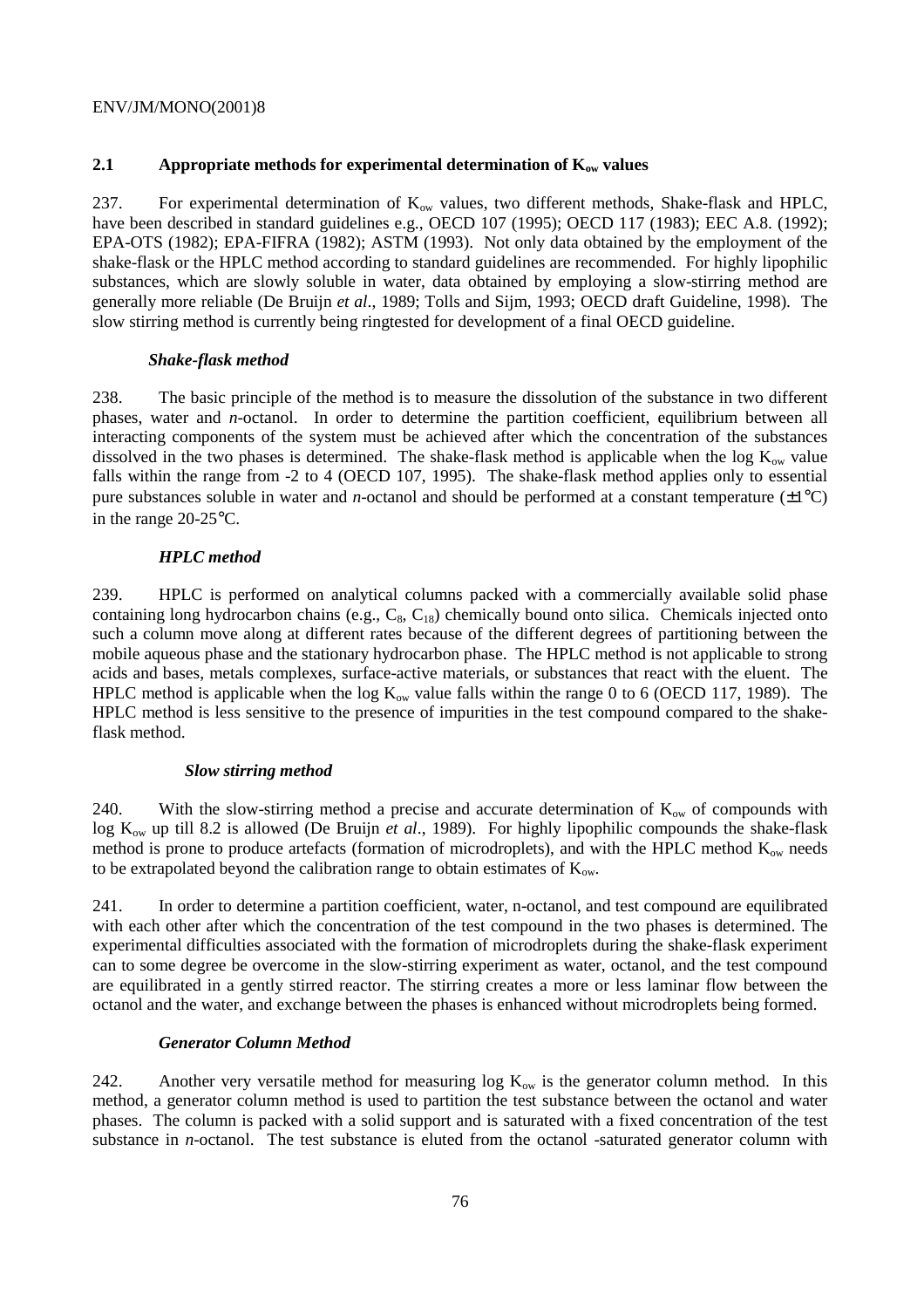water. The aqueous solution exiting the column represents the equilibrium concentration of the test substance that has partitioned from the octanol phase into the water phase. The primary advantage of the generator column method over the shake flask method is that the former completely avoids the formation of micro-emulsions. Therefore, this method is particularly useful for measuring  $K_{ow}$  for substances values over 4.5 (Doucette and Andren, 1987 and 1988; Shiu *et al.*, 1988) as well as for substances having log  $K_{ow}$ values less than 4.5. A disadvantage of the generator column method is that it requires sophisticated equipment. A detailed description of the generator column method is presented in the "Toxic Substances Control Act Test Guidelines" (USEPA 1985).

#### 2.2 Use of QSARs for determination of log K<sub>ow</sub> (see also Chapter 6: Use of QSARs)

243. Numerous QSARs have been and continue to be developed for the estimation of  $K_{ow}$ . Commonly used methods are based on fragment constants. The fragmental approaches are based on a simple addition of the lipophilicity of the individual molecular fragments of a given molecule. Three commercially available PC programs are recommended in the European Commission's Technical Guidance Document (European Commission, 1996) for risk assessment, part III, if no experimentally derived data are available.

244. CLOGP (Daylight Chemical Information Systems, 1995) was initially developed for use in drug design. The model is based on the Hansch and Leo calculation procedure (Hansch and Leo, 1979). The program calculates log  $K_{ow}$  for organic compounds containing C, H, N, O, Hal, P, and/or S. Log  $K_{ow}$  for salts and for compounds with formal charges cannot be calculated (except for nitro compounds and nitrogen oxides). The calculation results of log  $K_{ow}$  for ionizable substances, like phenols, amines, and carboxylic acids, represent the neutral or unionised form and will be pH dependent. In general, the program results in clear estimates in the range of log Kow between 0 and 5 (European Commission, 1996, part III). However a validation study performed by Niemelä (1993), who compared experimental determined log  $K_{ow}$  values with estimated values, showed that the program precisely predicts the log  $K_{ow}$  for a great number of organic chemicals in the log  $K_{ow}$  range from below 0 to above 9 (n=501, r2=0.967). In a similar validation study on more than 7000 substances the results with the CLOGP-program (PC version 3.32, EPA version 1.2) were  $r2 = 0.89$ , s.d. = 0.58, n = 7221. These validations show that the CLOGP-program may be used for estimating reliable  $\log K_{ow}$  values when no experimental data are available. For chelating compounds and surfactants the CLOGP program is stated to be of limited reliability (OECD, 1993). However, as regards anionic surfactants (LAS) a correction method for estimating adjusted CLOGP values has been proposed (Roberts, 1989).

245. LOGKOW or KOWWIN (Syracuse Research Corporation) uses structural fragments and correction factors. The program calculates  $\log K_{ow}$  for organic compounds containing the following atoms: C, H, N, O, Hal, Si, P, Se, Li, Na, K, and/or Hg. Log K<sub>ow</sub> for compounds with formal charges (like nitrogenoxides and nitro compounds) can also be calculated. The calculation of log  $K_{ow}$  for ionizable substances, like phenols, amines and carboxylic acids, represent the neutral or unionised form, and the values will thus be pH dependent. Some surfactants (e.g., alcohol ethoxylates (Tolls, 1998), dyestuffs, and dissociated substances may be predicted by the LOGKOW program (Pedersen *et al*, 1995). In general, the program gives clear estimates in the range of log  $K_{ow}$  between 0 and 9 (TemaNord 1995:581). Like the CLOGP-program, LOGKOW has been validated (Table 2) and is recommended for classification purposes because of its reliability, commercial availability, and convenience of use.

246. AUTOLOGP (Devillers *et al*., 1995) has been derived from a heterogeneous data set, comprising 800 organic chemicals collected from literature. The program calculates log  $K_{ow}$  values for organic chemicals containing C, H, N, O, Hal, P, and S. The log  $K_{ow}$  values of salts cannot be calculated. Also the  $\log K_{ow}$  of some compounds with formal charges cannot be calculated, with the exception of nitro compounds. The log  $K_{ow}$  values of ionizable chemicals like phenols, amines, and corboxylic acids can be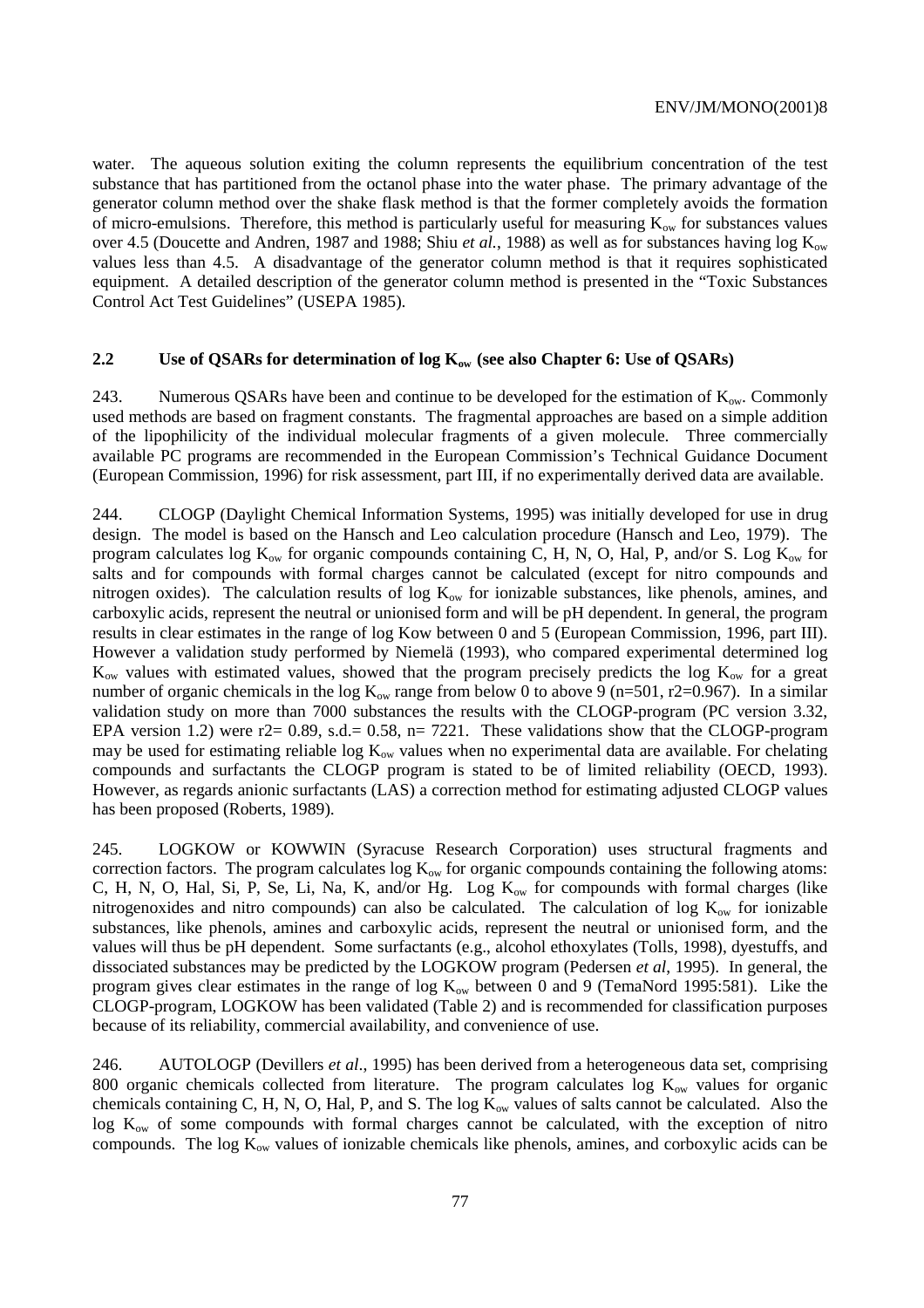calculated although pH-dependencies should be noted. Improvements are in progress in order to extend the applicability of AUTOLOGP. According to the presently available information, AUTOLOGP gives accurate values especially for highly lipophilic substances (log  $K_{ow} > 5$ ) (European Commission, 1996).

247. SPARC. The SPARC model is still under development by EPA's Environmental Research Laboratory in Athens, Georgia, and is not yet public available. SPARC is a mechanistic model based on chemical thermodynamic principles rather than a deterministic model rooted in knowledge obtained from observational data. Therefore, SPARC differs from models that use QSARs (i.e., KOWWIN, LOGP) in that no measured log  $K_{ow}$  data are needed for a training set of chemicals. EPA does occasionally run the model for a list of CAS numbers, if requested. SPARC provides improved results over KOWWIN and CLOGP only for compounds with log  $K_{ow}$  values greater than 5. Only SPARC can be employed in a general way for inorganic or organometallic compounds.

248. In Table 2 an overview of log  $K_{ow}$  estimation methods based on fragmentation methodologies is presented. Also other methods for the estimation of log  $K_{ow}$  values exist, but they should only be used on a case by case basis and only with appropriate scientific justification.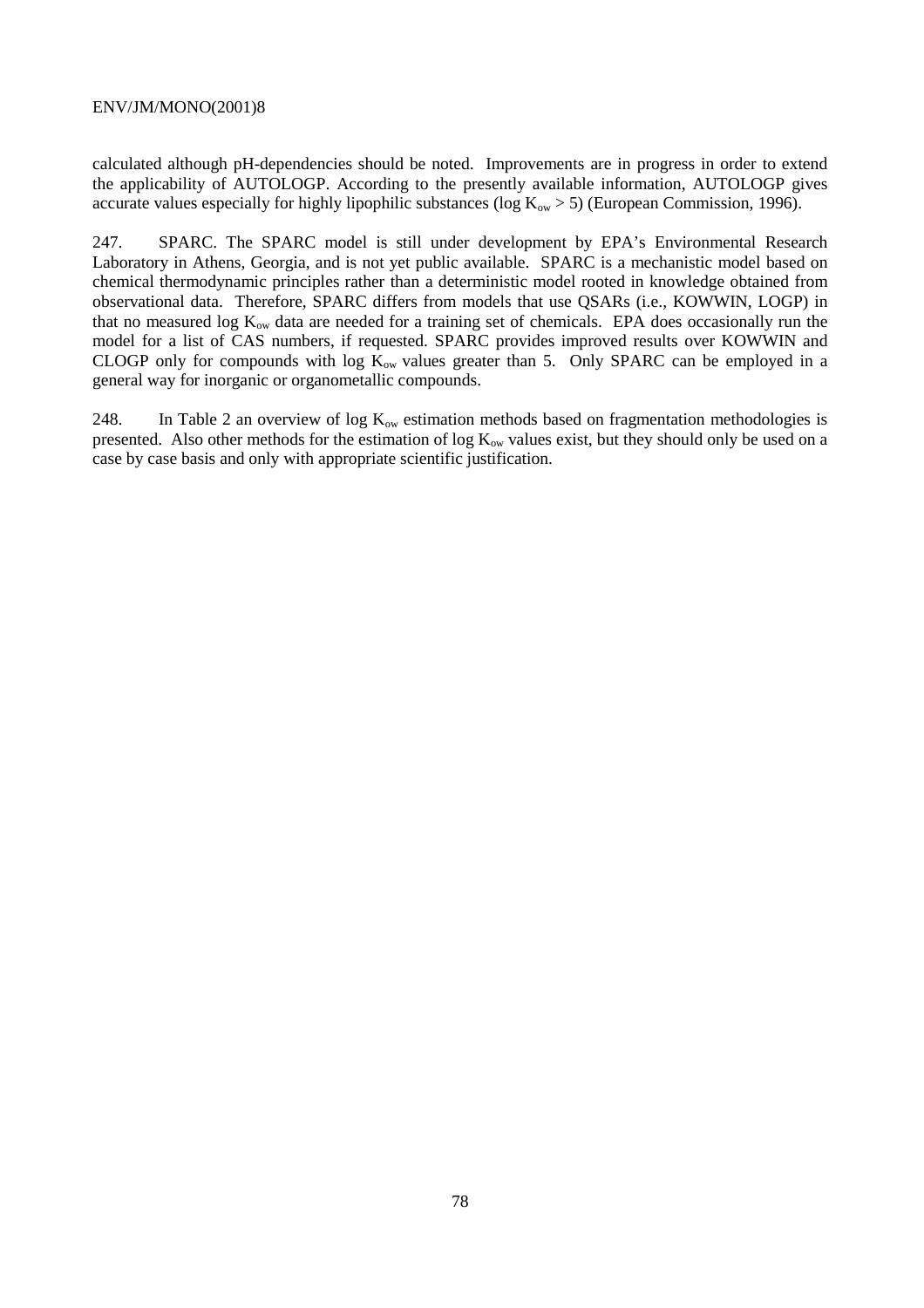| Table 2 | Overview of QSAR methods for estimation of $log Kow$ based on fragmentation |
|---------|-----------------------------------------------------------------------------|
|         | methodologies (Howard and Meylan (1997)).                                   |

| <b>Method</b>           | <b>Methodology</b>        | <b>Statistics</b>                                    |
|-------------------------|---------------------------|------------------------------------------------------|
| <b>CLOGP</b>            | $Fragments + correction$  | Total n=8942, r2=0,917 sd = 0,482                    |
| Hansch and Leo          | factors                   | Validation: $n=501$ r2=0,967                         |
| (1979), CLOGP           |                           | Validation: $n=7221$ r2=0,89 sd = 0,58               |
| Daylight (1995)         |                           |                                                      |
| <b>LOGKOW</b>           | 140 fragments             | Calibration: n=2430, r2=0,981 sd = 0,219 me=0,161    |
| (KOWWIN)                | 260 correction factors    | Validation: $n=8855$ $r2=0.95$ sd = 0.427 me = 0.327 |
| Meylan and Howard       |                           |                                                      |
| $(1995)$ , SRC          |                           |                                                      |
| <b>AUTOLOGP</b>         | 66 atomic and group       | Calibration: $n=800$ , $r2=0.96$ sd = 0.387          |
| Devillers et al. (1995) | contributions from        |                                                      |
|                         | <b>Rekker and Manhold</b> |                                                      |
|                         | (1992)                    |                                                      |
| <b>SPARC</b>            | Based upon fundamental    | No measured log Kow data are needed for a training   |
| Under development       | chemical structure        | set of chemicals.                                    |
| by EPA, Athens,         | algorithm.                |                                                      |
| Georgia.                |                           |                                                      |
| Rekker and De Kort      | $Fragments + correction$  | Calibration n= $1054$ , r2=0,99                      |
| (1979)                  | factors                   | Validation: $n=20$ r2=0,917 sd = 0,53 me = 0,40      |
| Niemi et al. (1992)     | <b>MCI</b>                | Calibration n=2039, r2=0,77                          |
|                         |                           | Validation: $n=2039$ r2=0,49                         |
| Klopman et al (1994)    | 98 fragments $+$          | Calibration n=1663, r2=0,928 sd = 0,3817             |
|                         | correction factors        |                                                      |
| Suzuki and Kudo         | 424 fragments             | Total: $n=1686$ me = 0,35                            |
| (1990)                  |                           | Validation: $n=221$ me = 0,49                        |
| Ghose et al. (1988)     | 110 fragments             | Calibration: $n=830$ , $r2=0.93$ sd = 0.47           |
| <b>ATOMLOGP</b>         |                           | Validation: $n=125$ r2=0,87 sd = 0,52                |
| Bodor and Huang         | Molecule orbital          | Calibration: $n=302$ , $r2=0.96$ sd = 0.31 me=0.24   |
| (1992)                  |                           | Validation: $n=128$ sd = 0,38                        |
| Broto et al. (1984)     | 110 fragments             | Calibration: n=1868, me=ca. 0,4                      |
| ProLogP                 |                           |                                                      |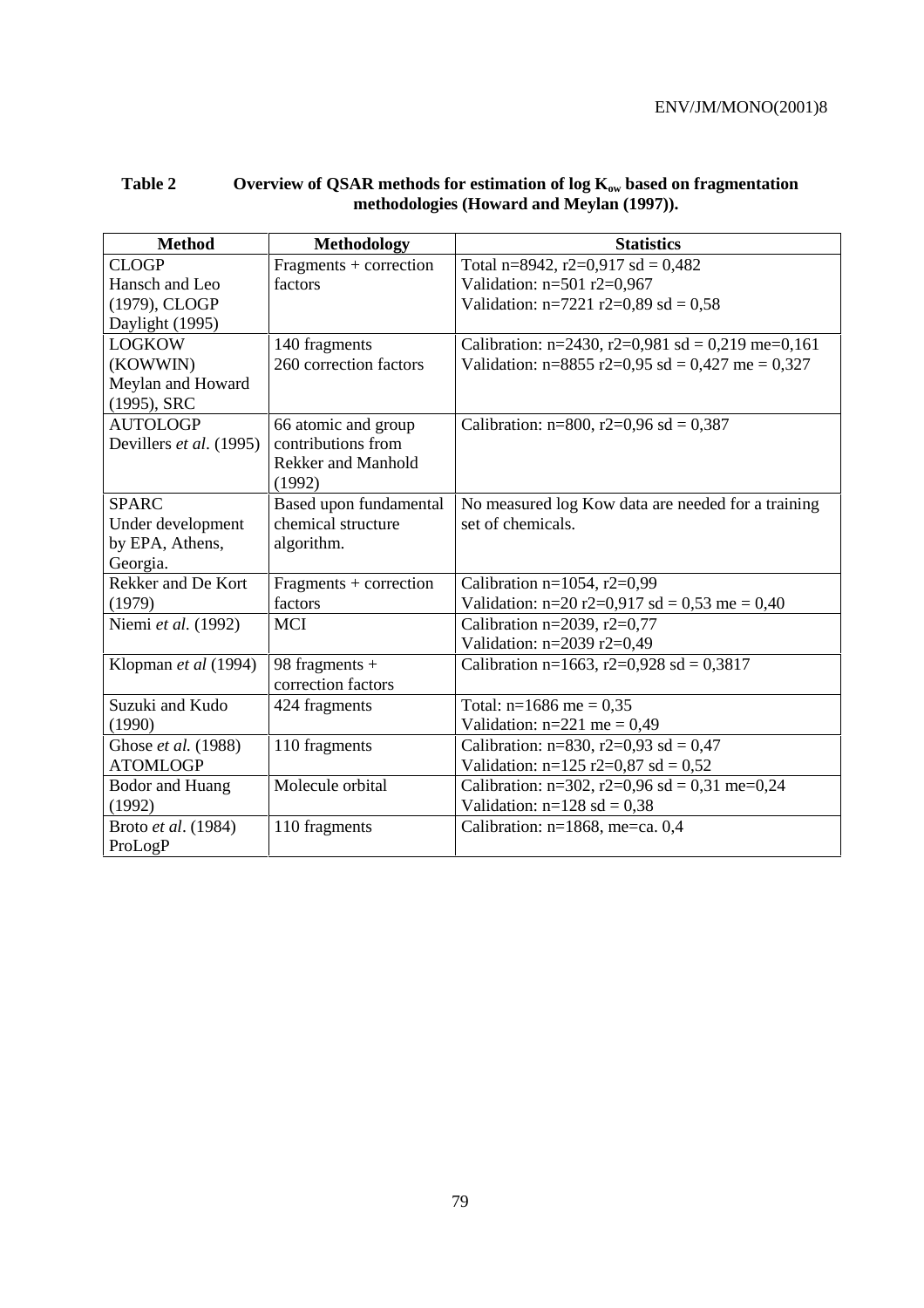## **ANNEX 5.II**

## **INFLUENCE OF EXTERNAL AND INTERNAL FACTORS ON THE BIOCONCENTRATION POTENTIAL OF ORGANIC SUBSTANCES**

## **1. FACTORS INFLUENCING THE UPTAKE**

249. The uptake rate for lipophilic compounds is mainly a function of the size of the organism (Sijm and Linde, 1995). External factors such as the molecular size, factors influencing the bioavailability, and different environmental factors are of great importance to the uptake rate as well.

### **1.1 Size of organism**

250. Since larger fish have a relatively lower gill surface to weight ratio, a lower uptake rate constant  $(k_1)$  is to be expected for large fish compared to small fish (Sijm and Linde, 1995; Opperhuizen and Sijm, 1990). The uptake of substances in fish is further controlled by the water flow through the gills; the diffusion through aqueous diffusion layers at the gill epithelium; the permeation through the gill epithelium; the rate of blood flow through the gills, and the binding capacity of blood constituents (ECETOC, 1995).

## **1.2 Molecular size**

251. Ionised substances do not readily penetrate membranes; as aqueous pH can influence the substance uptake. Loss of membrane permeability is expected for substances with a considerable crosssectional area (Opperhuizen *et al*., 1985; Anliker *et al*., 1988) or long chain length (> 4.3 nm) (Opperhuizen, 1986). Loss of membrane permeability due to the size of the molecules will thus result in total loss of uptake. The effect of molecular weight on bioconcentration is due to an influence on the diffusion coefficient of the substance, which reduces the uptake rate constants (Gobas *et al*., 1986).

## **1.3 Availability**

252. Before a substance is able to bioconcentrate in an organism it needs to be present in water and available for transfer across fish gills. Factors, which affect this availability under both natural and test conditions, will alter the actual bioconcentration in comparison to the estimated value for BCF. As fish are fed during bioconcentration studies, relatively high concentrations of dissolved and particulate organic matter may be expected, thus reducing the fraction of chemical that is actually available for direct uptake via the gills. McCarthy and Jimenez (1985) have shown that adsorption of lipophilic substances to dissolved humic materials reduces the availability of the substance, the more lipophilic the substance the larger reduction in availability (Schrap and Opperhuizen, 1990). Furthermore, adsorption to dissolved or particulate organic matter or surfaces in general may interfere during the measurement of BCF (and other physical-chemical properties) and thus make the determination of BCF or appropriate descriptors difficult. As bioconcentration in fish is directly correlated with the available fraction of the chemical in water, it is necessary for highly lipophilic substances to keep the available concentration of the test chemical within relatively narrow limits during the uptake period.

253. Substances, which are readily biodegradable, may only be present in the test water for a short period, and bioconcentration of these substances may thus be insignificant. Similarly, volatility and hydrolysis will reduce the concentration and time in which the substance is available for bioconcentration.

### **1.4 Environmental factors**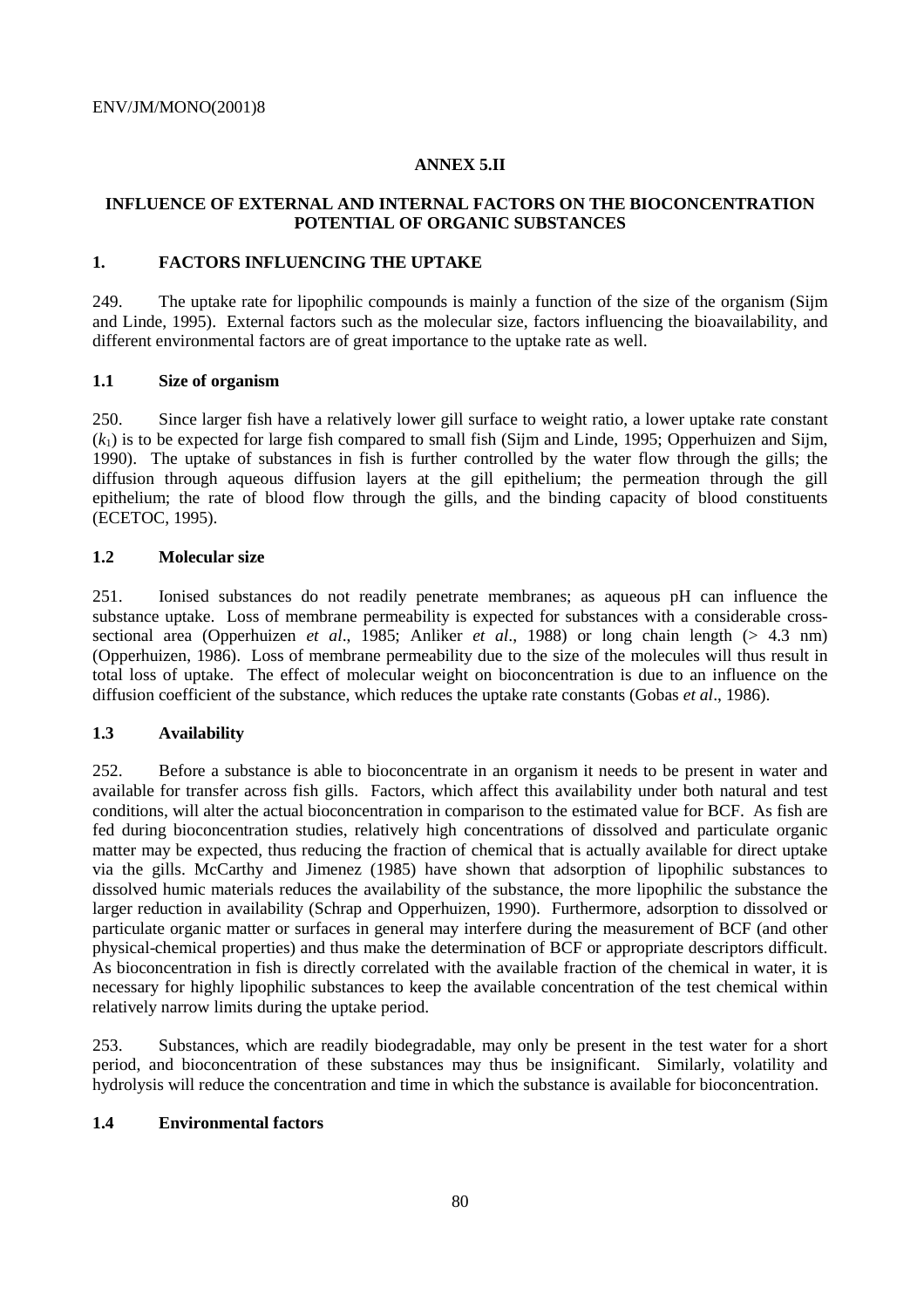254. Environmental parameters influencing the physiology of the organism may also affect the uptake of substances. For instance, when the oxygen content of the water is lowered, fish have to pass more water over their gills in order to meet respiratory demands (McKim and Goeden, 1982). However, there may be species dependency as indicated by Opperhuizen and Schrap (1987). It has, furthermore, been shown that the temperature may have an influence on the uptake rate constant for lipophilic substances (Sijm *et al*. 1993), whereas other authors have not found any consistent effect of temperature changes (Black *et al*. 1991).

## **2 FACTORS INFLUENCING THE ELIMINATION RATE**

255. The elimination rate is mainly a function of the size of the organism, the lipid content, the biotransformation process of the organism, and the lipophilicity of the test compound.

### **2.1 Size of organism**

256. As for the uptake rate the elimination rate is dependent on the size of the organism. Due to the higher gill surface to weight ratio for small organisms (e.g., fish larvae) than that of large organisms, steady-state and thus "toxic dose equilibrium" has shown to be reached sooner in early life stages than in juvenile/adult stages of fish (Petersen and Kristensen, 1998). As the time needed to reach steady-state conditions is dependent on  $k_2$ , the size of fish used in bioconcentration studies has thus an important bearing on the time required for obtaining steady-state conditions.

### **2.2 Lipid content**

257. Due to partitioning relationships, organisms with a high fat content tend to accumulate higher concentrations of lipophilic substances than lean organisms under steady-state conditions. Body burdens are therefore often higher for "fatty" fish such as eel, compared to "lean" fish such as cod. In addition, lipid "pools" may act as storage of highly lipophilic substances. Starvation or other physiological changes may change the lipid balance and release such substances and result in delayed impacts.

### **2.3 Metabolism**

258. In general, metabolism or biotransformation leads to the conversion of the parent compound into more water-soluble metabolites. As a result, the more hydrophilic metabolites may be more easily excreted from the body than the parent compound. When the chemical structure of a compound is altered, many properties of the compound are altered as well. Consequently the metabolites will behave differently within the organism with respect to tissue distribution, bioaccumulation, persistence, and route and rate of excretion. Biotransformation may also alter the toxicity of a compound. This change in toxicity may either be beneficial or harmful to the organism. Biotransformation may prevent the concentration in the organism from becoming so high that a toxic response is expressed (detoxification). However, a metabolite may be formed which is more toxic than the parent compound (bioactivation) as known for e.g., benzo(a)pyrene.

259. Terrestrial organisms have a developed biotransformation system, which is generally better than that of organisms living in the aquatic environment. The reason for this difference may be the fact that biotransformation of xenobiotics may be of minor importance in gill breathing organisms as they can relatively easily excrete the compound into the water (Van Den Berg *et al*. 1995). Concerning the biotransformation capacity in aquatic organisms the capacity for biotransformation of xenobiotics increases in general as follows: Molluscs < crustaceans < fish (Wofford *et al*., 1981).

## **3. LIPOPHILICITY OF SUBSTANCE**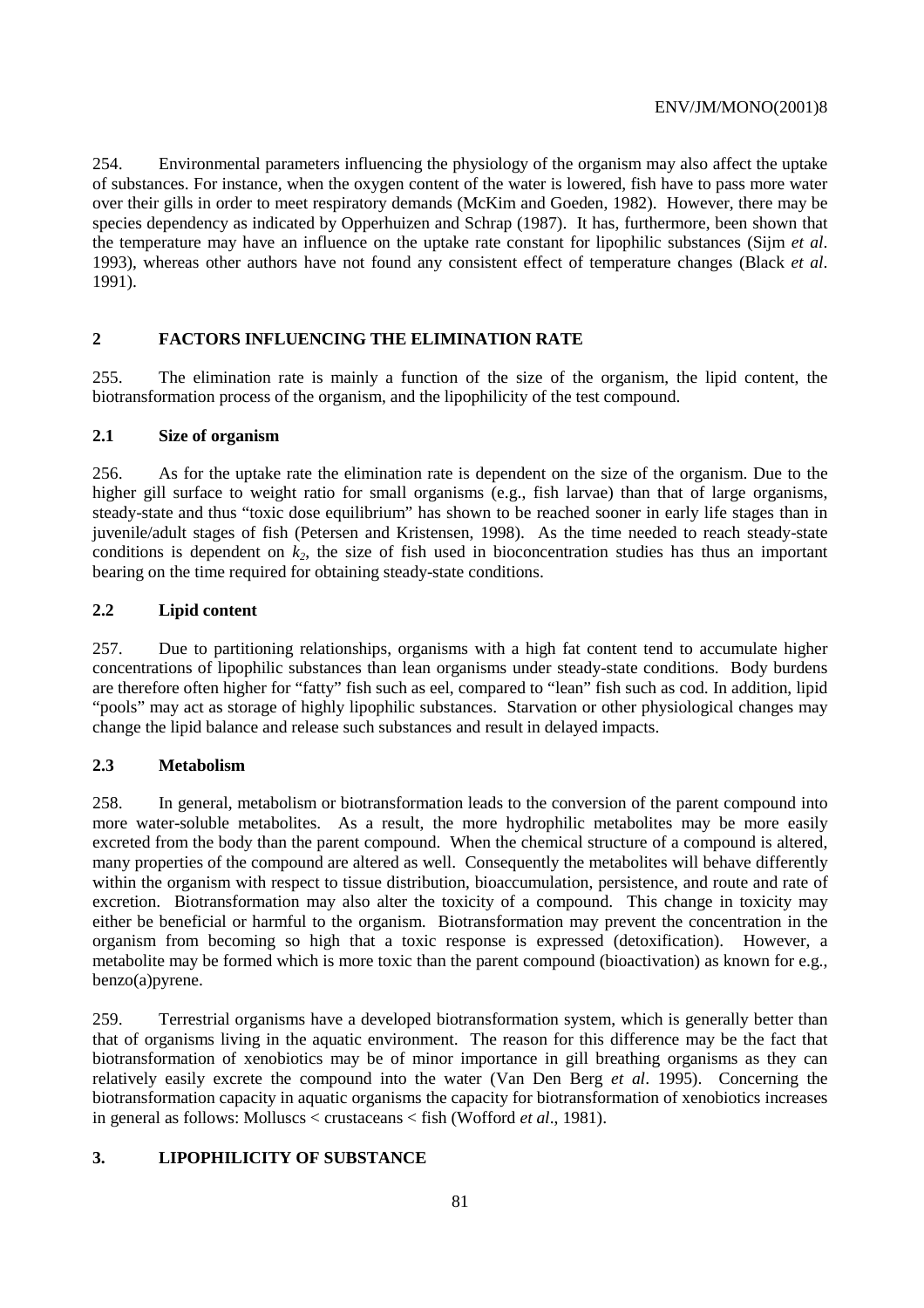260. A negative linear correlation between  $k_2$  (depuration constant) and log  $K_{ow}$  (or BCF) has been shown in fish by several authors (e.g., Spacie and Hamelink, 1982; Gobas *et al*., 1989; Petersen and Kristensen, 1998), whereas  $k_1$  (uptake rate constant) is more or less independent of the lipophilicity of the substance (Connell, 1990). The resultant BCF will thus generally increase with increasing lipophilicity of the substances, i.e., log BCF and log  $K_{ow}$  correlate for substances which do not undergo extensive metabolism.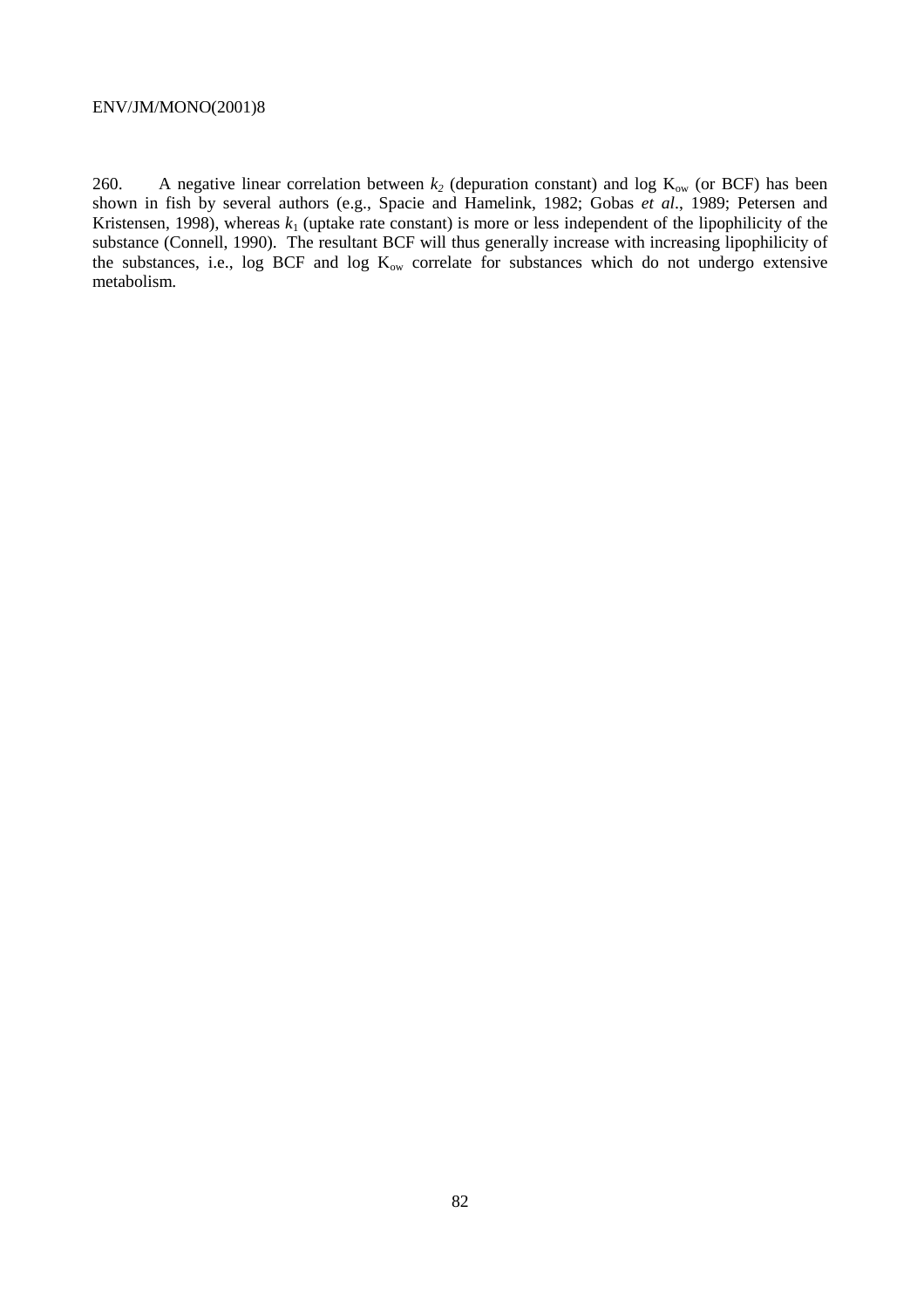## **ANNEX 5.III**

### **TEST GUIDELINES**

261. Most of the guidelines mentioned are found in compilations from the organisation issuing them. The main references to these are:

- EC guidelines: European Commission (1996). Classification, Packaging and Labelling of Dangerous Substances in the European Union. Part 2 – Testing Methods. European Commission. 1997. ISBN92-828-0076-8. (Homepage: http://ecb.ei.jrc.it/testing-methods/);
- ISO guidelines: Available from the national standardisation organisations or ISO (Homepage: http://www.iso.ch/);
- OECD guidelines for the testing of chemicals. OECD. Paris. 1993 with regular updates (Homepage: http://www.oecd.org/ehs/test/testlist.htm);
- OPPTS guidelines: US-EPA's homepage: http://www.epa.gov/opptsfrs/home/guidelin.htm;
- ASTM : ASTM's homepage: http://www.astm.org. Further search via "standards".

ASTM, 1993. ASTM Standards on Aquatic Toxicology and Hazard Evaluation. Sponsored by ASTM Committee E-47 on Biological Effects and Environmental Fate. American Society for Testing and Materials. 1916 Race Street, Philadelphia, PA 19103. ASTM PCN: 03-547093-16., ISBN 0-8032-1778-7.

ASTM E 1022-94. 1997. Standard Guide for Conducting Bioconcentration Tests with Fishes and Saltwater Bivalve Molluscs. American Society for Testing and Materials.

EC, 1992. EC A.8. Partition coefficient. Annex V (Directive 67/548/EEC). Methods for determination of physico-chemical properties, toxicity and ecotoxicity.

EC, 1998. EC.C.13 Bioconcentration: Flow-through Fish Test.

EPA-OTS, 1982. Guidelines and support documents for environmental effects testing. Chemical fate test guidelines and support documents. United States Environmental Protection Agency. Office of Pesticides and Toxic Substances, Washington, D.C. 20960. EPA 560/6-82-002. (August 1982 and updates), cf. also Code of Federal Regulations. Protection of the Environment Part 790 to End. Revised as of July 1, 1993. ONLINE information regarding the latest updates of these test guidelines: US National Technical Information System.

EPA-FIFRA, 1982. The Federal Insecticide, Fungicide and Rodenticide Act. Pesticide Assessment Guidelines, subdivision N: chemistry: Environmental fate, and subdivision E, J & L: Hazard Evaluation. Office of Pesticide Programs. US Environmental Protection Agency, Washington D.C. (1982 and updates). ONLINE information regarding the latest updates of these test guidelines: US National Technical Information System.

OECD Test Guideline 107, 1995. OECD Guidelines for testing of chemicals. Partition Coefficient (noctanol/water): Shake Flask Method.

OECD Test Guideline 117, 1989. OECD Guideline for testing of chemicals. Partition Coefficient (noctanol/water), High Performance Liquid Chromatography (HPLC) Method.

OECD Test Guideline 305, 1996. Bioconcentration: Flow-through Fish Test. OECD Guidelines for testing of Chemicals.

OECD Test Guidelines 305 A-E, 1981. Bioaccumulation. OECD Guidelines for testing of chemicals.

OECD draft Test Guideline, 1998. Partition Coefficient n-Octanol/Water  $P_{ow}$ . Slow-stirring method for highly hydrophobic chemicals. Draft proposal for an OECD Guideline for Testing of Chemicals.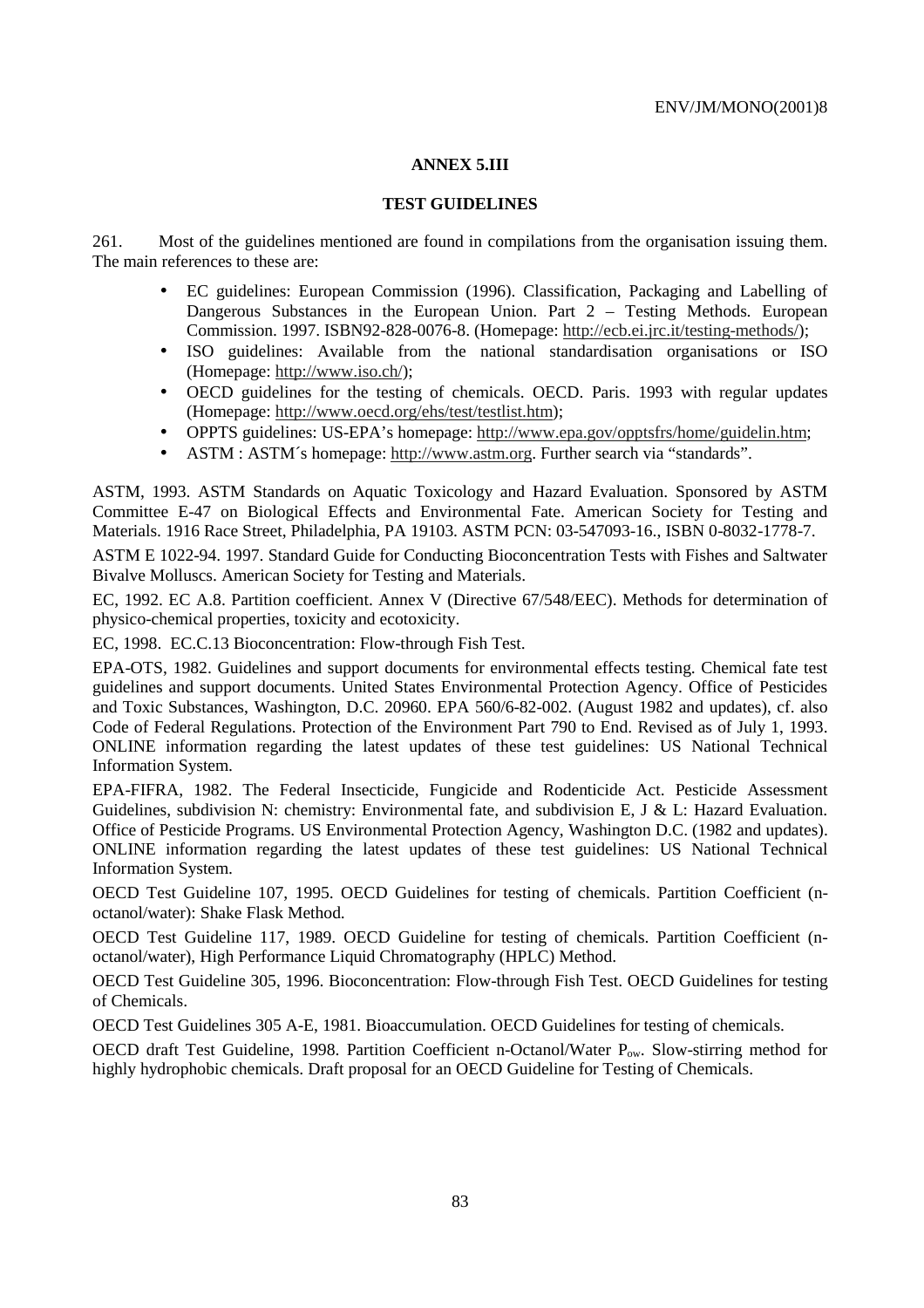#### **ANNEX 5.IV**

#### **REFERENCES**

Anliker, R., Moser, P., Poppinger, D. 1988. Bioaccumulation of dyestuffs and organic pigments in fish. Relationships to hydrophobicity and steric factors. Chem. 17(8):1631-1644.

Bintein, S.; Devillers, J. and Karcher, W. 1993. Nonlinear dependence of fish bioconcentration on *n*octanol/water partition coefficient. SAR and QSAR in Environmental Research. Vol.1.pp.29-39.

Black, M.C., Millsap, D.S., McCarthy, J.F. 1991. Effects of acute temperature change on respiration and toxicant uptake by rainbow trout, *Salmo gairdneri* (Richardson). Physiol. Zool. 64:145-168.

Bodor, N., Huang, M.J. 1992. J. Pharm. Sci. 81:272-281.

Broto, P., Moreau, G., Vandycke, C. 1984. Eur. J. Med. Chem. 19:71-78.

Chiou, T. 1985. Partition coefficients of organic compounds in lipid-water systems and correlations with fish bioconcentration factors. Environ. Sci. Technol 19:57-62.

CLOGP. 1995. Daylight Chemical Information Systems, Inf. Sys. Inc. Irvine, Ca.

CSTEE (1999): DG XXIV Scientific Committee for Toxicity and Ecotoxicity and the Environment Opinion on revised proposal for a list of Priority substances in the context of the water framework directive (COMMs Procedure) prepared by the Frauenhofer-Institute, Germany,. Final report opinion adopted at the  $11<sup>th</sup>$  CSTEE plenary meeting on  $28<sup>th</sup>$  of September 1999.

Comotto, R.M., Kimerle, R.A., Swisher, R.D. 1979. Bioconcentration and metabolism of linear alkylbenzenesulfonate by Daphnids and Fathead minnows. L.L.Marking, R.A. Kimerle, Eds., Aquatic Toxicology (ASTM, 1979), vol. ASTM STP 667.

Connell, D.W., Hawker, D.W. 1988. Use of polynomial expressions to describe the bioconcentration of hydrophobic chemicals by fish. Ecotoxicol. Environ. Saf. 16:242-257.

Connell, D.W. 1990. Bioaccumulation of xenobiotic compounds, Florida: CRC Press, Inc. pp.1-213.

De Bruijn, J., Busser, F., Seinen, W. & Hermens, J. 1989. Determination of octanol/water partition coefficients with the "slow stirring" method. Environ. Toxicol. Chem. 8:499-512.

Devillers, J., Bintein, S., Domine, D. 1996. Comparison of BCF models based on log P. Chemosphere 33(6):1047-1065.

DoE, 1996. Guidance on the aquatic toxicity testing of difficult substance. Unites Kingdom Department of the Environment, London.

Doucette, W.J., Andren, A.W. 1987. Correlation of octanol/water partition coefficients and total molecular surface area for highly hydrophobic aromatic compounds. Environ. Sci. Technol., 21, pages 821-824.

Doucette, W.J., Andren, A.W. 1988. Estimation of octanol/water partition coefficients: evaluation of six methods for highly hydrophobic aromatic compounds. Chemosphere, 17, pages 345-359.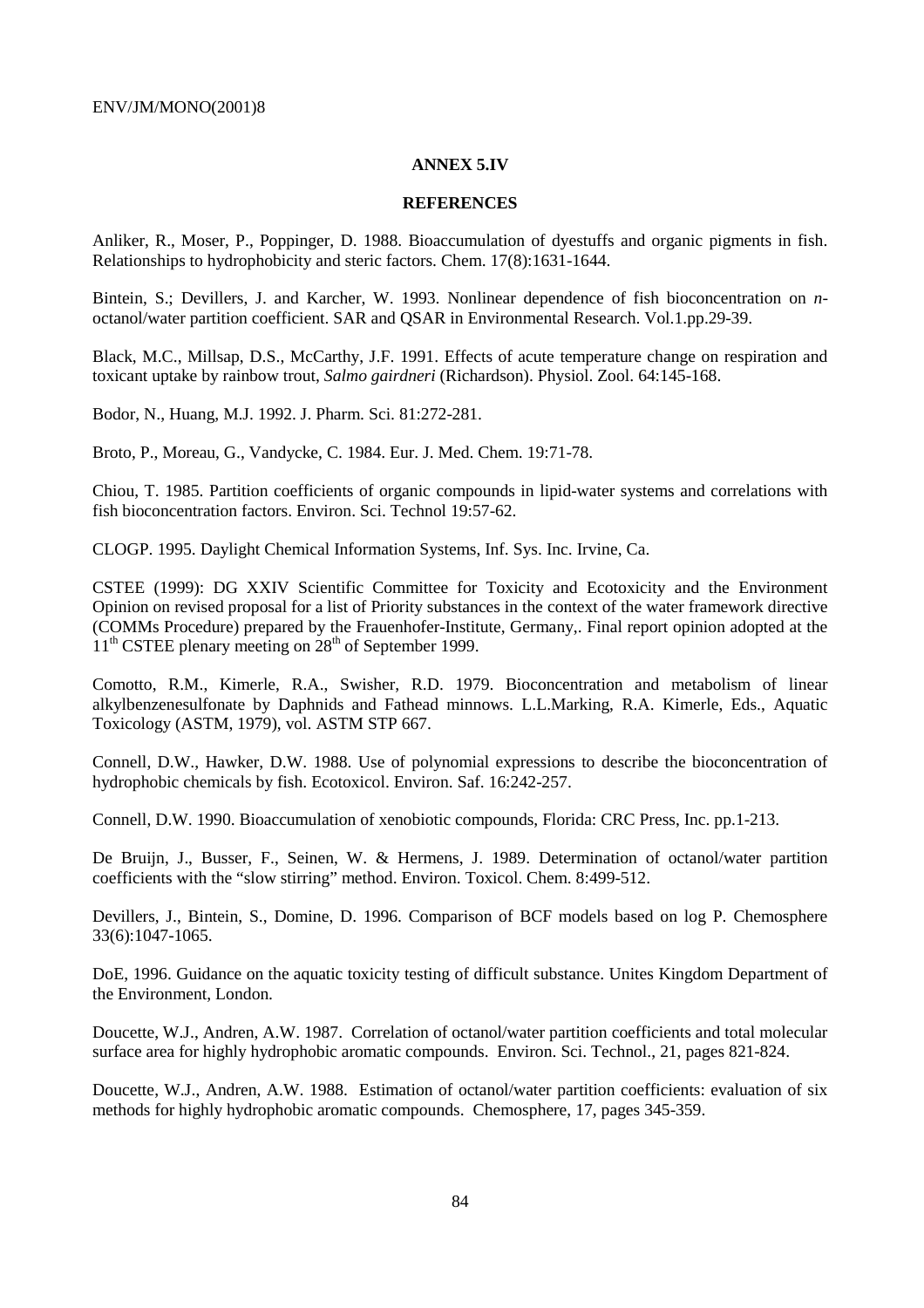Driscoll, S.K., McElroy, A.E. 1996. Bioaccumulation and metabolism of benzo(a)pyrene in three species of polychaete worms. Environ. Toxicol. Chem. 15(8):1401-1410.

ECETOC, 1995. The role of bioaccumulation in environmental risk assessment: The aquatic environment and related food webs, Brussels, Belgium.

ECEOOC, 1996. Aquatic toxicity testing of sparingly soluble, volatile and unstable substances. ECETOC Monograph No. 26, ECETOC, Brussels.

European Commission, 1996. Technical Guidance Document in support of Commission Directive 93/96/EEC on Risk Assessment for new notified substances and Commission Regulation (EC) No 1488/94 on Risk Assessment for Existing Substances. Brussels

Ghose, A.K., Prottchet, A., Crippen, G.M. 1988. J. Computational Chem. 9:80-90.

Gobas, F.A.P.C., Opperhuizen, A., Hutzinger, O. 1986. Bioconcentration of hydrophobic chemicals in fish: Relationship with membrane permeation. Environ. Toxicol. Chem. 5:637-646.

Gobas, F.A.P.C., Clark, K.E., Shiu, W.Y., Mackay, D. 1989. Bioconcentration of polybrominated benzenes and biphenyls and related superhydrophobic chemicals in fish: Role of bioavailability and elimination into feces. Environ. Toxicol. Chem. 8:231-245.

Goodrich, M.S., Melancon, M.J., Davis, R.A., Lech J.J. 1991. The toxicity, bioaccumulation, metabolism, and elimination of dioctyl sodium sulfosuccinate DSS in rainbow trout (*Oncorhynchus mykiss*) Water Res. 25: 119-124.

Hansch, C., Leo, A. 1979. Substituent constants for correlation analysis in chemistry and biology. Wiley, New York, NY, 1979.

Henderson, R.J., Tocher, D.R. 1987. The lipid composition and biochemistry of freshwater fish. Prog. Lipid. Res. 26:281-347.

Howard, P.H. and Meyland, W.M., 1997. Prediction of physical properties transport and degradation for environmental fate and exposure assessments, QSAR in environmental science VII. Eds. Chen, F. and Schüürmann, G. pp. 185-205.

Kimerle, R.A., Swisher, R.D., Schroeder-Comotto, R.M. 1975. Surfactant structure and aquatic toxicity, Symposium on Structure-Activity correlations in Studies on Toxicity and Bioconcentration with Aquatic Organisms, Burlington, Ontario, Canada, pp. 22-35.

Klopman, G., Li, J.Y., Wang, S., Dimayuga, M. 1994. Computer automated log P calculations based on an extended group contribution approach. J. Chem. Inf. Comput. Sci. 34:752-781.

Knezovich, J.P., Lawton, M.P., Inoue, L.S. 1989. Bioaccumulation and tissue distribution of a quaternary ammonium surfactant in three aquatic species. Bull. Environ. Contam. Toxicol. 42:87-93.

Knezovich, J.P., Inoue, L.S. 1993. The influence of sediment and colloidal material on the bioavailability of a quaternary ammonium surfactant. Ecotoxicol. Environ. Safety. 26:253-264.

Kristensen, P. 1991. Bioconcentration in fish: Comparison of BCFs derived from OECD and ASTM testing methods; influence of particulate matter to the bioavailability of chemicals. Danish Water Quality Institute.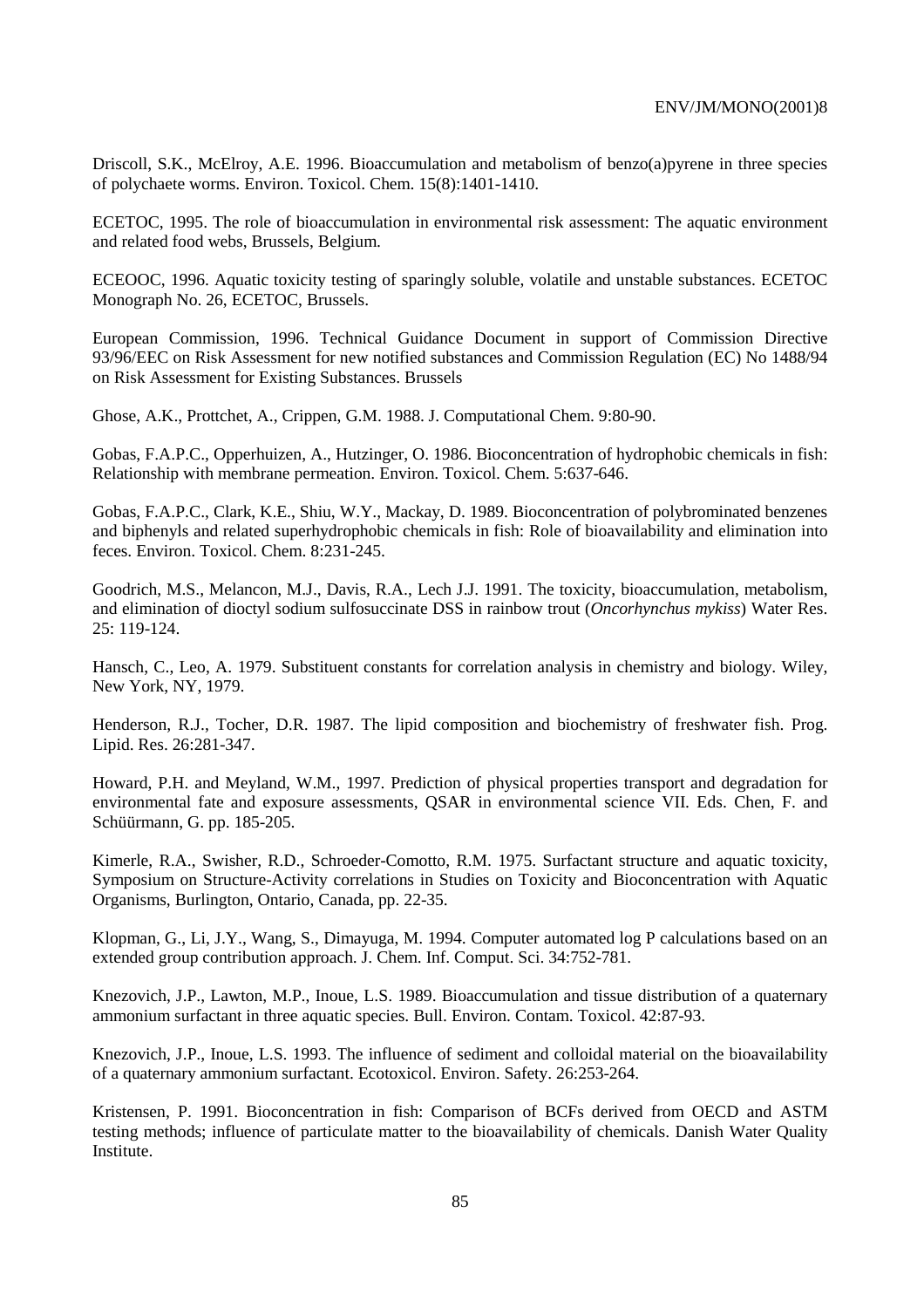Mackay, D. 1982. Correlation of bioconcentration factors. Environ. Sci. Technol. 16:274-278.

McCarthy, J.F., Jimenez, B.D. 1985. Reduction in bioavailability to bluegills of polycyclic aromatic hydrocarbons bound to dissolved humic material. Environ. Toxicol. Chem. 4:511-521.

McKim, J.M., Goeden, H.M. 1982. A direct measure of the uptake efficiency of a xenobiotic chemical across the gill of brook trout (*Salvelinus fontinalis*) under normoxic and hypoxic conditions. Comp. Biochem. Physiol. 72C:65-74.

Meylan, W.M. and Howard, P.H., 1995. Atom/Fragment Contribution Methods for Estimating Octanol-Water Partition Coefficients. J.Pharm.Sci. 84, 83.

Niemelä, J.R. 1993. QTOXIN-program (ver 2.0). Danish Environmental Protection Agency.

Niemi, G.J., Basak, S.C., Veith, G.D., Grunwald, G. Environ. Toxicol. Chem. 11:893-900.

Niimi, A.J. 1991. Solubility of organic chemicals in octanol, triolin and cod liver oil and relationships between solubility and partition coefficients. Wat. Res. 25:1515-1521.

OECD, 1993. Application of structure activity relationships to the estimation of properties important in exposure assessment. OECD Environment Directorate. Environment Monograph No. 67.

OECD, 1998. Harmonized integrated hazard classification system for human health and environmental effects of chemical substances. As endorsed by the  $28<sup>th</sup>$  joint meeting of the chemicals committee and the working party on chemicals in November 1998.

OECD, 2000. Guidance Document on Aquatic Toxicity Testing of Difficult Substances and Mixtures, OECD, Paris.

Opperhuizen, A., Van der Velde, E.W., Gobas, F.A.P.C., Liem, A.K.D., Van der Steen, J.M.D., Hutzinger, O. 1985. Relationship between bioconcentration in fish and steric factors of hydrophobic chemicals. Chemosphere 14:1871-1896.

Opperhuizen, A. 1986. Bioconcentration of hydrophobic chemicals in fish. In: Poston T.M., Purdy, R. (eds), Aquatic Toxicology and Environmental Fate : Ninth Volume, ASTM STP 921. American Society for Testing and Materials, Philadelphia, PA, 304-315.

Opperhuizen, A., Schrap, S.M. 1987. Relationship between aqueous oxygen concentration and uptake and elimination rates during bioconcentration of hydrophobic chemicals in fish. Environ. Toxicol. Chemosphere 6:335-342.

Opperhuizen, A., Sijm, D.T.H.M. 1990. Bioaccumulation and biotransformation of polychlorinated dibenzo-p-dioxins and dibenzofurans in fish. Environ. Toxicol. Chem. 9:175-186.

Pedersen, F., Tyle, H., Niemelä, J.R., Guttmann, B., Lander,L. and Wedebrand, A., 1995. Environmental Hazard Classification – data collection and interpretation guide ( $2<sup>nd</sup>$  edition). TemaNord 1995:581.

Petersen, G.I., Kristensen, P. 1998. Bioaccumulation of lipophilic substances in fish early life stages. Environ. Toxicol. Chem. 17(7):1385-1395.

Rekker, R.F., de Kort, H.M. 1979. The hydrophobic fragmental constant: An extension to a 1000 data point set. Eur. J. Med. Chem. – Chim. Ther. 14:479-488.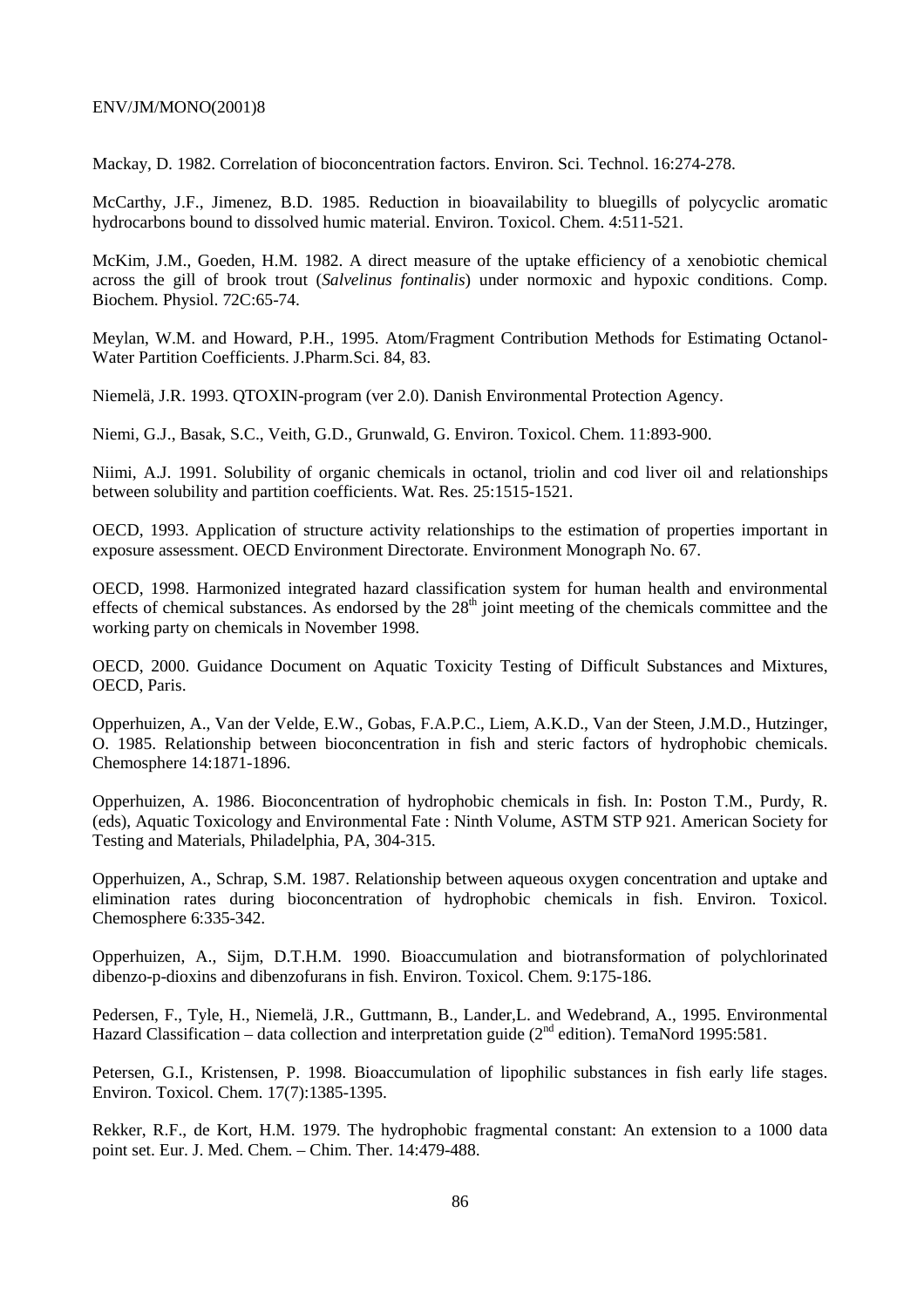Roberts, D.W. 1989. Aquatic toxicity of linear alkyl benzene sulphonates (LAS) – a QSAR analysis. Communicaciones Presentadas a las Jornadas del Comite Espanol de la Detergencia, 20 (1989) 35-43. Also in J.E. Turner, M.W. England, T.W. Schultz and N.J. Kwaak (eds.) QSAR 88. Proc. Third International Workshop on Qualitative Structure-Activity Relationships in Environmental Toxicology, 22-26 May 1988, Knoxville, Tennessee, pp. 91-98. Available from the National Technical Information Service, US Dept. of Commerce, Springfield, VA.

Schrap, S.M., Opperhuizen, A. 1990. Relationship between bioavailability and hydrophobicity: reduction of the uptake of organic chemicals by fish due to the sorption of particles. Environ. Toxicol. Chem. 9:715- 724.

Shiu, WY, Doucette, W., Gobas, FAPC., Andren, A., Mackay, D. 1988. Physical-chemical properties of chlorinated dibenzo-p-dioxins. Environ. Sci. Technol. 22: pages 651-658.

Sijm, D.T.H.M., van der Linde, A. 1995. Size-dependent bioconcentration kinetics of hydrophobic organic chemicals in fish based on diffusive mass transfer and allometric relationships. Environ. Sci. Technol. 29:2769-2777.

Sijm, D.T.H.M., Pärt, P., Opperhuizen, A. 1993. The influence of temperature on the uptake rate constants of hydrophobic compounds determined by the isolated perfused gill of rainbow trout (*Oncorhynchus mykiss*). Aquat. Toxicol. 25:1-14.

Spacie, A., Hamelink, J.L. 1982. Alternative models for describing the bioconcentration of organics in fish. Environ. Toxicol. Chem. 1:309-320.

Suzuki, T., Kudo, Y.J. 1990. J. Computer-Aided Molecular Design 4:155-198.

Syracuse Research Corporation, 1999. http://esc\_plaza.syrres.com/interkow/logkow.htm

Tas, J.W., Seinen, W., Opperhuizen, A. 1991. Lethal body burden of triphenyltin chloride in fish: Preliminary results. Comp. Biochem. Physiol. 100C(1/2):59-60.

Tolls J. & Sijm, D.T.H.M., 1993. Bioconcentration of surfactants, RITOX, the Netherlands (9. Nov. 1993). Procter and Gamble Report (ed.: M.Stalmans).

Tolls, J. 1998. Bioconcentration of surfactants. Ph.D. Thesis. Utrecht University, Utrecht, The Netherlands.

Toshima, S., Moriya, T. Yoshimura, K. 1992. Effects of polyoxyethylene (20) sorbitan monooleate on the acute toxicity of linear alkylbenzenesulfonate  $(C_{12}$ -LAS) to fish. Ecotoxicol. Environ. Safety 24: 26-36.

USEPA 1985. U.S. Environmental Protection Agency. Office of Toxic Substances. Toxic Substances Control Act Test Guidelines. 50 FR 39252.

US EPA/EC, 1993. US EPA/EC Joint Project on the Evaluation of (Quantitative) Structure Activity Relationships.

US EPA, 1996. Ecological effects test guidelines – OPPTS 850.1000. Special considerations for conducting aquatic laboratory studies. Public Draft, EPA712-C-96-113. United States Environmental Protection Agency. http:/www.epa.gov/docs/OPTS\_harmonized/

Van Den Berg, M., Van De Meet, D., Peijnenburg, W.J.G.M., Sijm, D.T.H.M., Struijs, J., Tas, J.W. 1995. Transport, accumulation and transformation processes. In: Risk Assessment of Chemicals: An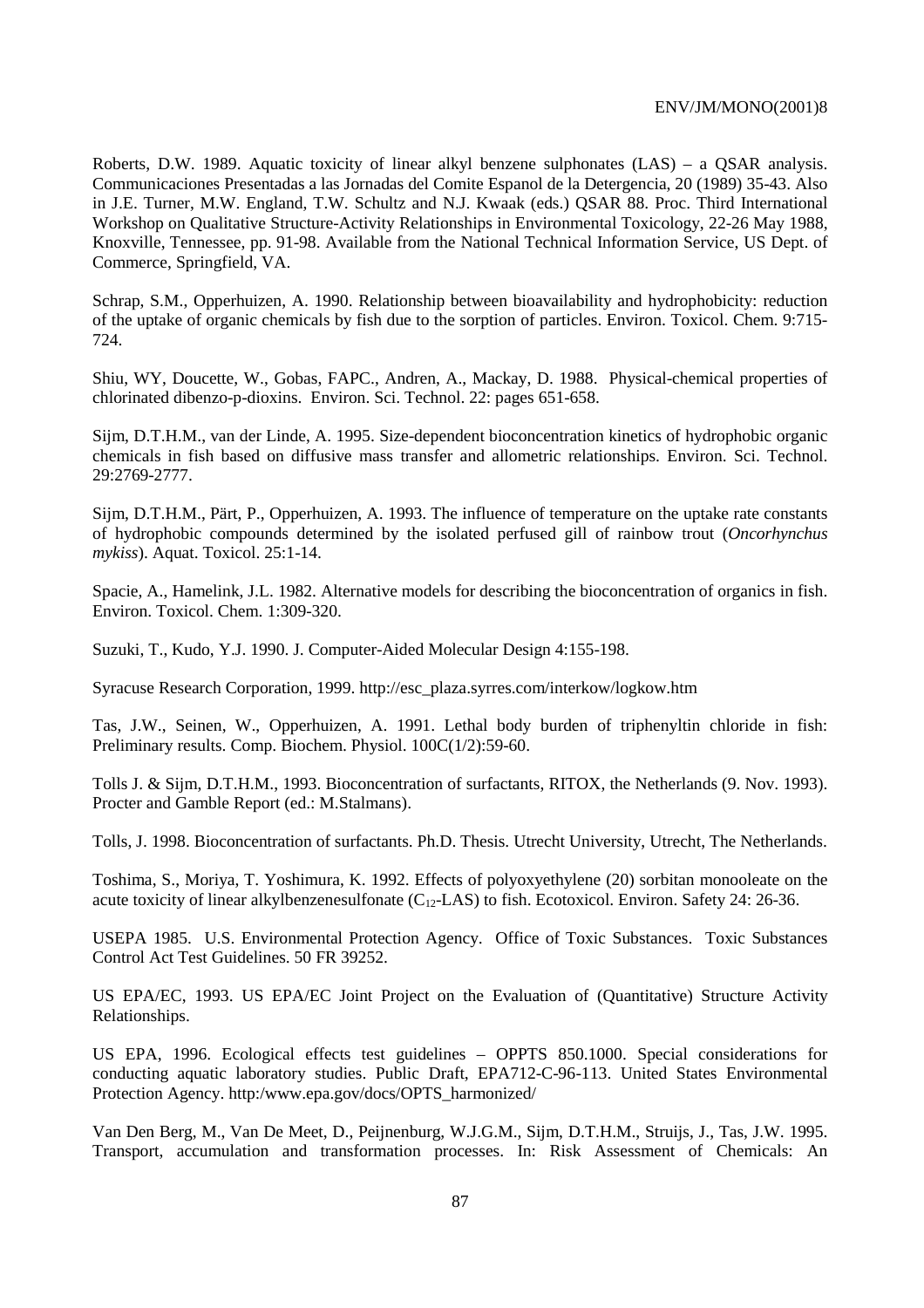Introduction. van Leeuwen, C.J., Hermens, J.L.M. (eds). Dordrecht, NL. Kluwer Academic Publishers, 37- 102.

Wakabayashi, M., Kikuchi, M., Sato, A. Yoshida, T. 1987. Bioconcentration of alcohol ethoxylates in carp (*Cyprinus carpio*), Ecotoxicol. Environ. Safety 13, 148-163.

Wofford, H.W., C.D. Wilsey, G.S. Neff, C.S. Giam & J.M. Neff (1981): Bioaccumulation and metabolism of phthalate esters by oysters, brown shrimp and sheepshead minnows. Ecotox.Environ.Safety 5:202-210, 1981.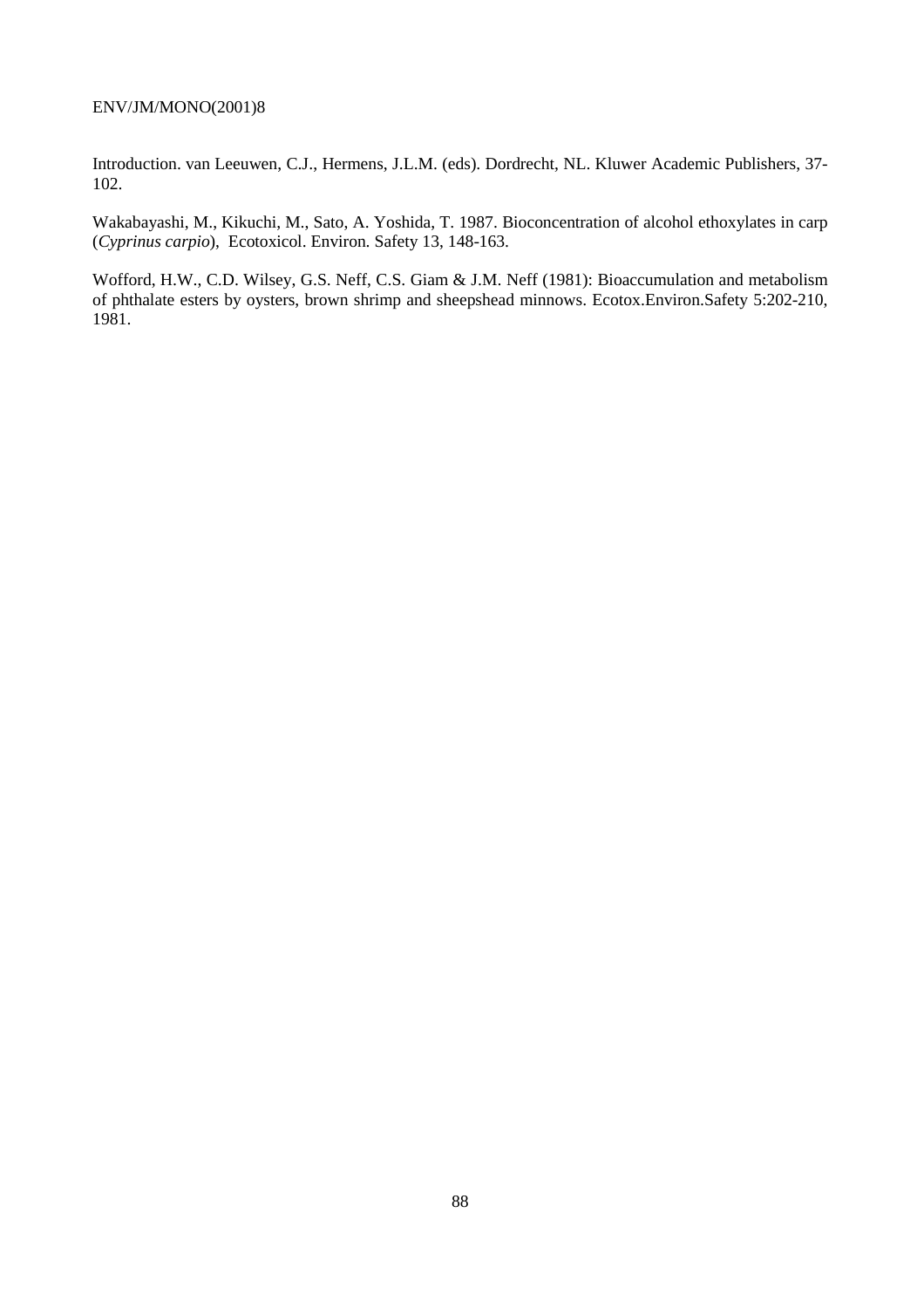## **6. USE OF QSAR**

#### **6.1 HISTORY**

262. Quantitative Structure-Activity Relationships (QSAR) in aquatic toxicology can be traced to the work at the turn of the century of Overton in Zürich (Lipnick, 1986) and Meyer in Marburg (Lipnick, 1989a). They demonstrated that the potency of substances producing narcosis in tadpoles and small fish is in direct proportion to their partition coefficients measured between olive oil and water. Overton postulated in his 1901 monograph "Studien über die Narkose," that this correlation reflects toxicity taking place at a standard molar concentration or molar volume within some molecular site within the organism (Lipnick, 1991a). In addition, he concluded that this corresponds to the same concentration or volume for a various organisms, regardless of whether uptake is from water or via gaseous inhalation. This correlation became known in anaesthesia as the Meyer-Overton theory.

263. Corwin Hansch and co-workers at Pomona College proposed the use of n-octanol/water as a standard partitioning system, and found that these partition coefficients were an additive, constitutive property that can be directly estimated from chemical structure. In addition, they found that regression analysis could be used to derive QSAR models, providing a statistical analysis of the findings. Using this approach, in 1972 these workers reported 137 QSAR models in the form  $log(1/C) = A log K<sub>ow</sub> + B$ , where  $K_{ow}$  is the n-octanol/water partition coefficient, and C is the molar concentration of a chemical yielding a standard biological response for the effect of simple non-electrolyte non-reactive organic compounds on whole animals, organs, cells, or even pure enzymes. Five of these equations, which relate to the toxicity of five simple monohydric alcohols to five species of fish, have almost identical slopes and intercepts that are in fact virtually the same as those found by Könemann in 1981, who appears to have been unaware of Hansch's earlier work. Könemann and others have demonstrated that such simple non-reactive nonelectrolytes all act by a narcosis mechanism in an acute fish toxicity test, giving rise to minimum or baseline toxicity (Lipnick, 1989b).

#### **6.2 EXPERIMENTAL ARTIFACTS CAUSING UNDERESTIMATION OF HAZARD**

264. Other non-electrolytes can be more toxic than predicted by such a QSAR, but not less toxic, except as a result of a testing artefact. Such testing artefacts include data obtained for compounds such as hydrocarbons which tend to volatilise during the experiment, as well as very hydrophobic compounds for which the acute testing duration may be inadequate to achieve steady state equilibrium partitioning between the concentration in the aquatic phase (aquarium test solution), and the internal hydrophobic site of narcosis action. A QSAR plot of  $log K<sub>ow</sub>$  vs  $log C$  for such simple non-reactive non-electrolytes exhibits a linear relationship so long as such equilibrium is established within the test duration. Beyond this point, a bilinear relationship is observed, with the most toxic chemical being the one with the highest log  $K_{ow}$ value for which such equilibrium is established (Lipnick, 1995).

265. Another testing problem is posed by water solubility cut-off. If the toxic concentration required to produce the effect is above the compound's water solubility, no effect will be observed even at water saturation. Compounds for which the predicted toxic concentration is close to water solubility will also show no effect if the test duration is insufficient to achieve equilibrium partitioning. A similar cut-off is observed for surfactants if toxicity is predicted at a concentration beyond the critical micelle concentration. Although such compounds may show no toxicity under these conditions when tested alone, their toxic contributions to mixtures are still present. For compounds with the same log  $K_{ow}$  value, differences in water solubility reflect differences in enthalpy of fusion related to melting point. Melting point is a reflection of the degree of stability of the crystal lattice and is controlled by intermolecular hydrogen bonding, lack of conformational flexibility, and symmetry. The more highly symmetric a compound, the higher the melting point (Lipnick, 1990).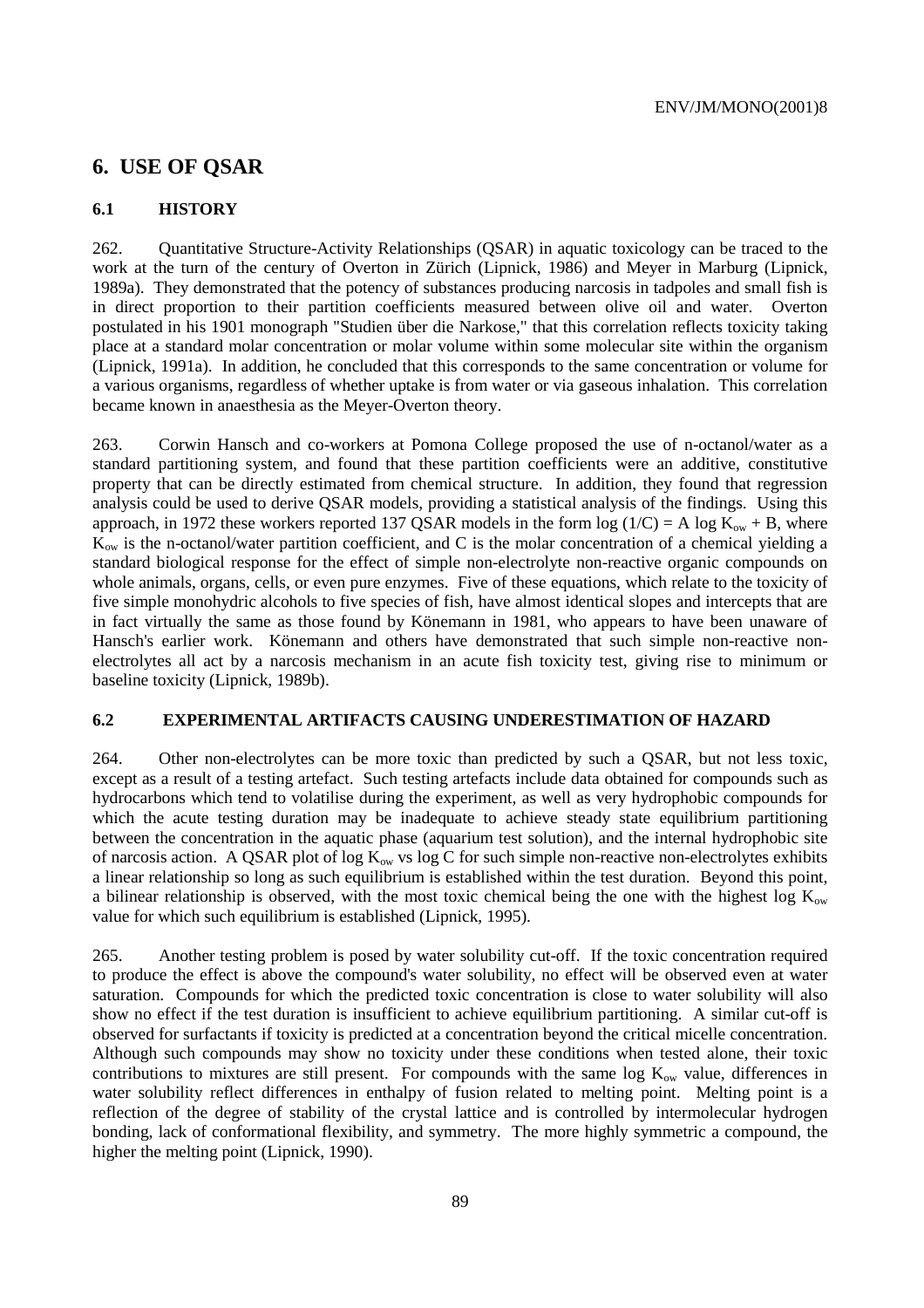## **6.3 QSAR MODELLING ISSUES**

266. Choosing an appropriate QSAR implies that the model will yield a reliable prediction for the toxicity or biological activity of an untested chemical. Generally speaking, reliability decreases with increasing complexity of chemical structure, unless a QSAR has been derived for a narrowly defined set of chemicals similar in structure to the candidate substance. QSAR models derived from narrowly defined categories of chemicals are commonly employed in the development of pharmaceuticals once a new lead compound is identified and there is a need to make minor structural modifications to optimise activity (and decrease toxicity). Overall, the objective is make estimates by interpolation rather than extrapolation.

267. For example, if 96-h LC50 test data for fathead minnow are available for ethanol, n-butanol, nhexanol, and n-nonanol, we have some confidence in making a prediction for this endpoint for n-propanol and n-pentanol. In contrast, we would have less confidence in making such a prediction for methanol, which is an extrapolation, with fewer carbon atoms than any of the tested chemicals. In fact, the behaviour of the first member of such a homologous is typically the most anomalous, and should not be predicted using data from remaining members of the series. Even the toxicity of branched chain alcohols may be an unreasonable extrapolation, depending upon the endpoint in question. Such extrapolation becomes more unreliable to the extent that toxicity is related to production of metabolites for a particular endpoint, as opposed to the properties of the parent compound. Also, if toxicity is mediated by a specific receptor binding mechanism, dramatic effects may be observed with small changes in chemical structure.

268. What ultimately governs the validity of such predictions is the degree to which the compounds used to derive the QSAR for a specific biological endpoint, are acting by a common molecular mechanism. In many and perhaps most cases, a QSAR does not represent such a mechanistic model, but merely a correlative one. A truly valid mechanistic model must be derived from a series of chemicals all acting by a common molecular mechanism, and fit to an equation using one or more parameters that relate directly to one or more steps of the mechanism in question. Such parameters or properties are more generally known as molecular descriptors. It is also important to keep in mind that many such molecular descriptors in common use may not have a direct physical interpretation. For a correlative model, the statistical fit of the data are likely to be poorer than a mechanistic one given these limitations. Mechanisms are not necessarily completely understood, but enough information may be known to provide confidence in this approach. For correlative models, the predictive reliability increases with the narrowness with which each is defined, e.g., categories of electrophiles, such as acrylates, in which the degree of reactivity may be similar and toxicity can be estimated for a "new" chemical using a model based solely on the log  $K_{ow}$  parameter.

269. As an example, primary and secondary alcohols containing a double or triple bond that is conjugated with the hydroxyl function (i.e., allylic or propargylic) are more toxic than would be predicted for a QSAR for the corresponding saturated compounds. This behaviour has been ascribed to a proelectrophile mechanism involving metabolic activation by the ubiquitous enzyme alcohol dehydrogenase to the corresponding  $\alpha$ ,  $\beta$ -unsaturated aldehydes and ketones which can act as electrophiles via a Michael-type acceptor mechanism (Veith *et al.*, 1989). In the presence of an alcohol dehydrogenase inhibitor, these compounds behave like other alcohols and do not show excess toxicity, consistent with the mechanistic hypothesis.

270. The situation quickly becomes more complex once one goes beyond such a homologous series of compounds. Consider, for example, simple benzene derivatives. A series of chlorobenzenes may be viewed as similar to a homologous series. Not much difference is likely in the toxicities of the three isomeric dichlorobenzenes, so that a QSAR for chlorobenzenes based upon test data for one of these isomers is likely to be adequate. What about the substitution of other functional groups on benzene ring? Unlike an aliphatic alcohol, addition of a hydroxyl functionality to a benzene ring produces a phenol which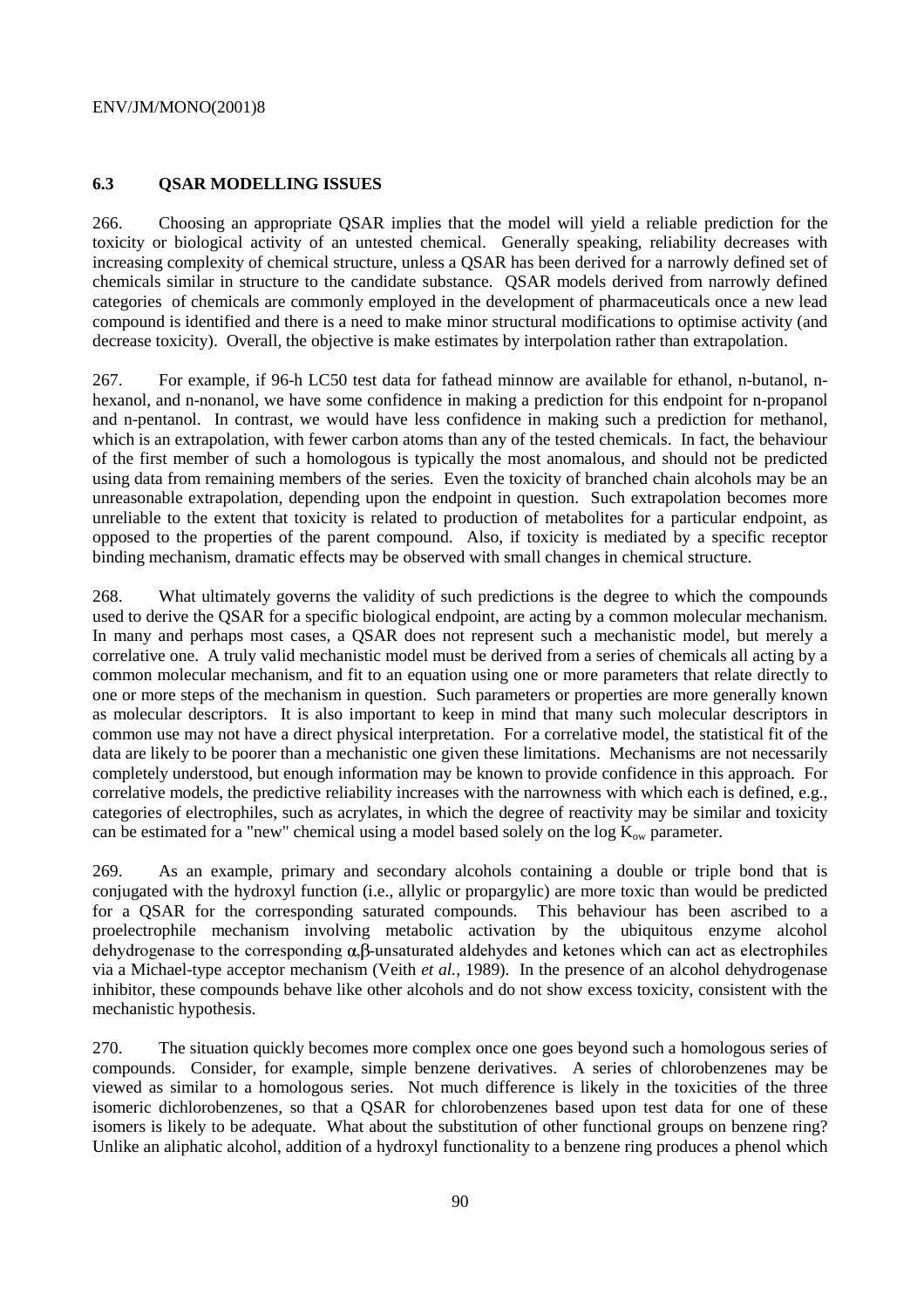is no longer neutral, but an ionizable acidic compound, due to the resonance stabilisation of the resulting negative charge. For this reason, phenol does not act as a true narcotic agent. With the addition of electron withdrawing substituents to phenol (e.g., chlorine atoms), there is a shift to these compounds acting as uncouplers of oxidative phosphorylation (e.g., the herbicide dinoseb). Substitution of an aldehyde group leads to increased toxicity via an electrophile mechanism for such compounds react with amino groups, such as the lysine  $\varepsilon$ -amino group to produce a Schiff Base adduct. Similarly, a benzylic chloride acts as an electrophile to form covalent abducts with sulfhydryl groups. In tackling a prediction for an untested compound, the chemical reactivity of these and many other functional groups and their interaction with one another should be carefully studied, and attempts made to document these from the chemical literature (Lipnick, 1991b).

271. Given these limitations in using QSARs for making predictions, it is best employed as a means of establishing testing priorities, rather than as a means of substituting for testing, unless some mechanistic information is available on the untested compound itself. In fact, the inability to make a prediction along with known environmental release and exposure may in itself be adequate to trigger testing or the development of a new QSAR for a category of chemicals for which such decisions are needed. A QSAR model can be derived by statistical analysis, e.g., regression analysis, from such a data set. The most commonly employed molecular descriptor,  $log K_{ow}$ , may be tried as a first attempt.

272. By contrast, derivation of a mechanism based QSAR model requires an understanding or working hypothesis of molecular mechanism and what parameter or parameters would appropriately model these actions. It is important to keep in mind that this is different from a hypothesis regarding mode of action, which relates to biological/physiological response, but not molecular mechanism.

## **6.4 USE OF QSARs IN AQUATIC CLASSIFICATION**

273. The following inherent properties of substances are relevant for classification purposes concerning the aquatic environment:

- partition coefficient n-octanol-water log Kow;
- bioconcentration factor BCF;
- degradability abiotic and biodegradation;
- acute aquatic toxicity for fish, daphnia and algae;
- prolonged toxicity for fish and daphnia.

274. Test data always take precedence over QSAR predications, providing the test data are valid, with QSARs used for filling data gaps for purposes of classification. Since the available QSARs are of varying reliability and application range, different restrictions apply for the prediction of each of these endpoints. Nevertheless, if a tested compound belongs to a chemical category or structure type (see above) for which there is some confidence in the predictive utility of the QSAR model, it is worthwhile to compare this prediction with the experimental data, as it is not unusual to use this approach to detect some of the experimental artefacts (volatilisation, insufficient test duration to achieve equilibrium, and water solubility cut-off) in the measured data, which would mostly result in classifying substances as lower than actual toxicity.

275. When two or more QSARs are applicable or appear to be applicable, it is useful to compare the predictions of these various models in the same way that predicted data should be compared with measured (as discussed above). If there is no discrepancy between these models, the result provides encouragement of the validity of the predictions. Of course, it may also mean that the models were all developed using data on similar compounds and statistical methods. On the other hand, if the predictions are quite different, this result needs to be examined further. There is always the possibility that none of the models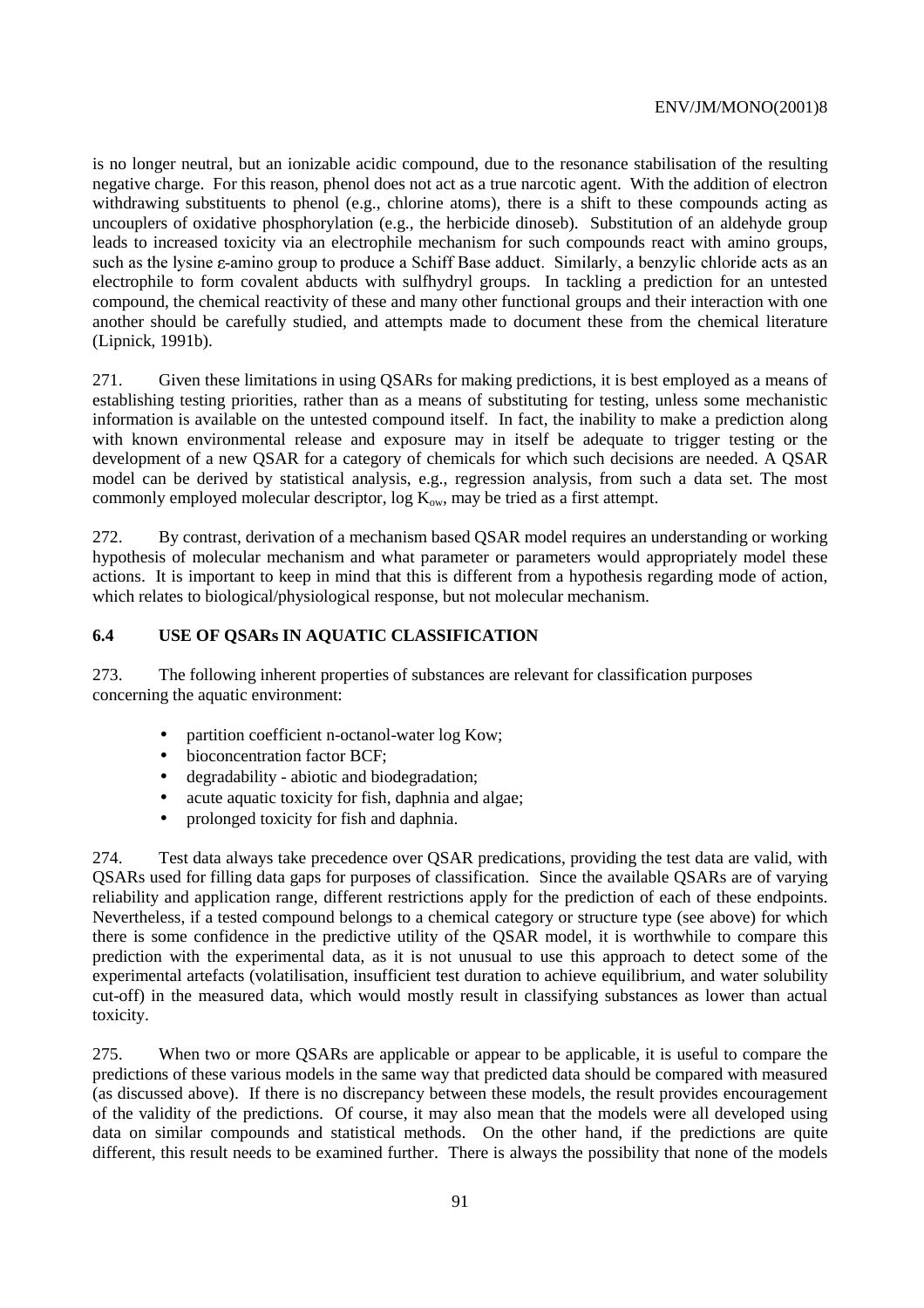used provides a valid prediction. As a first step, the structures and properties of the chemicals used to derive each of the predictive models should be examined to determine if any models are based upon chemicals similar in both of these respects to the one for which a prediction is needed. If one data set contains such an appropriate analogue used to derive the model, the measured value in the database for that compound vs model prediction should be tested. If the results fit well with the overall model, it is likely the most reliable one to use. Likewise, if none of the models contain test data for such an analogue, testing of the chemical in question is recommended.

276. The U.S. EPA has recently posted a draft document on its website "Development of Chemical Categories in the HPV Challenge Program," that proposes the use of chemical categories to "... voluntarily compile a Screening Information Data Set (SIDS) on all chemicals on the US HPV list ... [to provide] basic screening data needed for an initial assessment of the physicochemical properties, environmental fate, and human and environmental effects of chemicals" (US EPA, 1999). This list consists of "...about 2,800 HPV chemicals which were reported for the Toxic Substances Control Act's 1990 Inventory Update Rule (IUR)".

277. One approach being proposed "...where this is scientifically justifiable ... is to consider closely related chemicals as a group, or category, rather than test them as individual chemicals. In the category approach, not every chemical needs to be tested for every SIDS endpoint". Such limited testing could be justified providing that the "...final data set must allow one to assess the untested endpoints, ideally by *interpolation* [emphasis added here] between and among the category members." The process for defining such categories and in the development of such data are described in the proposal.

278. A second potentially less data intensive approach being considered (US EPA, 2000a) is "... applying SAR principles to a single chemical that is closely related to one or more better characterised chemicals ("analogs")." A third approach proposed consists of using "... a combination of the analogue and category approaches ... [for] individual chemicals ... [similar to that] used in ECOSAR (US EPA, 2000b), a SAR-based computer program that generates ecotoxicity values. ". The document also details the history of the use of SARs within the U.S. EPA new chemicals program, and how to go about collecting and analysing data for the sake of such SAR approaches.

279. The Nordic Council of Ministers issued a report (Pederson *et al.*, 1995) entitled "Environmental Hazard Classification," that includes information on data collection and interpretation, as well as a section (5.2.8) entitled "QSAR estimates of water solubility and acute aquatic toxicity". This section also discusses the estimation of physicochemical properties, including log  $K_{ow}$ . For the sake of classification purposes, estimation methods are recommended for prediction of "minimum acute aquatic toxicity," for "...neutral, organic, non-reactive and non-ionizable compounds such as alcohols, ketones, ethers, alkyl, and aryl halides, and can also be used for aromatic hydrocarbons, halogenated aromatic and aliphatic hydrocarbons as well as sulphides and disulphides," as cited in an earlier OECD Guidance Document (OECD, 1995). The Nordic document also includes diskettes for a computerised application of some of these methods.

280. The European Centre for Ecotoxicology and Toxicology of Chemicals (ECETOC) has published a report entitled "QSARs in the Assessment of the Environmental Fate and Effects of Chemicals," which describes the use of QSARs to "...check the validity of data or to fill data gaps for priority setting, risk assessment and classification" (ECETOC, 1998). QSARs are described for predicting environmental fate and aquatic toxicity. The report notes that "a consistent dataset for [an endpoint] covered ... for a well defined scope of chemical structures ("domain") [is needed] ... from which a training set is developed. The document also discusses the advantage of mechanism based models, the use of statistical analysis in the development of QSARs, and how to assess "outliers".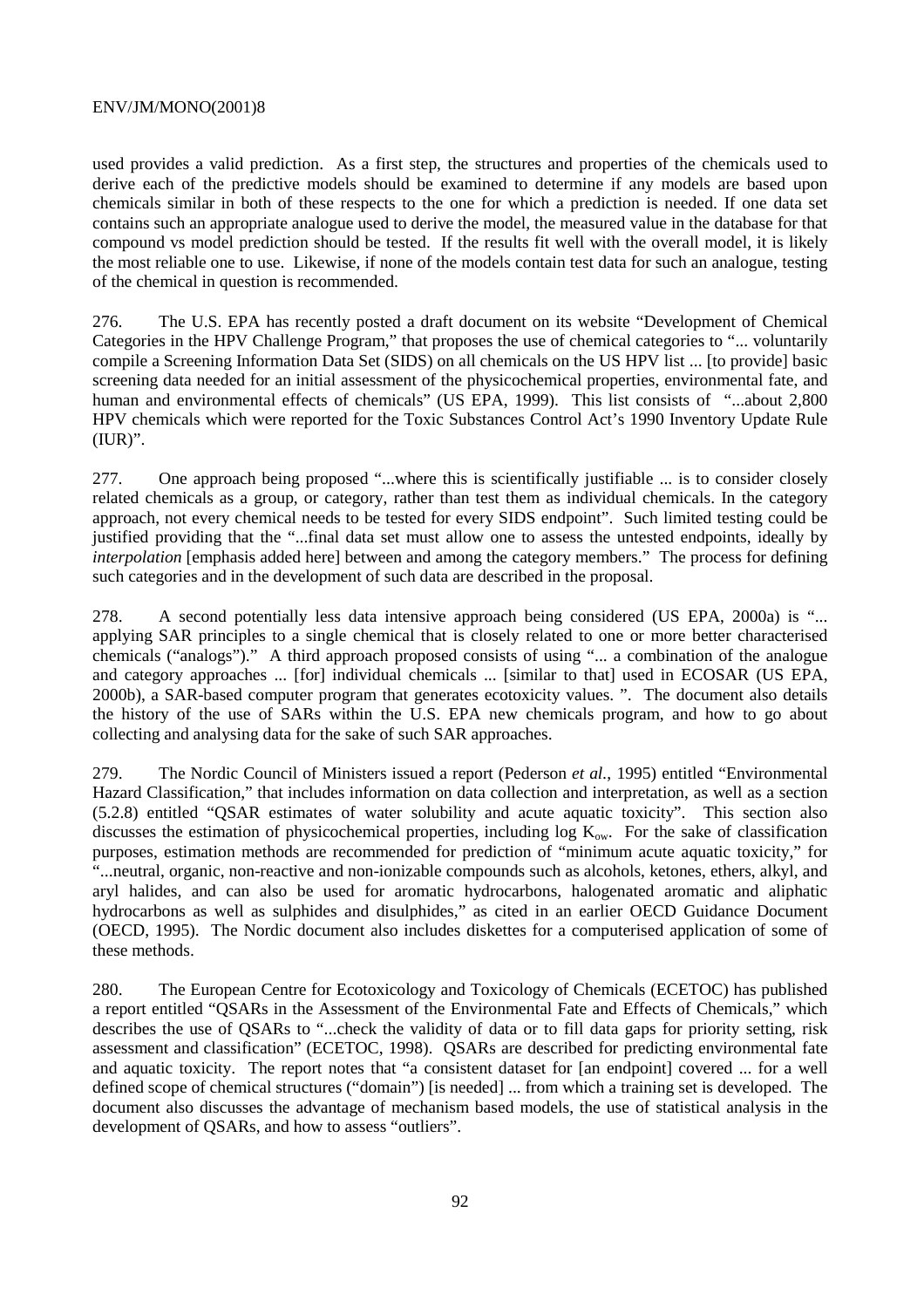#### **6.4.1 Partition coefficient n-octanol-water log Kow**

281. Computerised methods such as CLOGP (US EPA, 1999), LOGKOW (US EPA, 2000a) and SPARC (US EPA, 2000b) are available to calculate log Kow directly from chemical structure. CLOGP and LOGKOW are based upon the addition of group contributions, while SPARC is based upon a more fundamental chemical structure algorithm. Caution should be used in using calculated values for compounds that can undergo hydrolysis in water or some other reaction, since these transformations need to be considered in the interpretation of aquatic toxicity test data for such reactive chemicals. Only SPARC can be employed in a general way for inorganic or organometallic compounds. Special methods are needed in making estimates of log Kow or aquatic toxicity for surface-active compounds, chelating compounds, and mixtures.

282. Log Kow values can be calculated for pentachlorophenol and similar compounds, both for the ionised and unionised (neutral) forms. These values can potentially be calculated for certain reactive molecules (e.g., benzotrichloride), but the reactivity and subsequent hydrolysis also need to be considered. Also, for such ionizable phenols, pKa is a second parameter. Specific models can be used to calculate log Kow values for organometallic compounds, but they need to be applied with caution since some of these compounds really exist in the form of ion pairs in water.

283. For compounds of extremely high lipophilicity, measurements up to about 6 to 6.5 can be made by shake flask, and can be extended up to about log Kow of 8 using the slow stirring approach (Bruijn *et al.*, 1989). Calculations are considered useful even in extrapolating beyond what can be measured by either of these methods. Of course, it should be kept in mind that if the QSAR models for toxicity, etc. are based on chemicals with lower log  $K_{ow}$  values, the prediction itself will also be an extrapolation; in fact, it is known that in the case of bioconcentration, the relationship with log  $K_{ow}$  becomes non-linear at higher values. For compounds with low log  $K_{ow}$  values, the group contribution can also be applied, but this is not very useful for hazard purposes since for such substances, particularly with negative log  $K_{ow}$  values, little if any partitioning can take place into lipophilic sites and as Overton reported, these substances produce toxicity through osmotic effects (Lipnick, 1986).

### **6.4.2 Bioconcentration factor BCF**

284. If experimentally determined BCF values are available, these values should be used for classification. Bioconcentration measurements must be performed using pure samples at test concentrations within water solubility, and for an adequate test duration to achieve steady state equilibrium between the aqueous concentration and that in the fish tissue. Moreover, with bioconcentration tests of extended duration, the correlation with  $\log K_{ow}$  levels off and ultimately decreases. Under environmental conditions, bioconcentration of highly lipophilic chemicals takes place by a combination of uptake from food and water, with the switch to food taking place at log Kow  $\approx$  6. Otherwise log K<sub>ow</sub> values can be used with a QSAR model as a predictor of the bioaccumulation potential of organic compounds. Deviations from these QSARs tend to reflect differences in the extent to which the chemicals undergo metabolism in the fish. Thus, some chemicals, such as phthalate, can bioconcentrate significantly less than predicted for this reason. Also, caution should be applied in comparing predicted BCF values with those using radiolabeled compounds, where the tissue concentration thus detected may represent a mix of parent compound and metabolites or even covalently bound parent or metabolite.

285. Experimental log  $K_{ow}$  values are to be used preferentially. However, older shake flask values above 5.5 are not reliable and we are in many cases better off using some average of calculated values or having these remeasured using the slow stirring method (Bruijn *et al.*, 1989). If there is reasonable doubt about the accuracy of the measured data, calculated log Kow values shall be used.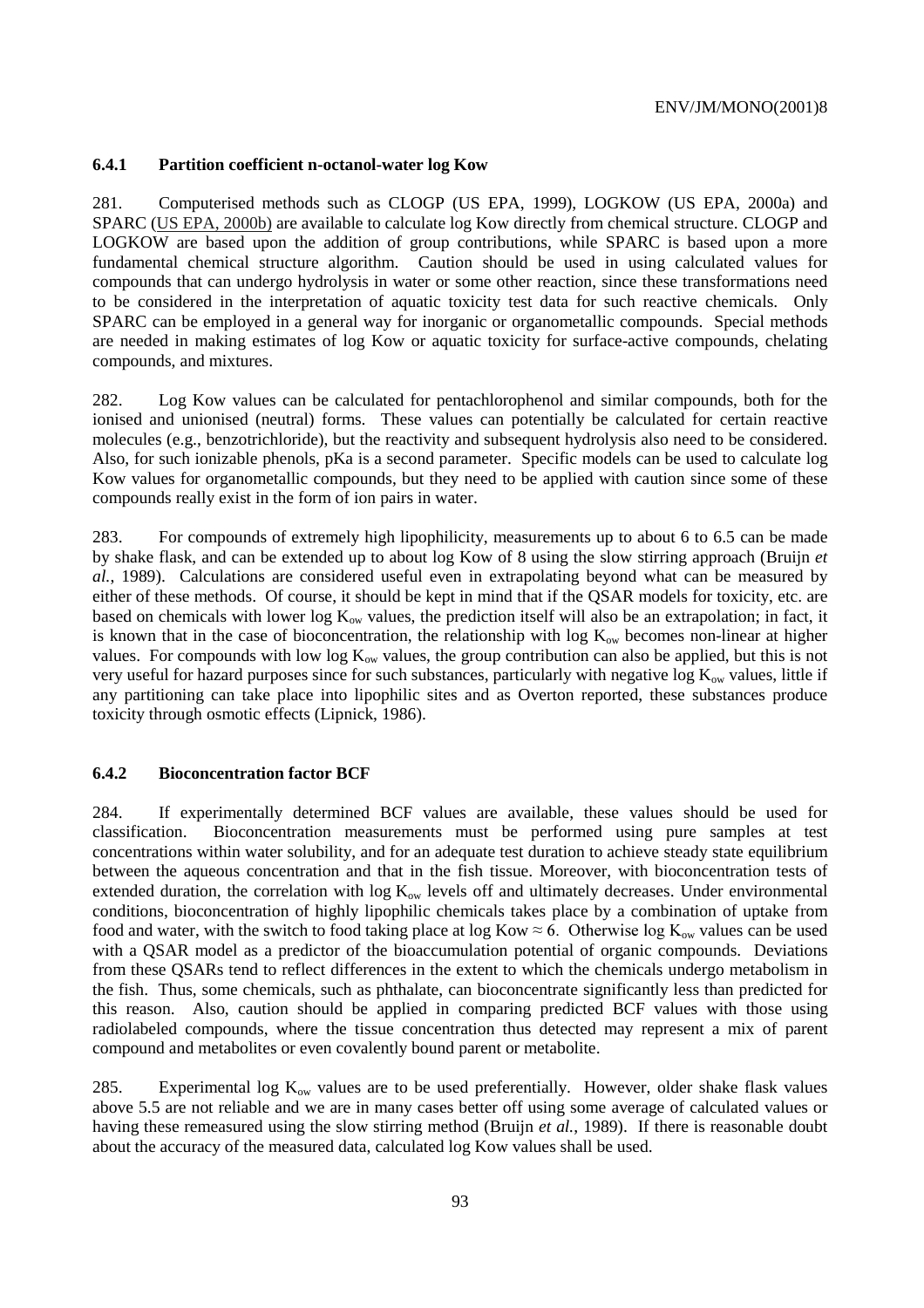## **6.4.3 Degradability - abiotic and biodegradation**

286. QSARs for abiotic degradation in water phases are narrowly defined linear free energy relationships (LFERs) for specific categories of chemicals and mechanisms. For example, such LFERs are available for hydrolysis of benzylic chlorides with various substituents on the aromatic ring. Such narrowly defined LFER models tend to be very reliable if the needed parameters are available for the Substituent(s) in question. Photo degradation, i.e., reaction with UV produced reactive species, may be extrapolated from estimates for the air compartment. While these abiotic processes do not usually result in complete degradation of organic compounds, they are frequently significant starting points, and may be rate limiting. QSARs for calculating biodegradability are either compound specific (OECD, 1995) or group contribution models like the BIODEG program (Hansch and Leo, 1995; Meylan and Howard 1995; Hilal *et al.*, 1994; Howard *et al.*, 1992; Boethling *et al.*, 1994; Howard and Meylan 1992; Loonen *et al.*, 1999). While validated compound category specific models are very limited in their application range, the application range of group contribution models is potentially much broader, but limited to compounds containing the model substructures. Validation studies have suggested that the biodegradability predictions by currently available group contribution models may be used for prediction of "not ready biodegradability" (Pedersen *et al.*, 1995; Langenberg *et al.*, 1996; USEPA, 1993) – and thus in relation to aquatic hazard classification "not rapid degradability."

## **6.4.4 Acute aquatic toxicity for fish, daphnia and algae**

287. The acute aquatic toxicity of non-reactive, non-electrolyte organic chemicals (baseline toxicity) can be predicted from their log  $K_{ow}$  value with a quite high level of confidence, provided the presence of electrophile, proelectrophile, or special mechanism functional groups (see above) were not detected. Problems remain for such specific toxicants, for which the appropriate QSAR has to be selected in a prospective manner: Since straightforward criteria for the identification of the relevant modes of action are still lacking, empirical expert judgement needs to be applied for selecting a suitable model. Thus, if an inappropriate QSAR is employed, the predictions may be in error by several orders of magnitude, and in the case of baseline toxicity, will be predicted less toxic, rather than more.

## **6.4.5 Prolonged toxicity for fish and Daphnia**

288. Calculated values for chronic toxicity to fish and Daphnia should not be used to overrule classification based on experimental acute toxicity data. Only a few validated models are available for calculating prolonged toxicity for fish and Daphnia. These models are based solely on log Kow correlations and are limited in their application to non-reactive, non-electrolyte organic compounds, and are not suitable for chemicals with specific modes of action under prolonged exposure conditions. The reliable estimation of chronic toxicity values depends on the correct discrimination between non-specific and specific chronic toxicity mechanisms; otherwise, the predicted toxicity can be wrong by orders of magnitude. It should be noted that although for many compounds, excess toxicity<sup>1</sup> in a chronic test correlates with excess toxicity in an acute test, this is not always the case.

<sup>&</sup>lt;sup>1</sup> Excess toxicity,  $T_e$  = (Predicted baseline toxicity) / Observed toxicity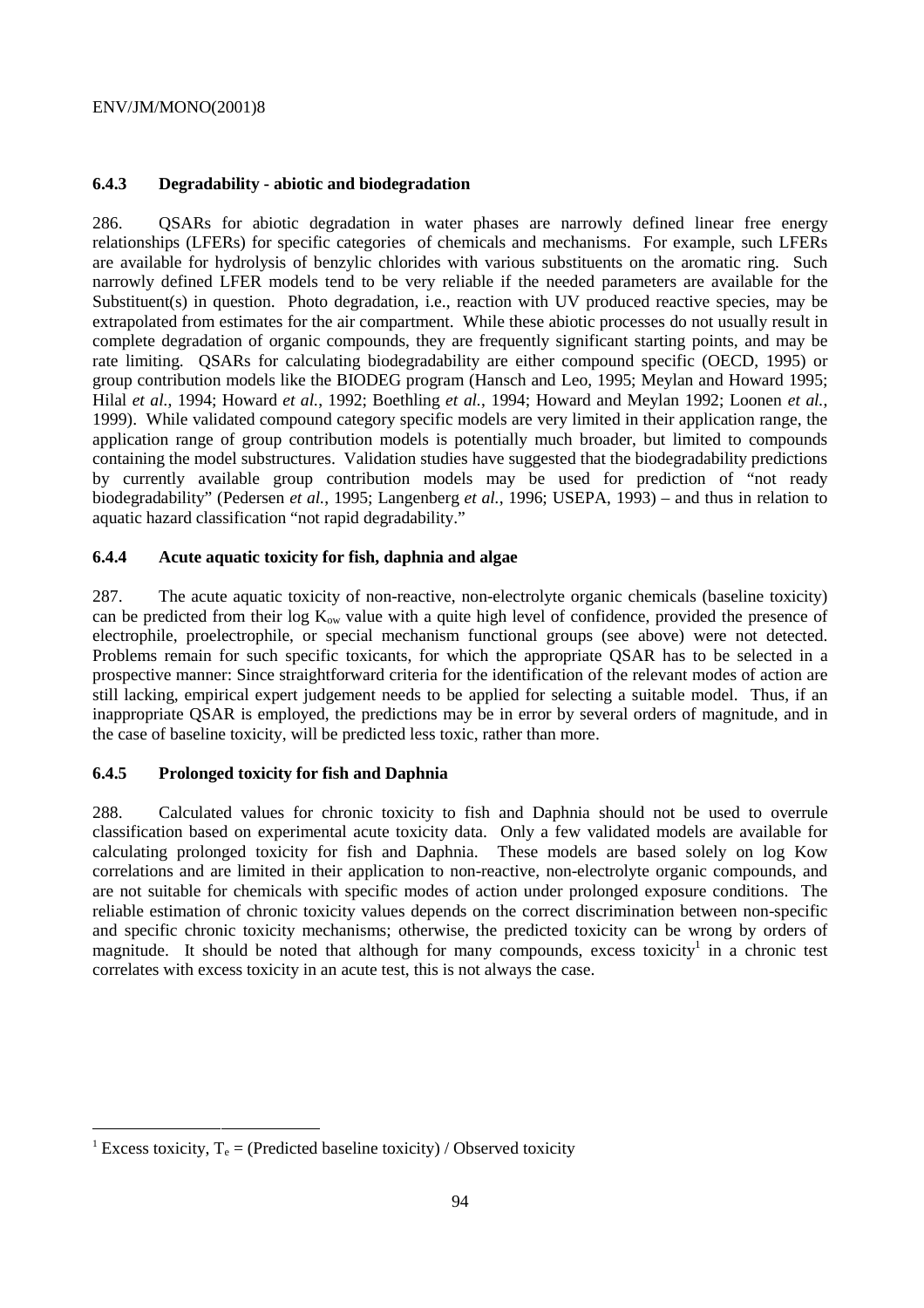#### **ANNEX 6.I**

#### **REFERENCES**

Boethling, R.S., Howard, P.H., Meylan, W.M. Stiteler, W.M., Beauman, J.A., and Tirado, N. (1994). Group contribution method for predicting probability and rate of aerobic biodegradation. Envir. Sci. Technol., 28, 459-465.

De Bruijn, J, Busser, F., Seinen, W., and Hermens, J. (1989), Determination of octanol/water partition coefficients for hydrophobic organic chemicals with the "slow-stirring method," Environ. Toxicol. Chem.., 8, 499-512.

ECETOC (1998), QSARs in the Assessment of the Environmental Fate and Effects of Chemicals, Technical report No 74.

Hansch, C. and A. Leo (1995), *Exploring QSAR*, American Chemical Society.

Hilal, S. H., L. A. Carreira and S. W. Karickhoff (1994), *Quantitative Treatments of Solute/solvent Interactions. Theoretical and Computational Chemistry, Vol. 1, 291-353, Elsevier Science.* 

Howard, P.H., Boethling, R.S, Stiteler, W.M., Meylan, W.M., Hueber, A.E., Beaumen, J.A. and Larosche, M.E. (1992). Predictive model for aerobic biodegradation developed from a file of evaluated biodegradation data. Envir. Toxicol. Chem. 11, 593-603.

Howard, P. And Meylan, W.M. (1992). Biodegradation Probability Program, Version 3, Syracuse Research Corp., NY.

Langenberg, J.H., Peijnenburg, W.J.G.M. and Rorije, E. (1996). On the usefulness and reliability of existing QSARs for risk assessment and priority setting. SAR QSAR Environ. Res., 5, 1-16.

R.L. Lipnick (1986). Charles Ernest Overton: Narcosis studies and a contribution to general pharmacology. *Trends Pharmacol. Sci*., 7, 161-164.

R.L. Lipnick (1989a). Hans Horst Meyer and the lipoid theory of narcosis, *Trends Pharmacol. Sci*., 10 (7) July, 265-269; Erratum: 11 (1) Jan (1990), p. 44.

R.L. Lipnick (1989b). Narcosis, electrophile, and proelectrophile toxicity mechanisms. Application of SAR and QSAR. *Environ. Toxicol. Chem*., 8, 1-12 .

R.L. Lipnick (1990). Narcosis: Fundamental and Baseline Toxicity Mechanism for Nonelectrolyte Organic Chemicals. In: W. Karcher and J. Devillers (eds.) *Practical Applications of Quantitative Structure-Activity Relationships (QSAR) in Environmental Chemistry and Toxicology*, Kluwer Academic Publishers, Dordrecht, The Netherlands, pp. 129-144.

R.L. Lipnick (ed.) (1991a). *Charles Ernest Overton: Studies of Narcosis and a Contribution to General Pharmacology*, Chapman and Hall, London, and Wood Library-Museum of Anesthesiology.

R.L. Lipnick (1991b). Outliers: their origin and use in the classification of molecular mechanisms of toxicity, *Sci. Tot. Environ*., 109/110 131-153.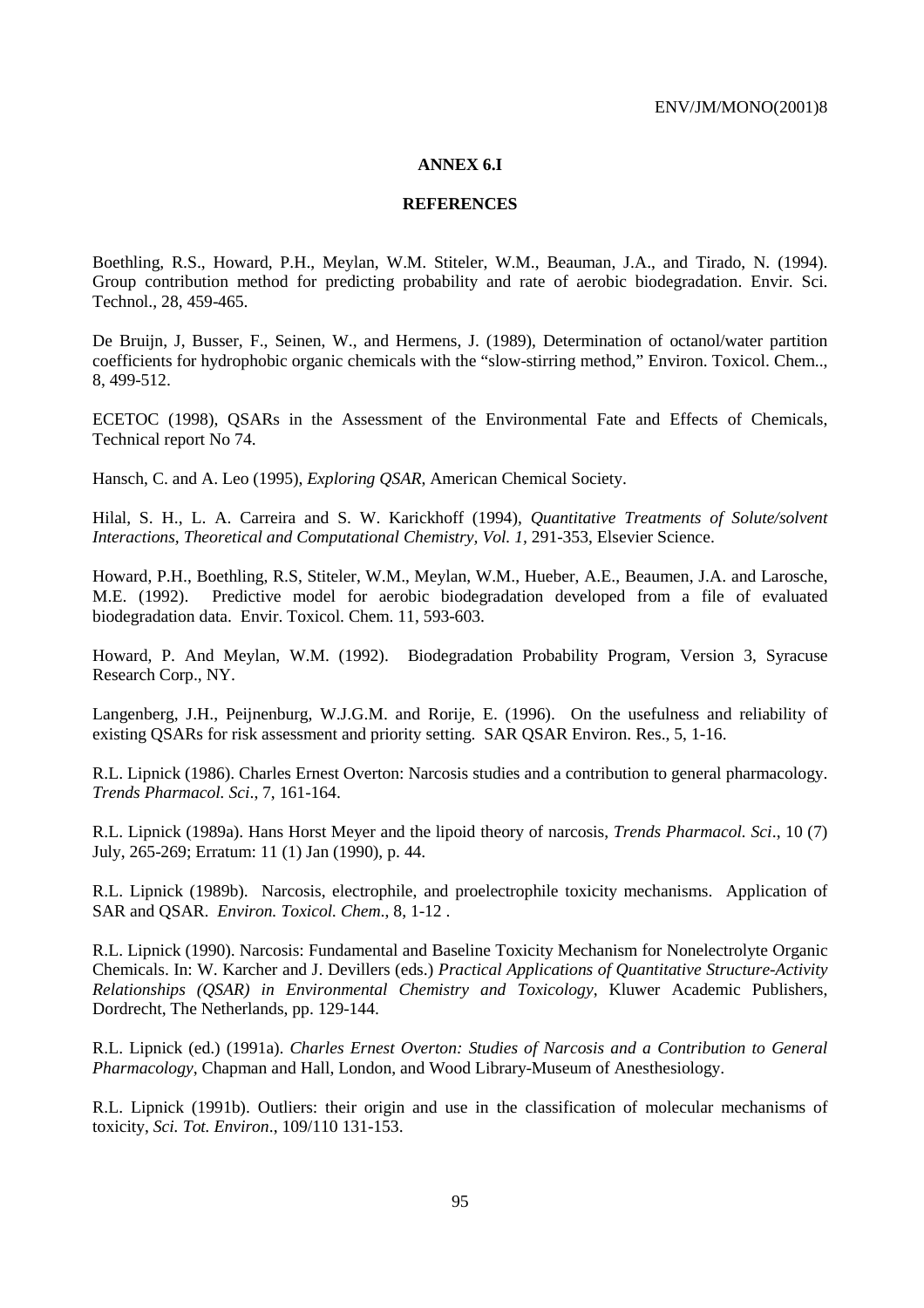R.L. Lipnick (1995). Structure-Activity Relationships. In: Fundamentals of Aquatic Toxicology, 2nd edition, (G.R. Rand, ed.), Taylor & Francis, London, 609-655.

Loonen, H., Lindgren, F., Hansen, B., Karcher, W., Niemela, J., Hiromatsu, K., Takatsuki, M., Peijnenburg, W., Rorije, E., and Struijs, J. (1999). Prediction of biodegradability from chemical structure: modeling of ready biodegradation test data. Environ. Toxicol. Chem., 18, 1763-1768.

Meylan, W. M. and P. H. Howard (1995), *J. Pharm. Sci.*, 84, 83-92.

OECD (1993), Structure-Activity Relationships for Biodegradation. OECD Environment Monograph No. 68 OECD, Paris, France.

OECD (1995). Environment Monographs No. 92. Guidance Document for Aquatic Effects Assessment. OECD, Paris.

F. Pedersen, H. Tyle, J. R. Niemelä, B. Guttmann, L. Lander, and A. Wedebrand (1995), Environmental Hazard Classification: Data Collection and Interpretation Guide for Substances to be Evaluated for Classification as Dangerous for the Environment, 2nd Edition, TemaNord 1995:581, Nordic Council of Ministers, Copenhagen, January.

US EPA (1999) Development of Chemical Categories in the HPV Challenge Program, http://www.epa.gov/chemrtk/categuid.htm

US EPA (2000a), The Use of Structure-Activity Relationships (SAR) in the High Production Volume Chemicals Challenge Program, http://www.epa.gov/chemrtk/sarfinl1.htm

US EPA (2000b), ECOSAR, http://www.epa.gov/oppt/newchems/21ecosar.htm

US EPA/EC (1993): US EPA Joint Project on the Evaluation of (Quantitative) Structure Activity Relationships, Commission of European Communities, Final Report, July.

G.D. Veith, R.L. Lipnick, and C.L. Russom (1989). The toxicity of acetylenic alcohols to the fathead minnow, Pimephales promelas. Narcosis and proelectrophile activation. *Xenobiotica*, 19(5), 555-565.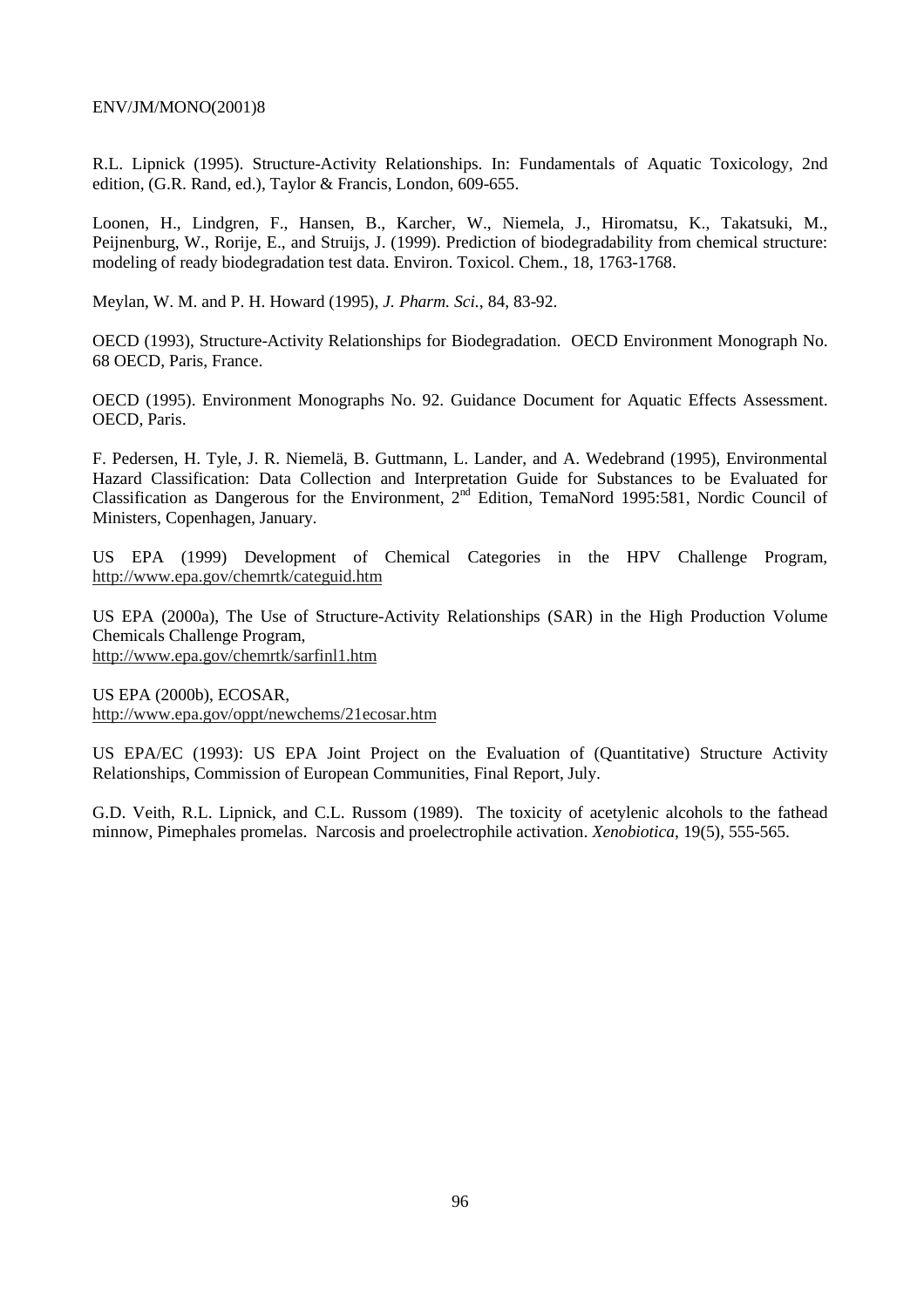# **7. CLASSIFICATION OF METALS AND METAL COMPOUNDS**

## **7.1 INTRODUCTION**

289. The harmonised system for classifying chemical substances is a hazard-based system, and the basis of the identification of hazard is the aquatic toxicity of the substances, and information on the degradation and bioaccumulation behaviour (OECD 1998). Since this document deals only with the hazards associated with a given substance when the substance is dissolved in the water column, exposure from this source is limited by the solubility of the substance in water and bioavailability of the substance in species in the aquatic environment. Thus, the hazard classification schemes for metals and metal compounds are limited to the hazards posed by metals and metal compounds when they are available (i.e., exist as dissolved metal ions, for example, as  $M^+$  when present as  $M-NO<sub>3</sub>$ ), and do not take into account exposures to metals and metal compounds that are not dissolved in the water column but may still be bioavailable, such as metals in foods. This chapter does not take into account the non-metallic ion (e.g., CN-) of metal compounds which may be toxic or which may be organic and may pose bioaccumulation or persistence hazards. For such metal compounds the hazards of the non-metallic ions must also be considered.

290. The level of the metal ion which may be present in solution following the addition of the metal and/or its compounds, will largely be determined by two processes: the extent to which it can be dissolved, i.e., its water solubility, and the extent to which it can react with the media to transform to water soluble forms. The rate and extent at which this latter process, known as "transformation" for the purposes of this guidance, takes place can vary extensively between different compounds and the metal itself, and is an important factor in determining the appropriate hazard category. Where data on transformation are available, they should be taken into account in determining the classification. The Protocol for determining this rate is available as a separate Guidance Document (OECD, 2001).

291. Generally speaking, the rate at which a substance dissolves is not considered relevant to the determination of its intrinsic toxicity. However, for metals and many poorly soluble inorganic metal compounds, the difficulties in achieving dissolution through normal solubilisation techniques is so severe that the two processes of solubilisation and transformation become indistinguishable. Thus, where the compound is sufficiently poorly soluble that the levels dissolved following normal attempts at solubilisation do not exceed the available  $L(E)C_{50}$ , it is the rate and extent of transformation, which must be considered. The transformation will be affected by a number of factors, not least of which will be the properties of the media with respect to pH, water hardness, temperature etc. In addition to these properties, other factors such as the size and specific surface area of the particles which have been tested, the length of time over which exposure to the media takes place and, of course the mass or surface area loading of the substance in the media will all play a part in determining the level of dissolved metal ions in the water. Transformation data can generally, therefore, only be considered as reliable for the purposes of classification if conducted according to the standard Protocol referenced above.

292. This Protocol aims at standardising the principal variables such that the level of dissolved ion can be directly related to the loading of the substance added. It is this loading level which yields the level of metal ion equivalent to the available  $L(E)C_{50}$  that can then be used to determine the hazard band appropriate for classification. The testing methodology is beyond the scope of this guidance but the strategy to be adopted in using the data from the testing protocol, and the data requirements needed to make that strategy work, will be described.

293. In considering the classification of metals and metal compounds, both readily and poorly soluble, recognition has to be paid to a number of factors. As defined in the Glossary of this document, the term "degradation" refers to the decomposition of organic molecules. For inorganic compounds and metals,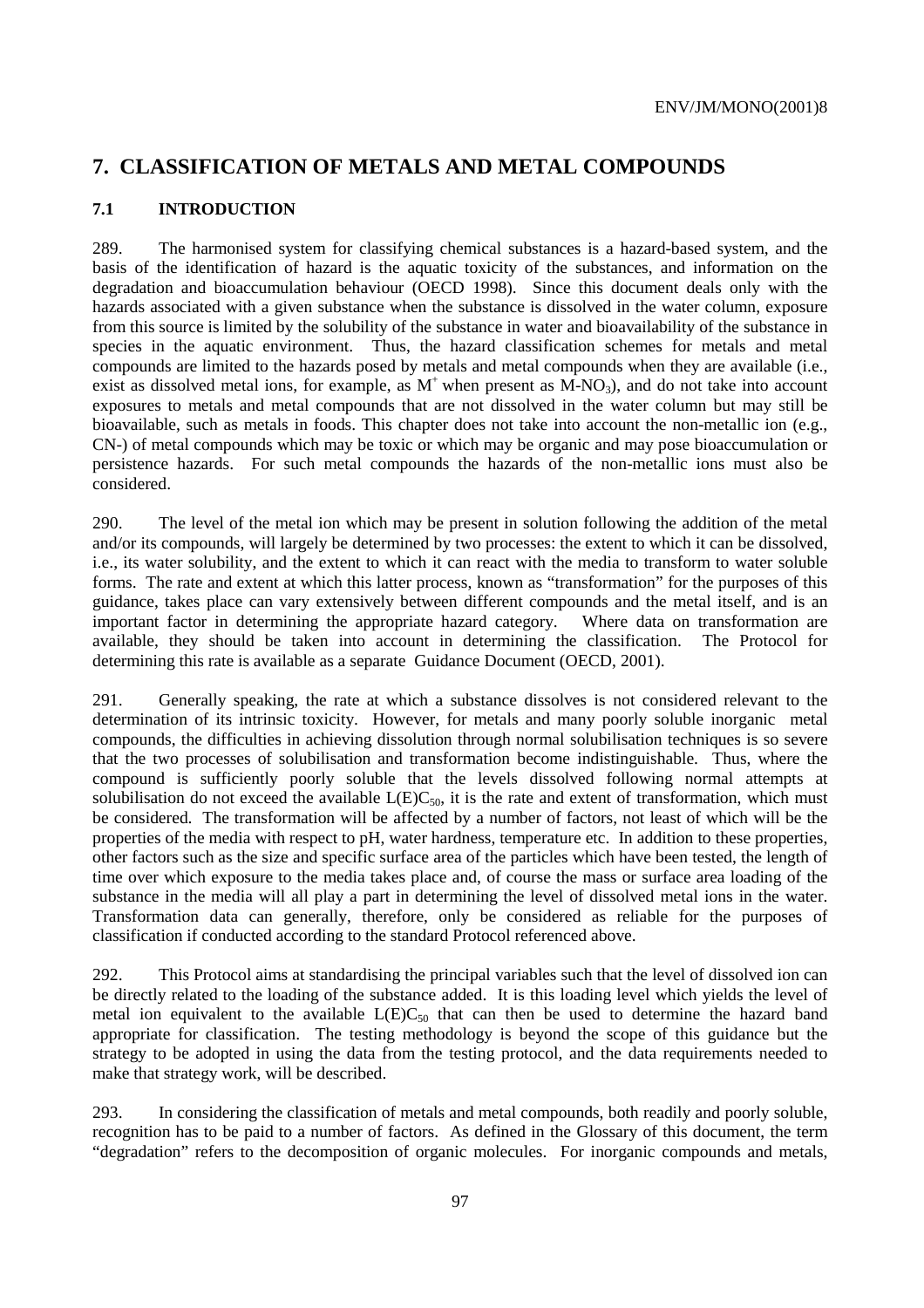clearly the concept of degradability, as it has been considered and used for organic substances, has limited or no meaning. Rather, the substance may be transformed by normal environmental processes to either increase or decrease the bioavailability of the toxic species. Equally, the log  $K_{ow}$  cannot be considered as a measure of the potential to accumulate. Nevertheless, the concepts that a substance, or a toxic metabolite/reaction product may not be rapidly lost from the environment and/or may bioaccumulate are as applicable to metals and metal compounds as they are to organic substances.

294. Speciation of the soluble form can be affected by pH, water hardness and other variables, and may yield particular forms of the metal ion which are more or less toxic. In addition, metal ions could be made non-available from the water column by a number of processes (e.g., mineralisation and partitioning). Sometimes these processes can be sufficiently rapid to be analogous to degradation in assessing chronic classification. However, partitioning of the metal ion from the water column to other environmental media does not necessarily mean that it is no longer bioavailable, nor does it mean that the metal has been made permanently unavailable.

295. Information pertaining to the extent of the partitioning of a metal ion from the water column, or the extent to which a metal has been or can be converted to a form that is less toxic or non-toxic is frequently not available over a sufficiently wide range of environmentally relevant conditions, and thus, a number of assumptions will need to be made as an aid in classification. These assumptions may be modified if available data show otherwise. In the first instance it should be assumed that the metal ions, once in the water, are not rapidly partitioned from the water column and thus these compounds do not meet the criteria. Underlying this is the assumption that, although speciation can occur, the species will remain available under environmentally relevant conditions. This may not always be the case, as described above, and any evidence available that would suggest changes to the bioavailability over the course of 28 days, should be carefully examined. The bioaccumulation of metals and inorganic metal compounds is a complex process and bioaccumulation data should be used with care. The application of bioaccumulation criteria will need to be considered on a case-by-case basis taking due account of all the available data.

296. A further assumption that can be made, which represents a cautious approach, is that, in the absence of any solubility data for a particular metal compound, either measured or calculated, the substance will be sufficiently soluble to cause toxicity at the level of the  $L(E)C_{50}$ , and thus may be classified in the same way as other soluble salts. Again, this is clearly not always the case, and it may be wise to generate appropriate solubility data.

297. This chapter deals with metals and metal compounds. Within the context of this Guidance Document, metals and metal compounds are characterised as follows, and therefore, organo-metals are outside the scope of this chapter:

(1) metals,  $M<sup>0</sup>$ , in their elemental state are not soluble in water but may transform to yield the available form. This means that a metal in the elemental state may react with water or a dilute aqueous electrolyte to form soluble cationic or anionic products, and in the process the metal will oxidise, or transform, from the neutral or zero oxidation state to a higher one.

(2) in a simple metal compound, such as an oxide or sulphide, the metal already exists in the oxidised state, so that further metal oxidation is unlikely to occur when the compound is introduced into an aqueous medium.

However, while oxidisation may not change, interaction with the media may yield more soluble forms. A sparingly soluble metal compound can be considered as one for which a solubility product can be calculated, and which will yield a small amount of the available form by dissolution. However, it should be recognised that the final solution concentration may be influenced by a number of factors, including the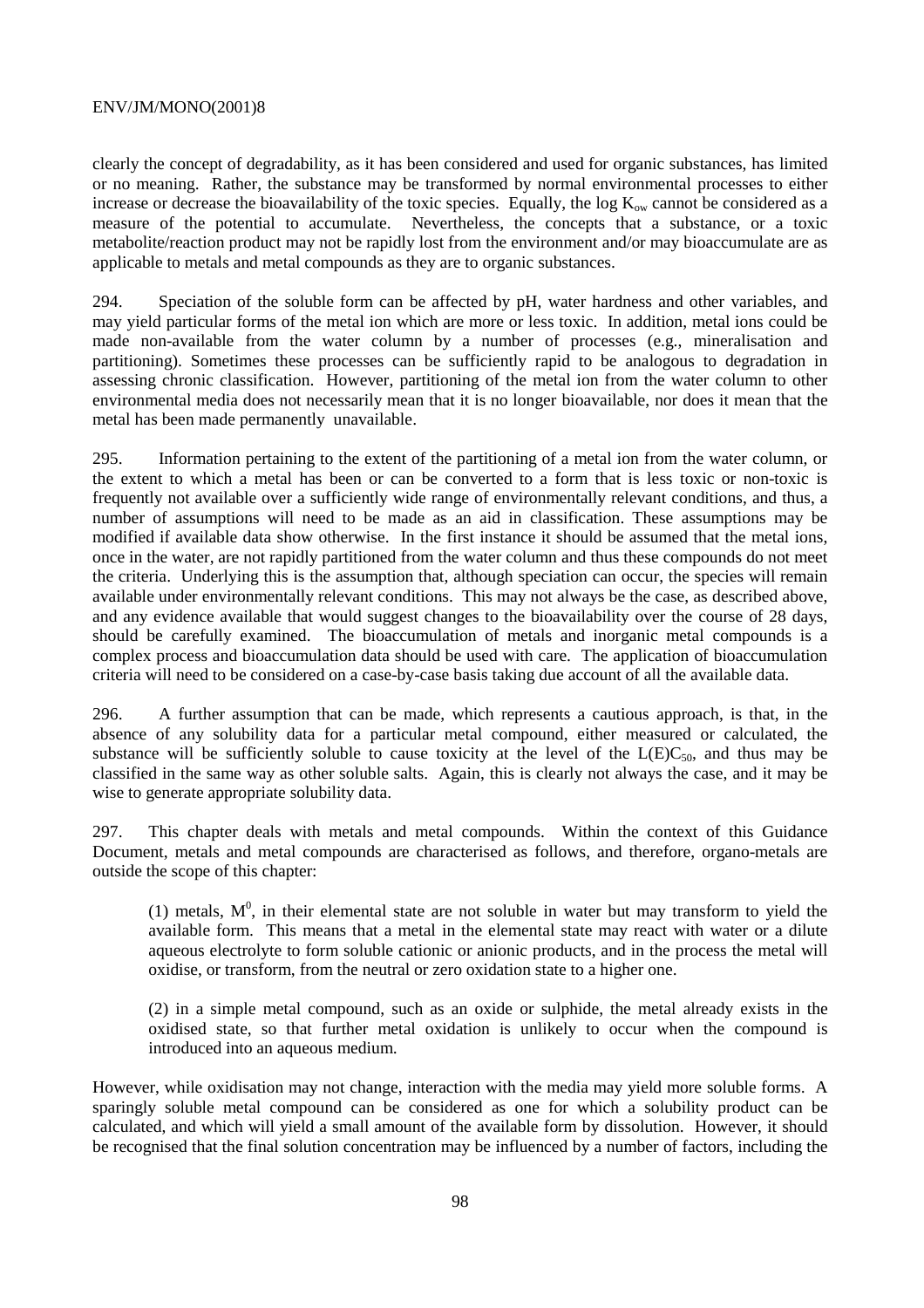solubility product of some metal compounds precipitated during the transformation/dissolution test, e.g. aluminium hydroxide.

## **7.2 APPLICATION OF AQUATIC TOXICITY DATA AND SOLUBILITY DATA FOR CLASSIFICATION**

## **7.2.1 Interpretation of aquatic toxicity data**

298. Aquatic toxicity studies carried out according to a recognised protocol should normally be acceptable as valid for the purposes of classification. Chapter 3 should also be consulted for generic issues that are common to assessing any aquatic toxicity data point for the purposes of classification.

### **Metal complexation and speciation**

299. The toxicity of a particular metal in solution, appears to depend primarily on (but is not strictly limited to) the level of dissolved free metal ions. Abiotic factors including alkalinity, ionic strength and pH can influence the toxicity of metals in two ways: by influencing the chemical speciation of the metal in water (and hence affecting the availability) and by influencing the uptake and binding of available metal by biological tissues.

300. Where speciation is important, it may be possible to model the concentrations of the different forms of the metal, including those that are likely to cause toxicity. Analysis methods for quantifying exposure concentrations, which are capable of distinguishing between the complexed and uncomplexed fractions of a test substance, may not always be available or economic.

301. Complexation of metals to organic and inorganic ligands in test media and natural environments can be estimated from metal speciation models. Speciation models for metals, including pH, hardness, DOC, and inorganic substances such as MINTEQ (Brown and Allison, 1987), WHAM (Tipping, 1994) and CHESS (Santore and Driscoll, 1995) can be used to calculate the uncomplexed and complexed fractions of the metal ions. Alternatively, the Biotic Ligand Model (BLM), allows for the calculation of the concentration of metal ion responsible for the toxic effect at the level of the organism. The BLM model has at present only been validated for a limited number of metals, organisms, and end-points (Santore and Di Toro, 1999). The models and formula used for the characterisation of metal complexation in the media should always be clearly reported, allowing for their translation back to natural environments (OECD, 2000).

### **7.2.2 Interpretation of solubility data**

302. When considering the available data on solubility, their validity and applicability to the identification of the hazard of metal compounds should be assessed. In particular, a knowledge of the pH at which the data were generated should be known.

### *Assessment of existing data*

303. Existing data will be in one of three forms. For some well-studied metals, there will be solubility products and/or solubility data for the various inorganic metal compounds. It is also possible that the pH relationship of the solubility will be known. However, for many metals or metal compounds, it is probable that the available information will be descriptive only, e.g., poorly soluble. Unfortunately there appears to be very little (consistent) guidance about the solubility ranges for such descriptive terms. Where these are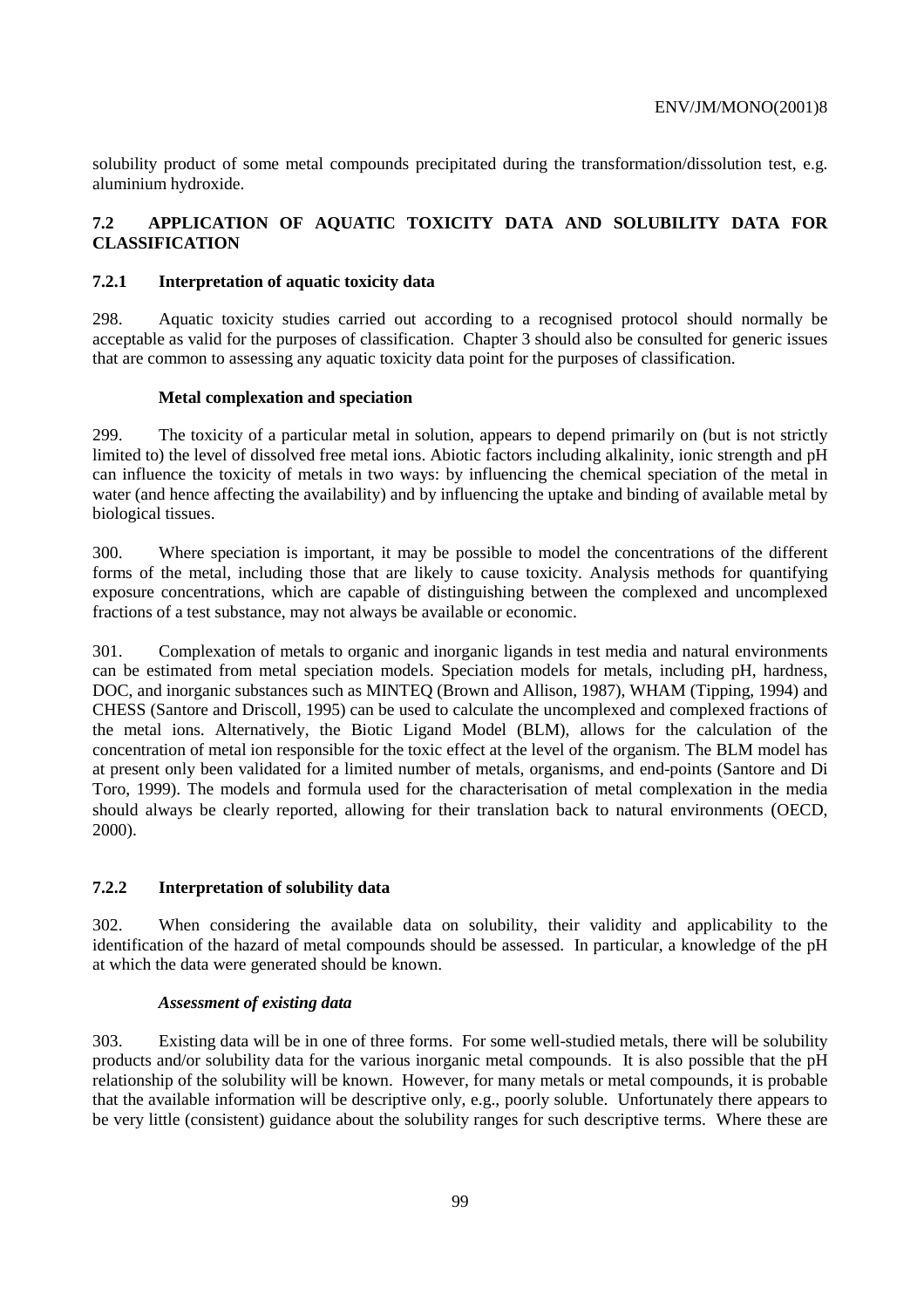the only information available it is probable that solubility data will need to be generated using the Transformation/Dissolution Protocol.

#### *Screening test for assessing solubility of metal compounds*

304. In the absence of solubility data, a simple "Screening Test" for assessing solubility, based on the high rate of loading for 24 h can be used for metal compounds as described in the Transformation/Dissolution Protocol. The function of the screening test is to identify those metal compounds which undergo either dissolution or rapid transformation such that they are indistinguishable from soluble forms and hence may be classified based on the dissolved ion concentration. Where data are available from the screening test detailed in the Transformation/Dissolution Protocol, the maximum solubility obtained over the tested pH range should be used. Where data are not available over the full pH range, a check should be made that this maximum solubility has been achieved by reference to suitable thermodynamic speciation models or other suitable methods (see paragraph 301). It should be noted that this test is only intended to be used for metal compounds.

### *Full test for assessing solubility of metals and metal compounds*

305. The first step in this part of the study is, as with the screening test, an assessment of the  $pH(s)$  at which the study should be conducted. Normally, the Full Test should have been carried out at the pH that maximises the concentration of dissolved metal ions in solution. In such cases, the pH may be chosen following the same guidance as given for the screening test.

306. Based on the data from the Full Test, it is possible to generate a concentration of the metal ions in solution after 7 days for each of the three loadings (i.e.,  $1 \text{ mg/L}$  as "low",  $10 \text{ mg/L}$  as "medium" and 100mg/L as "high") used in the test. If the purpose of the test is to assess the long-term hazard of the substance, then the test at the low loading may be extended to 28 days, at an appropriate pH.

### **7.2.3 Comparison of aquatic toxicity data and solubility data**

307. A decision whether or not the substance be classified will be made by comparing aquatic toxicity data and solubility data. If the  $L(E)C_{50}$  is exceeded, irrespective of whether the toxicity and dissolution data are at the same pH and if this is the only data available then the substance should be classified. If other solubility data are available to show that the dissolution concentration would not exceed the  $L(E)C_{50}$ across the entire pH range then the substance should not be classified on its soluble form. This may involve the use of additional data either from ecotoxicological testing or from applicable bioavailabilityeffect models.

## **7.3 ASSESSMENT OF ENVIRONMENTAL TRANSFORMATION**

308. Environmental transformation of one species of a metal to another species of the same does not constitute degradation as applied to organic compounds and may increase or decrease the availability and bioavailability of the toxic species. However as a result of naturally occurring geochemical processes metal ions can partition from the water column. Data on water column residence time, the processes involved at the water – sediment interface (i.e., deposition and re-mobilisation) are fairly extensive, but have not been integrated into a meaningful database. Nevertheless, using the principles and assumptions discussed above in Section 7.1, it may be possible to incorporate this approach into classification.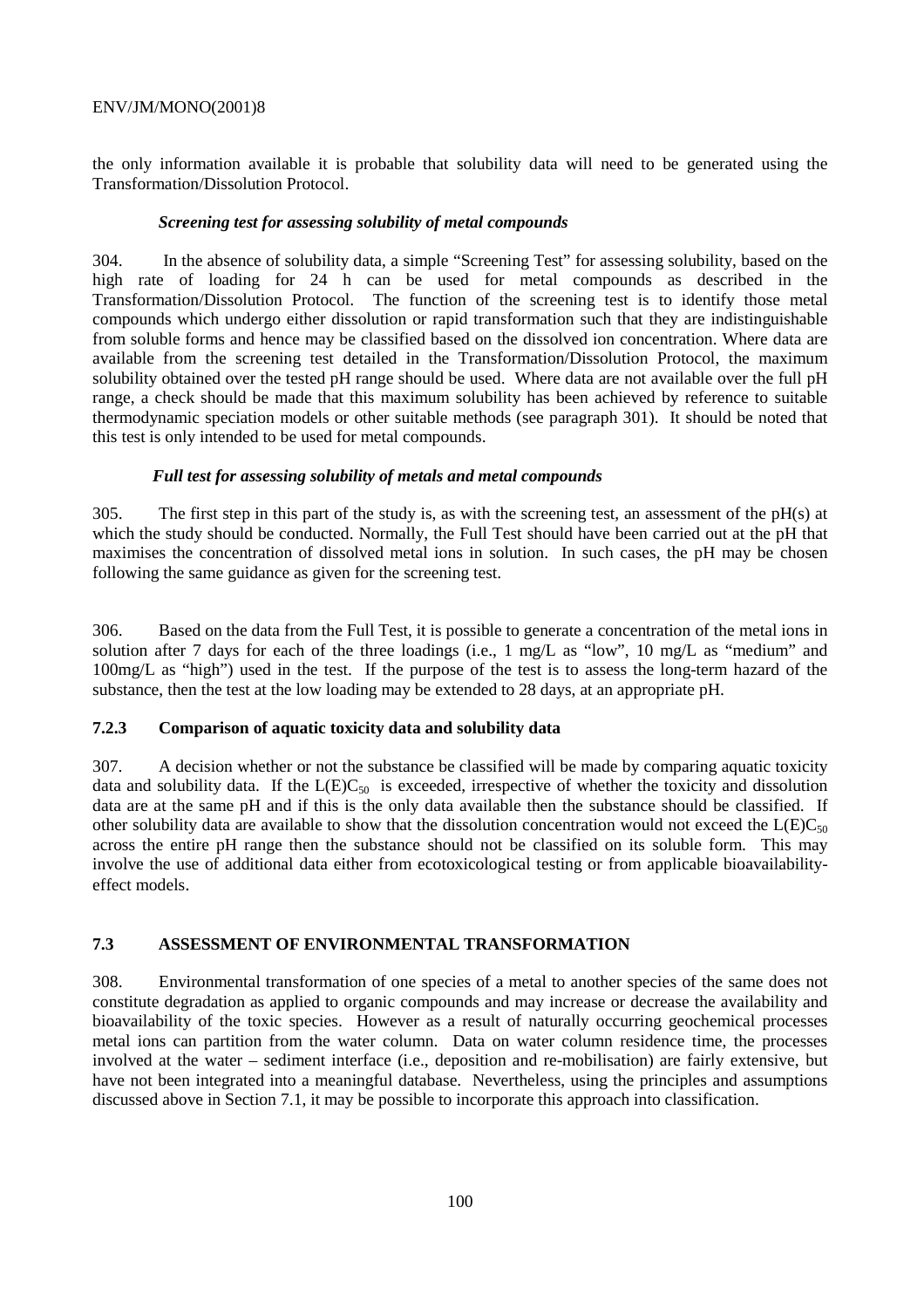309. Such assessments are very difficult to give guidance for and will normally be addressed on a case by case approach. However, the following may be taken into account:

- Changes in speciation if they are to non-available forms, however, the potential for the reverse change to occur must also be considered;
- Changes to a metal compound which is considerably less soluble than that of the metal compound being considered.

Some caution is recommended, see paragraph 293 and 294.

## **7.4 BIOACCUMULATION**

310. While log  $K_{ow}$  is a good predictor of BCF for certain types of organic compounds e.g., non-polar organic substances, it is of course irrelevant for inorganic substances such as inorganic metal compounds.

311. The mechanisms for uptake and depuration rates of metals are very complex and variable and there is at present no general model to describe this. Instead the bioaccumulation of metals according to the classification criteria should be evaluated on a case by case basis using expert judgement.

312. While BCFs are indicative of the potential for bioaccumulation there may be a number of complications in interpreting measured BCF values for metals and inorganic metal compounds. For some metals and inorganic metal compounds the relationship between water concentration and BCF in some aquatic organisms is inverse, and bioconcentration data should be used with care. This is particularly relevant for metals that are biologically essential. Metals that are biologically essential are actively regulated in organisms in which the metal is essential. Since nutritional requirement of the organisms can be higher than the environmental concentration, this active regulation can results in high BCFs and an inverse relationship between BCFs and the concentration of the metal in water. When environmental concentrations are low, high BCFs may be expected as a natural consequence of metal uptake to meet nutritional requirements and in these instances can be viewed as a normal phenomenon. Additionally, if internal concentration is regulated by the organism, then measured BCFs may decline as external concentration increases. When external concentrations are so high that they exceed a threshold level or overwhelm the regulatory mechanism, this can cause harm to the organism. Also, while a metal may be essential in a particular organism, it may not be essential in other organisms. Therefore, where the metal is not essential or when the bioconcentration of an essential metal is above nutritional levels special consideration should be given to the potential for bioconcentration and environmental concern.

## **7.5 APPLICATION OF CLASSIFICATION CRITERIA TO METALS AND METAL COMPOUNDS**

### **7.5.1 Introduction to the classification strategy for metals and metal compounds**

313. The schemes for the classification of metals and metal compounds are described below and summarised diagrammatically in Figure 1. There are several stages in these schemes where data are used for decision purposes. It is not the intention of the classification schemes to generate new data. In the absence of valid data, it will be necessary to use all available data and expert judgement.

In the following sections, the reference to the  $L(E)C_{50}$  refers to the data point(s) that will be used to select the classification band for the metal or metal compound.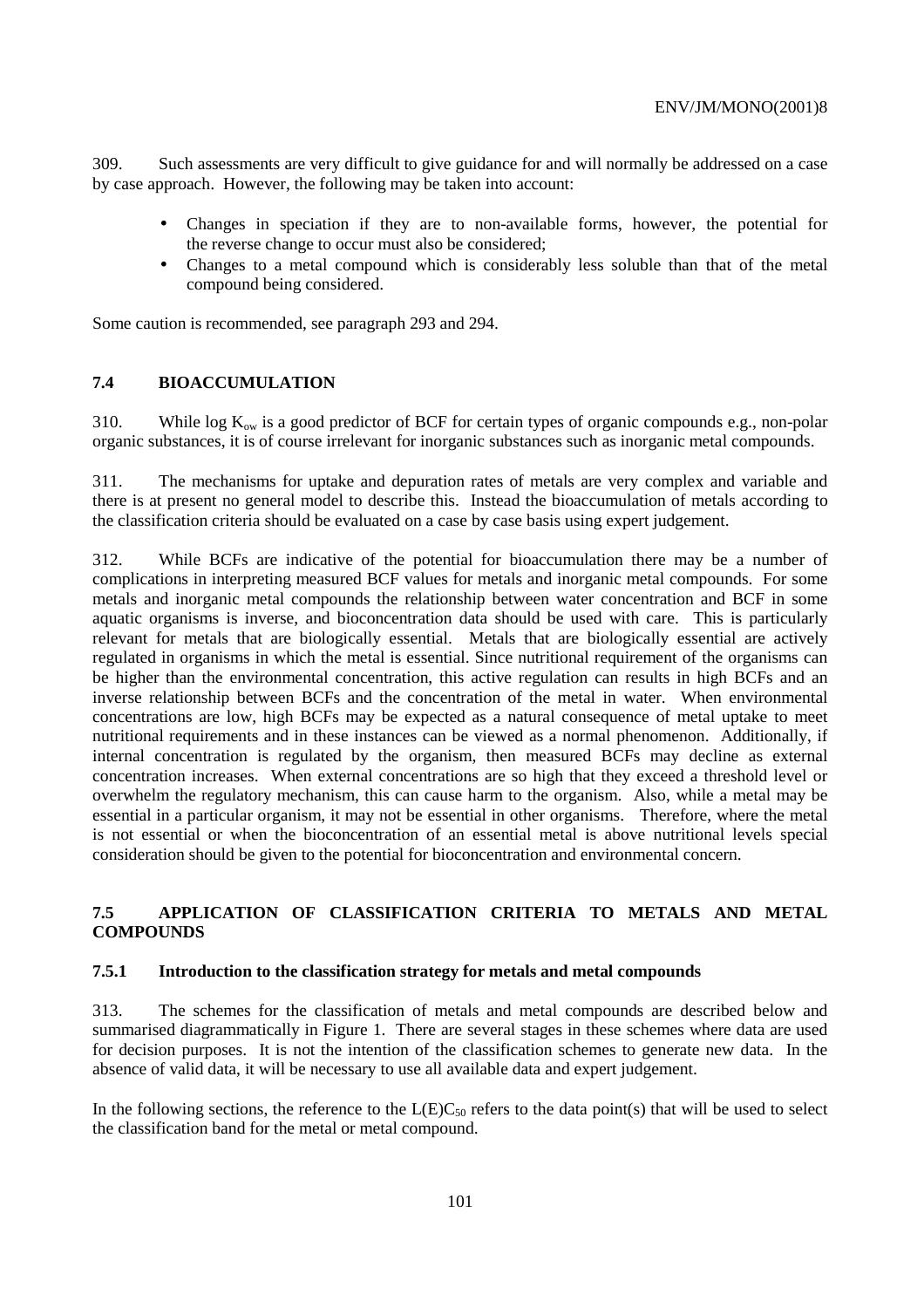314. When considering  $L(E)C_{50}$  data for metal compounds, it is important to ensure that the data point to be used as the justification for the classification is expressed in the weight of the molecule of the metal compound to be classified. This is known as correcting for molecular weight. Thus while most metal data is expressed in, for example, mg/L of the metal, this value will need to be adjusted to the corresponding weight of the metal compound. Thus:

 $L(E)C_{50}$  metal compounds

 $= L(E)C_{50}$  of metal x (Molecular Weight of metal compound/Atomic Weight of metal)

NOEC data may also need to be adjusted to the corresponding weight of the metal compounds.

## **7.5.2 Classification Strategy for Metals**

315. Where the  $L(E)C_{50}$  for the metal ions of concern is greater than 100mg/L, the metals need not be considered further in the classification scheme.

316. Where the  $L(E)C_{50}$  for the metal ions of concern is less than or equal to 100mg/L, consideration must be given to the data available on the rate and extent to which these ions can be generated from the metal. Such data, to be valid and useable should have been generated using the Transformation/Dissolution Protocol.

317. Where such data are unavailable, i.e., there is no clear data of sufficient validity to show that the transformation to metal ions will not occur, the safety net classification (Chronic IV) should be applied since the known classifiable toxicity of these soluble forms is considered to produce sufficient concern.

318. Where data from dissolution protocol are available, then, the results should be used to aid classification according to the following rules:

### 7 day Transformation Test

319. If the dissolved metal ion concentration after a period of 7 days (or earlier) exceeds that of the  $L(E)C_{50}$ , then the default classification for the metals is replaced by the following classification:

- i) If the dissolved metal ion concentration at the low loading rate is greater than or equal to the  $L(E)C_{50}$ , then classify Acute Category I. Classify also as Chronic Category I, unless there is evidence of both rapid partitioning from the water column and no bioaccumulation;
- ii) If the dissolved metal ion concentration at the medium loading rate is greater than or equal to the  $L(E)C_{50}$ , then classify Acute Category II. Classify also as Chronic Category II unless there is evidence of both rapid partitioning from the water column and no bioaccumulation;
- iii) If the dissolved metal ion concentration at the high loading rate is greater than or equal to the  $L(E)C_{50}$ , then classify Acute Category III. Classify also as Chronic Category III unless there is evidence of both rapid partitioning from the water column and no bioaccumulation.

### 28 day Transformation Test

320. If the process described in paragraph 319 results in the classification of Chronic I, no further assessment is required, as the metal will be classified irrespective of any further information.

321. In all other cases, further data may have been generated through the dissolution/transformation test in order to show that the classification may be amended. If for substances classified Chronic II, III or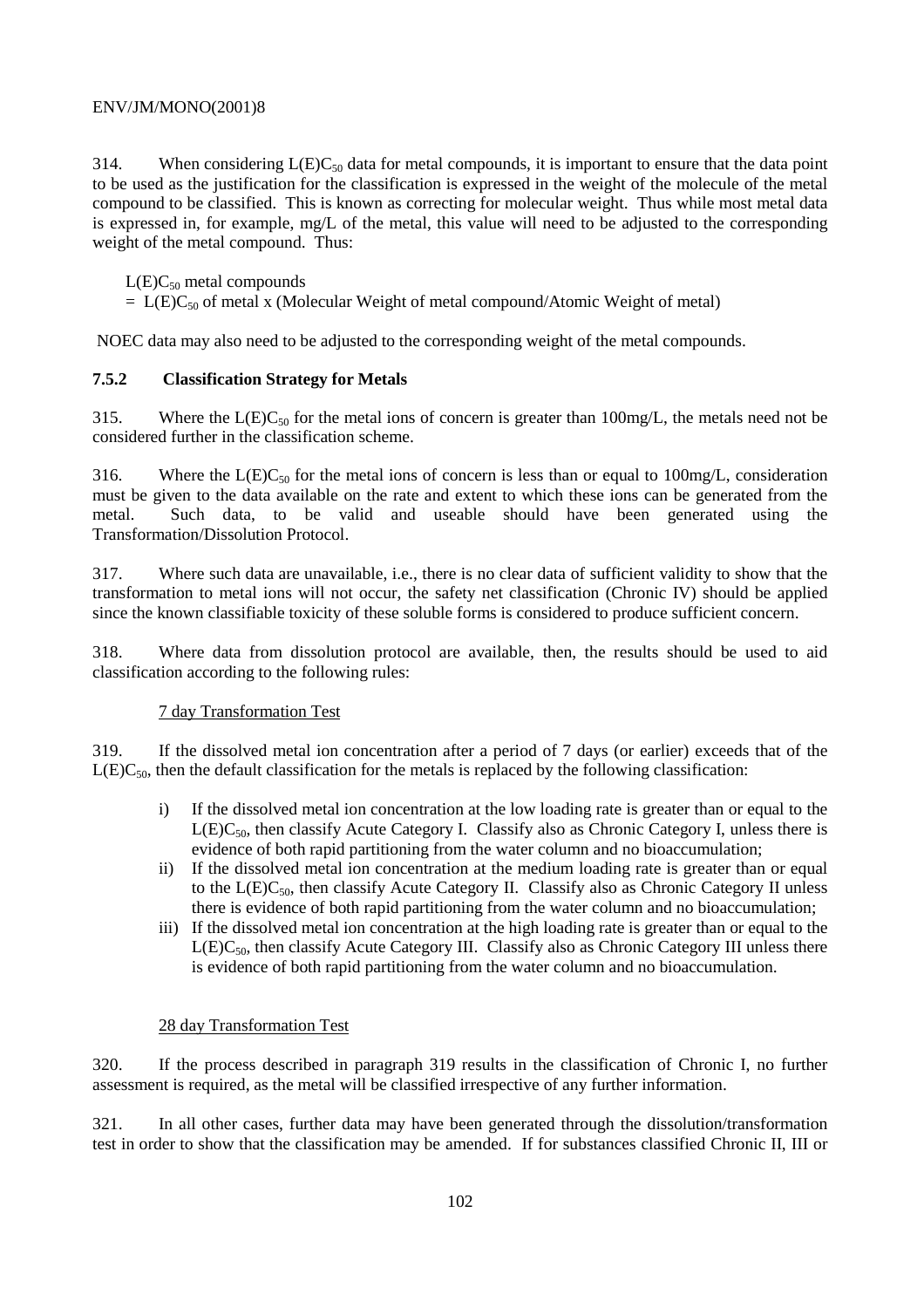IV, the dissolved metal ion concentration at the low loading rate after a total period of 28 days is less than or equal to the of the long-term NOECs, then the classification is removed.

### **7.5.3 Classification strategy for metal compounds**

322. Where the  $L(E)C_{50}$  for the metal ions of concern is greater than 100mg/L, the metal compounds need not be considered further in the classification scheme.

## *If solubility*  $\geq L(E)C_{50}$ , classify on the basis of soluble ion

323. All metal compounds with a water solubility (either measured e.g., through 24-hour Dissolution Screening test or estimated e.g., from the solubility product) greater or equal to the  $L(E)C_{50}$  of the dissolved metal ion concentration are considered as readily soluble metal compounds. Care should be exercised for compounds whose solubility is close to the acute toxicity value as the conditions under which solubility is measured could differ significantly from those of the acute toxicity test. In these cases the results of the Dissolution Screening Test are preferred.

324. Readily soluble metal compounds are classified on the basis of the  $L(E)C_{50}$  (corrected where necessary for molecular weight):

- i) If the  $L(E)C_{50}$  of the dissolved metal ion is less than or equal to 1 mg/L then classify Acute Category I. Classify also as Chronic I unless there is evidence of both rapid partitioning from the water column and no bioaccumulation;
- ii) If the  $L(E)C_{50}$  of the dissolved metal ion is greater than 1 mg/L but less than or equal to 10 mg/L then classify Acute Category II. Classify also as Chronic II unless there is evidence of both rapid partitioning from the water column and no bioaccumulation;
- iii) If the  $L(E)C_{50}$  of the dissolved metal ion is greater than 10 mg/L and less than or equal to 100 mg/L then classify Acute Category III, Classify also as Chronic Category III unless there is evidence of both rapid partitioning from the water column and no bioaccumulation.

## *If solubility <L(E)C50, classify default Chronic IV*

325. In the context of the classification criteria, poorly soluble compounds of metals are defined as those with a known solubility (either measured e.g., through 24-hour Dissolution Screening test or estimated e.g., from the solubility product) less than the  $L(E)C_{50}$  of the soluble metal ion. In those cases when the soluble forms of the metal of poorly soluble metal compounds have a  $L(E)C_{50}$  less than or equal to 100 mg/L and the substance can be considered as poorly soluble the default safety net classification (Chronic IV) should be applied.

### 7 day Transformation Test

326. For poorly soluble metal compounds classified with the default safety net classification further information that may be available from the 7-day transformation/dissolution test can also be used. Such data should include transformation levels at low, medium and high loading levels.

327. If the dissolved metal ion concentration after a period of 7 days (or earlier) exceeds that of the  $L(E)C_{50}$ , then the default classification for the metals is replaced by the following classification: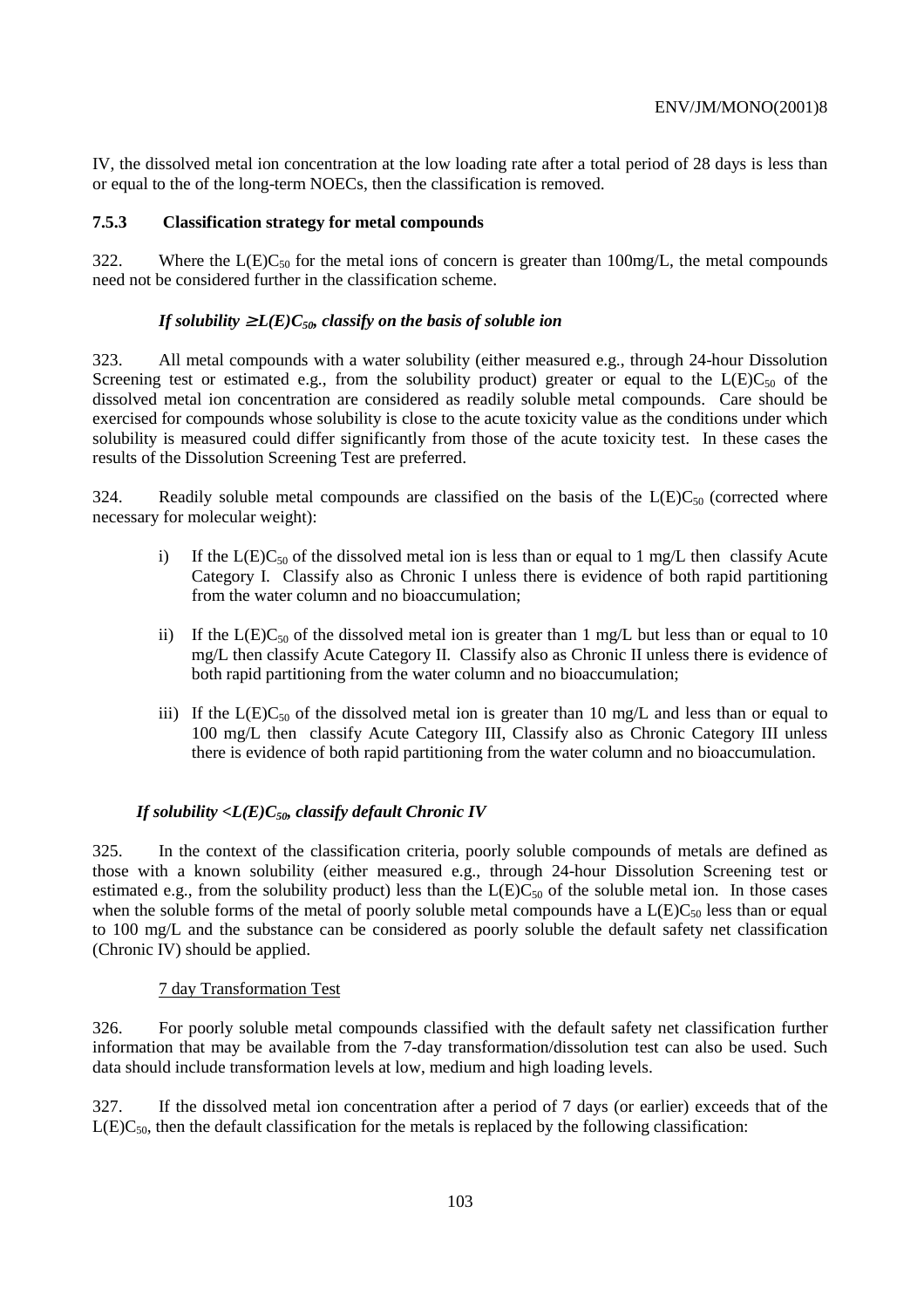- i) If the dissolved metal ion concentration at the low loading rate is greater than or equal to the  $L(E)C_{50}$ , then classify Acute Category I. Classify also as Chronic Category I, unless there is evidence of both rapid partitioning from the water column and no bioaccumulation;
- ii) If the dissolved metal ion concentration at the medium loading rate is greater than or equal to the  $L(E)C_{50}$ , then classify Acute Category II. Classify also as Chronic Category II unless there is evidence of both rapid partitioning from the water column and no bioaccumulation;
- iii) If the dissolved metal ion concentration at the high loading rate is greater than or equal to the  $L(E)C_{50}$ , then classify Acute Category III. Classify also as Chronic Category III unless there is evidence of both rapid partitioning from the water column and no bioaccumulation.

### 28 day Transformation Test

328. If the process described in paragraph 327 results in the classification of Chronic I, no further assessment is required as the metal compound will be classified irrespective of any further information.

329. In all other cases, further data may have been generated through the dissolution/transformation test for 28 days in order to show that the classification may be amended. If for poorly soluble metal compounds classified as Chronic II, III or IV, the dissolved metal ion concentration at the low loading rate after a total period of 28 days is less than or equal to the long-term NOECs, then classification is removed.

### **7.5.4 Particle size and surface area**

330. Particle size, or moreover surface area, is a crucial parameter in that any variation in the size or surface area tested may cause a significant change in the levels of metals ions released in a given timewindow. Thus, this particle size or surface area is fixed for the purposes of the transformation test, allowing the comparative classifications to be based solely on the loading level. Normally, the classification data generated would have used the smallest particle size marketed to determine the extent of transformation. There may be cases where data generated for a particular metal powder is not considered as suitable for classification of the massive forms. For example, where it can be shown that the tested powder is structurally a different material (e.g., different crystallographic structure) and/or it has been produced by a special process and cannot be generated from the massive metal, classification of the massive can be based on testing of a more representative particle size or surface area, if such data are available. The powder may be classified separately based on the data generated on the powder. However, in normal circumstances it is not anticipated that more than two classification proposals would be made for the same metal.

331. Metals with a particle size smaller than the default diameter value of 1 mm can be tested on a caseby-case basis. One example of this is where metal powders are produced by a different production technique or where the powders give rise to a higher dissolution (or reaction) rate than the massive form leading to a more stringent classification.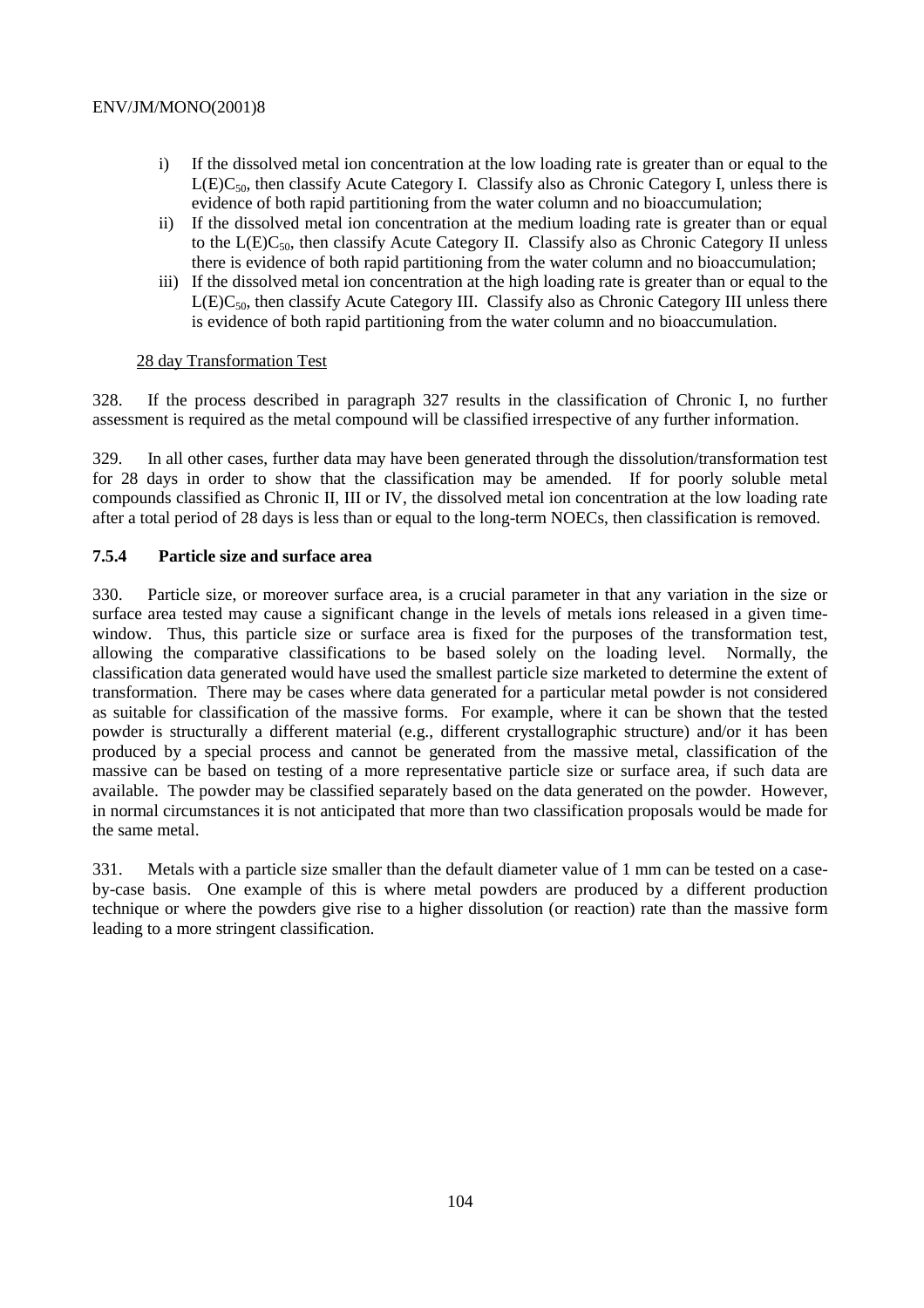**Type Particle size Comments** Metal compounds Smallest representative size sold Never larger than 1 mm Metals – powders Smallest representative size sold May need to consider different sources if yielding different crystallographic / morphologic properties Metals – massive 1 mm Default value may be altered if sufficient iustification

332. The particle sizes tested depend on the substance being assessed and are shown in the table below:

333. For some forms of metals, it may be possible, using the Transformation/Dissolution Protocol (OECD 2001), to obtain a correlation between the concentration of the metal ion after a specified time interval as a function of the surface area loadings of the forms tested. In such cases, it could then be possible to estimate the level of dissolved metal ion concentration of the metal with different particles, using the critical surface area approach as proposed by Skeaff *et. al.* (2000). That is, from this correlation and a linkage to the appropriate toxicity data, it may be possible to determine a critical surface area of the substance that delivers the  $L(E)C_{50}$  to the medium and then to convert the critical surface area to the low, medium and high mass loadings used in hazard identification. While this approach is not normally used for classification it may provide useful information for labelling and downstream decisions.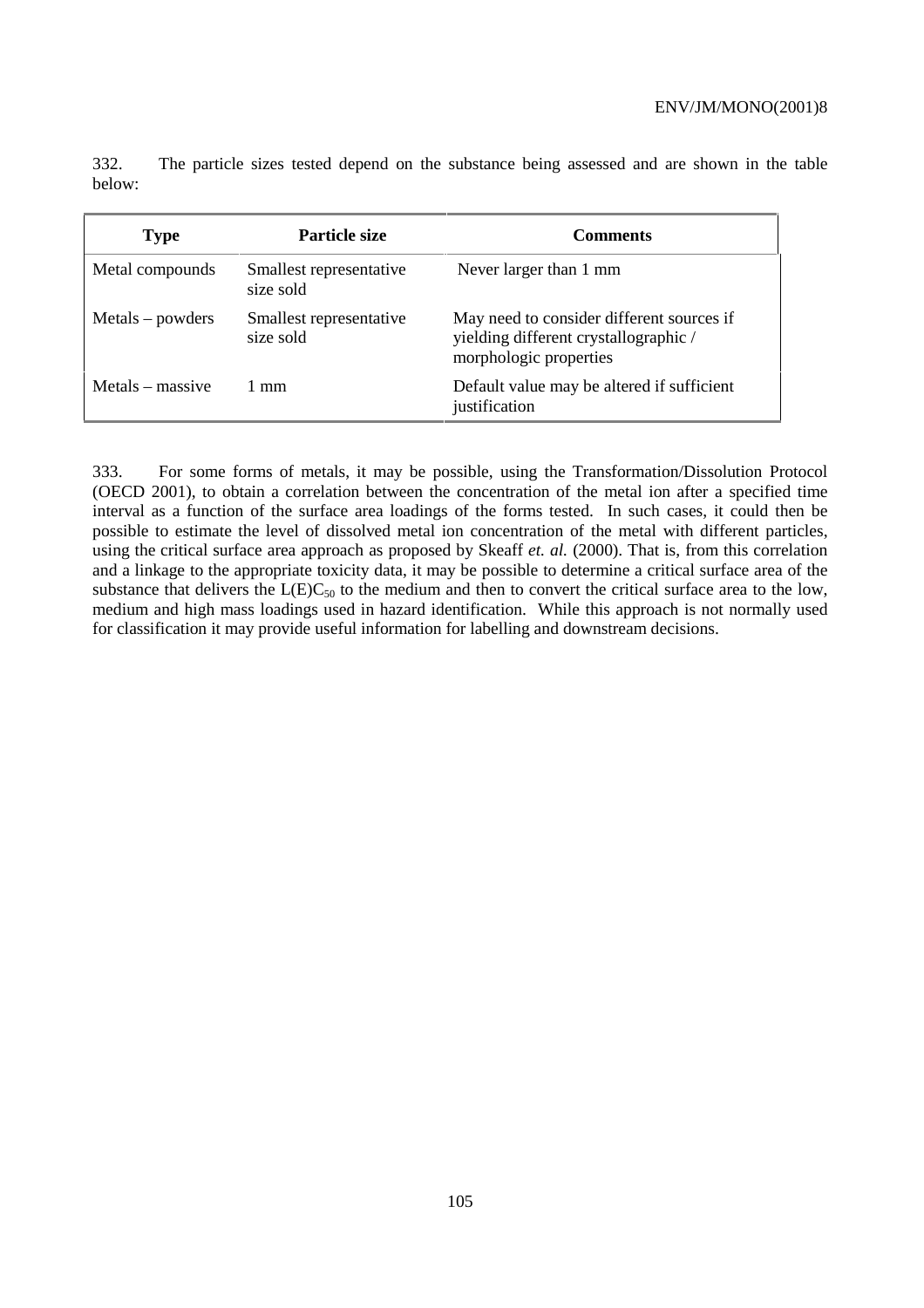

### **FIGURE 1: Classification Strategy for metals and metal compounds**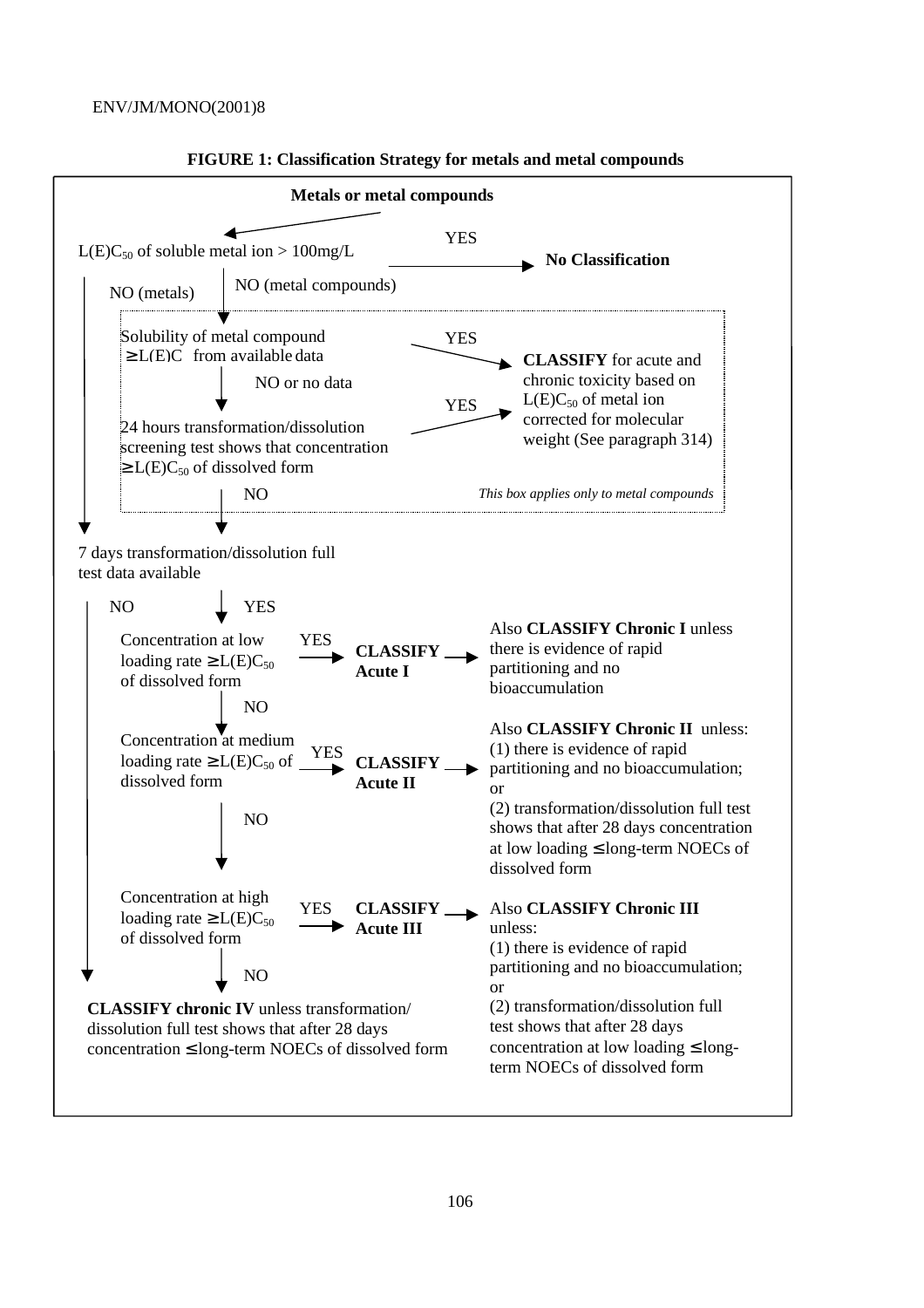## **ANNEX 7.I**

#### **REFERENCES**

Brown, D.S. and Allison, J.D. (1987). MINTEQA1 Equilibrium Metal Speciation Model: A user's manual. Athens, Georgia, USEPA Environmental Research Laboratory, Office of Research and Development.

OECD (1998). Harmonized Integrated Hazard Classification System for Human Health and Environmental Effects of Chemical Substances, http://www.oecd.org/ehs/Class/HCL6.htm

OECD (2000). Guidance Document on Aquatic Toxicity Testing of Difficult Substances and Mixtures.

OECD (2001). Guidance Document on Transformation/Dissolution of Metals and Metals Compounds in Aqueous Media.

Santore, R.C. and Driscoll, C.T. (1995). The CHESS Model for Calculating Chemical Equilibria in Soils and Solutions, Chemical Equilibrium and Reaction Models. The Soil Society of America, American Society of Agronomy.

Santore, R.C. and Di Toro, D.M. et al (1999). A biotic ligand model of the acute toxicity of metals. II. Application to fish and daphnia exposure to copper. Environ. Tox. Chem. Submitted.

Skeaff, J., Delbeke, K., Van Assche, F. and Conard, B. (2000) A critical surface are concept for acute hazard classification of relatively insoluble metal-containing powders in aquatic environments. Environ. Tox. Chem. 19:1681-1691.

Tipping, E. (1994). WHAM – A computer equilibrium model and computer code for waters, sediments, and soils incorporating discrete site/electrostatic model of ion-binding by humic substances. Computers and Geoscience 20 (6): 073-1023.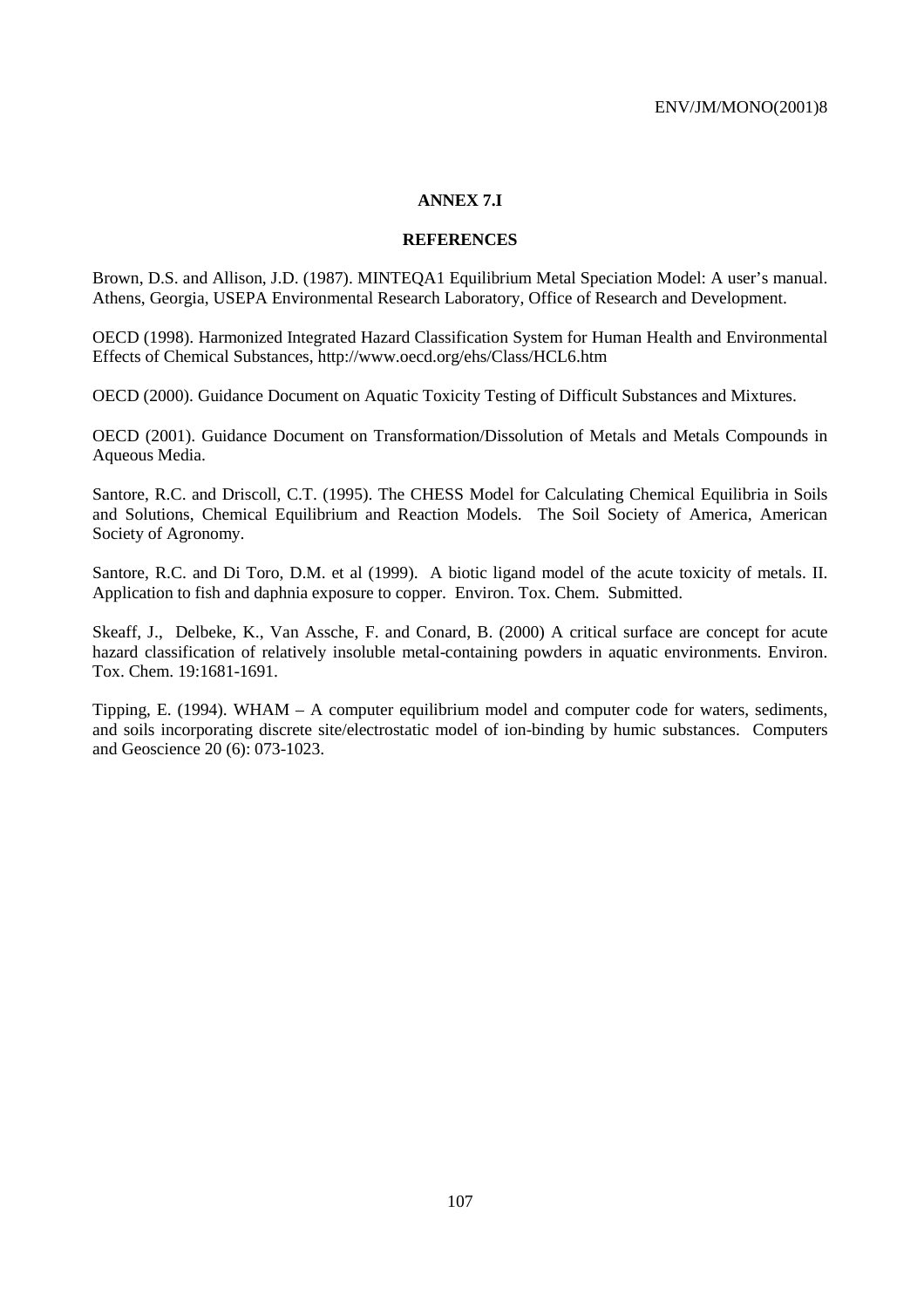## **APPENDIX**

## **HARMONIZED SYSTEM FOR THE CLASSIFICATION OF CHEMICAL SUBSTANCES WHICH ARE HAZARDOUS FOR THE AQUATIC ENVIRONMENT**

## **PURPOSE, BASIS AND APPLICABILITY**

1. The harmonised system for classifying chemical substances for the hazards they present to the aquatic environment is based on a consideration of the existing systems listed below. The aquatic environment may be considered in terms of the aquatic organisms that live in the water, and the aquatic ecosystem of which they are part. To that extent, the proposal does not address aquatic pollutants for, which there may be a need to consider effects beyond the aquatic environment such as the impacts on human health etc. The basis, therefore, of the identification of hazard is the aquatic toxicity of the substance, although this may be modified by further information on the degradation and bioaccumulation behaviour.

2. The proposed system is intended specifically for use with chemical substances and is not intended at this stage to cover preparations or other mixtures such as formulated pesticides. Its application to mixtures is deferred to the OECD Working Group on Mixtures. While the scheme is intended to apply to all substances, it is recognised that for some substances, e.g. metals, poorly soluble substances etc., special guidance will be necessary. A Guidance Document will thus be prepared to cover issues such as data interpretation and the application of the criteria defined below to such groups of substances. Considering the complexity of this endpoint and the breadth of the application of the system, the Guidance Document is considered an important element in the operation of the harmonised scheme.

3. Consideration has been given to existing classification systems as currently in use, including the EU Supply and Use Scheme, the revised GESAMP hazard evaluation procedure, IMO Scheme for Marine Pollutant, the European Road and Rail Transport Scheme (RID/ADR), the Canadian and US Pesticide systems and the US Land Transport Scheme. The harmonised scheme is considered suitable for use for packaged goods in both supply and use and multimodal transport schemes, and elements of it may be used for bulk land transport and bulk marine transport under MARPOL 73/78 Annex II insofar as this uses aquatic toxicity.

## **DEFINITIONS AND DATA REQUIREMENTS**

- 4. The basic elements for use within the harmonised system are:
	- acute aquatic toxicity;
	- potential for or actual bioaccumulation;
	- degradation (biotic or abiotic) for organic chemicals; and
	- chronic aquatic toxicity.

5. While data from internationally harmonised test methods are preferred, in practice, data from national methods may also be used where they are considered as equivalent. In general, it has been agreed that freshwater and marine species toxicity data can be considered as equivalent data and are preferably to be derived using OECD Test Guidelines or equivalent according to the principles of GLP. Where such data are not available classification should be based on the best available data.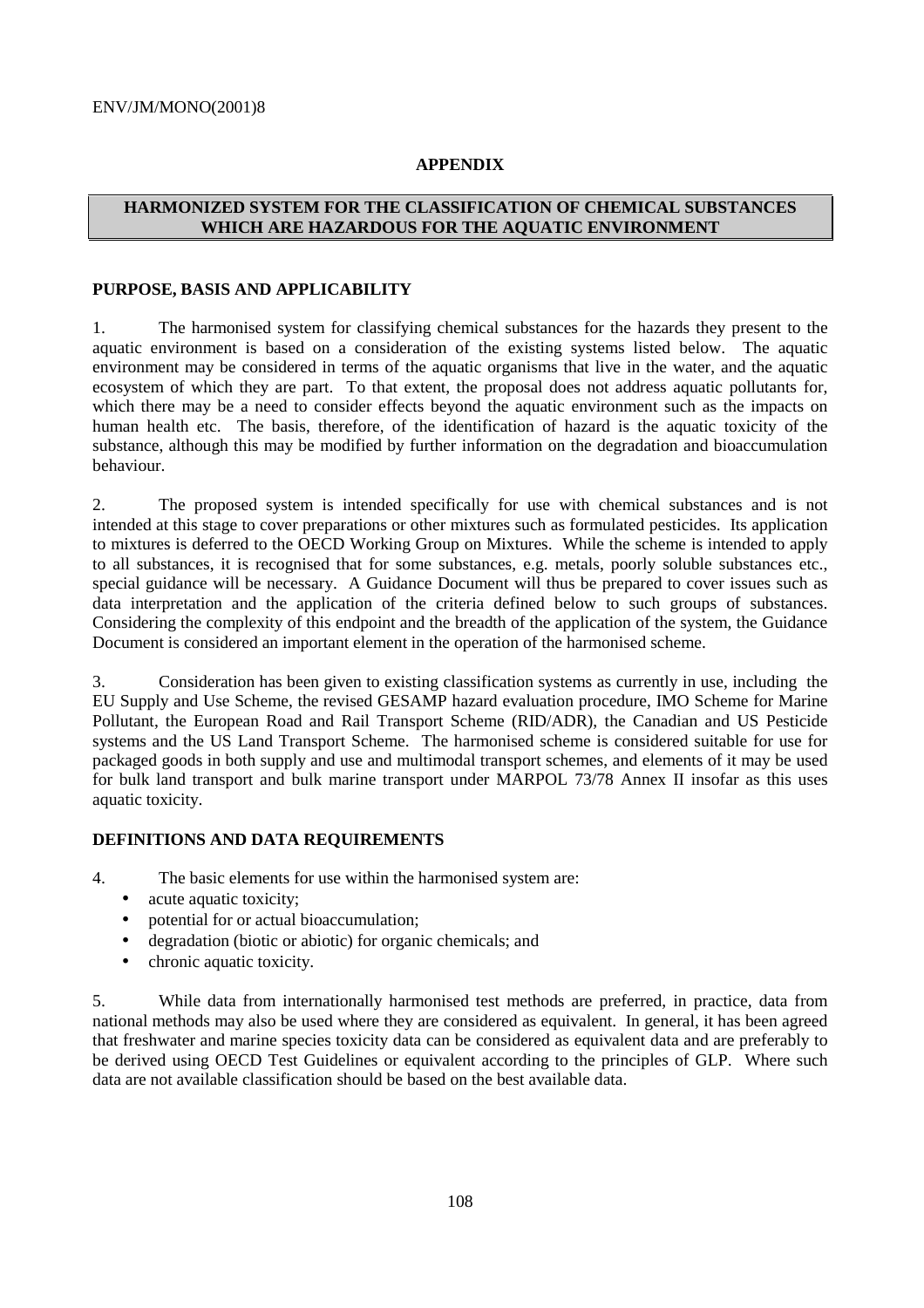## **Acute toxicity**

6. Acute aquatic toxicity would normally be determined using a fish 96 hour  $LC_{50}$  (OECD Test Guideline 203 or equivalent), a crustacea species 48 hour  $EC_{50}$  (OECD Test Guideline 202 or equivalent) and/or an algal species 72 or 96 hour  $EC_{50}$  (OECD Test Guideline 201 or equivalent). These species are considered as surrogate for all aquatic organisms and data on other species such as Lemna may also be considered if the test methodology is suitable.

## **Bioaccumulation potential**

7. The potential for bioaccumulation would normally be determined by using the octanol/water partition coefficient, usually reported as a log Kow determined by OECD Test Guideline 107 or 117. While this represents a potential to bioaccumulate, an experimentally determined Bioconcentration Factor (BCF) provides a better measure and should be used in preference when available. A BCF should be determined according to OECD Test Guideline 305.

## **Rapid degradability**

8. Environmental degradation may be biotic or abiotic (e.g. hydrolysis) and the criteria used reflect this fact (Annex I). Ready biodegradation can most easily be defined using the OECD biodegradability tests OECD Test Guideline 301 (A - F). A pass level in these tests can be considered as indicative of rapid degradation in most environments. These are freshwater tests and thus the use of the results from OECD Test Guideline 306, which is more suitable for marine environments, has also been included. Where such data are not available, a BOD(5 days)/COD ratio >0.5 is considered as indicative of rapid degradation.

9. Abiotic degradation such as hydrolysis, primary degradation, both abiotic and biotic, degradation in non-aquatic media and proven rapid degradation in the environment may all be considered in defining rapid degradability. Special guidance on data interpretation will be provided in the Guidance Document.

## **Chronic toxicity**

10. Chronic toxicity data are less available than acute data and the range of testing procedures less standardised. Data generated according to the OECD Test Guidelines 210 (Fish Early Life Stage), 202 Part 2 or 211 (Daphnia Reproduction) and 201 (Algal Growth Inhibition) can be accepted. Other validated and internationally accepted tests could also be used. The NOECs or other equivalent L(E)Cx should be used.

## **CLASSIFICATION CATEGORIES AND CRITERIA**

11. Substances classified under the following criteria will be categorised as 'hazardous to the aquatic environment'. These criteria describe in detail the classification categories detailed diagrammatically in Annex 2 to Appendix.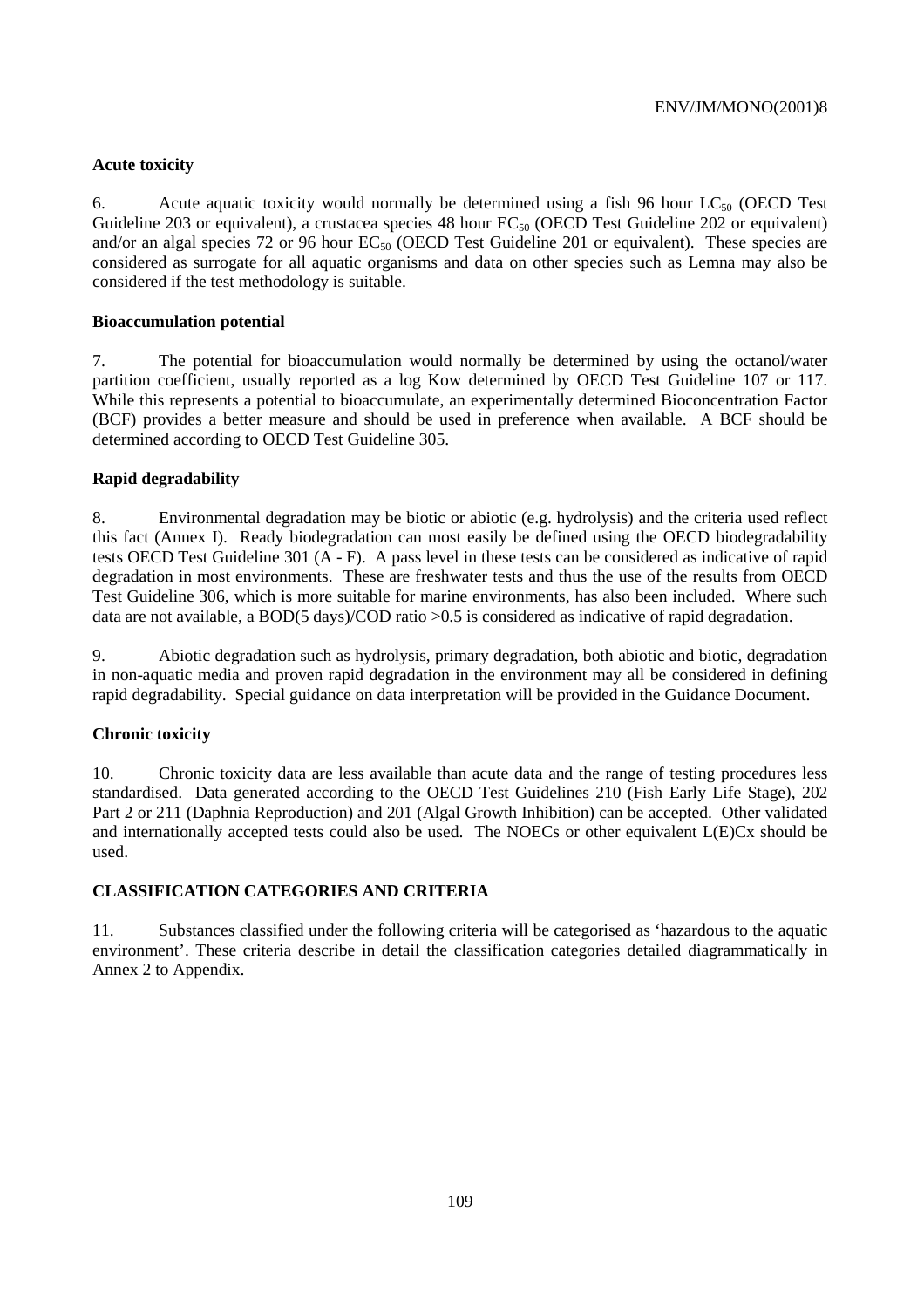### ENV/JM/MONO(2001)8

## **Acute toxicity**

| Category: Acute I                                                                          |                      |  |
|--------------------------------------------------------------------------------------------|----------------------|--|
| Acute toxicity:                                                                            |                      |  |
| 96 hr $LC_{50}$ (for fish)                                                                 | $\leq$ 1 mg/L and/or |  |
| 48 hr $EC_{50}$ (for crustacea)                                                            | $\leq$ 1 mg/L and/or |  |
| 72 or 96hr $\text{ErC}_{50}$ (for algae or other aquatic plants)                           | $\leq 1$ mg/L.       |  |
| Category: Acute I may be subdivided for some regulatory systems to include a lower band at |                      |  |
| $L(E)C_{50} \leq 0.1$ mg/L.                                                                |                      |  |
|                                                                                            |                      |  |

# **Category: Acute II**

| Acute toxicity:                                                  |                       |
|------------------------------------------------------------------|-----------------------|
| 96 hr $LC_{50}$ (for fish)                                       | $>1 - 10$ mg/L and/or |
| 48 hr $EC_{50}$ (for crustacea)                                  | $>1 - 10$ mg/L and/or |
| 72 or 96hr $\text{ErC}_{50}$ (for algae or other aquatic plants) | >1 - ≤10 mg/L.        |
|                                                                  |                       |

## **Category: Acute III**

| Acute toxicity:                                                                              |                                |
|----------------------------------------------------------------------------------------------|--------------------------------|
| 96 hr $LC_{50}$ (for fish)                                                                   | $>10$ - $\leq 100$ mg/L and/or |
| 48 hr $EC_{50}$ (for crustacea)                                                              | $>10$ - $\leq 100$ mg/L and/or |
| 72 or 96hr $\text{ErC}_{50}$ (for algae or other aquatic plants)                             | $>10 - 100$ mg/L.              |
| Some regulatory systems may extend this range beyond an $L(E)C_{50}$ of 100 mg/L through the |                                |
| introduction of another category.                                                            |                                |

# **Chronic toxicity**

| Category: Chronic I                                                                                |                      |
|----------------------------------------------------------------------------------------------------|----------------------|
| Acute toxicity:                                                                                    |                      |
| 96 hr $LC_{50}$ (for fish)                                                                         | $\leq$ 1 mg/L and/or |
| 48 hr $EC_{50}$ (for crustacea)                                                                    | $\leq$ 1 mg/L and/or |
| 72 or 96hr $\text{ErC}_{50}$ (for algae or other aquatic plants)                                   | $\leq 1$ mg/L        |
| and the substance is not rapidly degradable and/or the log Kow $\geq 4$ (unless the experimentally |                      |
| determined BCF $<$ 500).                                                                           |                      |
|                                                                                                    |                      |

# **Category: Chronic II**

| Acute toxicity                                                                                     |                               |  |  |
|----------------------------------------------------------------------------------------------------|-------------------------------|--|--|
| 96 hr $LC_{50}$ (for fish)                                                                         | $>1$ to $\leq 10$ mg/L and/or |  |  |
| 48 hr $EC_{50}$ (for crustacea)                                                                    | $>1$ to $\leq 10$ mg/L and/or |  |  |
| 72 or 96hr $\text{ErC}_{50}$ (for algae or other aquatic plants)                                   | $>1$ to $\leq 10$ mg/L        |  |  |
| and the substance is not rapidly degradable and/or the log Kow $\geq 4$ (unless the experimentally |                               |  |  |
| determined BCF <500), unless the chronic toxicity NOECs are $> 1$ mg/L.                            |                               |  |  |

# **Category: Chronic III** Acute toxicity: 96 hr LC<sub>50</sub> (for fish)  $>10$  to  $\leq 100$  mg/L and/or<br>48 hr EC<sub>50</sub> (for crustacea)  $>10$  to  $\leq 100$  mg/L and/or 48 hr  $EC_{50}$  (for crustacea) 72 or 96hr ErC<sub>50</sub> (for algae or other aquatic plants) >10 to  $\leq 100$  mg/L and the substance is not rapidly degradable and/or the log Kow  $\geq 4$  (unless the experimentally determined BCF <500) unless the chronic toxicity NOECs are >1 mg/L.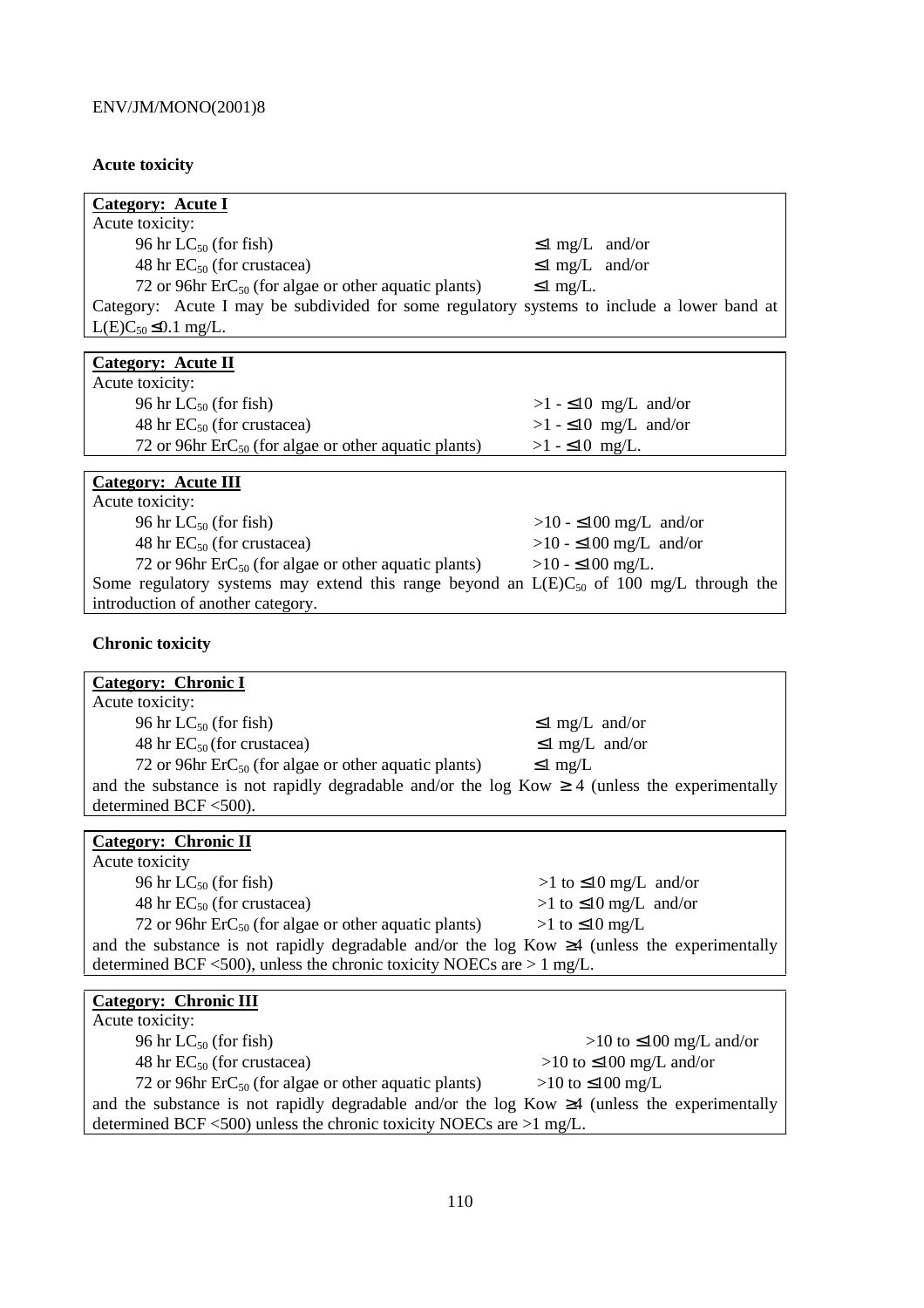# **Category: Chronic IV**

Poorly soluble substances for which no acute toxicity Is recorded at levels up to the water solubility, and which are not rapidly degradable and have a log Kow  $\geq 4$ , indicating a potential to bioaccumulate, will be classified in this category unless other scientific evidence exists showing classification to be unnecessary. Such evidence would include an experimentally determined BCF  $\leq$ 500, or a chronic toxicity NOECs  $>1$  mg/L, or evidence of rapid degradation in the environment.

## **RATIONALE FOR THE SYSTEM**

12. The system for classification recognises that the core intrinsic hazard to aquatic organisms is represented by both the acute and chronic toxicity of a substance, the relative importance of which is determined by the specific regulatory system in operation. Distinction can be made between the acute hazard and the chronic hazard and therefore separate hazard categories are defined for both properties representing a gradation in the level of hazard identified. The lowest of the available toxicity values will normally be used to define the appropriate hazard class(es). There may be circumstances, however, when a weight of evidence approach may be used*.* Acute toxicity data are the most readily available and the tests used are the most standardised. For that reason, these data form the core of the classification system.

13. Acute toxicity represents a key property in defining the hazard where transport of large quantities of a substance may give rise to short-term dangers arising from accidents or major spillages. Hazard categories up to  $L(E)C_{50}$  values of 100 mg/L are thus defined although categories up to 1000 mg/L may be used in certain regulatory frameworks. The Acute: Category I may be further sub-divided to include an additional category for acute toxicity  $L(E)C_{50} \leq 0.1$  mg/L in certain regulatory systems such as that defined by MARPOL 73/78 Annex II. It is anticipated that their use would be restricted to regulatory systems concerning bulk transport.

14. For packaged substances it is considered that the principal hazard is defined by chronic toxicity, although acute toxicity at  $L(E)C_{50}$  levels  $\leq 1$  mg/L are also considered hazardous. Levels of substances up to 1 mg/L are considered as possible in the aquatic environment following normal use and disposal. At toxicity levels above this, it is considered that the short-term toxicity itself does not describe the principle hazard, which arises from low concentrations causing effects over a longer time scale. Thus, a number of hazard categories are defined which are based on levels of chronic aquatic toxicity. Chronic toxicity data are not available for many substances, however, and it is necessary to use the available data on acute toxicity to estimate this property. The intrinsic properties of a lack of rapid degradability and/or a potential to bioconcentrate in combination with acute toxicity may be used to assign a substance to a chronic hazard category. Where chronic toxicity is available showing NOECs  $>1$  mg/L, this would indicate that no classification in a chronic hazard category would be necessary. Equally, for substances with an  $L(E)C_{50}$ >100 mg/L, the toxicity is considered as insufficient to warrant classification in most regulatory systems.

15. While the current system will continue to rely on the use of acute toxicity data in combination with a lack of rapid degradation and/or a potential to bioaccumulate as the basis for classification for assigning a chronic hazard category, it is recognised that actual chronic toxicity data would form a better basis for classification where these data are available. It is thus the intention that the scheme should be further developed to accommodate such data. It is anticipated that in such a further development, the available chronic toxicity data would be used to classify in the chronic hazard in preference to that derived from their acute toxicity in combination with a lack of rapid degradation and/or a potential to bioaccumulate.

16. Recognition is given to the classification goals of MARPOL 73/78 Annex II that covers the transport of bulk quantities in ship tanks, which are aimed at regulating operational discharges from ships and assigning of suitable ship types. They go beyond that of protecting aquatic ecosystems, although that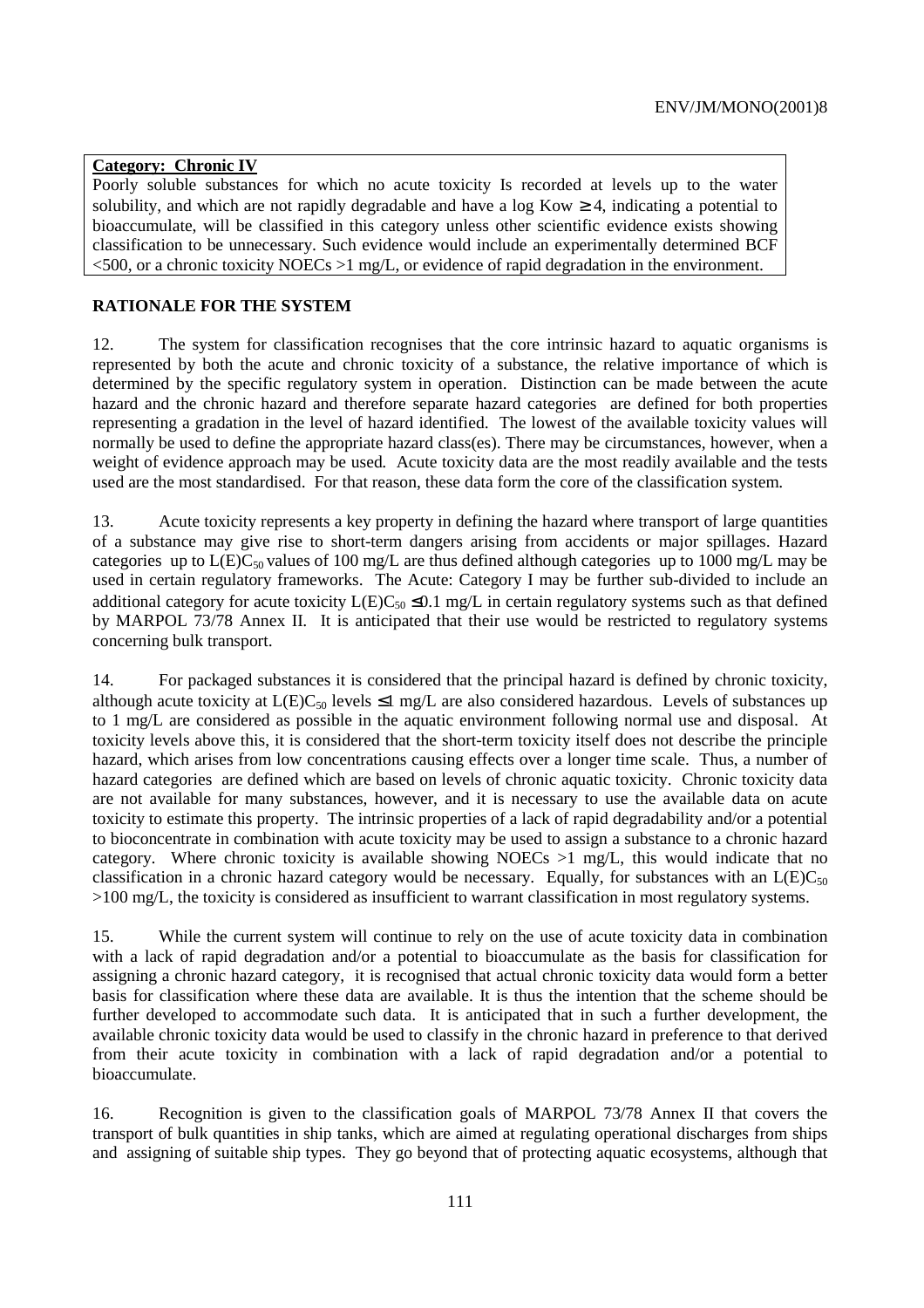## ENV/JM/MONO(2001)8

clearly is included. Additional hazard categories may thus be used which take account of factors such as physico-chemical properties and mammalian toxicity.

## **EXPLANATORY NOTES**

17. The organisms fish, crustacea and algae are tested as surrogate species covering a range of trophic levels and taxa, and the test methods are highly standardised. Data on other organisms may also be considered, however, provided they represent equivalent species and test endpoints. The algal growth inhibition test is a chronic test but the  $EC_{50}$  is treated as an acute value for classification purposes. This  $EC_{50}$  should normally be based on growth rate inhibition. If only the  $EC_{50}$  based on reduction in biomass is available, or it is not indicated which  $EC_{50}$  is reported, this value may be used in the same way.

18. Aquatic toxicity testing by its nature, involves the dissolution of the substance under test in the water media used and the maintenance of a stable bioavailable exposure concentration over the course of the test. Some substances are difficult to test under standard procedures and thus special guidance will be developed on data interpretation for these substances and how the data should be used when applying the classification criteria.

19. It is the bioaccumulation of substances within the aquatic organisms that can give rise to toxic effects over longer time scales even when actual water concentrations are low. The potential to bioaccumulate is determined by the partitioning between n-octanol and water. The relationship between the partition coefficient of an organic substance and its bioconcentration as measured by the BCF in fish has considerable scientific literature support. Using a cut-off value of log  $P(o/w) \ge 4$  is intended to identify only those substances with a real potential to bioconcentrate. In recognition that the log  $P(o/w)$  is only an imperfect surrogate for a measured BCF, such a measured value would always take precedence. A BCF in fish of <500 is considered as indicative of a low level of bioconcentration.

20. Substances that rapidly degrade can be quickly removed from the environment. While effects can occur, particularly in the event of a spillage or accident, they will be localised and of short duration. The absence of rapid degradation in the environment can mean that a substance in the water has the potential to exert toxicity over a wide temporal and spatial scale. One way of demonstrating rapid degradation utilises the biodegradation screening tests designed to determine whether a substance is 'readily biodegradable'. Thus a substance, which passes this screening test, is one that is likely to biodegrade 'rapidly' in the aquatic environment, and is thus unlikely to be persistent. However, a fail in the screening test does not necessarily mean that the substance will not degrade rapidly in the environment. Thus a further criterion was added which would allow the use of data to show that the substance did actually degrade biotically or abiotically in the aquatic environment by >70% in 28 days. Thus, if degradation could be demonstrated under environmentally realistic conditions, then the definition of 'rapid degradability' would have been met. Many degradation data are available in the form of degradation halflives and these can also be used in defining rapid degradation. Details regarding the interpretation of these data will be further elaborated in the Guidance Document. Some tests measure the ultimate biodegradation of the substance, i.e., full mineralisation is achieved. Primary biodegradation would not normally qualify in the assessment of rapid degradability unless it can be demonstrated that the degradation products do not fulfil the criteria for classification as hazardous to the aquatic environment.

21. It must be recognised that environmental degradation may be biotic or abiotic (e.g. hydrolysis) and the criteria used reflect this fact. Equally, it must be recognised that failing the ready biodegradability criteria in the OECD tests does not mean that the substance will not be degraded rapidly in the real environment. Thus where such rapid degradation can be shown, the substance should be considered as rapidly degradable. Hydrolysis can be considered if the hydrolysis products do not fulfil the criteria for classification as hazardous to the aquatic environment. A specific definition of rapid degradability is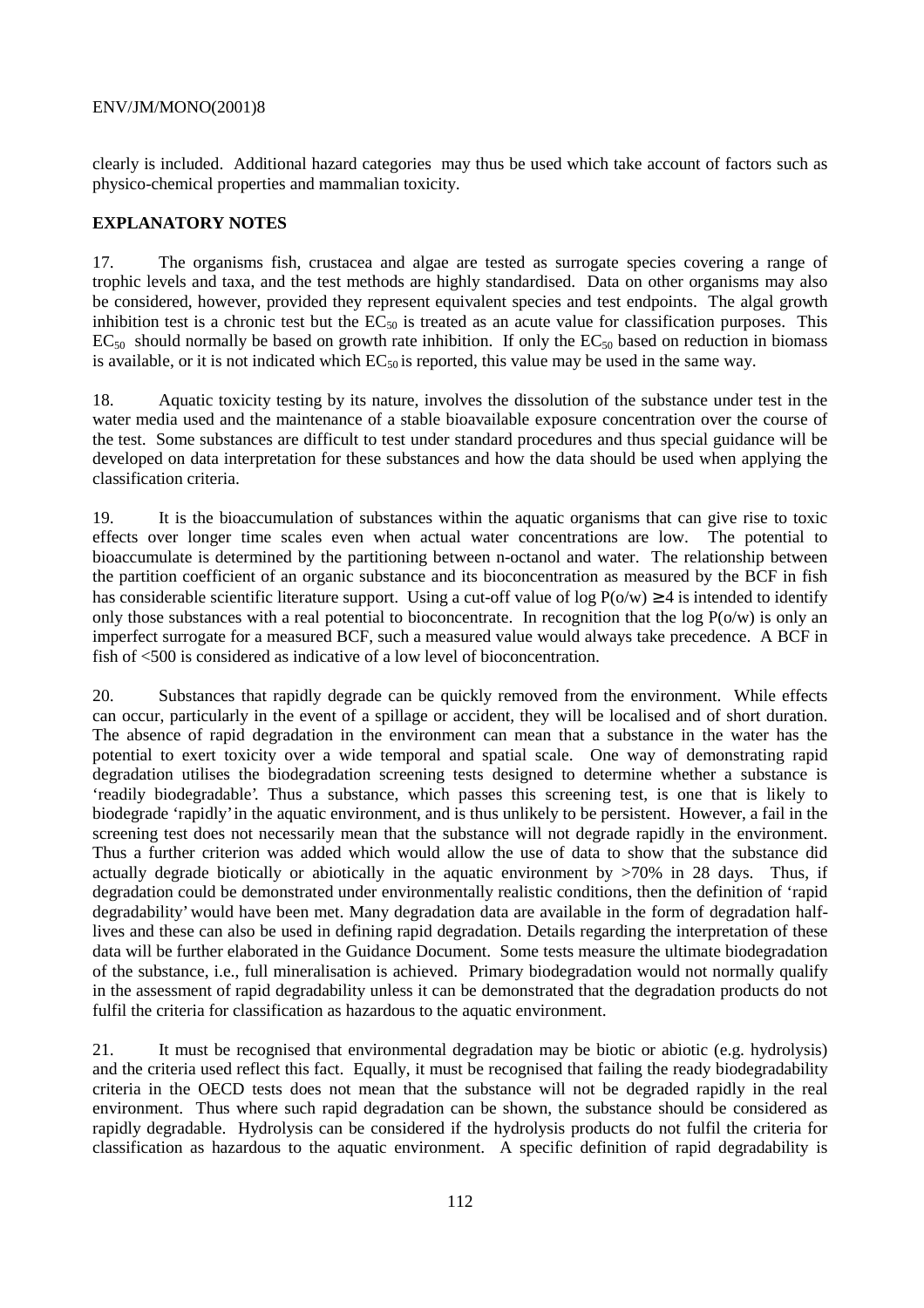included as Annex 1. Other evidence of rapid degradation in the environment may also be considered and may be of particular importance where the substances are inhibitory to microbial activity at the concentration levels used in standard testing. The range of available data and guidance on its interpretation will be provided in the Guidance Document.

22. For inorganic compounds and metals, the concept of degradability as applied to organic compounds has limited or no meaning. Rather the substance may be transformed by normal environmental processes to either increase or decrease the bioavailability of the toxic species. Equally the use of bioaccumulation data should be treated with care. Specific guidance will be provided on how these data for such materials may be used in meeting the requirements of the classification criteria.

23. Poorly soluble inorganic compounds and metals may be acutely or chronically toxic in the aquatic environment depending on the intrinsic toxicity of the bioavailable inorganic species and the rate and amount of this species which may enter solution. A protocol for testing these poorly soluble materials is being developed and will be covered further in the special guidance.

24. The system also introduces as 'safety net' classification (Category: Chronic IV) for use when the data available does not allow classification under the formal criteria but there are nevertheless some grounds for concern. The precise criteria are not defined with one exception. For poorly water-soluble organic substances for which no toxicity has been demonstrated, classification can occur if the substance is both not rapidly degraded and has a potential to bioaccumulate. It is considered that for such poorly soluble substances, the toxicity may not have been adequately assessed in the short-term test due to the low exposure levels and potentially slow uptake into the organism. The need for this classification can be negated by demonstrating the absence of long-term effects, i.e., a long-term NOECs > water solubility or 1 mg/L, or rapid degradation in the environment.

25. While experimentally derived test data are preferred, where no experimental data are available, validated Quantitative Structure Activity Relationships (QSARs) for aquatic toxicity and log Kow may be used in the classification process. Such validated QSARs may be used without modification to the agreed criteria, if restricted to chemicals for which their mode of action and applicability are well characterised. Validity may be judged according to the criteria established within the USEPA/EU/Japan Collaborative Project. Reliable calculated toxicity and log Kow values should be valuable in the safety net context. QSARs for predicting ready biodegradation are not yet sufficiently accurate to predict rapid degradation.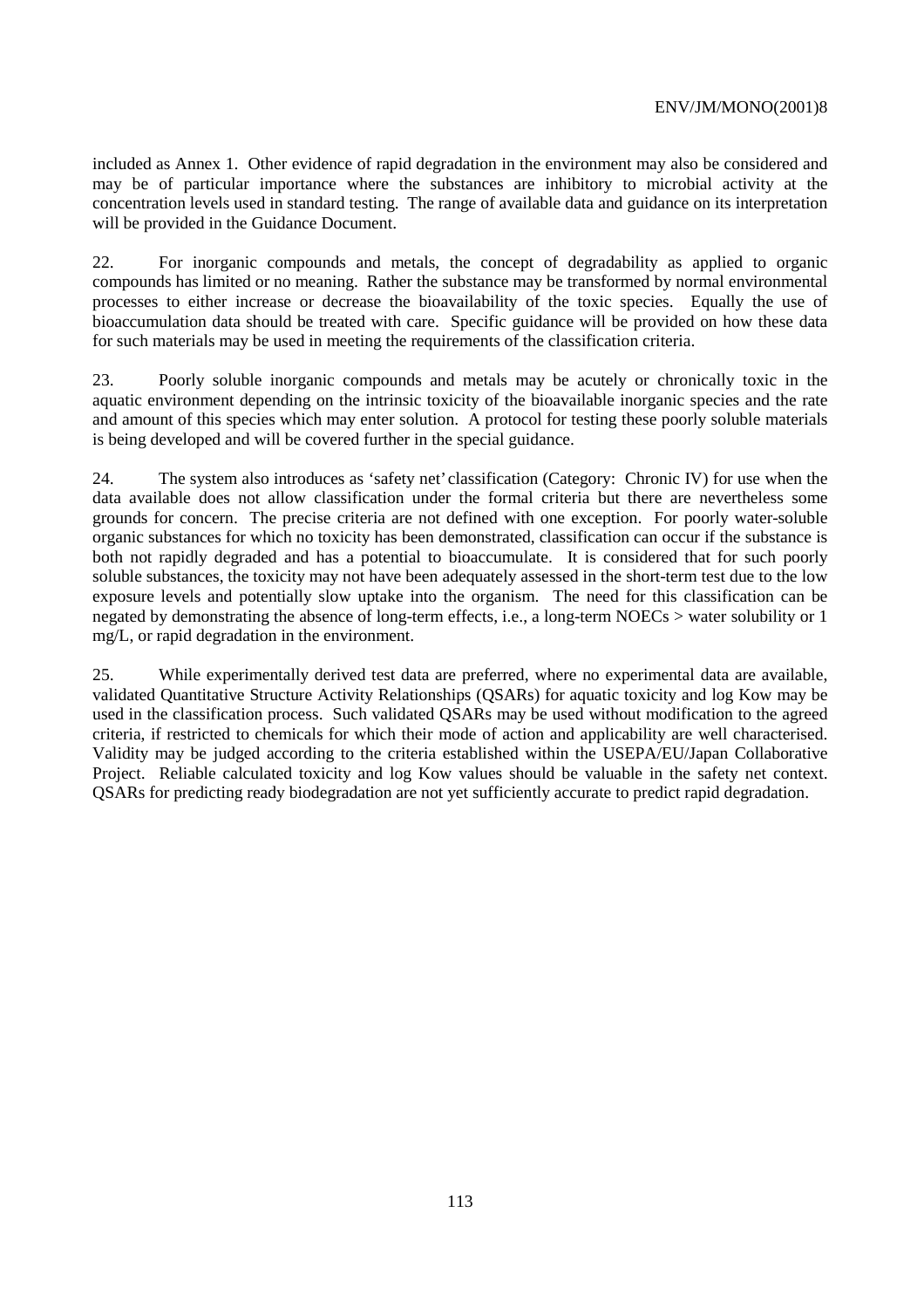## **ANNEX 1 to Appendix 2**

## **RAPID DEGRADABILITY**

Substances are considered rapidly degradable in the environment if the following criteria hold true:

a) if in 28-day ready biodegradation studies, the following levels of degradation are achieved;

- tests based on dissolved organic carbon: 70%
- tests based on oxygen depletion or carbon dioxide generation: 60% of theoretical maxima

These levels of biodegradation must be achieved within 10 days of the start of degradation which point is taken as the time when 10% of the substance has been degraded.

or

b) if, in those cases where only BOD and COD data are available, when the ratio of BOD5/COD is ≥0.5

or

c) if other convincing scientific evidence is available to demonstrate that the substance can be degraded (biotically and/or abiotically) in the aquatic environment to a level >70% within a 28 day period.